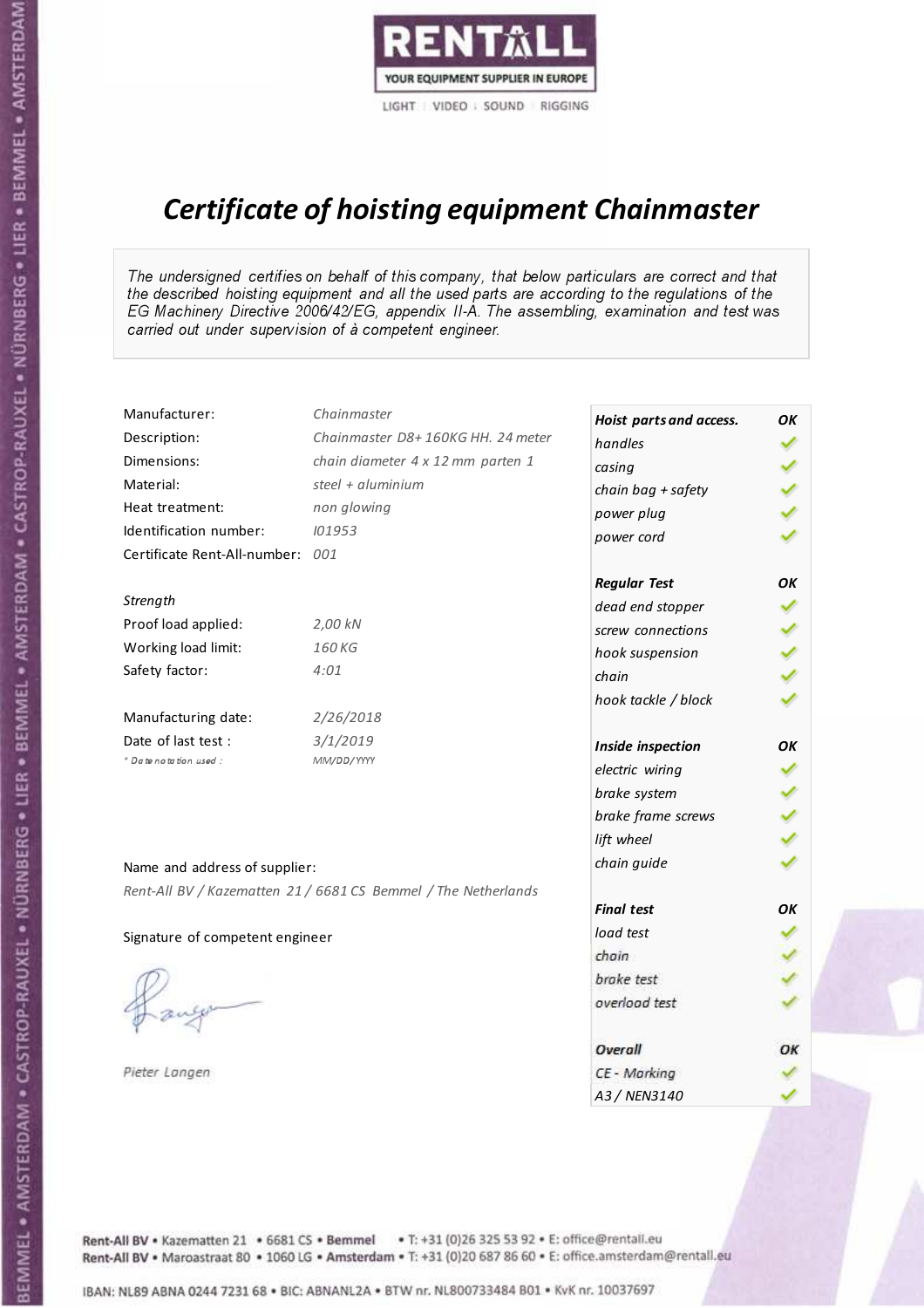

# Certificate of hoisting equipment Chainmaster

The undersigned certifies on behalf of this company, that below particulars are correct and that the described hoisting equipment and all the used parts are according to the regulations of the EG Machinery Directive 2006/42/EG, appendix II-A. The assembling, examination and test was carried out under supervision of à competent engineer.

| Manufacturer:                    | Chainmaster                                                    | Hoist parts and access. | OK |
|----------------------------------|----------------------------------------------------------------|-------------------------|----|
| Description:                     | Chainmaster D8+160KG HH. 24 meter                              | handles                 |    |
| Dimensions:                      | chain diameter 4 x 12 mm parten 1                              | casing                  |    |
| Material:                        | steel + aluminium                                              | chain bag + safety      |    |
| Heat treatment:                  | non glowing                                                    | power plug              |    |
| Identification number:           | 101954                                                         | power cord              |    |
| Certificate Rent-All-number: 002 |                                                                |                         |    |
|                                  |                                                                | <b>Regular Test</b>     | ΟK |
| Strength                         |                                                                | dead end stopper        | ✔  |
| Proof load applied:              | 2,00 kN                                                        | screw connections       | ✔  |
| Working load limit:              | 160 KG                                                         | hook suspension         |    |
| Safety factor:                   | 4:01                                                           | chain                   | りょ |
|                                  |                                                                | hook tackle / block     |    |
| Manufacturing date:              | 2/26/2018                                                      |                         |    |
| Date of last test :              | 11/29/2019                                                     | Inside inspection       | ΟK |
| * Date notation used :           | MM/DD/YYYY                                                     | electric wiring         |    |
|                                  |                                                                | brake system            |    |
|                                  |                                                                | brake frame screws      |    |
|                                  |                                                                | lift wheel              |    |
| Name and address of supplier:    |                                                                | chain guide             |    |
|                                  | Rent-All BV / Kazematten 21 / 6681 CS Bemmel / The Netherlands |                         |    |
|                                  |                                                                | <b>Final test</b>       | OK |
| Signature of competent engineer  |                                                                | load test               |    |
|                                  |                                                                | chain                   |    |
|                                  |                                                                | brake test              |    |
|                                  |                                                                | overload test           |    |
|                                  |                                                                | Overall                 | ОК |
| Pieter Langen                    |                                                                | CE - Marking            |    |
|                                  |                                                                | A3 / NEN3140            |    |

Rent-All BV . Kazematten 21 . 6681 CS . Bemmel . T: +31 (0)26 325 53 92 . E: office@rentall.eu Rent-All BV · Maroastraat 80 · 1060 LG · Amsterdam · T: +31 (0)20 687 86 60 · E: office.amsterdam@rentall.eu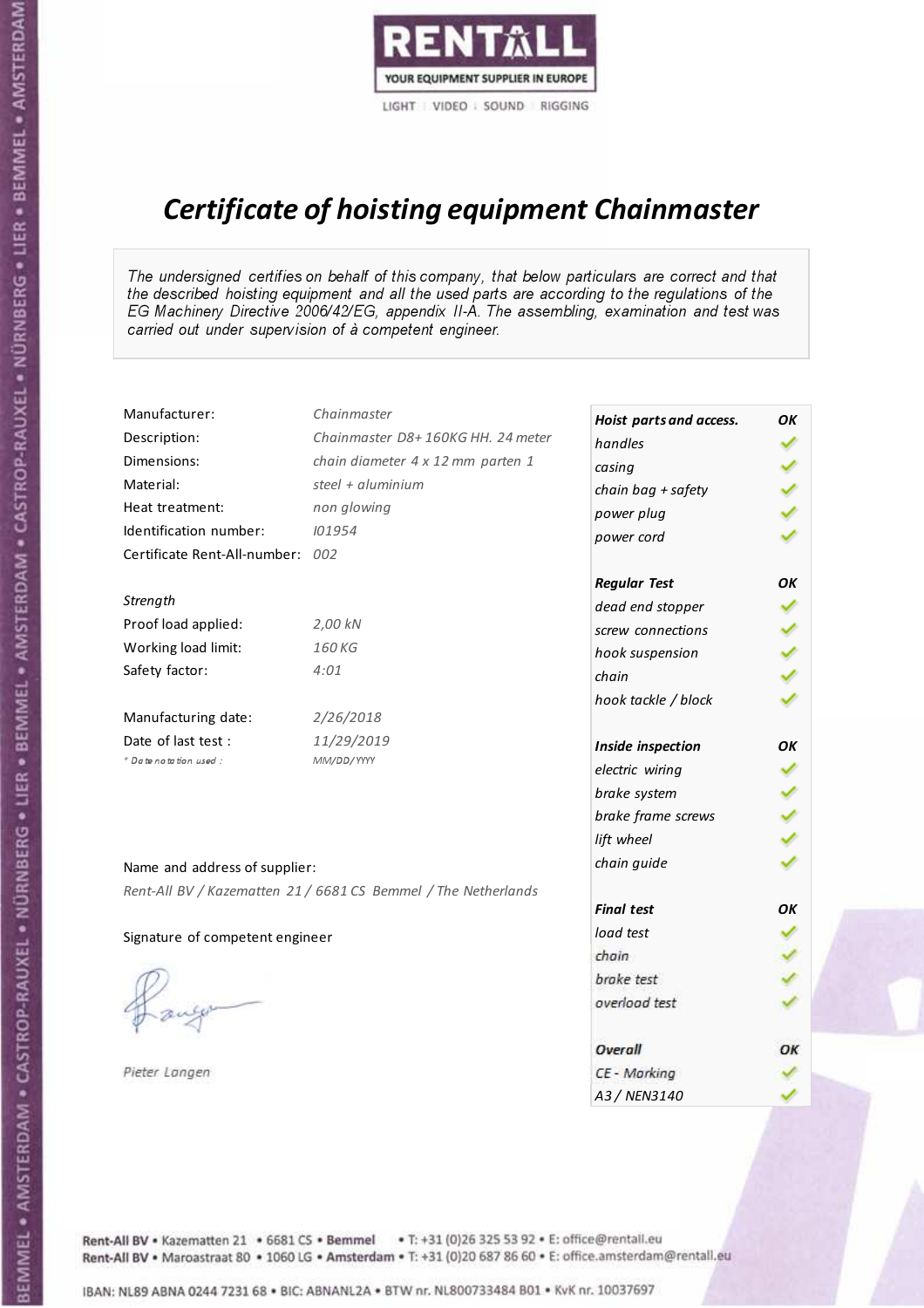

# Certificate of hoisting equipment Chainmaster

The undersigned certifies on behalf of this company, that below particulars are correct and that the described hoisting equipment and all the used parts are according to the regulations of the EG Machinery Directive 2006/42/EG, appendix II-A. The assembling, examination and test was carried out under supervision of à competent engineer.

| Manufacturer:                   | Chainmaster                                                    | Hoist parts and access. | OK  |
|---------------------------------|----------------------------------------------------------------|-------------------------|-----|
| Description:                    | Chainmaster D8+160KG HH. 24 meter                              | handles                 |     |
| Dimensions:                     | chain diameter 4 x 12 mm parten 1                              | casing                  |     |
| Material:                       | steel + aluminium                                              | chain bag + safety      |     |
| Heat treatment:                 | non glowing                                                    | power plug              |     |
| Identification number:          | 101955                                                         | power cord              |     |
| Certificate Rent-All-number:    | 003                                                            |                         |     |
|                                 |                                                                | <b>Regular Test</b>     | OK  |
| Strength                        |                                                                | dead end stopper        |     |
| Proof load applied:             | 2,00 kN                                                        | screw connections       |     |
| Working load limit:             | 160 KG                                                         | hook suspension         |     |
| Safety factor:                  | 4:01                                                           | chain                   | くくく |
|                                 |                                                                | hook tackle / block     |     |
| Manufacturing date:             | 2/26/2018                                                      |                         |     |
| Date of last test :             | 1/22/2020                                                      | Inside inspection       | ΟK  |
| * Date notation used :          | MM/DD/YYYY                                                     | electric wiring         |     |
|                                 |                                                                | brake system            |     |
|                                 |                                                                | brake frame screws      |     |
|                                 |                                                                | lift wheel              |     |
| Name and address of supplier:   |                                                                | chain guide             |     |
|                                 | Rent-All BV / Kazematten 21 / 6681 CS Bemmel / The Netherlands |                         |     |
|                                 |                                                                | <b>Final test</b>       | ΟK  |
| Signature of competent engineer |                                                                | load test               |     |
|                                 |                                                                | chain                   |     |
|                                 |                                                                | brake test              |     |
|                                 |                                                                | overload test           |     |
|                                 |                                                                | Overall                 | OK  |
| Pieter Langen                   |                                                                | CE - Marking            |     |
|                                 |                                                                | A3 / NEN3140            |     |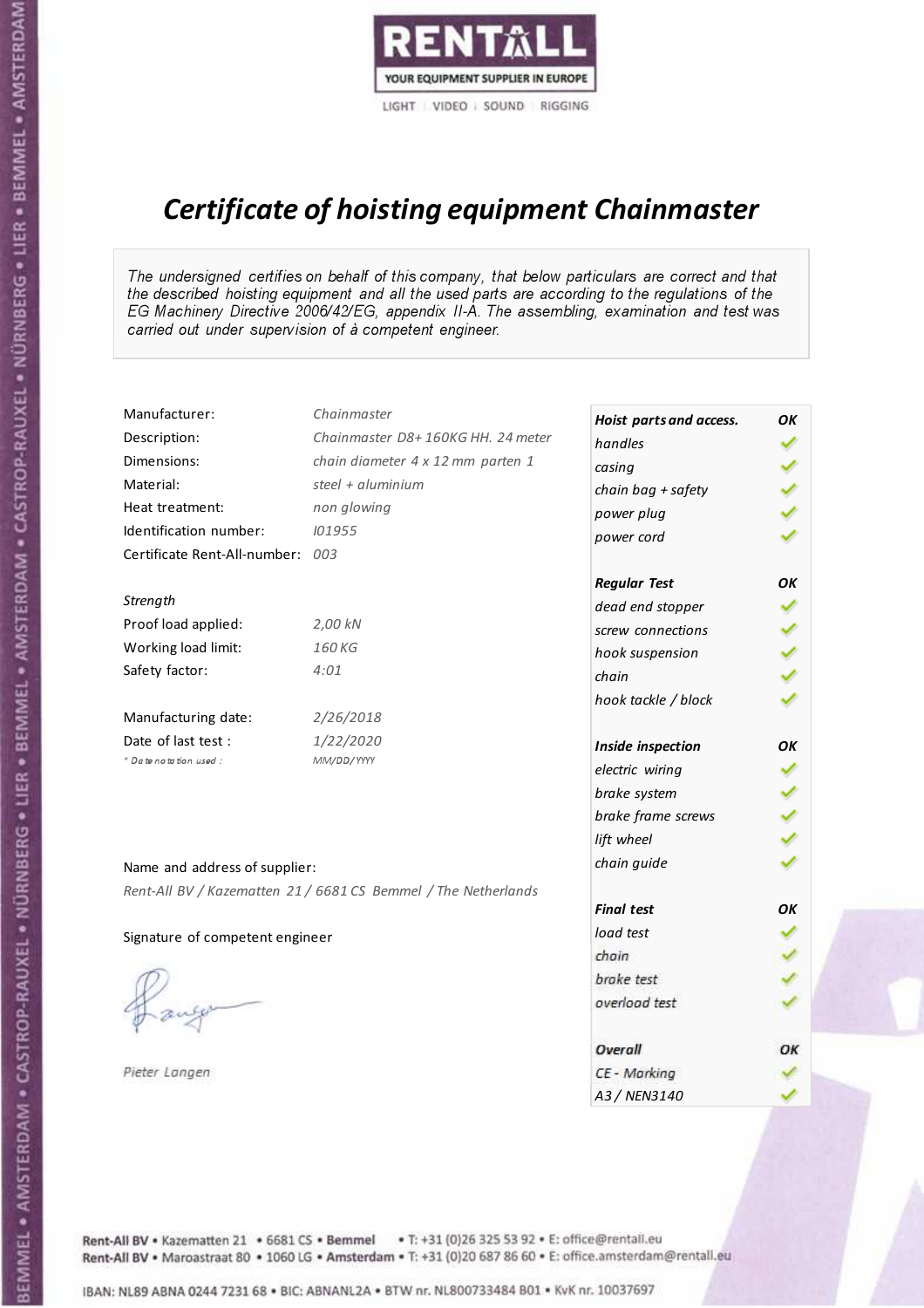

# Certificate of hoisting equipment Chainmaster

The undersigned certifies on behalf of this company, that below particulars are correct and that the described hoisting equipment and all the used parts are according to the regulations of the EG Machinery Directive 2006/42/EG, appendix II-A. The assembling, examination and test was carried out under supervision of à competent engineer.

| Manufacturer:                    | Chainmaster                                                    | Hoist parts and access. | OK  |
|----------------------------------|----------------------------------------------------------------|-------------------------|-----|
| Description:                     | Chainmaster D8+160KG HH. 24 meter                              | handles                 |     |
| Dimensions:                      | chain diameter 4 x 12 mm parten 1                              | casing                  |     |
| Material:                        | steel $+$ aluminium                                            | chain bag + safety      |     |
| Heat treatment:                  | non glowing                                                    | power plug              |     |
| Identification number:           | 101956                                                         | power cord              |     |
| Certificate Rent-All-number: 004 |                                                                |                         |     |
|                                  |                                                                | <b>Regular Test</b>     | OK  |
| Strength                         |                                                                | dead end stopper        | ✔   |
| Proof load applied:              | 2,00 kN                                                        | screw connections       |     |
| Working load limit:              | 160KG                                                          | hook suspension         |     |
| Safety factor:                   | 4:01                                                           | chain                   | くくく |
|                                  |                                                                | hook tackle / block     |     |
| Manufacturing date:              | 2/26/2018                                                      |                         |     |
| Date of last test :              | 1/20/2020                                                      | Inside inspection       | ΟK  |
| * Date notation used :           | MM/DD/YYYY                                                     | electric wiring         |     |
|                                  |                                                                | brake system            |     |
|                                  |                                                                | brake frame screws      |     |
|                                  |                                                                | lift wheel              |     |
| Name and address of supplier:    |                                                                | chain guide             |     |
|                                  | Rent-All BV / Kazematten 21 / 6681 CS Bemmel / The Netherlands |                         |     |
|                                  |                                                                | <b>Final test</b>       | OK  |
| Signature of competent engineer  |                                                                | load test               |     |
|                                  |                                                                | chain                   |     |
|                                  |                                                                | brake test              |     |
|                                  |                                                                | overload test           |     |
|                                  |                                                                | Overall                 | ОК  |
| Pieter Langen                    |                                                                | CE - Marking            |     |
|                                  |                                                                | A3 / NEN3140            |     |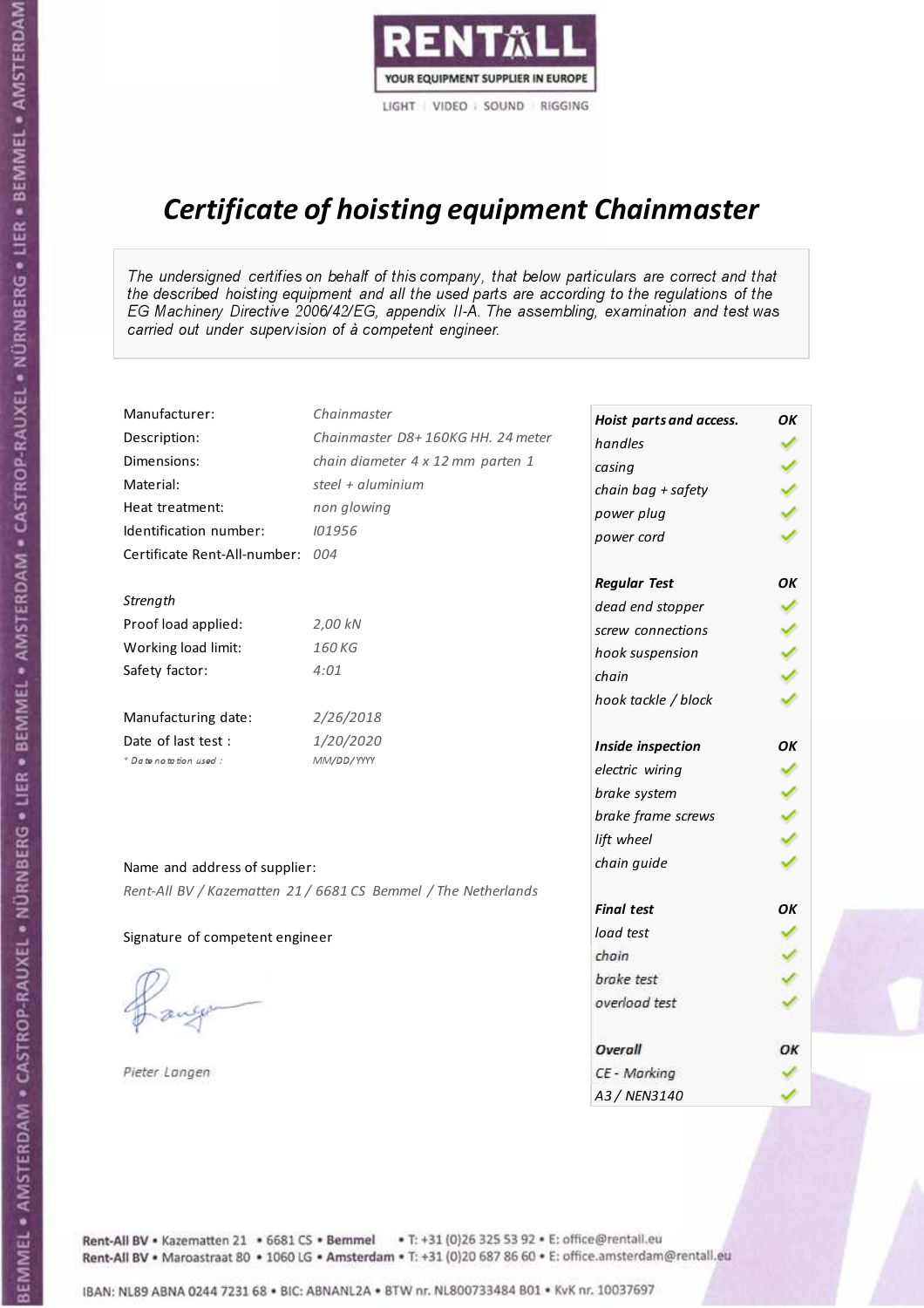

# Certificate of hoisting equipment Chainmaster

The undersigned certifies on behalf of this company, that below particulars are correct and that the described hoisting equipment and all the used parts are according to the regulations of the EG Machinery Directive 2006/42/EG, appendix II-A. The assembling, examination and test was carried out under supervision of à competent engineer.

| Manufacturer:                    | Chainmaster                                                    | Hoist parts and access. | OK  |
|----------------------------------|----------------------------------------------------------------|-------------------------|-----|
| Description:                     | Chainmaster D8+160KG HH. 24 meter                              | handles                 |     |
| Dimensions:                      | chain diameter 4 x 12 mm parten 1                              | casing                  |     |
| Material:                        | steel + $aluminim$                                             | chain bag + safety      |     |
| Heat treatment:                  | non glowing                                                    | power plug              |     |
| Identification number:           | 101156                                                         | power cord              |     |
| Certificate Rent-All-number: 005 |                                                                |                         |     |
|                                  |                                                                | <b>Regular Test</b>     | ΟK  |
| Strength                         |                                                                | dead end stopper        |     |
| Proof load applied:              | 2,00 kN                                                        | screw connections       |     |
| Working load limit:              | 160 KG                                                         | hook suspension         |     |
| Safety factor:                   | 4:01                                                           | chain                   | くくく |
|                                  |                                                                | hook tackle / block     |     |
| Manufacturing date:              | 3/1/2018                                                       |                         |     |
| Date of last test :              | 2/12/2020                                                      | Inside inspection       | ОΚ  |
| + Date notation used :           | MM/DD/YYYY                                                     | electric wiring         |     |
|                                  |                                                                | brake system            |     |
|                                  |                                                                | brake frame screws      |     |
|                                  |                                                                | lift wheel              |     |
| Name and address of supplier:    |                                                                | chain guide             |     |
|                                  | Rent-All BV / Kazematten 21 / 6681 CS Bemmel / The Netherlands |                         |     |
|                                  |                                                                | <b>Final test</b>       | OK  |
| Signature of competent engineer  |                                                                | load test               |     |
|                                  |                                                                | chain                   |     |
|                                  |                                                                | brake test              |     |
|                                  |                                                                | overload test           |     |
|                                  |                                                                | Overall                 | OK  |
| Pieter Langen                    |                                                                | CE - Marking            |     |
|                                  |                                                                | A3 / NEN3140            |     |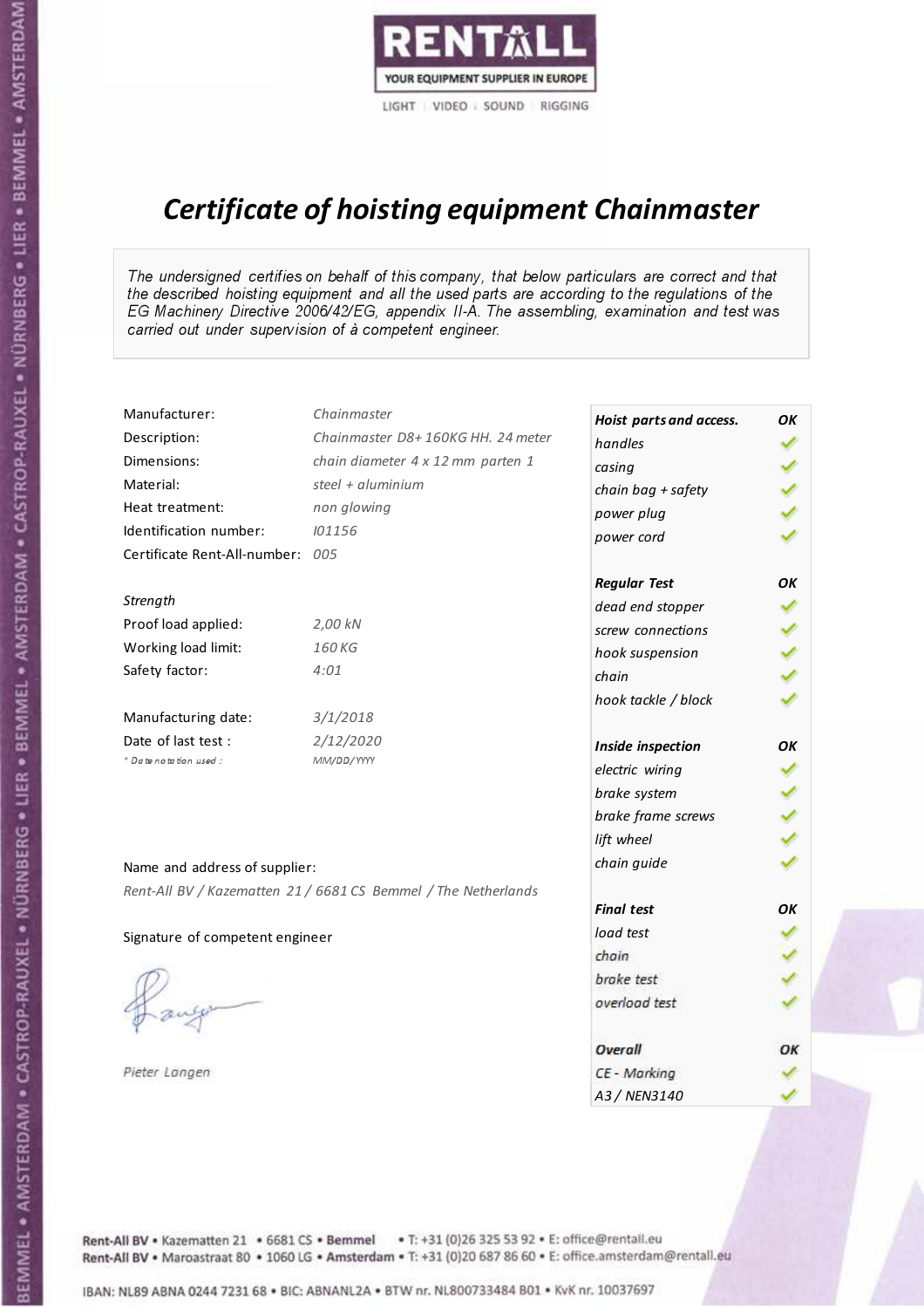

# Certificate of hoisting equipment Chainmaster

The undersigned certifies on behalf of this company, that below particulars are correct and that the described hoisting equipment and all the used parts are according to the regulations of the EG Machinery Directive 2006/42/EG, appendix II-A. The assembling, examination and test was carried out under supervision of à competent engineer.

| Manufacturer:                    | Chainmaster                                                    | Hoist parts and access. | OK  |
|----------------------------------|----------------------------------------------------------------|-------------------------|-----|
| Description:                     | Chainmaster D8+160KG HH. 24 meter                              | handles                 |     |
| Dimensions:                      | chain diameter 4 x 12 mm parten 1                              | casing                  |     |
| Material:                        | steel + aluminium                                              | chain bag + safety      |     |
| Heat treatment:                  | non glowing                                                    | power plug              |     |
| Identification number:           | 102207                                                         | power cord              |     |
| Certificate Rent-All-number: 006 |                                                                |                         |     |
|                                  |                                                                | <b>Regular Test</b>     | OK  |
| Strength                         |                                                                | dead end stopper        |     |
| Proof load applied:              | 2,00 kN                                                        | screw connections       |     |
| Working load limit:              | 160 KG                                                         | hook suspension         |     |
| Safety factor:                   | 4:01                                                           | chain                   | くくく |
|                                  |                                                                | hook tackle / block     |     |
| Manufacturing date:              | 3/12/2018                                                      |                         |     |
| Date of last test :              | 1/20/2020                                                      | Inside inspection       | ΟK  |
| * Date notation used :           | MM/DD/YYYY                                                     | electric wiring         |     |
|                                  |                                                                | brake system            |     |
|                                  |                                                                | brake frame screws      |     |
|                                  |                                                                | lift wheel              |     |
| Name and address of supplier:    |                                                                | chain guide             |     |
|                                  | Rent-All BV / Kazematten 21 / 6681 CS Bemmel / The Netherlands |                         |     |
|                                  |                                                                | <b>Final test</b>       | ΟK  |
| Signature of competent engineer  |                                                                | load test               |     |
|                                  |                                                                | chain                   |     |
|                                  |                                                                | brake test              |     |
|                                  |                                                                | overload test           |     |
|                                  |                                                                | Overall                 | ОК  |
| Pieter Langen                    |                                                                | CE - Marking            |     |
|                                  |                                                                | A3 / NEN3140            |     |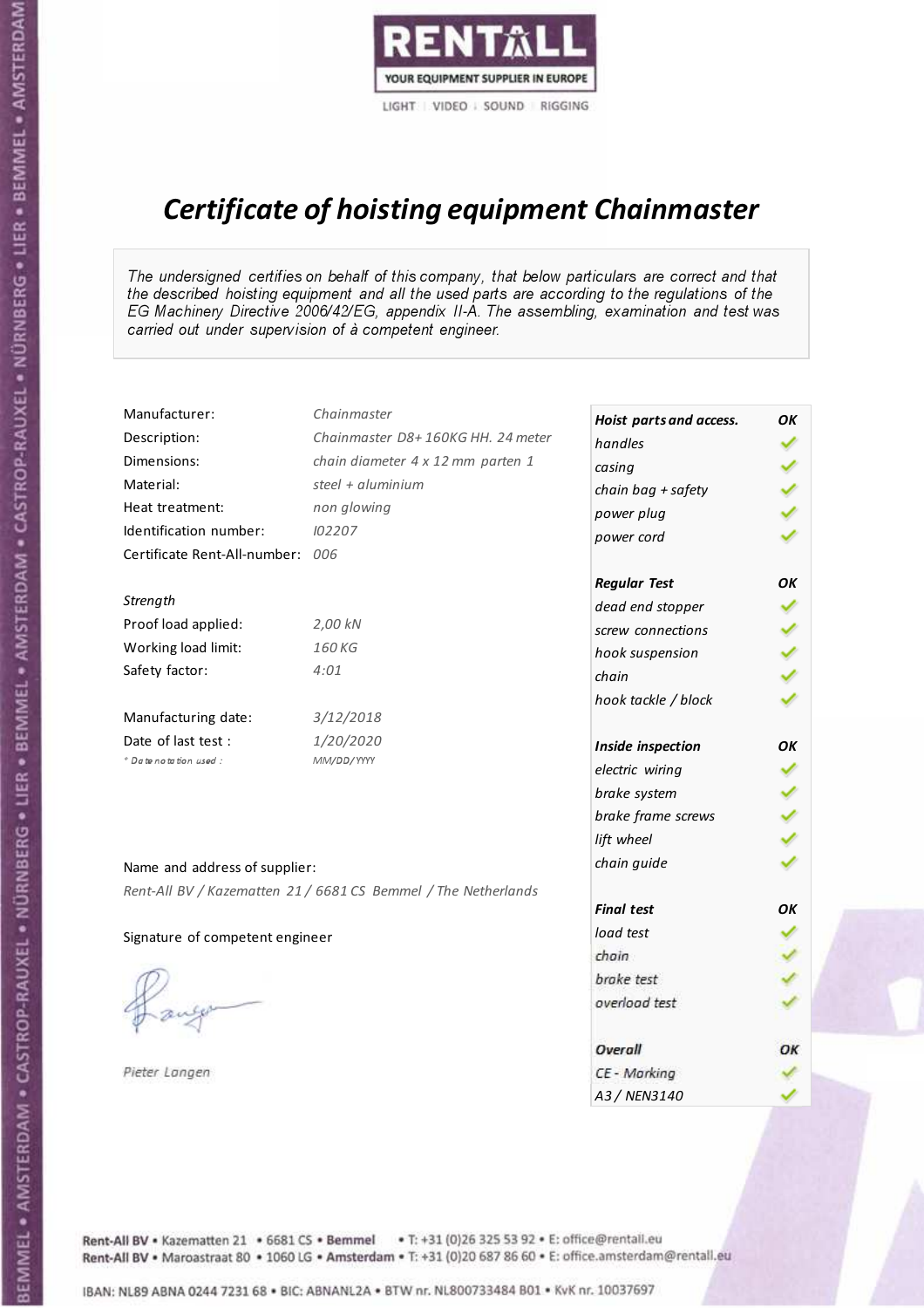

# Certificate of hoisting equipment Chainmaster

The undersigned certifies on behalf of this company, that below particulars are correct and that the described hoisting equipment and all the used parts are according to the regulations of the EG Machinery Directive 2006/42/EG, appendix II-A. The assembling, examination and test was carried out under supervision of à competent engineer.

| Manufacturer:                    | Chainmaster                                                    | Hoist parts and access. | OK  |
|----------------------------------|----------------------------------------------------------------|-------------------------|-----|
| Description:                     | Chainmaster D8+160KG HH. 24 meter                              | handles                 |     |
| Dimensions:                      | chain diameter 4 x 12 mm parten 1                              | casing                  |     |
| Material:                        | steel + aluminium                                              | chain bag + safety      |     |
| Heat treatment:                  | non glowing                                                    | power plug              |     |
| Identification number:           | 102208                                                         | power cord              |     |
| Certificate Rent-All-number: 007 |                                                                |                         |     |
|                                  |                                                                | <b>Regular Test</b>     | OK  |
| Strength                         |                                                                | dead end stopper        |     |
| Proof load applied:              | 2,00 kN                                                        | screw connections       |     |
| Working load limit:              | 160 KG                                                         | hook suspension         |     |
| Safety factor:                   | 4:01                                                           | chain                   | くくく |
|                                  |                                                                | hook tackle / block     |     |
| Manufacturing date:              | 3/12/2018                                                      |                         |     |
| Date of last test :              | 1/20/2020                                                      | Inside inspection       | ΟK  |
| * Date notation used :           | MM/DD/YYYY                                                     | electric wiring         |     |
|                                  |                                                                | brake system            |     |
|                                  |                                                                | brake frame screws      |     |
|                                  |                                                                | lift wheel              |     |
| Name and address of supplier:    |                                                                | chain guide             |     |
|                                  | Rent-All BV / Kazematten 21 / 6681 CS Bemmel / The Netherlands |                         |     |
|                                  |                                                                | <b>Final test</b>       | ΟK  |
| Signature of competent engineer  |                                                                | load test               |     |
|                                  |                                                                | chain                   |     |
|                                  |                                                                | brake test              |     |
|                                  |                                                                | overload test           |     |
|                                  |                                                                | Overall                 | ОК  |
| Pieter Langen                    |                                                                | CE - Marking            |     |
|                                  |                                                                | A3 / NEN3140            |     |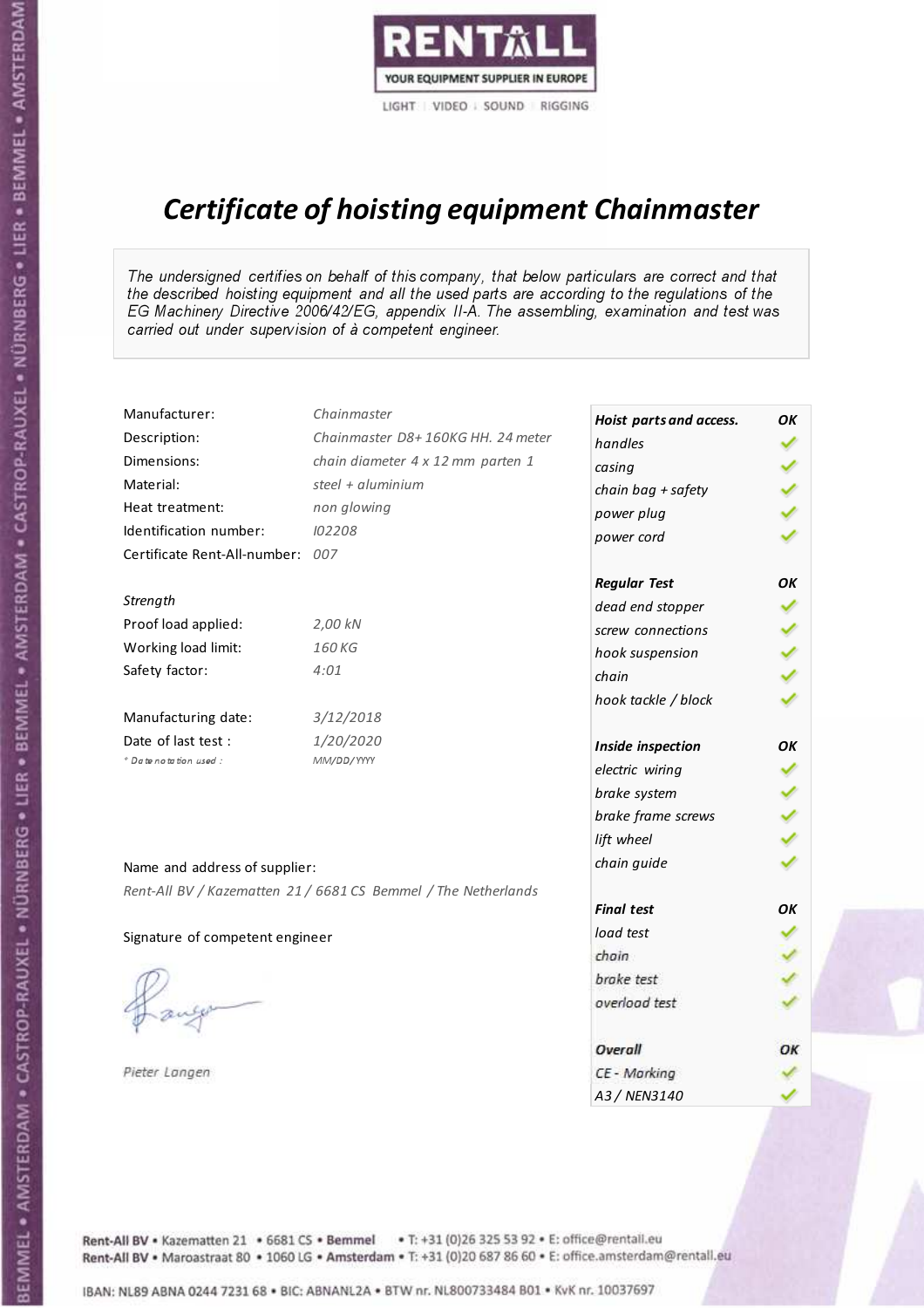

# Certificate of hoisting equipment Chainmaster

The undersigned certifies on behalf of this company, that below particulars are correct and that the described hoisting equipment and all the used parts are according to the regulations of the EG Machinery Directive 2006/42/EG, appendix II-A. The assembling, examination and test was carried out under supervision of à competent engineer.

| Manufacturer:                    | Chainmaster                                                    | Hoist parts and access. | OK  |
|----------------------------------|----------------------------------------------------------------|-------------------------|-----|
| Description:                     | Chainmaster D8+160KG HH. 24 meter                              | handles                 |     |
| Dimensions:                      | chain diameter 4 x 12 mm parten 1                              | casing                  |     |
| Material:                        | steel + aluminium                                              | chain bag + safety      |     |
| Heat treatment:                  | non glowing                                                    | power plug              |     |
| Identification number:           | 102209                                                         | power cord              |     |
| Certificate Rent-All-number: 008 |                                                                |                         |     |
|                                  |                                                                | <b>Regular Test</b>     | OK  |
| Strength                         |                                                                | dead end stopper        | ✔   |
| Proof load applied:              | 2,00 kN                                                        | screw connections       |     |
| Working load limit:              | 160 KG                                                         | hook suspension         |     |
| Safety factor:                   | 4:01                                                           | chain                   | くくく |
|                                  |                                                                | hook tackle / block     |     |
| Manufacturing date:              | 3/12/2018                                                      |                         |     |
| Date of last test :              | 3/1/2019                                                       | Inside inspection       | ОΚ  |
| + Date notation used:            | MM/DD/YYYY                                                     | electric wiring         |     |
|                                  |                                                                | brake system            | ✔   |
|                                  |                                                                | brake frame screws      |     |
|                                  |                                                                | lift wheel              |     |
| Name and address of supplier:    |                                                                | chain guide             |     |
|                                  | Rent-All BV / Kazematten 21 / 6681 CS Bemmel / The Netherlands |                         |     |
|                                  |                                                                | <b>Final test</b>       | OK  |
| Signature of competent engineer  |                                                                | load test               |     |
|                                  |                                                                | chain                   |     |
|                                  |                                                                | brake test              |     |
|                                  |                                                                | overload test           |     |
|                                  |                                                                | Overall                 | OK  |
| Pieter Langen                    |                                                                | CE - Marking            |     |
|                                  |                                                                | A3 / NEN3140            |     |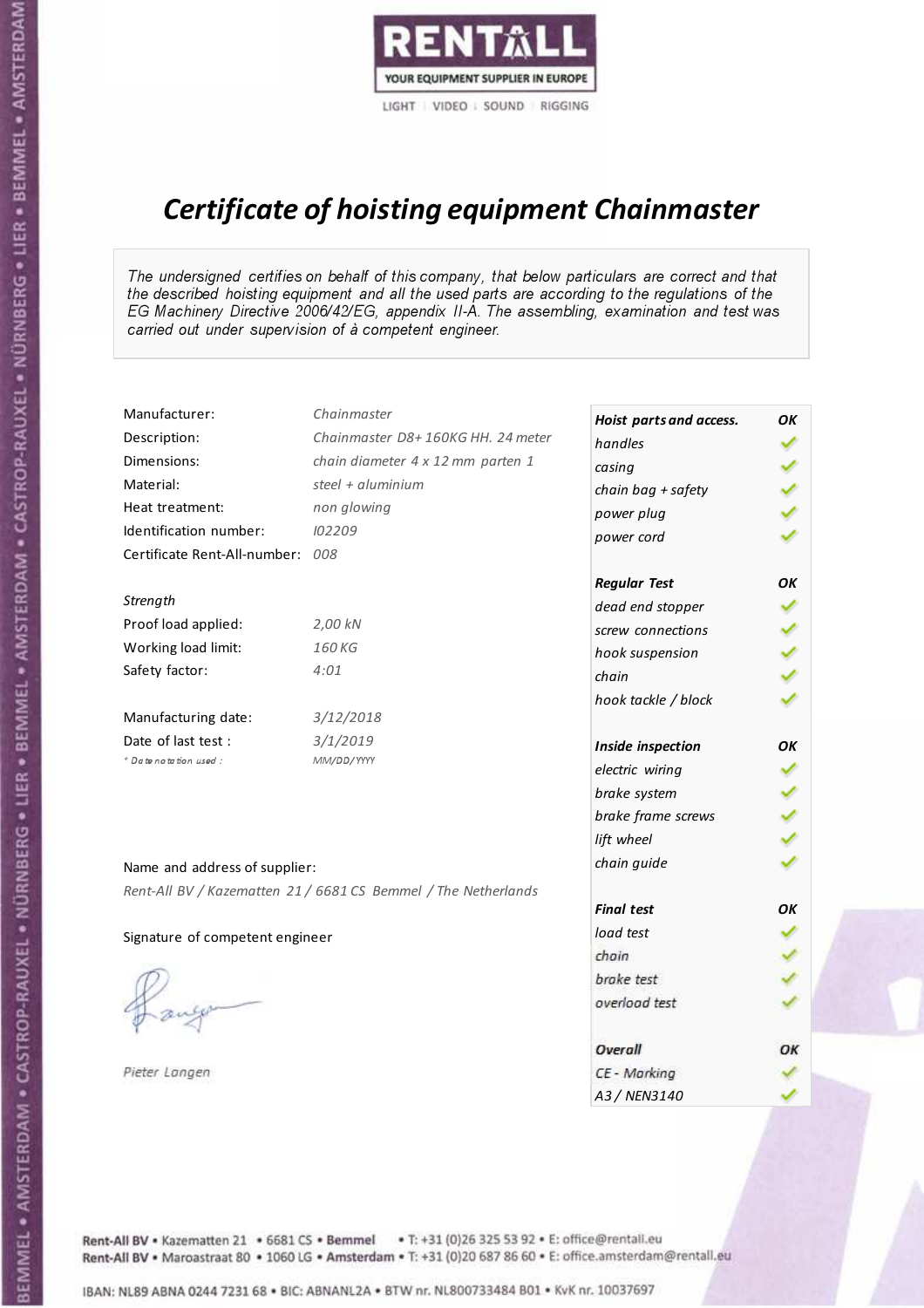

# Certificate of hoisting equipment Chainmaster

The undersigned certifies on behalf of this company, that below particulars are correct and that the described hoisting equipment and all the used parts are according to the regulations of the EG Machinery Directive 2006/42/EG, appendix II-A. The assembling, examination and test was carried out under supervision of à competent engineer.

| Manufacturer:                    | Chainmaster                                                    | Hoist parts and access. | OK  |
|----------------------------------|----------------------------------------------------------------|-------------------------|-----|
| Description:                     | Chainmaster D8+160KG HH. 24 meter                              | handles                 |     |
| Dimensions:                      | chain diameter 4 x 12 mm parten 1                              | casing                  |     |
| Material:                        | steel + aluminium                                              | chain bag + safety      |     |
| Heat treatment:                  | non glowing                                                    | power plug              |     |
| Identification number:           | 102210                                                         | power cord              |     |
| Certificate Rent-All-number: 009 |                                                                |                         |     |
|                                  |                                                                | <b>Regular Test</b>     | OK  |
| Strength                         |                                                                | dead end stopper        | ✔   |
| Proof load applied:              | 2,00 kN                                                        | screw connections       |     |
| Working load limit:              | 160 KG                                                         | hook suspension         |     |
| Safety factor:                   | 4:01                                                           | chain                   | くくく |
|                                  |                                                                | hook tackle / block     |     |
| Manufacturing date:              | 3/12/2018                                                      |                         |     |
| Date of last test :              | 3/1/2019                                                       | Inside inspection       | ОΚ  |
| + Date notation used:            | MM/DD/YYYY                                                     | electric wiring         |     |
|                                  |                                                                | brake system            | ✔   |
|                                  |                                                                | brake frame screws      |     |
|                                  |                                                                | lift wheel              |     |
| Name and address of supplier:    |                                                                | chain guide             |     |
|                                  | Rent-All BV / Kazematten 21 / 6681 CS Bemmel / The Netherlands |                         |     |
|                                  |                                                                | <b>Final test</b>       | OK  |
| Signature of competent engineer  |                                                                | load test               |     |
|                                  |                                                                | chain                   |     |
|                                  |                                                                | brake test              |     |
|                                  |                                                                | overload test           |     |
|                                  |                                                                | Overall                 | OK  |
| Pieter Langen                    |                                                                | CE - Marking            |     |
|                                  |                                                                | A3 / NEN3140            |     |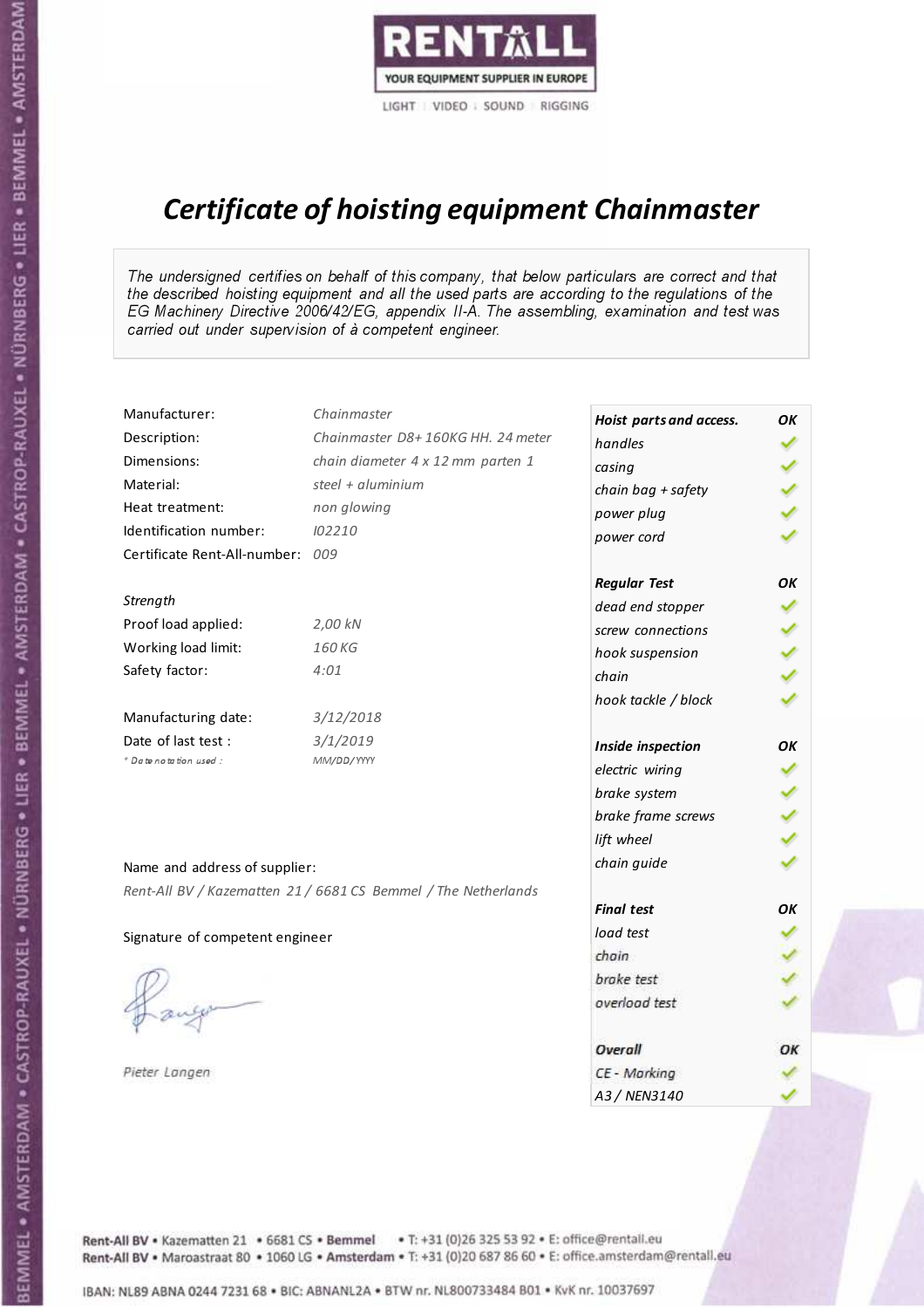

# Certificate of hoisting equipment Chainmaster

The undersigned certifies on behalf of this company, that below particulars are correct and that the described hoisting equipment and all the used parts are according to the regulations of the EG Machinery Directive 2006/42/EG, appendix II-A. The assembling, examination and test was carried out under supervision of à competent engineer.

| Manufacturer:                    | Chainmaster                                                    | Hoist parts and access. | OK  |
|----------------------------------|----------------------------------------------------------------|-------------------------|-----|
| Description:                     | Chainmaster D8+160KG HH. 24 meter                              | handles                 |     |
| Dimensions:                      | chain diameter 4 x 12 mm parten 1                              | casing                  |     |
| Material:                        | steel + aluminium                                              | chain bag + safety      | くくく |
| Heat treatment:                  | non glowing                                                    | power plug              |     |
| Identification number:           | 102211                                                         | power cord              |     |
| Certificate Rent-All-number: 010 |                                                                |                         |     |
|                                  |                                                                | <b>Regular Test</b>     | OK  |
| Strength                         |                                                                | dead end stopper        | ✔   |
| Proof load applied:              | 2,00 kN                                                        | screw connections       |     |
| Working load limit:              | 160 KG                                                         | hook suspension         |     |
| Safety factor:                   | 4:01                                                           | chain                   | くくく |
|                                  |                                                                | hook tackle / block     |     |
| Manufacturing date:              | 3/12/2018                                                      |                         |     |
| Date of last test :              | 1/22/2020                                                      | Inside inspection       | OK  |
| * Date notation used :           | MM/DD/YYYY                                                     | electric wiring         |     |
|                                  |                                                                | brake system            |     |
|                                  |                                                                | brake frame screws      | くくく |
|                                  |                                                                | lift wheel              |     |
| Name and address of supplier:    |                                                                | chain guide             |     |
|                                  | Rent-All BV / Kazematten 21 / 6681 CS Bemmel / The Netherlands |                         |     |
|                                  |                                                                | <b>Final test</b>       | OK  |
| Signature of competent engineer  |                                                                | load test               |     |
|                                  |                                                                | chain                   |     |
|                                  |                                                                | brake test              |     |
|                                  |                                                                | overload test           |     |
|                                  |                                                                | Overall                 | OK  |
| Pieter Langen                    |                                                                | CE - Marking            |     |
|                                  |                                                                | A3 / NEN3140            |     |

Rent-All BV . Kazematten 21 . 6681 CS . Bemmel . T: +31 (0)26 325 53 92 . E: office@rentall.eu Rent-All BV · Maroastraat 80 · 1060 LG · Amsterdam · T: +31 (0)20 687 86 60 · E: office.amsterdam@rentall.eu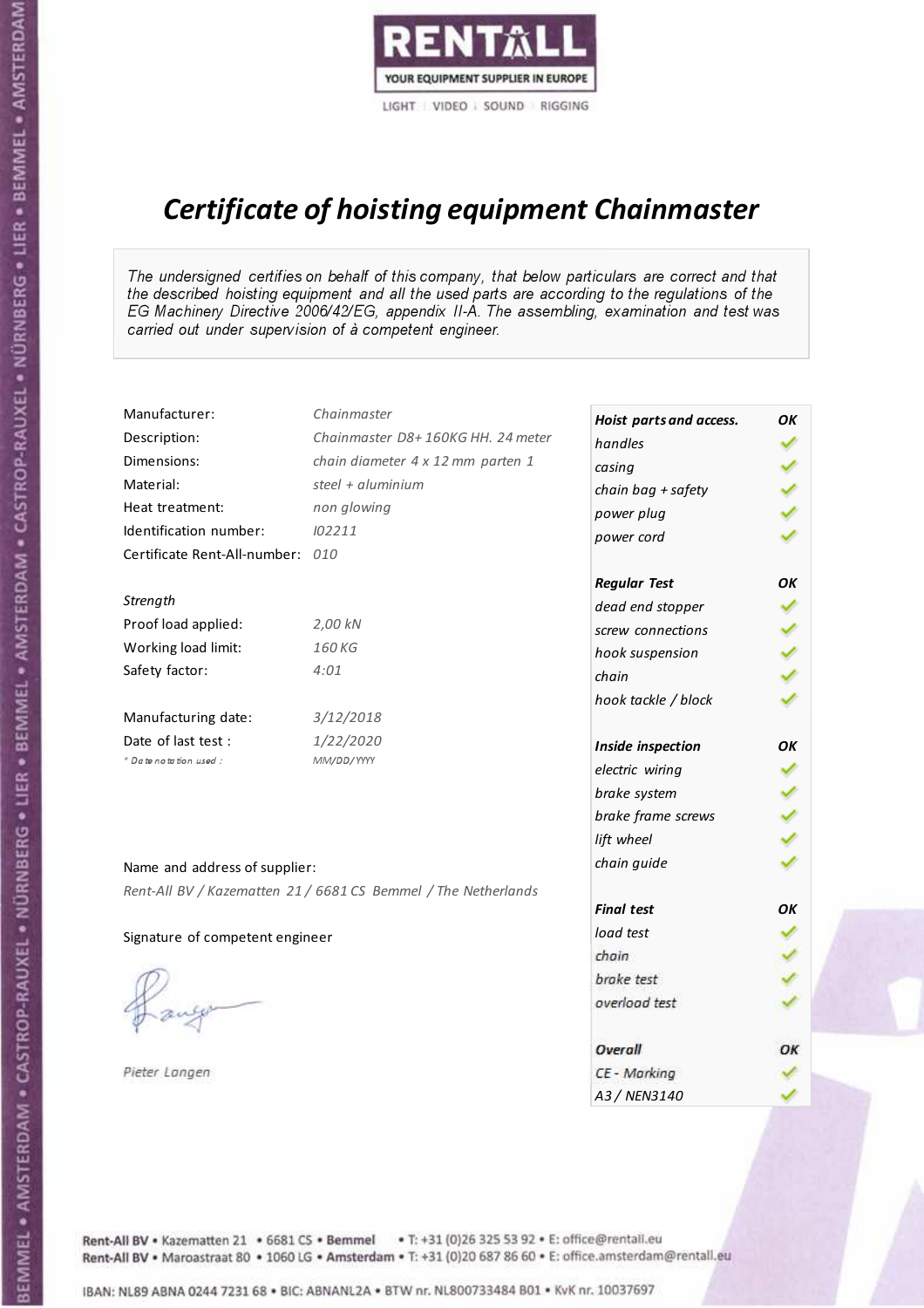

# Certificate of hoisting equipment Chainmaster

The undersigned certifies on behalf of this company, that below particulars are correct and that the described hoisting equipment and all the used parts are according to the regulations of the EG Machinery Directive 2006/42/EG, appendix II-A. The assembling, examination and test was carried out under supervision of à competent engineer.

| Manufacturer:                    | Chainmaster                                                    | Hoist parts and access. | OK  |
|----------------------------------|----------------------------------------------------------------|-------------------------|-----|
| Description:                     | Chainmaster D8+160KG HH. 24 meter                              | handles                 |     |
| Dimensions:                      | chain diameter 4 x 12 mm parten 1                              | casing                  |     |
| Material:                        | steel + $aluminim$                                             | chain bag + safety      |     |
| Heat treatment:                  | non glowing                                                    | power plug              |     |
| Identification number:           | 102212                                                         | power cord              |     |
| Certificate Rent-All-number: 011 |                                                                |                         |     |
|                                  |                                                                | <b>Regular Test</b>     | OK  |
| Strength                         |                                                                | dead end stopper        | ✔   |
| Proof load applied:              | 2,00 kN                                                        | screw connections       |     |
| Working load limit:              | 160KG                                                          | hook suspension         |     |
| Safety factor:                   | 4:01                                                           | chain                   | くくく |
|                                  |                                                                | hook tackle / block     |     |
| Manufacturing date:              | 3/12/2018                                                      |                         |     |
| Date of last test :              | 3/1/2019                                                       | Inside inspection       | OK  |
| + Date notation used :           | MM/DD/YYYY                                                     | electric wiring         |     |
|                                  |                                                                | brake system            |     |
|                                  |                                                                | brake frame screws      |     |
|                                  |                                                                | lift wheel              |     |
| Name and address of supplier:    |                                                                | chain guide             |     |
|                                  | Rent-All BV / Kazematten 21 / 6681 CS Bemmel / The Netherlands |                         |     |
|                                  |                                                                | <b>Final test</b>       | ΟK  |
| Signature of competent engineer  |                                                                | load test               |     |
|                                  |                                                                | chain                   |     |
|                                  |                                                                | brake test              |     |
|                                  |                                                                | overload test           |     |
|                                  |                                                                | Overall                 | OK  |
| Pieter Langen                    |                                                                | CE - Marking            |     |
|                                  |                                                                | A3 / NEN3140            |     |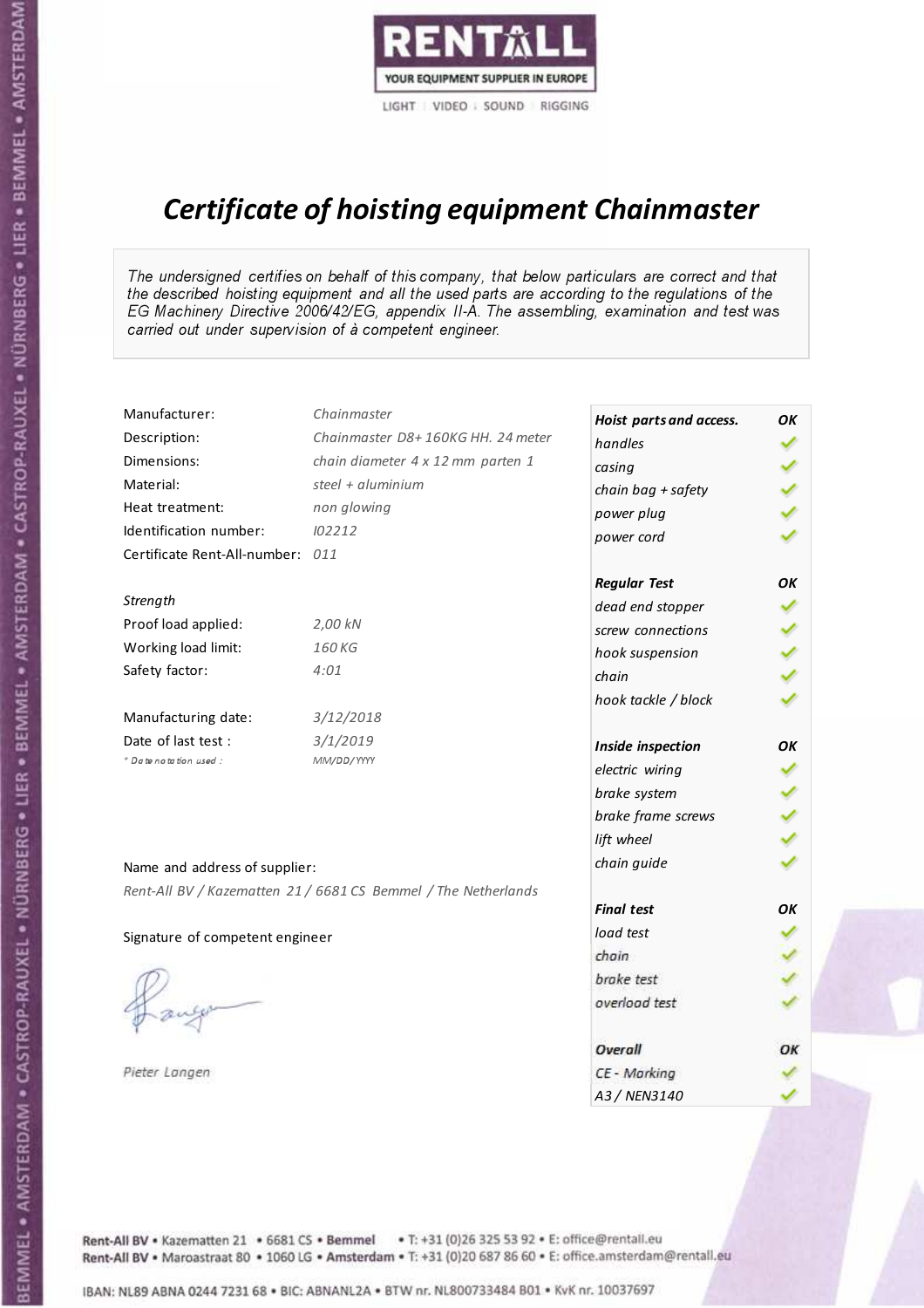

# Certificate of hoisting equipment Chainmaster

The undersigned certifies on behalf of this company, that below particulars are correct and that the described hoisting equipment and all the used parts are according to the regulations of the EG Machinery Directive 2006/42/EG, appendix II-A. The assembling, examination and test was carried out under supervision of à competent engineer.

| Manufacturer:                    | Chainmaster                                                    | Hoist parts and access. | OK  |
|----------------------------------|----------------------------------------------------------------|-------------------------|-----|
| Description:                     | Chainmaster D8+160KG HH. 24 meter                              | handles                 |     |
| Dimensions:                      | chain diameter 4 x 12 mm parten 1                              | casing                  |     |
| Material:                        | steel + aluminium                                              | chain bag + safety      |     |
| Heat treatment:                  | non glowing                                                    | power plug              |     |
| Identification number:           | 102213                                                         | power cord              |     |
| Certificate Rent-All-number: 012 |                                                                |                         |     |
|                                  |                                                                | <b>Regular Test</b>     | OK  |
| Strength                         |                                                                | dead end stopper        |     |
| Proof load applied:              | 2,00 kN                                                        | screw connections       |     |
| Working load limit:              | 160 KG                                                         | hook suspension         |     |
| Safety factor:                   | 4:01                                                           | chain                   | くくく |
|                                  |                                                                | hook tackle / block     |     |
| Manufacturing date:              | 3/12/2018                                                      |                         |     |
| Date of last test :              | 2/15/2019                                                      | Inside inspection       | ОΚ  |
| + Date notation used:            | MM/DD/YYYY                                                     | electric wiring         |     |
|                                  |                                                                | brake system            |     |
|                                  |                                                                | brake frame screws      |     |
|                                  |                                                                | lift wheel              |     |
| Name and address of supplier:    |                                                                | chain guide             |     |
|                                  | Rent-All BV / Kazematten 21 / 6681 CS Bemmel / The Netherlands |                         |     |
|                                  |                                                                | <b>Final test</b>       | OK  |
| Signature of competent engineer  |                                                                | load test               |     |
|                                  |                                                                | chain                   |     |
|                                  |                                                                | brake test              |     |
|                                  |                                                                | overload test           |     |
|                                  |                                                                |                         |     |
|                                  |                                                                | Overall                 | OK  |
| Pieter Langen                    |                                                                | CE - Marking            |     |
|                                  |                                                                | A3 / NEN3140            |     |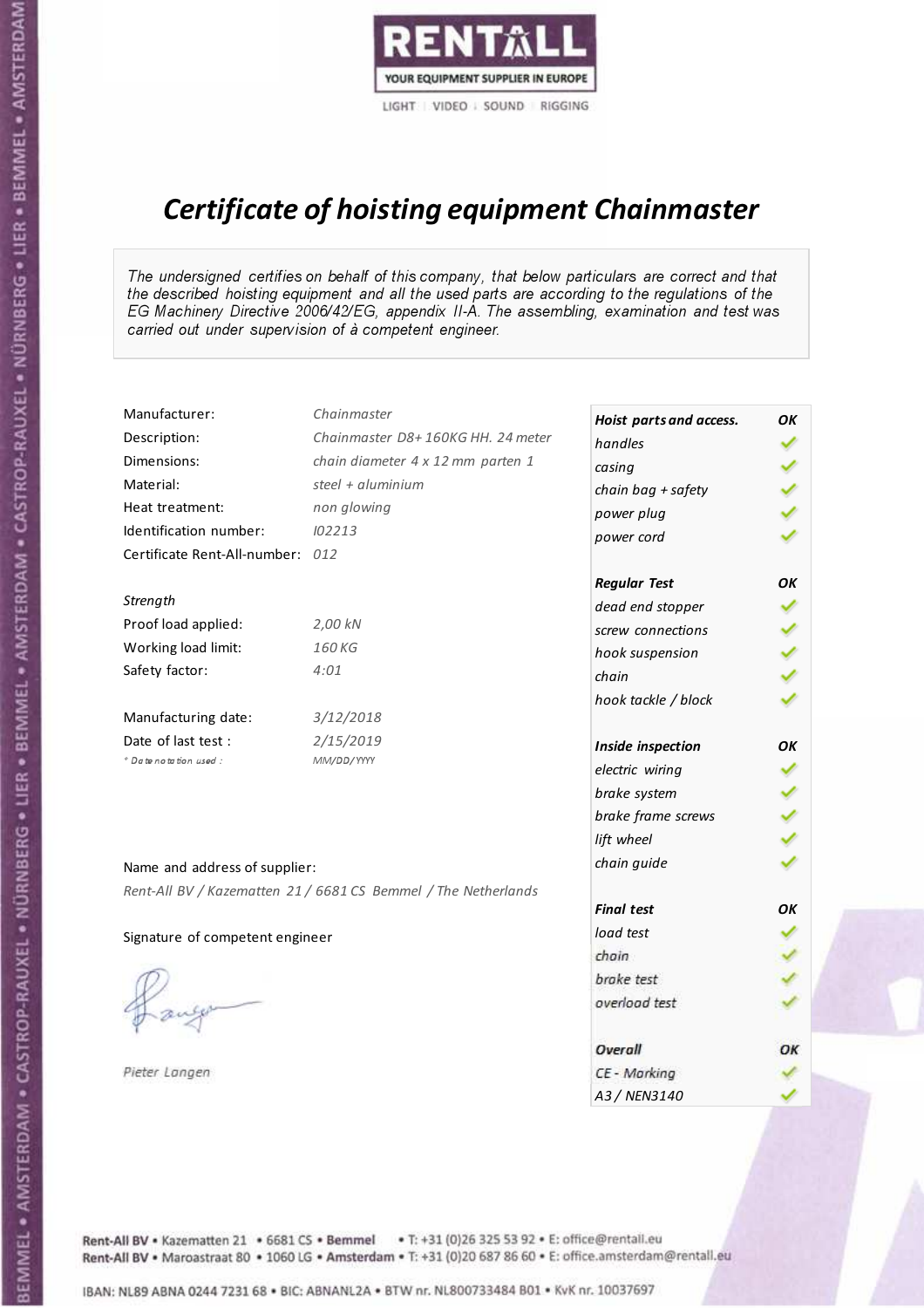

# Certificate of hoisting equipment Chainmaster

The undersigned certifies on behalf of this company, that below particulars are correct and that the described hoisting equipment and all the used parts are according to the regulations of the EG Machinery Directive 2006/42/EG, appendix II-A. The assembling, examination and test was carried out under supervision of à competent engineer.

| Manufacturer:                    | Chainmaster                                                    | Hoist parts and access. | OK  |
|----------------------------------|----------------------------------------------------------------|-------------------------|-----|
| Description:                     | Chainmaster D8+160KG HH. 24 meter                              | handles                 |     |
| Dimensions:                      | chain diameter 4 x 12 mm parten 1                              | casing                  |     |
| Material:                        | steel + aluminium                                              | chain bag + safety      |     |
| Heat treatment:                  | non glowing                                                    | power plug              |     |
| Identification number:           | 102214                                                         | power cord              |     |
| Certificate Rent-All-number: 013 |                                                                |                         |     |
|                                  |                                                                | <b>Regular Test</b>     | OK  |
| Strength                         |                                                                | dead end stopper        | ✔   |
| Proof load applied:              | 2,00 kN                                                        | screw connections       |     |
| Working load limit:              | 160 KG                                                         | hook suspension         |     |
| Safety factor:                   | 4:01                                                           | chain                   | くくく |
|                                  |                                                                | hook tackle / block     |     |
| Manufacturing date:              | 3/12/2018                                                      |                         |     |
| Date of last test :              | 3/1/2019                                                       | Inside inspection       | ОΚ  |
| + Date notation used:            | MM/DD/YYYY                                                     | electric wiring         |     |
|                                  |                                                                | brake system            |     |
|                                  |                                                                | brake frame screws      |     |
|                                  |                                                                | lift wheel              |     |
| Name and address of supplier:    |                                                                | chain guide             |     |
|                                  | Rent-All BV / Kazematten 21 / 6681 CS Bemmel / The Netherlands |                         |     |
|                                  |                                                                | <b>Final test</b>       | OK  |
| Signature of competent engineer  |                                                                | load test               |     |
|                                  |                                                                | chain                   |     |
|                                  |                                                                | brake test              |     |
|                                  |                                                                | overload test           |     |
|                                  |                                                                | Overall                 | ОК  |
| Pieter Langen                    |                                                                | CE - Marking            |     |
|                                  |                                                                | A3 / NEN3140            |     |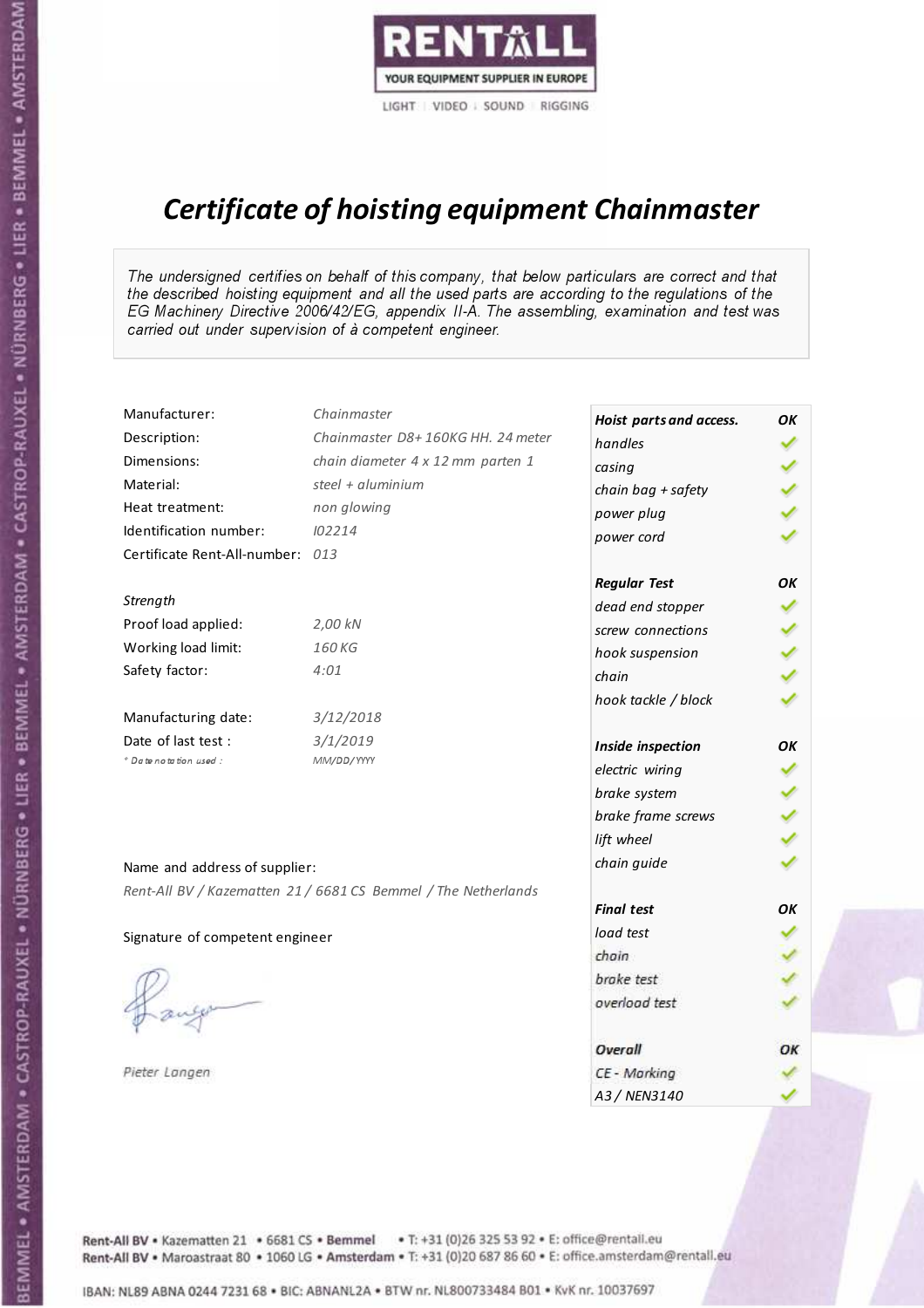

# Certificate of hoisting equipment Chainmaster

The undersigned certifies on behalf of this company, that below particulars are correct and that the described hoisting equipment and all the used parts are according to the regulations of the EG Machinery Directive 2006/42/EG, appendix II-A. The assembling, examination and test was carried out under supervision of à competent engineer.

| Manufacturer:                    | Chainmaster                                                    | Hoist parts and access. | OK  |
|----------------------------------|----------------------------------------------------------------|-------------------------|-----|
| Description:                     | Chainmaster D8+160KG HH. 24 meter                              | handles                 |     |
| Dimensions:                      | chain diameter 4 x 12 mm parten 1                              | casing                  |     |
| Material:                        | steel + aluminium                                              | chain bag + safety      |     |
| Heat treatment:                  | non glowing                                                    | power plug              |     |
| Identification number:           | 102215                                                         | power cord              |     |
| Certificate Rent-All-number: 014 |                                                                |                         |     |
|                                  |                                                                | <b>Regular Test</b>     | OK  |
| Strength                         |                                                                | dead end stopper        | ✔   |
| Proof load applied:              | 2,00 kN                                                        | screw connections       |     |
| Working load limit:              | 160 KG                                                         | hook suspension         |     |
| Safety factor:                   | 4:01                                                           | chain                   | くくく |
|                                  |                                                                | hook tackle / block     |     |
| Manufacturing date:              | 3/12/2018                                                      |                         |     |
| Date of last test :              | 1/22/2020                                                      | Inside inspection       | ОΚ  |
| + Date notation used:            | MM/DD/YYYY                                                     | electric wiring         |     |
|                                  |                                                                | brake system            | ✔   |
|                                  |                                                                | brake frame screws      |     |
|                                  |                                                                | lift wheel              |     |
| Name and address of supplier:    |                                                                | chain guide             |     |
|                                  | Rent-All BV / Kazematten 21 / 6681 CS Bemmel / The Netherlands |                         |     |
|                                  |                                                                | <b>Final test</b>       | OK  |
| Signature of competent engineer  |                                                                | load test               |     |
|                                  |                                                                | chain                   |     |
|                                  |                                                                | brake test              |     |
|                                  |                                                                | overload test           |     |
|                                  |                                                                | Overall                 | OK  |
| Pieter Langen                    |                                                                | CE - Marking            |     |
|                                  |                                                                | A3 / NEN3140            |     |

Rent-All BV . Kazematten 21 . 6681 CS . Bemmel . T: +31 (0)26 325 53 92 . E: office@rentall.eu Rent-All BV · Maroastraat 80 · 1060 LG · Amsterdam · T: +31 (0)20 687 86 60 · E: office.amsterdam@rentall.eu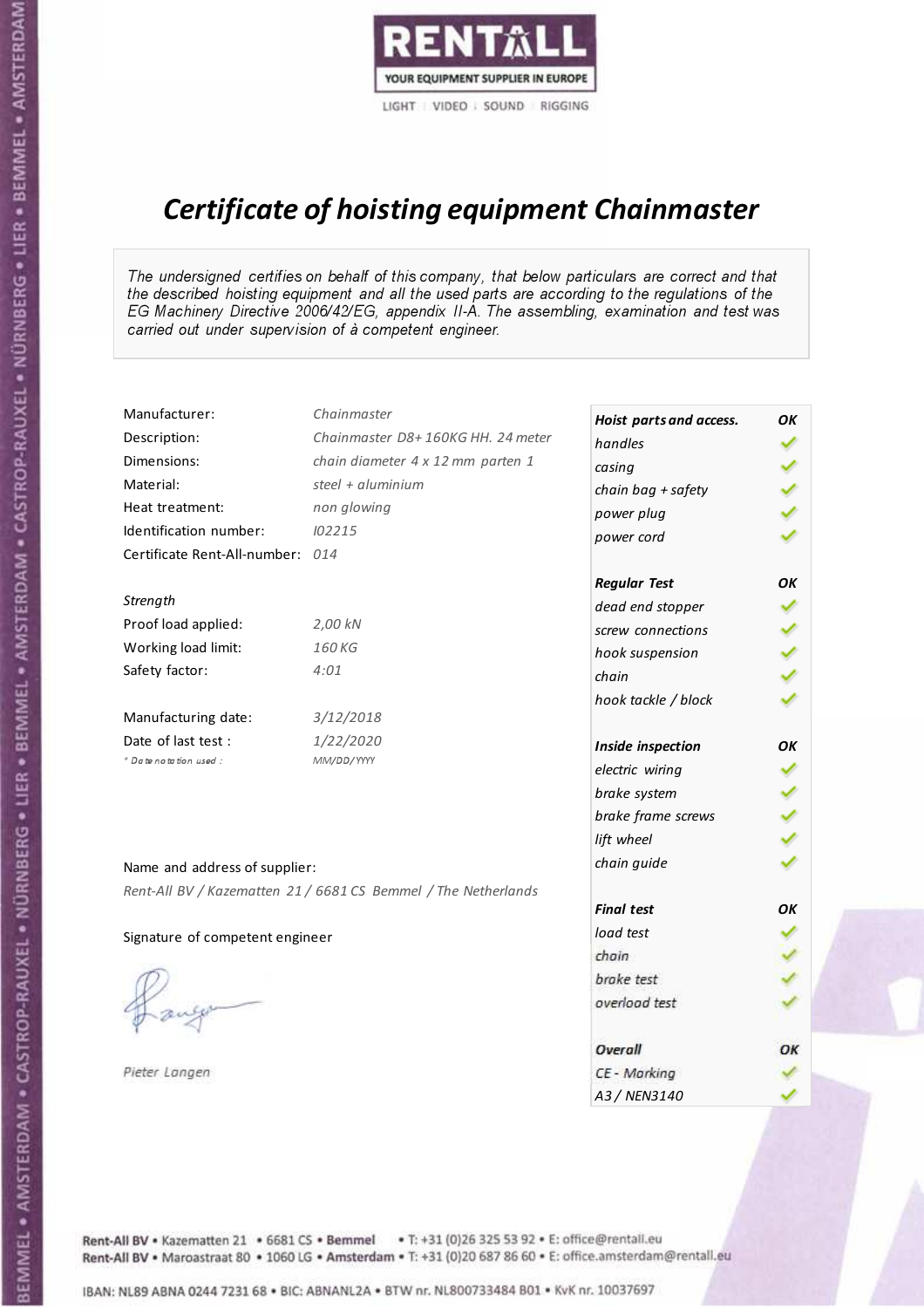

# Certificate of hoisting equipment Chainmaster

The undersigned certifies on behalf of this company, that below particulars are correct and that the described hoisting equipment and all the used parts are according to the regulations of the EG Machinery Directive 2006/42/EG, appendix II-A. The assembling, examination and test was carried out under supervision of à competent engineer.

| Manufacturer:                    | Chainmaster                                                    | Hoist parts and access. | OK  |
|----------------------------------|----------------------------------------------------------------|-------------------------|-----|
| Description:                     | Chainmaster D8+160KG HH. 24 meter                              | handles                 |     |
| Dimensions:                      | chain diameter 4 x 12 mm parten 1                              | casing                  |     |
| Material:                        | steel + aluminium                                              | chain bag + safety      |     |
| Heat treatment:                  | non glowing                                                    | power plug              |     |
| Identification number:           | 102216                                                         | power cord              |     |
| Certificate Rent-All-number: 015 |                                                                |                         |     |
|                                  |                                                                | <b>Regular Test</b>     | ΟK  |
| Strength                         |                                                                | dead end stopper        | ✔   |
| Proof load applied:              | 2,00 kN                                                        | screw connections       |     |
| Working load limit:              | 160KG                                                          | hook suspension         |     |
| Safety factor:                   | 4:01                                                           | chain                   | くくく |
|                                  |                                                                | hook tackle / block     |     |
| Manufacturing date:              | 3/12/2018                                                      |                         |     |
| Date of last test :              | 3/17/2020                                                      | Inside inspection       | ОΚ  |
| * Date notation used :           | MM/DD/YYYY                                                     | electric wiring         |     |
|                                  |                                                                | brake system            |     |
|                                  |                                                                | brake frame screws      |     |
|                                  |                                                                | lift wheel              |     |
| Name and address of supplier:    |                                                                | chain guide             |     |
|                                  | Rent-All BV / Kazematten 21 / 6681 CS Bemmel / The Netherlands |                         |     |
|                                  |                                                                | <b>Final test</b>       | OK  |
| Signature of competent engineer  |                                                                | load test               |     |
|                                  |                                                                | chain                   |     |
|                                  |                                                                | brake test              |     |
|                                  |                                                                | overload test           |     |
|                                  |                                                                | Overall                 | ОК  |
| Pieter Langen                    |                                                                | CE - Marking            |     |
|                                  |                                                                | A3 / NEN3140            |     |

Rent-All BV . Kazematten 21 . 6681 CS . Bemmel . T: +31 (0)26 325 53 92 . E: office@rentall.eu Rent-All BV · Maroastraat 80 · 1060 LG · Amsterdam · T: +31 (0)20 687 86 60 · E: office.amsterdam@rentall.eu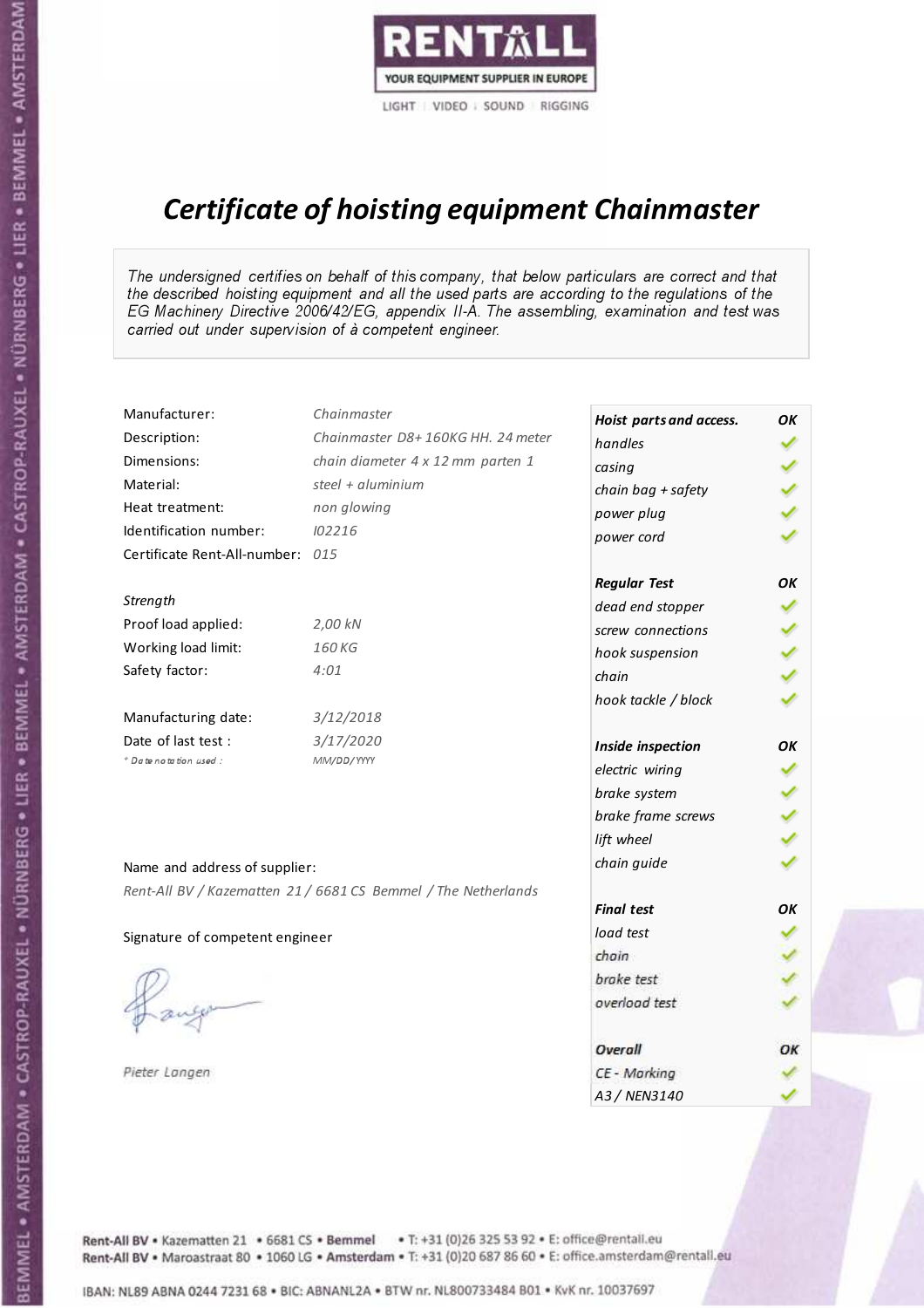

# Certificate of hoisting equipment Chainmaster

The undersigned certifies on behalf of this company, that below particulars are correct and that the described hoisting equipment and all the used parts are according to the regulations of the EG Machinery Directive 2006/42/EG, appendix II-A. The assembling, examination and test was carried out under supervision of à competent engineer.

| Manufacturer:                    | Chainmaster                                                    | Hoist parts and access. | OK  |
|----------------------------------|----------------------------------------------------------------|-------------------------|-----|
| Description:                     | Chainmaster D8+160KG HH. 24 meter                              | handles                 |     |
| Dimensions:                      | chain diameter 4 x 12 mm parten 1                              | casing                  |     |
| Material:                        | steel + aluminium                                              | chain bag + safety      |     |
| Heat treatment:                  | non glowing                                                    | power plug              |     |
| Identification number:           | 102217                                                         | power cord              |     |
| Certificate Rent-All-number: 016 |                                                                |                         |     |
|                                  |                                                                | <b>Regular Test</b>     | ΟK  |
| Strength                         |                                                                | dead end stopper        | ✔   |
| Proof load applied:              | 2,00 kN                                                        | screw connections       |     |
| Working load limit:              | 160KG                                                          | hook suspension         |     |
| Safety factor:                   | 4:01                                                           | chain                   | くくく |
|                                  |                                                                | hook tackle / block     |     |
| Manufacturing date:              | 3/12/2018                                                      |                         |     |
| Date of last test :              | 11/20/2019                                                     | Inside inspection       | ОΚ  |
| * Date notation used :           | MM/DD/YYYY                                                     | electric wiring         |     |
|                                  |                                                                | brake system            |     |
|                                  |                                                                | brake frame screws      |     |
|                                  |                                                                | lift wheel              |     |
| Name and address of supplier:    |                                                                | chain guide             |     |
|                                  | Rent-All BV / Kazematten 21 / 6681 CS Bemmel / The Netherlands |                         |     |
|                                  |                                                                | <b>Final test</b>       | OK  |
| Signature of competent engineer  |                                                                | load test               |     |
|                                  |                                                                | chain                   |     |
|                                  |                                                                | brake test              |     |
|                                  |                                                                | overload test           |     |
|                                  |                                                                | Overall                 | ОК  |
| Pieter Langen                    |                                                                | CE - Marking            |     |
|                                  |                                                                | A3 / NEN3140            |     |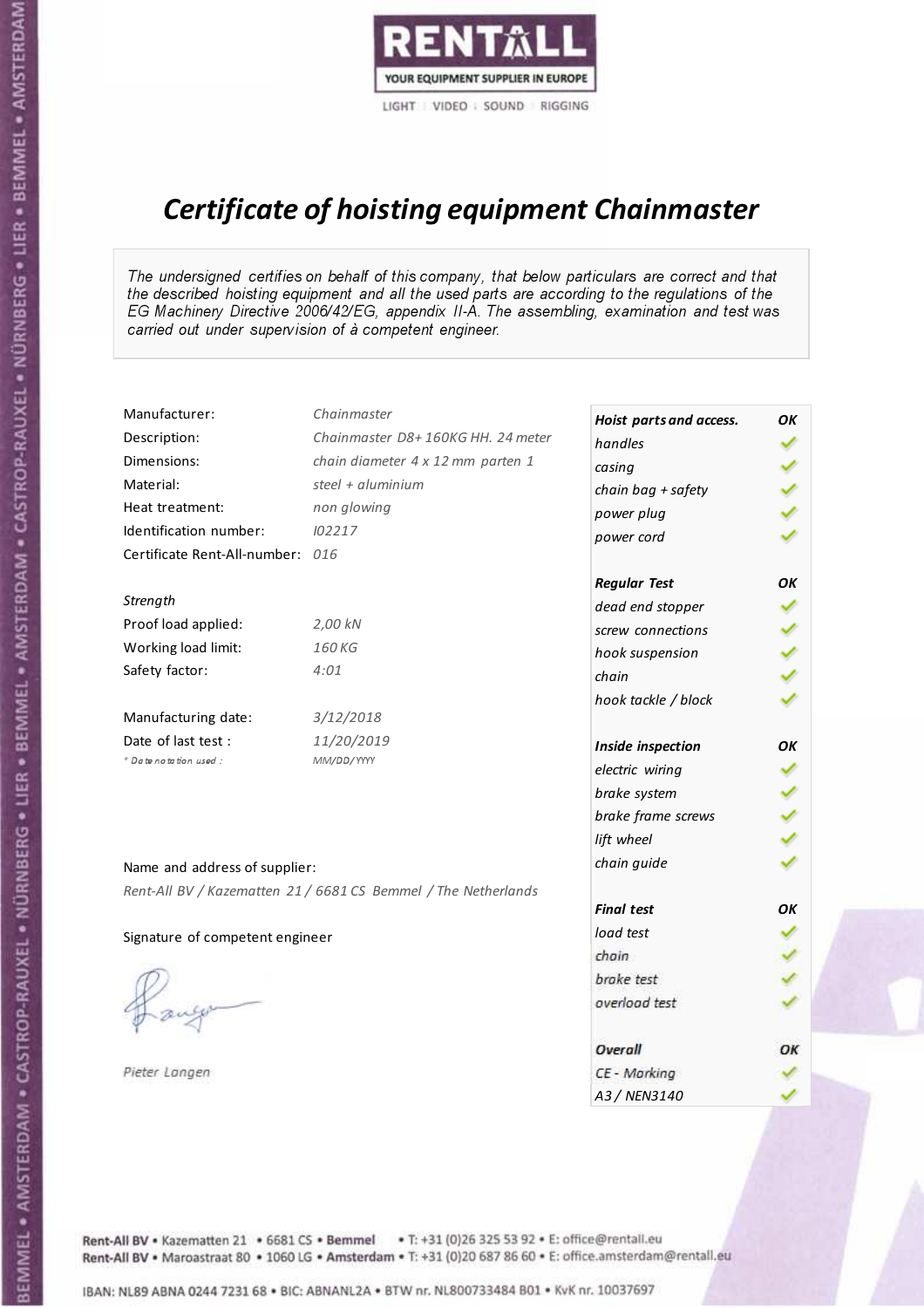

# Certificate of hoisting equipment Chainmaster

The undersigned certifies on behalf of this company, that below particulars are correct and that the described hoisting equipment and all the used parts are according to the regulations of the EG Machinery Directive 2006/42/EG, appendix II-A. The assembling, examination and test was carried out under supervision of à competent engineer.

| Manufacturer:                    | Chainmaster                                                    | Hoist parts and access. | OK  |
|----------------------------------|----------------------------------------------------------------|-------------------------|-----|
| Description:                     | Chainmaster D8+160KG HH. 24 meter                              | handles                 |     |
| Dimensions:                      | chain diameter 4 x 12 mm parten 1                              | casing                  |     |
| Material:                        | steel + aluminium                                              | chain bag + safety      |     |
| Heat treatment:                  | non glowing                                                    | power plug              |     |
| Identification number:           | 102218                                                         | power cord              |     |
| Certificate Rent-All-number: 017 |                                                                |                         |     |
|                                  |                                                                | <b>Regular Test</b>     | OΚ  |
| Strength                         |                                                                | dead end stopper        | ✔   |
| Proof load applied:              | 2,00 kN                                                        | screw connections       |     |
| Working load limit:              | 160KG                                                          | hook suspension         |     |
| Safety factor:                   | 4:01                                                           | chain                   | くくく |
|                                  |                                                                | hook tackle / block     |     |
| Manufacturing date:              | 3/12/2018                                                      |                         |     |
| Date of last test :              | 11/29/2019                                                     | Inside inspection       | ОΚ  |
| * Date notation used :           | MM/DD/YYYY                                                     | electric wiring         |     |
|                                  |                                                                | brake system            |     |
|                                  |                                                                | brake frame screws      |     |
|                                  |                                                                | lift wheel              |     |
| Name and address of supplier:    |                                                                | chain guide             |     |
|                                  | Rent-All BV / Kazematten 21 / 6681 CS Bemmel / The Netherlands |                         |     |
|                                  |                                                                | <b>Final test</b>       | OK  |
| Signature of competent engineer  |                                                                | load test               |     |
|                                  |                                                                | chain                   |     |
|                                  |                                                                | brake test              |     |
|                                  |                                                                | overload test           |     |
|                                  |                                                                | Overall                 | ОК  |
| Pieter Langen                    |                                                                | CE - Marking            |     |
|                                  |                                                                | A3 / NEN3140            |     |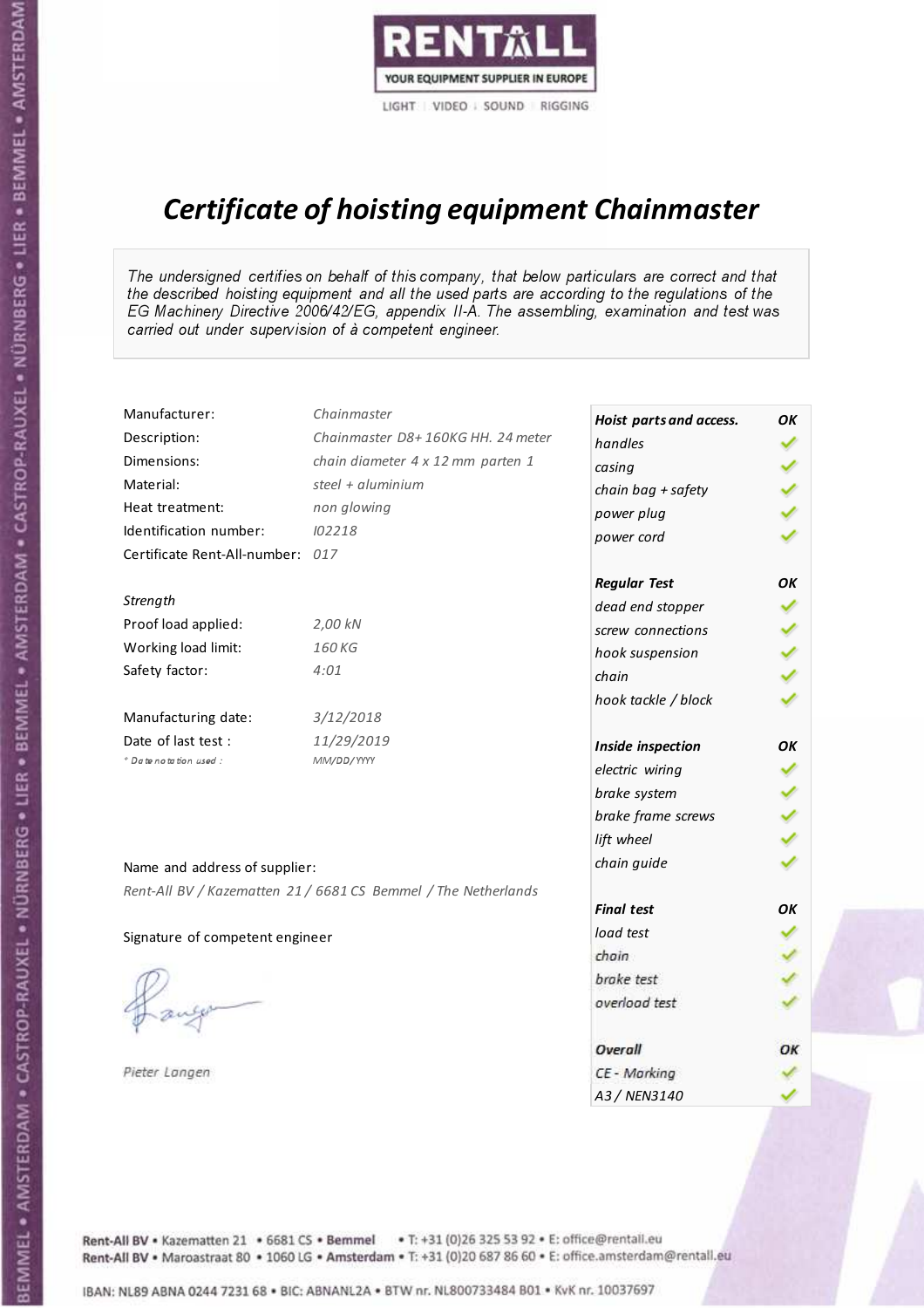

# Certificate of hoisting equipment Chainmaster

The undersigned certifies on behalf of this company, that below particulars are correct and that the described hoisting equipment and all the used parts are according to the regulations of the EG Machinery Directive 2006/42/EG, appendix II-A. The assembling, examination and test was carried out under supervision of à competent engineer.

| Manufacturer:                    | Chainmaster                                                    | Hoist parts and access. | OK  |
|----------------------------------|----------------------------------------------------------------|-------------------------|-----|
| Description:                     | Chainmaster D8+160KG HH. 24 meter                              | handles                 |     |
| Dimensions:                      | chain diameter 4 x 12 mm parten 1                              | casing                  |     |
| Material:                        | steel + aluminium                                              | chain bag + safety      |     |
| Heat treatment:                  | non glowing                                                    | power plug              |     |
| Identification number:           | 102219                                                         | power cord              |     |
| Certificate Rent-All-number: 018 |                                                                |                         |     |
|                                  |                                                                | <b>Regular Test</b>     | OK  |
| Strength                         |                                                                | dead end stopper        | ✔   |
| Proof load applied:              | 2,00 kN                                                        | screw connections       |     |
| Working load limit:              | 160 KG                                                         | hook suspension         |     |
| Safety factor:                   | 4:01                                                           | chain                   | くくく |
|                                  |                                                                | hook tackle / block     |     |
| Manufacturing date:              | 3/12/2018                                                      |                         |     |
| Date of last test :              | 3/1/2019                                                       | Inside inspection       | ОΚ  |
| + Date notation used:            | MM/DD/YYYY                                                     | electric wiring         |     |
|                                  |                                                                | brake system            |     |
|                                  |                                                                | brake frame screws      |     |
|                                  |                                                                | lift wheel              |     |
| Name and address of supplier:    |                                                                | chain guide             |     |
|                                  | Rent-All BV / Kazematten 21 / 6681 CS Bemmel / The Netherlands |                         |     |
|                                  |                                                                | <b>Final test</b>       | OK  |
| Signature of competent engineer  |                                                                | load test               |     |
|                                  |                                                                | chain                   |     |
|                                  |                                                                | brake test              |     |
|                                  |                                                                | overload test           |     |
|                                  |                                                                | Overall                 | ОК  |
| Pieter Langen                    |                                                                | CE - Marking            |     |
|                                  |                                                                | A3 / NEN3140            |     |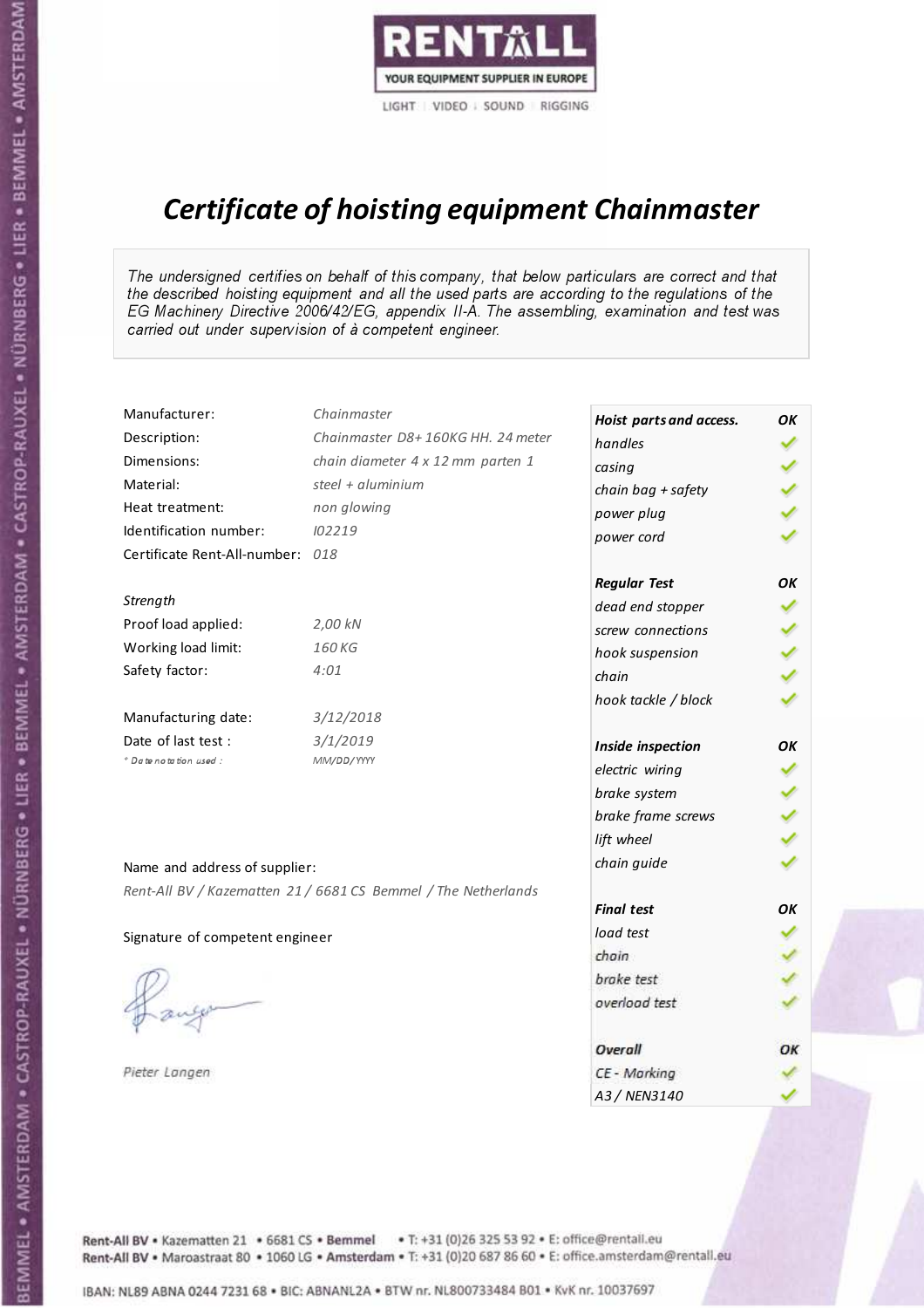

# Certificate of hoisting equipment Chainmaster

The undersigned certifies on behalf of this company, that below particulars are correct and that the described hoisting equipment and all the used parts are according to the regulations of the EG Machinery Directive 2006/42/EG, appendix II-A. The assembling, examination and test was carried out under supervision of à competent engineer.

| Manufacturer:                    | Chainmaster                                                    | Hoist parts and access. | OK  |
|----------------------------------|----------------------------------------------------------------|-------------------------|-----|
| Description:                     | Chainmaster D8+160KG HH. 24 meter                              | handles                 |     |
| Dimensions:                      | chain diameter 4 x 12 mm parten 1                              | casing                  |     |
| Material:                        | steel + $aluminim$                                             | chain bag + safety      |     |
| Heat treatment:                  | non glowing                                                    | power plug              |     |
| Identification number:           | 102220                                                         | power cord              |     |
| Certificate Rent-All-number: 019 |                                                                |                         |     |
|                                  |                                                                | <b>Regular Test</b>     | OΚ  |
| Strength                         |                                                                | dead end stopper        |     |
| Proof load applied:              | 2,00 kN                                                        | screw connections       |     |
| Working load limit:              | 160 KG                                                         | hook suspension         |     |
| Safety factor:                   | 4:01                                                           | chain                   | くくく |
|                                  |                                                                | hook tackle / block     |     |
| Manufacturing date:              | 3/12/2018                                                      |                         |     |
| Date of last test :              | 3/17/2020                                                      | Inside inspection       | ОΚ  |
| + Date notation used :           | MM/DD/YYYY                                                     | electric wiring         |     |
|                                  |                                                                | brake system            |     |
|                                  |                                                                | brake frame screws      |     |
|                                  |                                                                | lift wheel              |     |
| Name and address of supplier:    |                                                                | chain guide             |     |
|                                  | Rent-All BV / Kazematten 21 / 6681 CS Bemmel / The Netherlands |                         |     |
|                                  |                                                                | <b>Final test</b>       | OK  |
| Signature of competent engineer  |                                                                | load test               |     |
|                                  |                                                                | chain                   |     |
|                                  |                                                                | brake test              |     |
|                                  |                                                                | overload test           |     |
|                                  |                                                                | Overall                 | OK  |
| Pieter Langen                    |                                                                | CE - Marking            |     |
|                                  |                                                                | A3 / NEN3140            |     |

BEMMEL • AMSTERDAM • CASTROP-RAUXEL • NÜRNBERG • LIER • BEMMEL • AMSTERDAM • CASTROP-RAUXEL • NÜRNBERG • LIER • BEMMEL • AMSTERDAM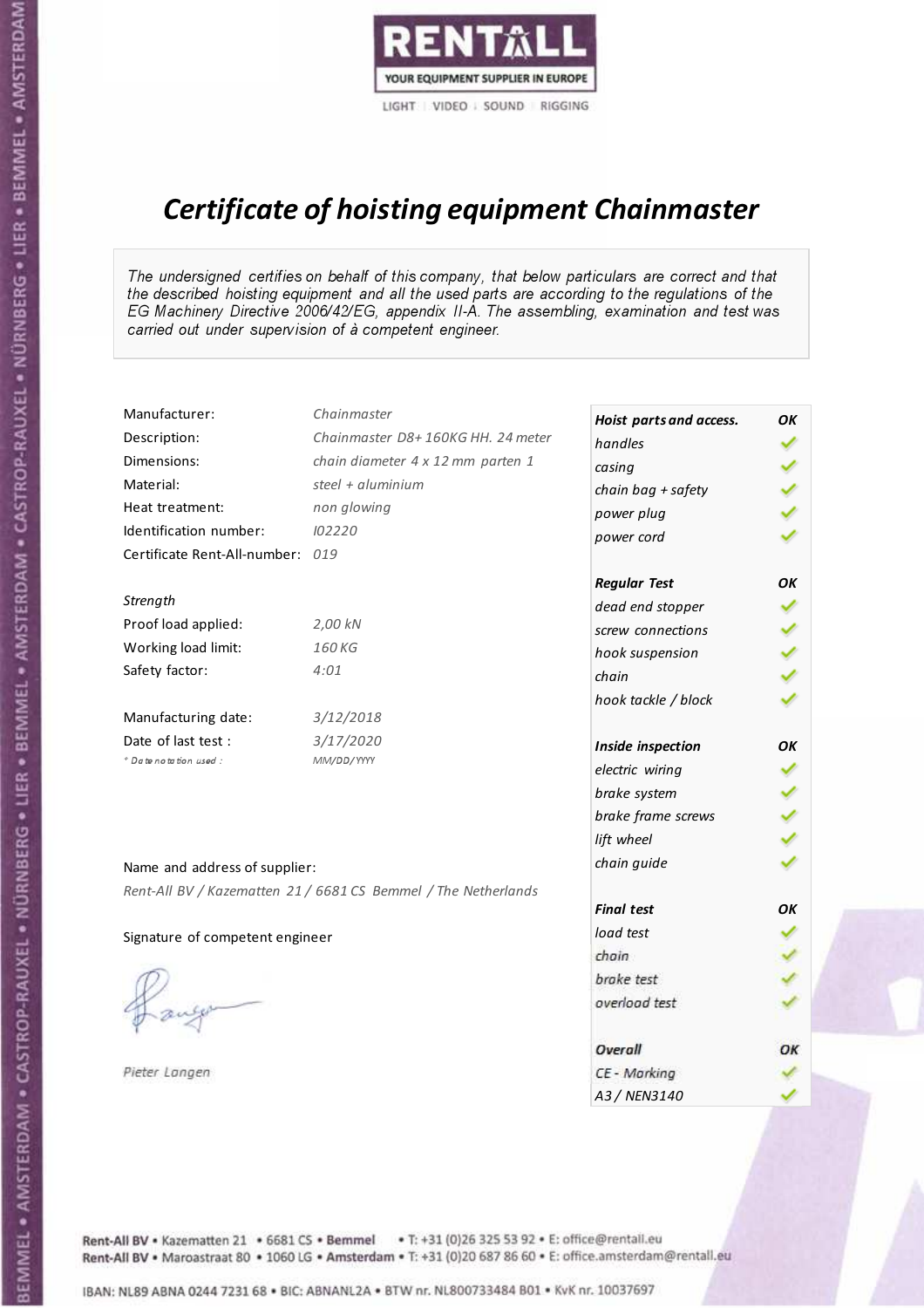

# Certificate of hoisting equipment Chainmaster

The undersigned certifies on behalf of this company, that below particulars are correct and that the described hoisting equipment and all the used parts are according to the regulations of the EG Machinery Directive 2006/42/EG, appendix II-A. The assembling, examination and test was carried out under supervision of à competent engineer.

| Manufacturer:                    | Chainmaster                                                    | Hoist parts and access. | OK  |
|----------------------------------|----------------------------------------------------------------|-------------------------|-----|
| Description:                     | Chainmaster D8+160KG HH. 24 meter                              | handles                 |     |
| Dimensions:                      | chain diameter 4 x 12 mm parten 1                              | casing                  |     |
| Material:                        | steel + $aluminim$                                             | chain bag + safety      |     |
| Heat treatment:                  | non glowing                                                    | power plug              |     |
| Identification number:           | 102221                                                         | power cord              |     |
| Certificate Rent-All-number: 020 |                                                                |                         |     |
|                                  |                                                                | <b>Regular Test</b>     | OΚ  |
| Strength                         |                                                                | dead end stopper        |     |
| Proof load applied:              | 2,00 kN                                                        | screw connections       |     |
| Working load limit:              | 160 KG                                                         | hook suspension         |     |
| Safety factor:                   | 4:01                                                           | chain                   | くくく |
|                                  |                                                                | hook tackle / block     |     |
| Manufacturing date:              | 3/12/2018                                                      |                         |     |
| Date of last test :              | 1/22/2020                                                      | Inside inspection       | ОΚ  |
| + Date notation used :           | MM/DD/YYYY                                                     | electric wiring         |     |
|                                  |                                                                | brake system            |     |
|                                  |                                                                | brake frame screws      |     |
|                                  |                                                                | lift wheel              |     |
| Name and address of supplier:    |                                                                | chain guide             |     |
|                                  | Rent-All BV / Kazematten 21 / 6681 CS Bemmel / The Netherlands |                         |     |
|                                  |                                                                | <b>Final test</b>       | OK  |
| Signature of competent engineer  |                                                                | load test               |     |
|                                  |                                                                | chain                   |     |
|                                  |                                                                | brake test              |     |
|                                  |                                                                | overload test           |     |
|                                  |                                                                | Overall                 | OK  |
| Pieter Langen                    |                                                                | CE - Marking            |     |
|                                  |                                                                | A3 / NEN3140            |     |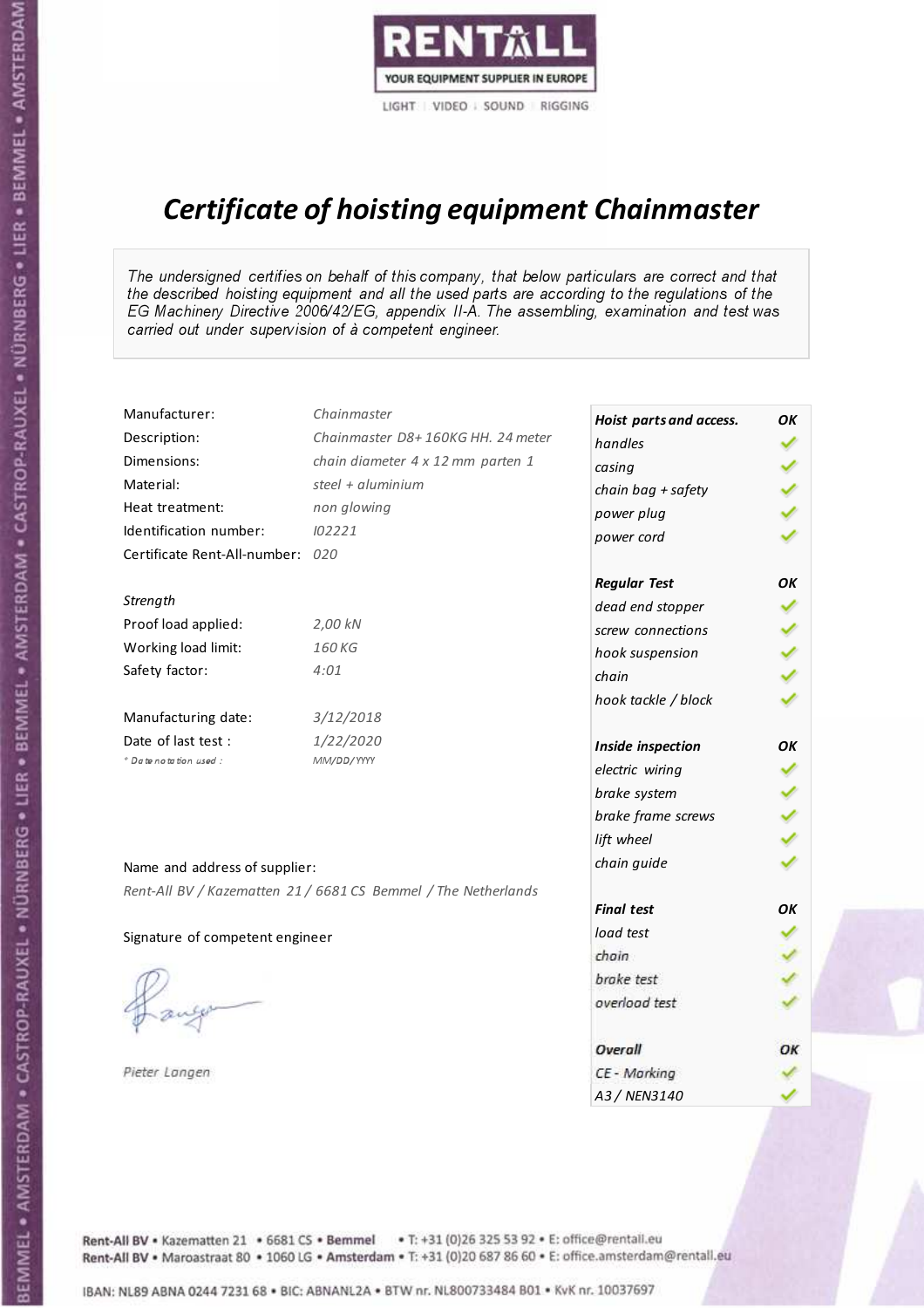

# Certificate of hoisting equipment Chainmaster

The undersigned certifies on behalf of this company, that below particulars are correct and that the described hoisting equipment and all the used parts are according to the regulations of the EG Machinery Directive 2006/42/EG, appendix II-A. The assembling, examination and test was carried out under supervision of à competent engineer.

| Manufacturer:                    | Chainmaster                                                    | Hoist parts and access. | OK  |
|----------------------------------|----------------------------------------------------------------|-------------------------|-----|
| Description:                     | Chainmaster D8+160KG HH. 24 meter                              | handles                 |     |
| Dimensions:                      | chain diameter 4 x 12 mm parten 1                              | casing                  |     |
| Material:                        | steel + aluminium                                              | chain bag + safety      |     |
| Heat treatment:                  | non glowing                                                    | power plug              |     |
| Identification number:           | 102222                                                         | power cord              |     |
| Certificate Rent-All-number: 021 |                                                                |                         |     |
|                                  |                                                                | <b>Regular Test</b>     | ΟK  |
| Strength                         |                                                                | dead end stopper        | ✔   |
| Proof load applied:              | 2,00 kN                                                        | screw connections       |     |
| Working load limit:              | 160KG                                                          | hook suspension         |     |
| Safety factor:                   | 4:01                                                           | chain                   | くくく |
|                                  |                                                                | hook tackle / block     |     |
| Manufacturing date:              | 3/12/2018                                                      |                         |     |
| Date of last test :              | 11/20/2019                                                     | Inside inspection       | ОΚ  |
| * Date notation used :           | MM/DD/YYYY                                                     | electric wiring         |     |
|                                  |                                                                | brake system            |     |
|                                  |                                                                | brake frame screws      |     |
|                                  |                                                                | lift wheel              |     |
| Name and address of supplier:    |                                                                | chain guide             |     |
|                                  | Rent-All BV / Kazematten 21 / 6681 CS Bemmel / The Netherlands |                         |     |
|                                  |                                                                | <b>Final test</b>       | OK  |
| Signature of competent engineer  |                                                                | load test               |     |
|                                  |                                                                | chain                   |     |
|                                  |                                                                | brake test              |     |
|                                  |                                                                | overload test           |     |
|                                  |                                                                | Overall                 | ОК  |
| Pieter Langen                    |                                                                | CE - Marking            |     |
|                                  |                                                                | A3 / NEN3140            |     |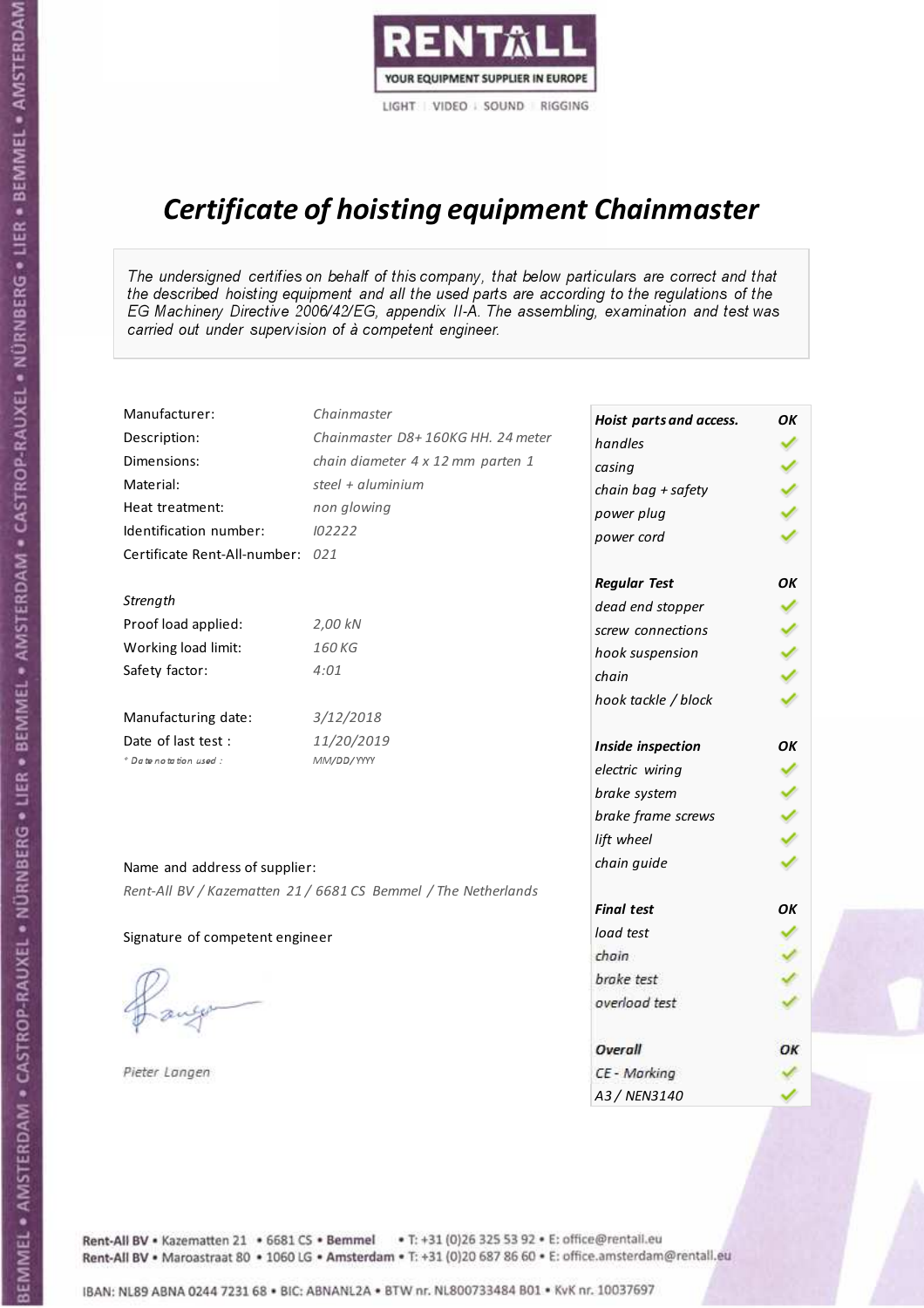

# Certificate of hoisting equipment Chainmaster

The undersigned certifies on behalf of this company, that below particulars are correct and that the described hoisting equipment and all the used parts are according to the regulations of the EG Machinery Directive 2006/42/EG, appendix II-A. The assembling, examination and test was carried out under supervision of à competent engineer.

| Manufacturer:                    | Chainmaster                                                    | Hoist parts and access. | OK  |
|----------------------------------|----------------------------------------------------------------|-------------------------|-----|
| Description:                     | Chainmaster D8+160KG HH. 24 meter                              | handles                 |     |
| Dimensions:                      | chain diameter 4 x 12 mm parten 1                              | casing                  |     |
| Material:                        | steel $+$ aluminium                                            | chain bag + safety      |     |
| Heat treatment:                  | non glowing                                                    | power plug              |     |
| Identification number:           | 102223                                                         | power cord              |     |
| Certificate Rent-All-number: 022 |                                                                |                         |     |
|                                  |                                                                | <b>Regular Test</b>     | OK  |
| Strength                         |                                                                | dead end stopper        | ✔   |
| Proof load applied:              | 2,00 kN                                                        | screw connections       |     |
| Working load limit:              | 160KG                                                          | hook suspension         |     |
| Safety factor:                   | 4:01                                                           | chain                   | くくく |
|                                  |                                                                | hook tackle / block     |     |
| Manufacturing date:              | 3/12/2018                                                      |                         |     |
| Date of last test :              | 11/29/2019                                                     | Inside inspection       | OΚ  |
| * Date notation used :           | MM/DD/YYYY                                                     | electric wiring         |     |
|                                  |                                                                | brake system            |     |
|                                  |                                                                | brake frame screws      |     |
|                                  |                                                                | lift wheel              |     |
| Name and address of supplier:    |                                                                | chain guide             |     |
|                                  | Rent-All BV / Kazematten 21 / 6681 CS Bemmel / The Netherlands |                         |     |
|                                  |                                                                | <b>Final test</b>       | OK  |
| Signature of competent engineer  |                                                                | load test               |     |
|                                  |                                                                | chain                   |     |
|                                  |                                                                | brake test              |     |
|                                  |                                                                | overload test           |     |
|                                  |                                                                | Overall                 | ОК  |
| Pieter Langen                    |                                                                | CE - Marking            |     |
|                                  |                                                                | A3 / NEN3140            |     |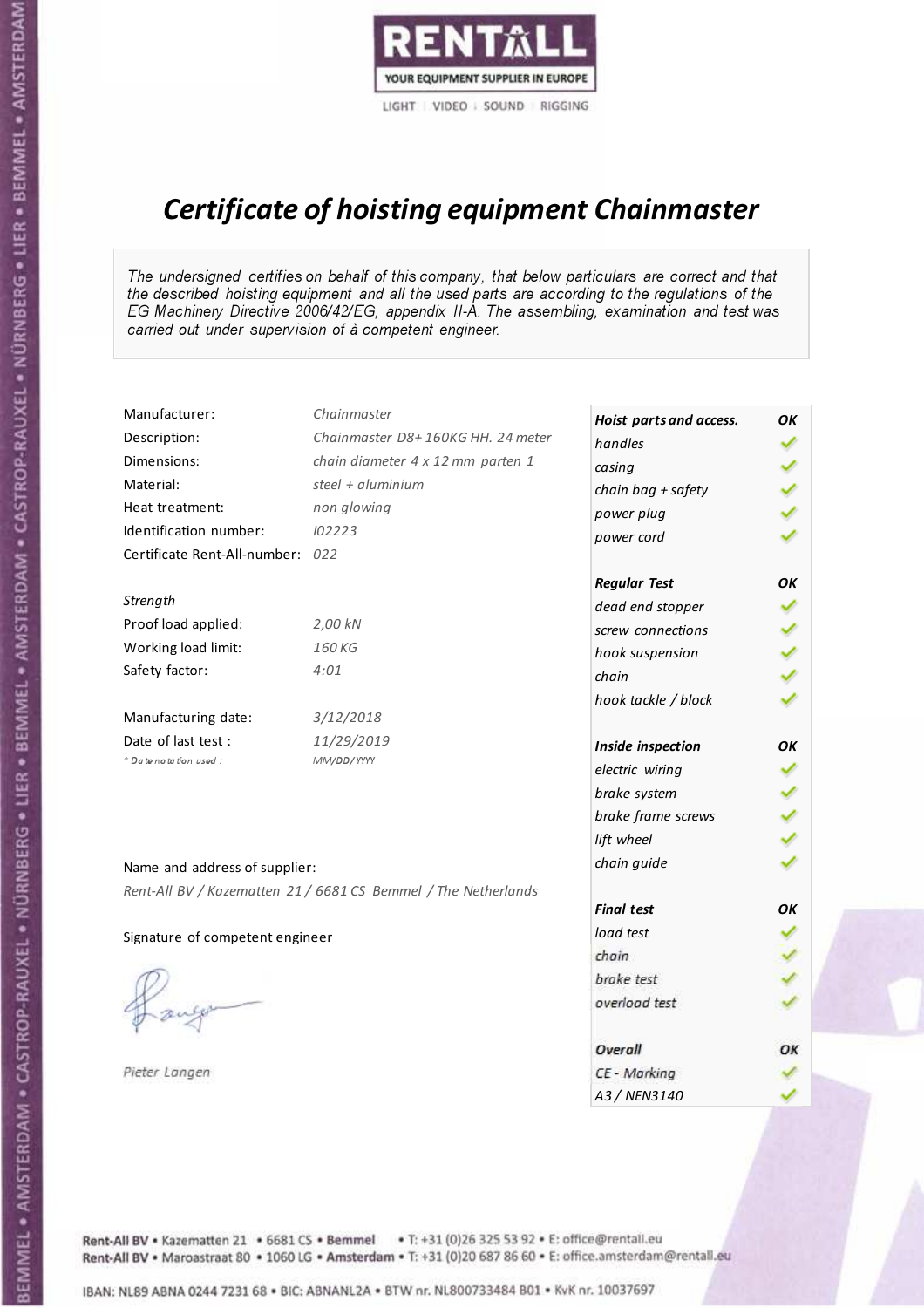

# Certificate of hoisting equipment Chainmaster

The undersigned certifies on behalf of this company, that below particulars are correct and that the described hoisting equipment and all the used parts are according to the regulations of the EG Machinery Directive 2006/42/EG, appendix II-A. The assembling, examination and test was carried out under supervision of à competent engineer.

| Manufacturer:                    | Chainmaster                                                    | Hoist parts and access. | OK  |
|----------------------------------|----------------------------------------------------------------|-------------------------|-----|
| Description:                     | Chainmaster D8+160KG HH. 24 meter                              | handles                 |     |
| Dimensions:                      | chain diameter 4 x 12 mm parten 1                              | casing                  |     |
| Material:                        | steel + $aluminim$                                             | chain bag + safety      |     |
| Heat treatment:                  | non glowing                                                    | power plug              |     |
| Identification number:           | 102224                                                         | power cord              |     |
| Certificate Rent-All-number: 023 |                                                                |                         |     |
|                                  |                                                                | <b>Regular Test</b>     | OΚ  |
| Strength                         |                                                                | dead end stopper        |     |
| Proof load applied:              | 2,00 kN                                                        | screw connections       |     |
| Working load limit:              | 160 KG                                                         | hook suspension         |     |
| Safety factor:                   | 4:01                                                           | chain                   | くくく |
|                                  |                                                                | hook tackle / block     |     |
| Manufacturing date:              | 3/12/2018                                                      |                         |     |
| Date of last test :              | 2/19/2020                                                      | Inside inspection       | ОΚ  |
| + Date notation used :           | MM/DD/YYYY                                                     | electric wiring         |     |
|                                  |                                                                | brake system            |     |
|                                  |                                                                | brake frame screws      |     |
|                                  |                                                                | lift wheel              |     |
| Name and address of supplier:    |                                                                | chain guide             |     |
|                                  | Rent-All BV / Kazematten 21 / 6681 CS Bemmel / The Netherlands |                         |     |
|                                  |                                                                | <b>Final test</b>       | OK  |
| Signature of competent engineer  |                                                                | load test               |     |
|                                  |                                                                | chain                   |     |
|                                  |                                                                | brake test              |     |
|                                  |                                                                | overload test           |     |
|                                  |                                                                | Overall                 | OK  |
| Pieter Langen                    |                                                                | CE - Marking            |     |
|                                  |                                                                | A3 / NEN3140            |     |

BEMMEL • AMSTERDAM • CASTROP-RAUXEL • NÜRNBERG • LIER • BEMMEL • AMSTERDAM • CASTROP-RAUXEL • NÜRNBERG • LIER • BEMMEL • AMSTERDAM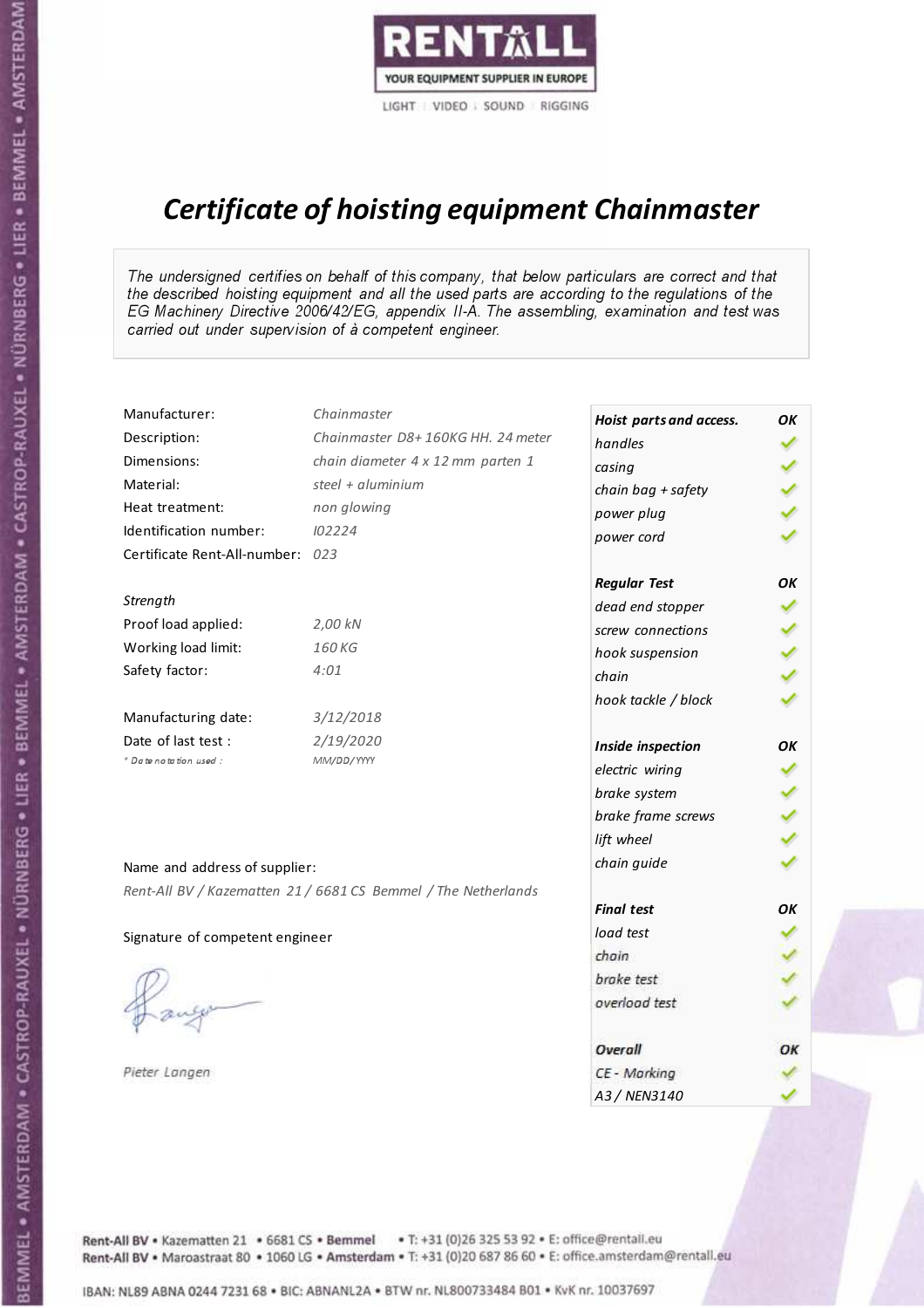

# Certificate of hoisting equipment Chainmaster

The undersigned certifies on behalf of this company, that below particulars are correct and that the described hoisting equipment and all the used parts are according to the regulations of the EG Machinery Directive 2006/42/EG, appendix II-A. The assembling, examination and test was carried out under supervision of à competent engineer.

| Manufacturer:                    | Chainmaster                                                    | Hoist parts and access. | OK  |
|----------------------------------|----------------------------------------------------------------|-------------------------|-----|
| Description:                     | Chainmaster D8+160KG HH. 24 meter                              | handles                 |     |
| Dimensions:                      | chain diameter 4 x 12 mm parten 1                              | casing                  |     |
| Material:                        | steel + $aluminim$                                             | chain bag + safety      |     |
| Heat treatment:                  | non glowing                                                    | power plug              |     |
| Identification number:           | 102225                                                         | power cord              |     |
| Certificate Rent-All-number: 024 |                                                                |                         |     |
|                                  |                                                                | <b>Regular Test</b>     | OΚ  |
| Strength                         |                                                                | dead end stopper        |     |
| Proof load applied:              | 2,00 kN                                                        | screw connections       |     |
| Working load limit:              | 160 KG                                                         | hook suspension         |     |
| Safety factor:                   | 4:01                                                           | chain                   | くくく |
|                                  |                                                                | hook tackle / block     |     |
| Manufacturing date:              | 3/12/2018                                                      |                         |     |
| Date of last test :              | 3/19/2020                                                      | Inside inspection       | ОΚ  |
| + Date notation used :           | MM/DD/YYYY                                                     | electric wiring         |     |
|                                  |                                                                | brake system            |     |
|                                  |                                                                | brake frame screws      |     |
|                                  |                                                                | lift wheel              |     |
| Name and address of supplier:    |                                                                | chain guide             |     |
|                                  | Rent-All BV / Kazematten 21 / 6681 CS Bemmel / The Netherlands |                         |     |
|                                  |                                                                | <b>Final test</b>       | OK  |
| Signature of competent engineer  |                                                                | load test               |     |
|                                  |                                                                | chain                   |     |
|                                  |                                                                | brake test              |     |
|                                  |                                                                | overload test           |     |
|                                  |                                                                | Overall                 | OK  |
| Pieter Langen                    |                                                                | CE - Marking            |     |
|                                  |                                                                | A3 / NEN3140            |     |

BEMMEL • AMSTERDAM • CASTROP-RAUXEL • NÜRNBERG • LIER • BEMMEL • AMSTERDAM • CASTROP-RAUXEL • NÜRNBERG • LIER • BEMMEL • AMSTERDAM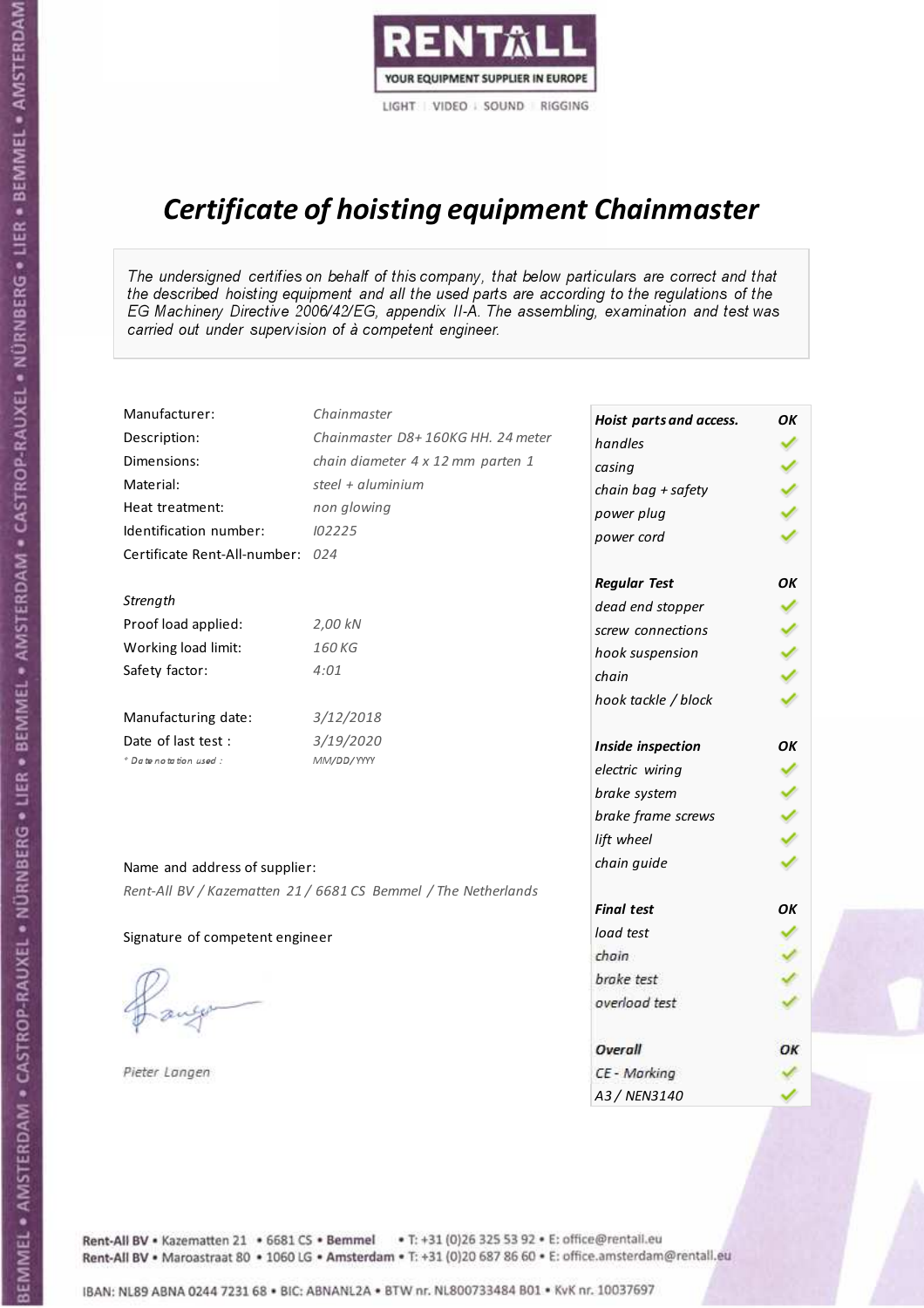

# Certificate of hoisting equipment Chainmaster

The undersigned certifies on behalf of this company, that below particulars are correct and that the described hoisting equipment and all the used parts are according to the regulations of the EG Machinery Directive 2006/42/EG, appendix II-A. The assembling, examination and test was carried out under supervision of à competent engineer.

| Manufacturer:                    | Chainmaster                                                    | Hoist parts and access. | OK  |
|----------------------------------|----------------------------------------------------------------|-------------------------|-----|
| Description:                     | Chainmaster D8+160KG HH. 24 meter                              | handles                 |     |
| Dimensions:                      | chain diameter 4 x 12 mm parten 1                              | casing                  |     |
| Material:                        | steel + $aluminim$                                             | chain bag + safety      |     |
| Heat treatment:                  | non glowing                                                    | power plug              |     |
| Identification number:           | 102226                                                         | power cord              |     |
| Certificate Rent-All-number: 025 |                                                                |                         |     |
|                                  |                                                                | <b>Regular Test</b>     | OK  |
| Strength                         |                                                                | dead end stopper        | ✔   |
| Proof load applied:              | 2,00 kN                                                        | screw connections       |     |
| Working load limit:              | 160KG                                                          | hook suspension         |     |
| Safety factor:                   | 4:01                                                           | chain                   | くくく |
|                                  |                                                                | hook tackle / block     |     |
| Manufacturing date:              | 3/12/2018                                                      |                         |     |
| Date of last test :              | 1/22/2020                                                      | Inside inspection       | OK  |
| + Date notation used :           | MM/DD/YYYY                                                     | electric wiring         |     |
|                                  |                                                                | brake system            |     |
|                                  |                                                                | brake frame screws      |     |
|                                  |                                                                | lift wheel              |     |
| Name and address of supplier:    |                                                                | chain guide             |     |
|                                  | Rent-All BV / Kazematten 21 / 6681 CS Bemmel / The Netherlands |                         |     |
|                                  |                                                                | <b>Final test</b>       | ΟK  |
| Signature of competent engineer  |                                                                | load test               |     |
|                                  |                                                                | chain                   |     |
|                                  |                                                                | brake test              |     |
|                                  |                                                                | overload test           |     |
|                                  |                                                                | Overall                 | OK  |
| Pieter Langen                    |                                                                | CE - Marking            |     |
|                                  |                                                                | A3 / NEN3140            |     |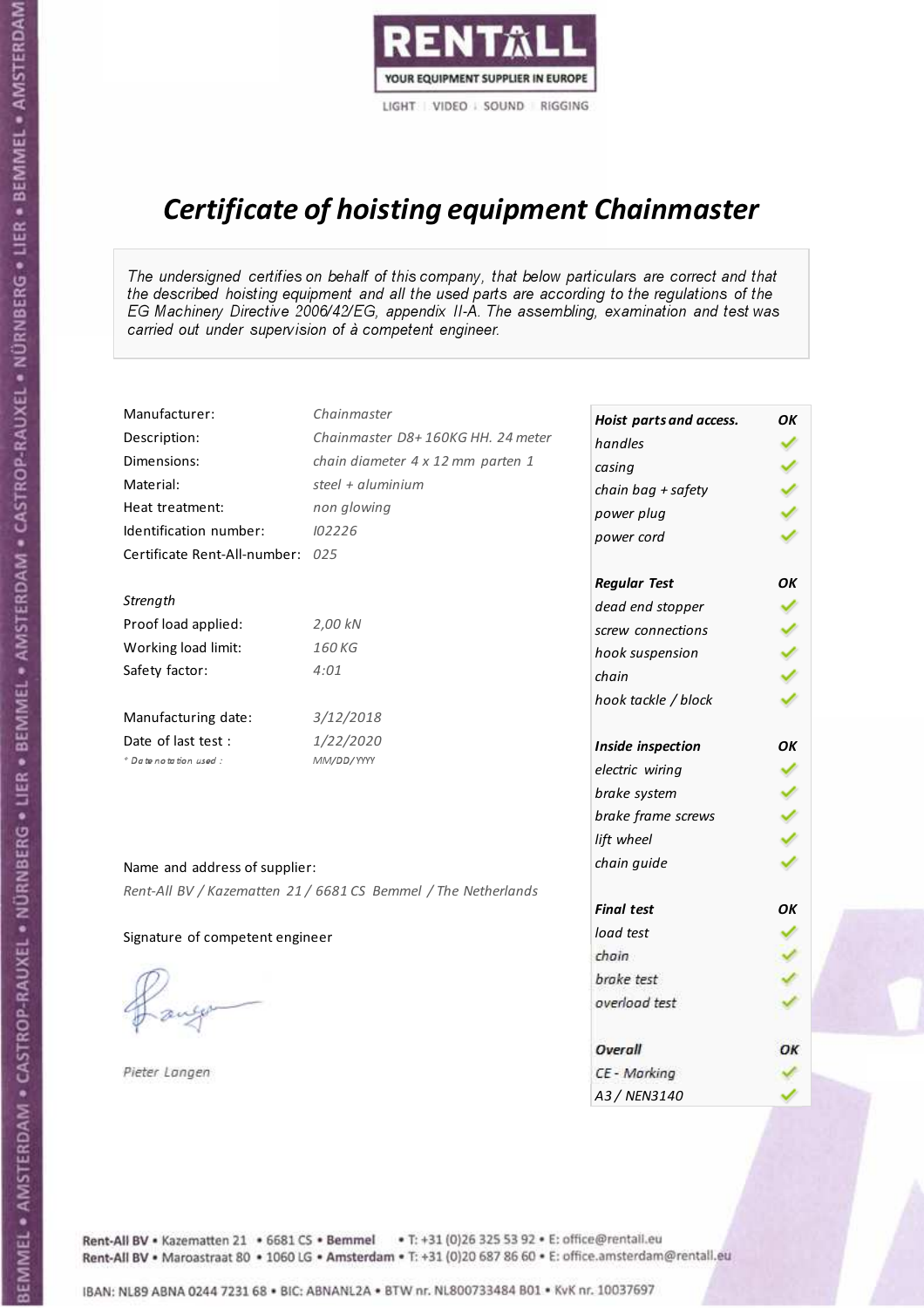

# Certificate of hoisting equipment Chainmaster

The undersigned certifies on behalf of this company, that below particulars are correct and that the described hoisting equipment and all the used parts are according to the regulations of the EG Machinery Directive 2006/42/EG, appendix II-A. The assembling, examination and test was carried out under supervision of à competent engineer.

| Manufacturer:                    | Chainmaster                                                    | Hoist parts and access. | OK  |
|----------------------------------|----------------------------------------------------------------|-------------------------|-----|
| Description:                     | Chainmaster D8+160KG HH. 24 meter                              | handles                 |     |
| Dimensions:                      | chain diameter 4 x 12 mm parten 1                              | casing                  |     |
| Material:                        | steel + aluminium                                              | chain bag + safety      |     |
| Heat treatment:                  | non glowing                                                    | power plug              |     |
| Identification number:           | 102227                                                         | power cord              |     |
| Certificate Rent-All-number: 026 |                                                                |                         |     |
|                                  |                                                                | <b>Regular Test</b>     | OK  |
| Strength                         |                                                                | dead end stopper        | ✔   |
| Proof load applied:              | 2,00 kN                                                        | screw connections       |     |
| Working load limit:              | 160 KG                                                         | hook suspension         |     |
| Safety factor:                   | 4:01                                                           | chain                   | くくく |
|                                  |                                                                | hook tackle / block     |     |
| Manufacturing date:              | 3/12/2018                                                      |                         |     |
| Date of last test :              | 1/22/2020                                                      | Inside inspection       | ОΚ  |
| + Date notation used:            | MM/DD/YYYY                                                     | electric wiring         |     |
|                                  |                                                                | brake system            | ✔   |
|                                  |                                                                | brake frame screws      |     |
|                                  |                                                                | lift wheel              |     |
| Name and address of supplier:    |                                                                | chain guide             |     |
|                                  | Rent-All BV / Kazematten 21 / 6681 CS Bemmel / The Netherlands |                         |     |
|                                  |                                                                | <b>Final test</b>       | OK  |
| Signature of competent engineer  |                                                                | load test               |     |
|                                  |                                                                | chain                   |     |
|                                  |                                                                | brake test              |     |
|                                  |                                                                | overload test           |     |
|                                  |                                                                | Overall                 | OK  |
| Pieter Langen                    |                                                                | CE - Marking            |     |
|                                  |                                                                | A3 / NEN3140            |     |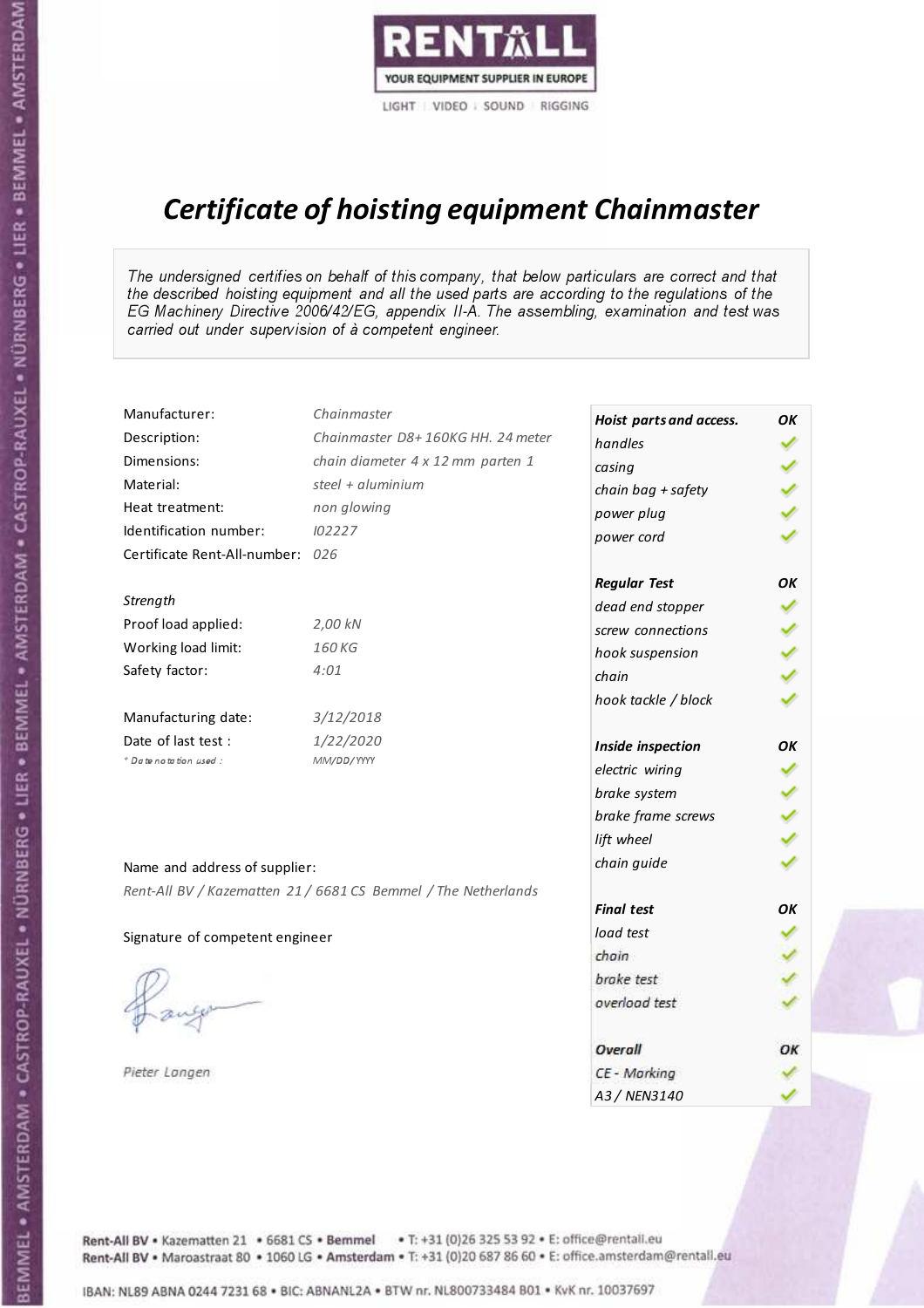

# Certificate of hoisting equipment Chainmaster

The undersigned certifies on behalf of this company, that below particulars are correct and that the described hoisting equipment and all the used parts are according to the regulations of the EG Machinery Directive 2006/42/EG, appendix II-A. The assembling, examination and test was carried out under supervision of à competent engineer.

| Manufacturer:                    | Chainmaster                                                    | Hoist parts and access. | OK  |
|----------------------------------|----------------------------------------------------------------|-------------------------|-----|
| Description:                     | Chainmaster D8+160KG HH. 24 meter                              | handles                 |     |
| Dimensions:                      | chain diameter 4 x 12 mm parten 1                              | casing                  |     |
| Material:                        | steel $+$ aluminium                                            | chain bag + safety      |     |
| Heat treatment:                  | non glowing                                                    | power plug              |     |
| Identification number:           | 102228                                                         | power cord              |     |
| Certificate Rent-All-number: 027 |                                                                |                         |     |
|                                  |                                                                | <b>Regular Test</b>     | OK  |
| Strength                         |                                                                | dead end stopper        | ✔   |
| Proof load applied:              | 2,00 kN                                                        | screw connections       |     |
| Working load limit:              | 160KG                                                          | hook suspension         |     |
| Safety factor:                   | 4:01                                                           | chain                   | くくく |
|                                  |                                                                | hook tackle / block     |     |
| Manufacturing date:              | 3/12/2018                                                      |                         |     |
| Date of last test :              | 11/20/2019                                                     | Inside inspection       | OΚ  |
| * Date notation used :           | MM/DD/YYYY                                                     | electric wiring         |     |
|                                  |                                                                | brake system            |     |
|                                  |                                                                | brake frame screws      |     |
|                                  |                                                                | lift wheel              |     |
| Name and address of supplier:    |                                                                | chain guide             |     |
|                                  | Rent-All BV / Kazematten 21 / 6681 CS Bemmel / The Netherlands |                         |     |
|                                  |                                                                | <b>Final test</b>       | OK  |
| Signature of competent engineer  |                                                                | load test               |     |
|                                  |                                                                | chain                   |     |
|                                  |                                                                | brake test              |     |
|                                  |                                                                | overload test           |     |
|                                  |                                                                | Overall                 | ОК  |
| Pieter Langen                    |                                                                | CE - Marking            |     |
|                                  |                                                                | A3 / NEN3140            |     |

Rent-All BV . Kazematten 21 . 6681 CS . Bemmel . T: +31 (0)26 325 53 92 . E: office@rentall.eu Rent-All BV · Maroastraat 80 · 1060 LG · Amsterdam · T: +31 (0)20 687 86 60 · E: office.amsterdam@rentall.eu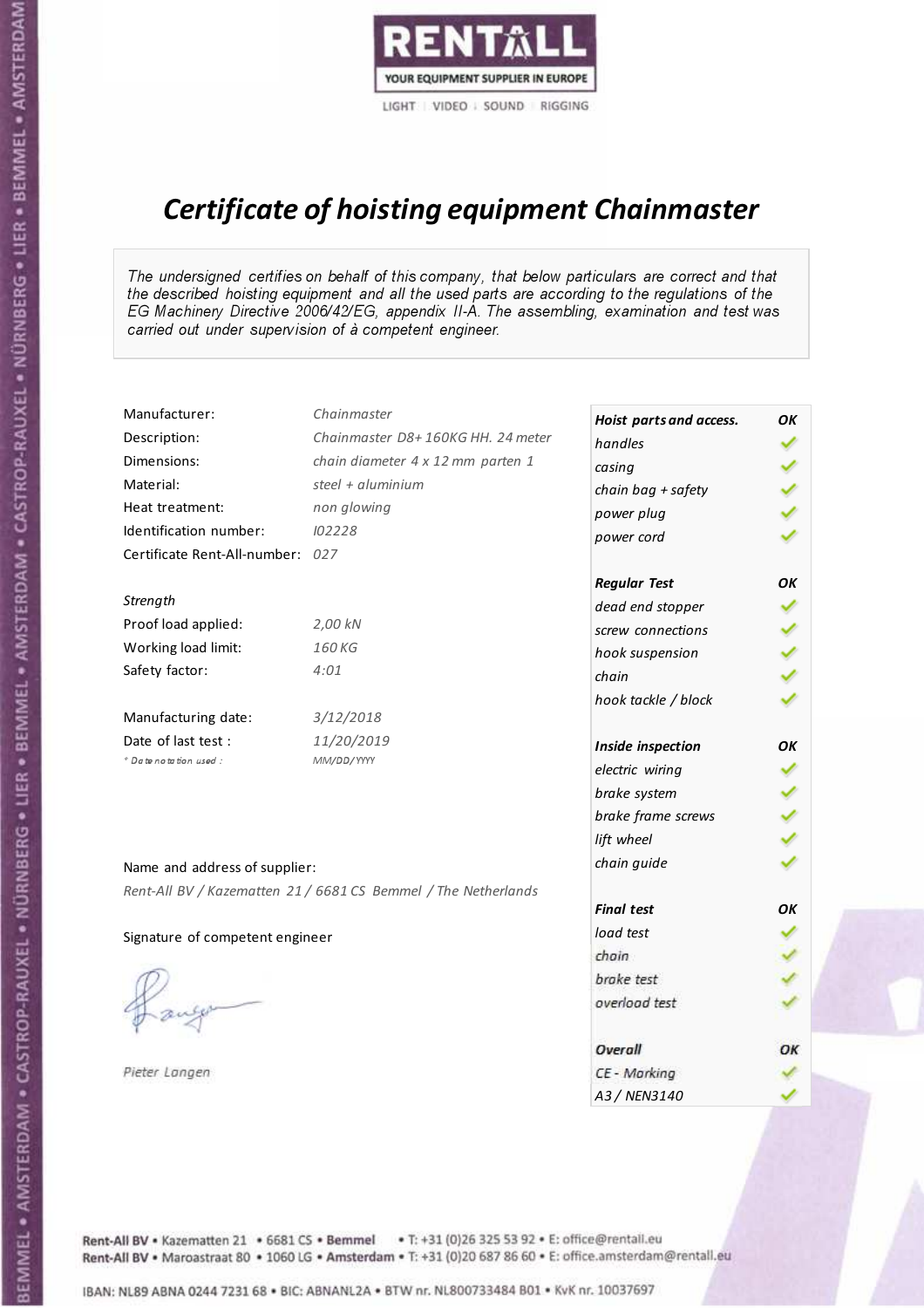

# Certificate of hoisting equipment Chainmaster

The undersigned certifies on behalf of this company, that below particulars are correct and that the described hoisting equipment and all the used parts are according to the regulations of the EG Machinery Directive 2006/42/EG, appendix II-A. The assembling, examination and test was carried out under supervision of à competent engineer.

| Manufacturer:                    | Chainmaster                                                    | Hoist parts and access. | OK  |
|----------------------------------|----------------------------------------------------------------|-------------------------|-----|
| Description:                     | Chainmaster D8+160KG HH. 24 meter                              | handles                 |     |
| Dimensions:                      | chain diameter 4 x 12 mm parten 1                              | casing                  |     |
| Material:                        | steel + aluminium                                              | chain bag + safety      |     |
| Heat treatment:                  | non glowing                                                    | power plug              |     |
| Identification number:           | 102335                                                         | power cord              |     |
| Certificate Rent-All-number: 028 |                                                                |                         |     |
|                                  |                                                                | <b>Regular Test</b>     | ΟK  |
| Strength                         |                                                                | dead end stopper        | ✔   |
| Proof load applied:              | 2,00 kN                                                        | screw connections       |     |
| Working load limit:              | 160KG                                                          | hook suspension         |     |
| Safety factor:                   | 4:01                                                           | chain                   | くくく |
|                                  |                                                                | hook tackle / block     |     |
| Manufacturing date:              | 3/12/2018                                                      |                         |     |
| Date of last test :              | 1/20/2020                                                      | Inside inspection       | ОΚ  |
| * Date notation used :           | MM/DD/YYYY                                                     | electric wiring         |     |
|                                  |                                                                | brake system            |     |
|                                  |                                                                | brake frame screws      |     |
|                                  |                                                                | lift wheel              |     |
| Name and address of supplier:    |                                                                | chain guide             |     |
|                                  | Rent-All BV / Kazematten 21 / 6681 CS Bemmel / The Netherlands |                         |     |
|                                  |                                                                | <b>Final test</b>       | OK  |
| Signature of competent engineer  |                                                                | load test               |     |
|                                  |                                                                | chain                   |     |
|                                  |                                                                | brake test              |     |
|                                  |                                                                | overload test           |     |
|                                  |                                                                | Overall                 | ОК  |
| Pieter Langen                    |                                                                | CE - Marking            |     |
|                                  |                                                                | A3 / NEN3140            |     |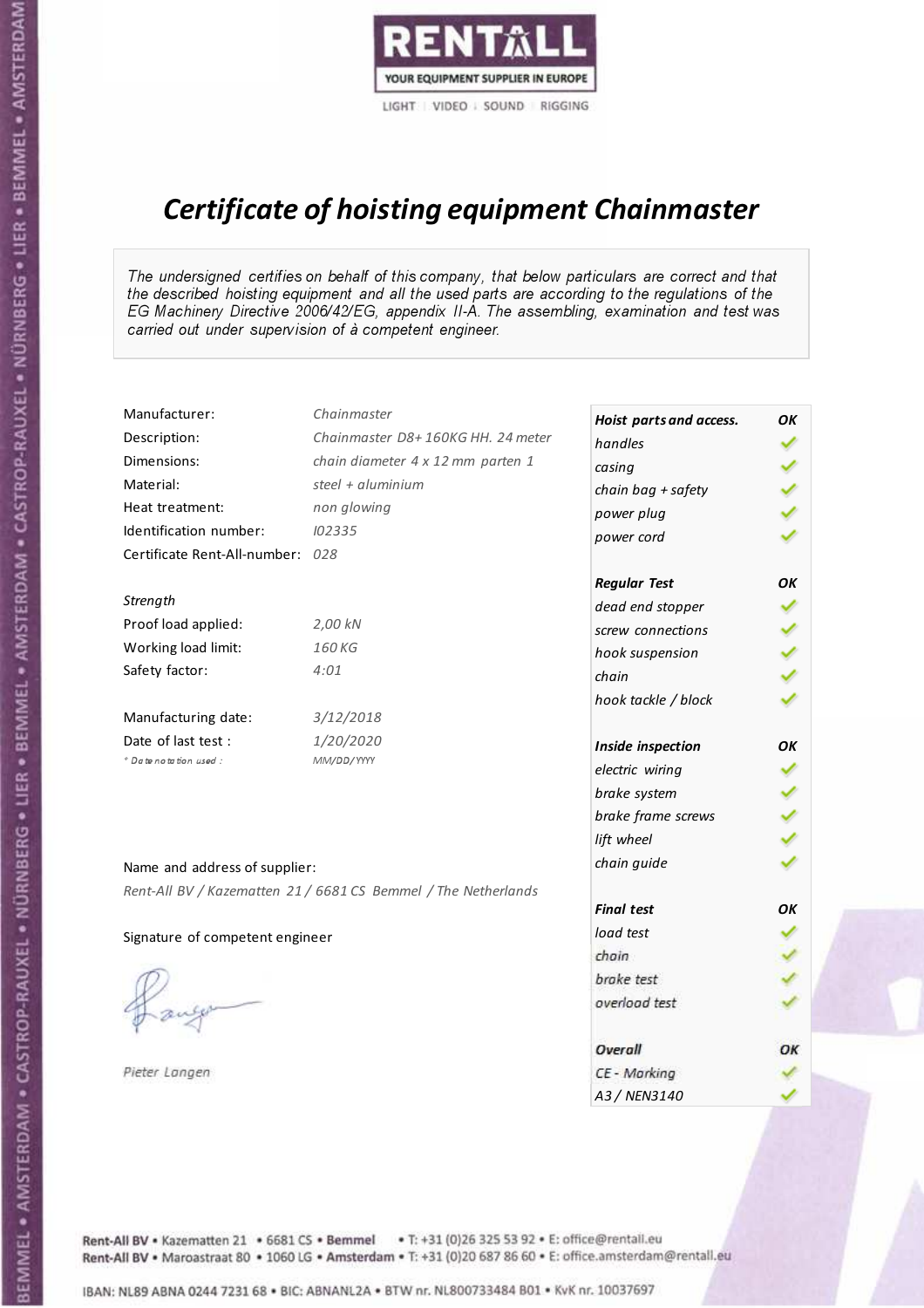

# Certificate of hoisting equipment Chainmaster

The undersigned certifies on behalf of this company, that below particulars are correct and that the described hoisting equipment and all the used parts are according to the regulations of the EG Machinery Directive 2006/42/EG, appendix II-A. The assembling, examination and test was carried out under supervision of à competent engineer.

| Manufacturer:                    | Chainmaster                                                    | Hoist parts and access. | OK  |
|----------------------------------|----------------------------------------------------------------|-------------------------|-----|
| Description:                     | Chainmaster D8+160KG HH. 24 meter                              | handles                 |     |
| Dimensions:                      | chain diameter 4 x 12 mm parten 1                              | casing                  |     |
| Material:                        | steel + $aluminim$                                             | chain bag + safety      |     |
| Heat treatment:                  | non glowing                                                    | power plug              |     |
| Identification number:           | 102336                                                         | power cord              |     |
| Certificate Rent-All-number: 029 |                                                                |                         |     |
|                                  |                                                                | <b>Regular Test</b>     | OK  |
| Strength                         |                                                                | dead end stopper        |     |
| Proof load applied:              | 2,00 kN                                                        | screw connections       |     |
| Working load limit:              | 160KG                                                          | hook suspension         |     |
| Safety factor:                   | 4:01                                                           | chain                   | くくく |
|                                  |                                                                | hook tackle / block     |     |
| Manufacturing date:              | 3/12/2018                                                      |                         |     |
| Date of last test :              | 3/1/2019                                                       | Inside inspection       | OK  |
| + Date notation used:            | MM/DD/YYYY                                                     | electric wiring         |     |
|                                  |                                                                | brake system            |     |
|                                  |                                                                | brake frame screws      |     |
|                                  |                                                                | lift wheel              |     |
|                                  |                                                                | chain guide             |     |
| Name and address of supplier:    |                                                                |                         |     |
|                                  | Rent-All BV / Kazematten 21 / 6681 CS Bemmel / The Netherlands | <b>Final test</b>       | OK  |
| Signature of competent engineer  |                                                                | load test               |     |
|                                  |                                                                | chain                   |     |
|                                  |                                                                | brake test              |     |
|                                  |                                                                | overload test           |     |
|                                  |                                                                |                         |     |
|                                  |                                                                | Overall                 | ОК  |
| Pieter Langen                    |                                                                | CE - Marking            |     |
|                                  |                                                                | A3 / NEN3140            |     |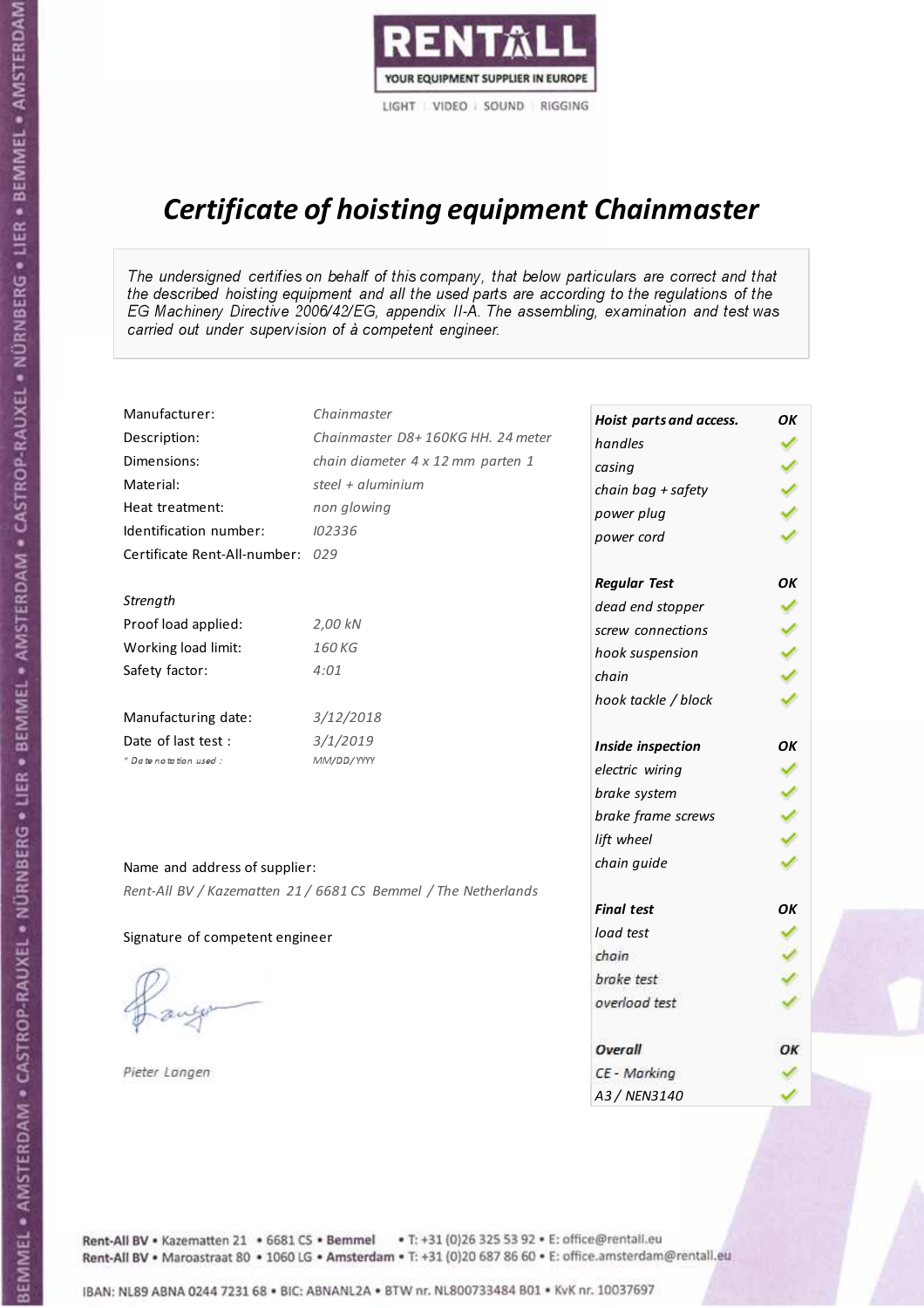

# Certificate of hoisting equipment Chainmaster

The undersigned certifies on behalf of this company, that below particulars are correct and that the described hoisting equipment and all the used parts are according to the regulations of the EG Machinery Directive 2006/42/EG, appendix II-A. The assembling, examination and test was carried out under supervision of à competent engineer.

| Manufacturer:                    | Chainmaster                                                    | Hoist parts and access. | OK  |
|----------------------------------|----------------------------------------------------------------|-------------------------|-----|
| Description:                     | Chainmaster D8+160KG HH. 24 meter                              | handles                 |     |
| Dimensions:                      | chain diameter 4 x 12 mm parten 1                              | casing                  |     |
| Material:                        | steel + aluminium                                              | chain bag + safety      |     |
| Heat treatment:                  | non glowing                                                    | power plug              |     |
| Identification number:           | 102337                                                         | power cord              |     |
| Certificate Rent-All-number: 030 |                                                                |                         |     |
|                                  |                                                                | <b>Regular Test</b>     | ΟK  |
| Strength                         |                                                                | dead end stopper        | ✔   |
| Proof load applied:              | 2,00 kN                                                        | screw connections       |     |
| Working load limit:              | 160KG                                                          | hook suspension         |     |
| Safety factor:                   | 4:01                                                           | chain                   | くくく |
|                                  |                                                                | hook tackle / block     |     |
| Manufacturing date:              | 3/12/2018                                                      |                         |     |
| Date of last test :              | 1/20/2020                                                      | Inside inspection       | ОΚ  |
| * Date notation used :           | MM/DD/YYYY                                                     | electric wiring         |     |
|                                  |                                                                | brake system            |     |
|                                  |                                                                | brake frame screws      |     |
|                                  |                                                                | lift wheel              |     |
| Name and address of supplier:    |                                                                | chain guide             |     |
|                                  | Rent-All BV / Kazematten 21 / 6681 CS Bemmel / The Netherlands |                         |     |
|                                  |                                                                | <b>Final test</b>       | OK  |
| Signature of competent engineer  |                                                                | load test               |     |
|                                  |                                                                | chain                   |     |
|                                  |                                                                | brake test              |     |
|                                  |                                                                | overload test           |     |
|                                  |                                                                | Overall                 | ОК  |
| Pieter Langen                    |                                                                | CE - Marking            |     |
|                                  |                                                                | A3 / NEN3140            |     |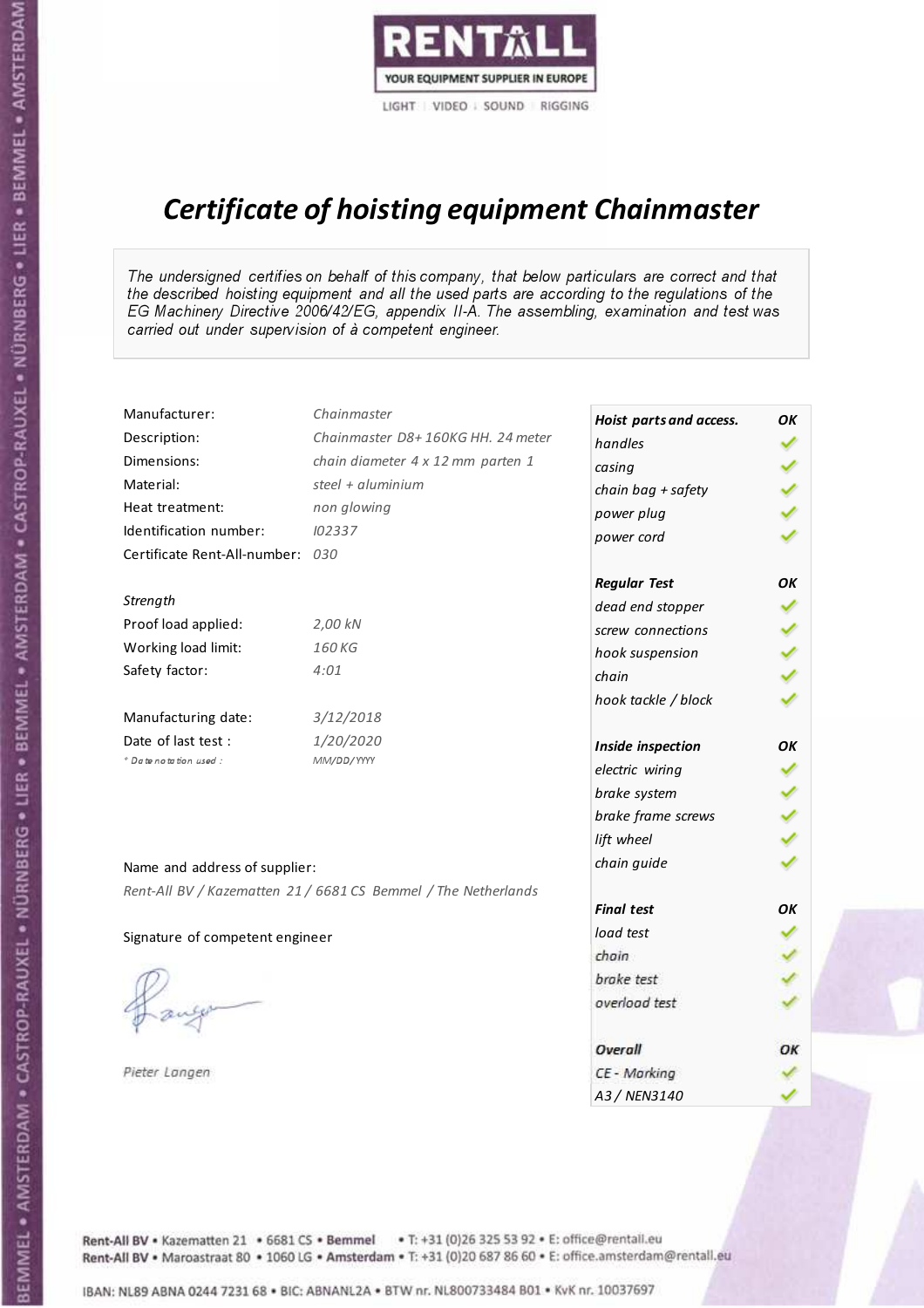

# Certificate of hoisting equipment Chainmaster

The undersigned certifies on behalf of this company, that below particulars are correct and that the described hoisting equipment and all the used parts are according to the regulations of the EG Machinery Directive 2006/42/EG, appendix II-A. The assembling, examination and test was carried out under supervision of à competent engineer.

| Manufacturer:                    | Chainmaster                                                    | Hoist parts and access. | OK  |
|----------------------------------|----------------------------------------------------------------|-------------------------|-----|
| Description:                     | Chainmaster D8+160KG HH. 24 meter                              | handles                 |     |
| Dimensions:                      | chain diameter 4 x 12 mm parten 1                              | casing                  |     |
| Material:                        | steel + $aluminim$                                             | chain bag + safety      |     |
| Heat treatment:                  | non glowing                                                    | power plug              |     |
| Identification number:           | 102338                                                         | power cord              |     |
| Certificate Rent-All-number: 031 |                                                                |                         |     |
|                                  |                                                                | <b>Regular Test</b>     | OΚ  |
| Strength                         |                                                                | dead end stopper        |     |
| Proof load applied:              | 2,00 kN                                                        | screw connections       |     |
| Working load limit:              | 160 KG                                                         | hook suspension         |     |
| Safety factor:                   | 4:01                                                           | chain                   | くくく |
|                                  |                                                                | hook tackle / block     |     |
| Manufacturing date:              | 3/12/2018                                                      |                         |     |
| Date of last test :              | 3/14/2018                                                      | Inside inspection       | ОΚ  |
| + Date notation used :           | MM/DD/YYYY                                                     | electric wiring         |     |
|                                  |                                                                | brake system            |     |
|                                  |                                                                | brake frame screws      |     |
|                                  |                                                                | lift wheel              |     |
| Name and address of supplier:    |                                                                | chain guide             |     |
|                                  | Rent-All BV / Kazematten 21 / 6681 CS Bemmel / The Netherlands |                         |     |
|                                  |                                                                | <b>Final test</b>       | OK  |
| Signature of competent engineer  |                                                                | load test               |     |
|                                  |                                                                | chain                   |     |
|                                  |                                                                | brake test              |     |
|                                  |                                                                | overload test           |     |
|                                  |                                                                | Overall                 | OK  |
| Pieter Langen                    |                                                                | CE - Marking            |     |
|                                  |                                                                | A3 / NEN3140            |     |

BEMMEL • AMSTERDAM • CASTROP-RAUXEL • NÜRNBERG • LIER • BEMMEL • AMSTERDAM • CASTROP-RAUXEL • NÜRNBERG • LIER • BEMMEL • AMSTERDAM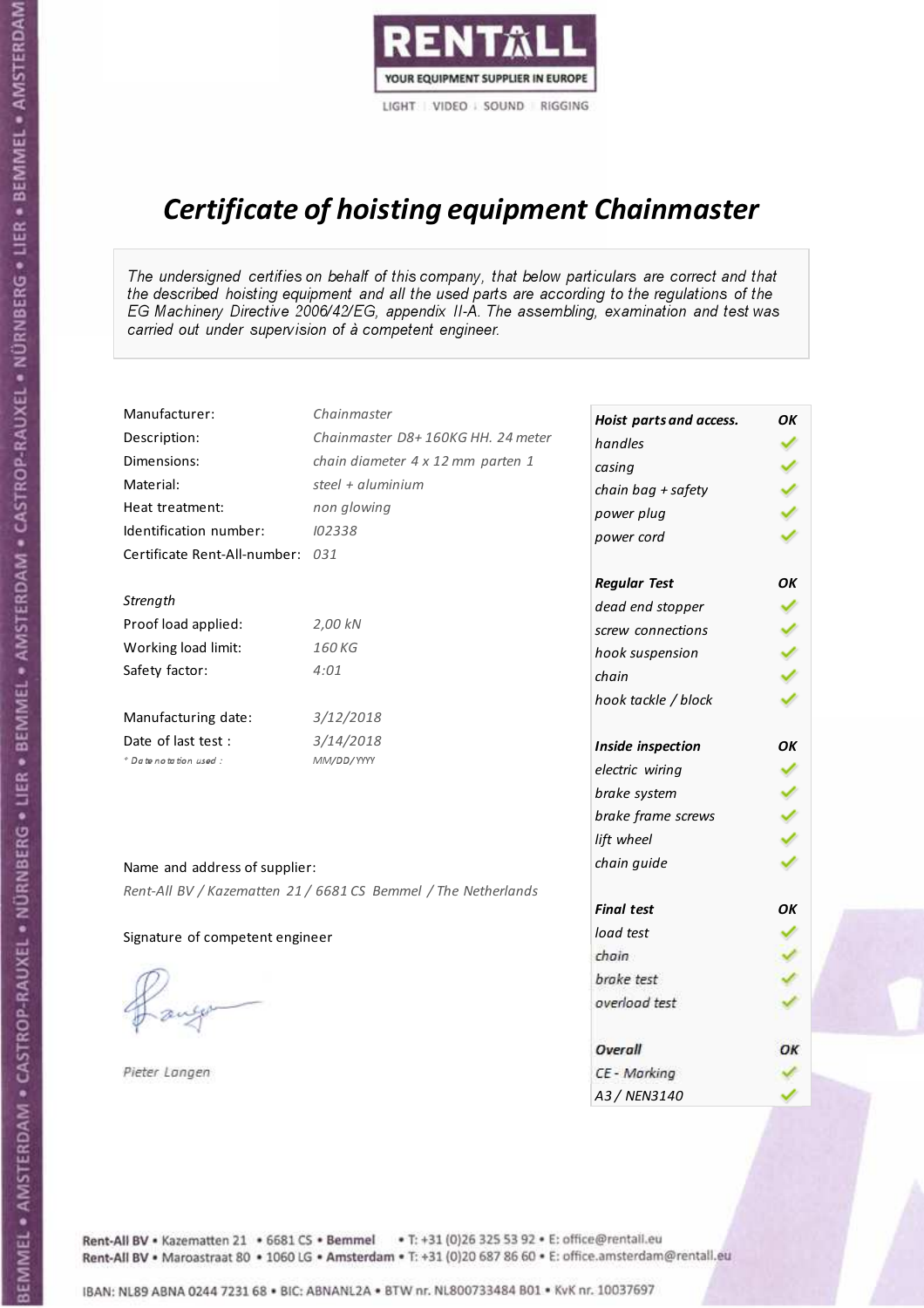

# Certificate of hoisting equipment Chainmaster

The undersigned certifies on behalf of this company, that below particulars are correct and that the described hoisting equipment and all the used parts are according to the regulations of the EG Machinery Directive 2006/42/EG, appendix II-A. The assembling, examination and test was carried out under supervision of à competent engineer.

| Manufacturer:                    | Chainmaster                                                    | Hoist parts and access. | OK  |
|----------------------------------|----------------------------------------------------------------|-------------------------|-----|
| Description:                     | Chainmaster D8+160KG HH. 24 meter                              | handles                 |     |
| Dimensions:                      | chain diameter 4 x 12 mm parten 1                              | casing                  |     |
| Material:                        | steel + aluminium                                              | chain bag + safety      |     |
| Heat treatment:                  | non glowing                                                    | power plug              |     |
| Identification number:           | 102339                                                         | power cord              |     |
| Certificate Rent-All-number: 032 |                                                                |                         |     |
|                                  |                                                                | <b>Regular Test</b>     | OK  |
| Strength                         |                                                                | dead end stopper        | ✔   |
| Proof load applied:              | 2,00 kN                                                        | screw connections       |     |
| Working load limit:              | 160 KG                                                         | hook suspension         |     |
| Safety factor:                   | 4:01                                                           | chain                   | くくく |
|                                  |                                                                | hook tackle / block     |     |
| Manufacturing date:              | 3/12/2018                                                      |                         |     |
| Date of last test :              | 3/1/2019                                                       | Inside inspection       | ОΚ  |
| + Date notation used:            | MM/DD/YYYY                                                     | electric wiring         |     |
|                                  |                                                                | brake system            | ✔   |
|                                  |                                                                | brake frame screws      |     |
|                                  |                                                                | lift wheel              |     |
| Name and address of supplier:    |                                                                | chain guide             |     |
|                                  | Rent-All BV / Kazematten 21 / 6681 CS Bemmel / The Netherlands |                         |     |
|                                  |                                                                | <b>Final test</b>       | OK  |
| Signature of competent engineer  |                                                                | load test               |     |
|                                  |                                                                | chain                   |     |
|                                  |                                                                | brake test              |     |
|                                  |                                                                | overload test           |     |
|                                  |                                                                | Overall                 | OK  |
| Pieter Langen                    |                                                                | CE - Marking            |     |
|                                  |                                                                | A3 / NEN3140            |     |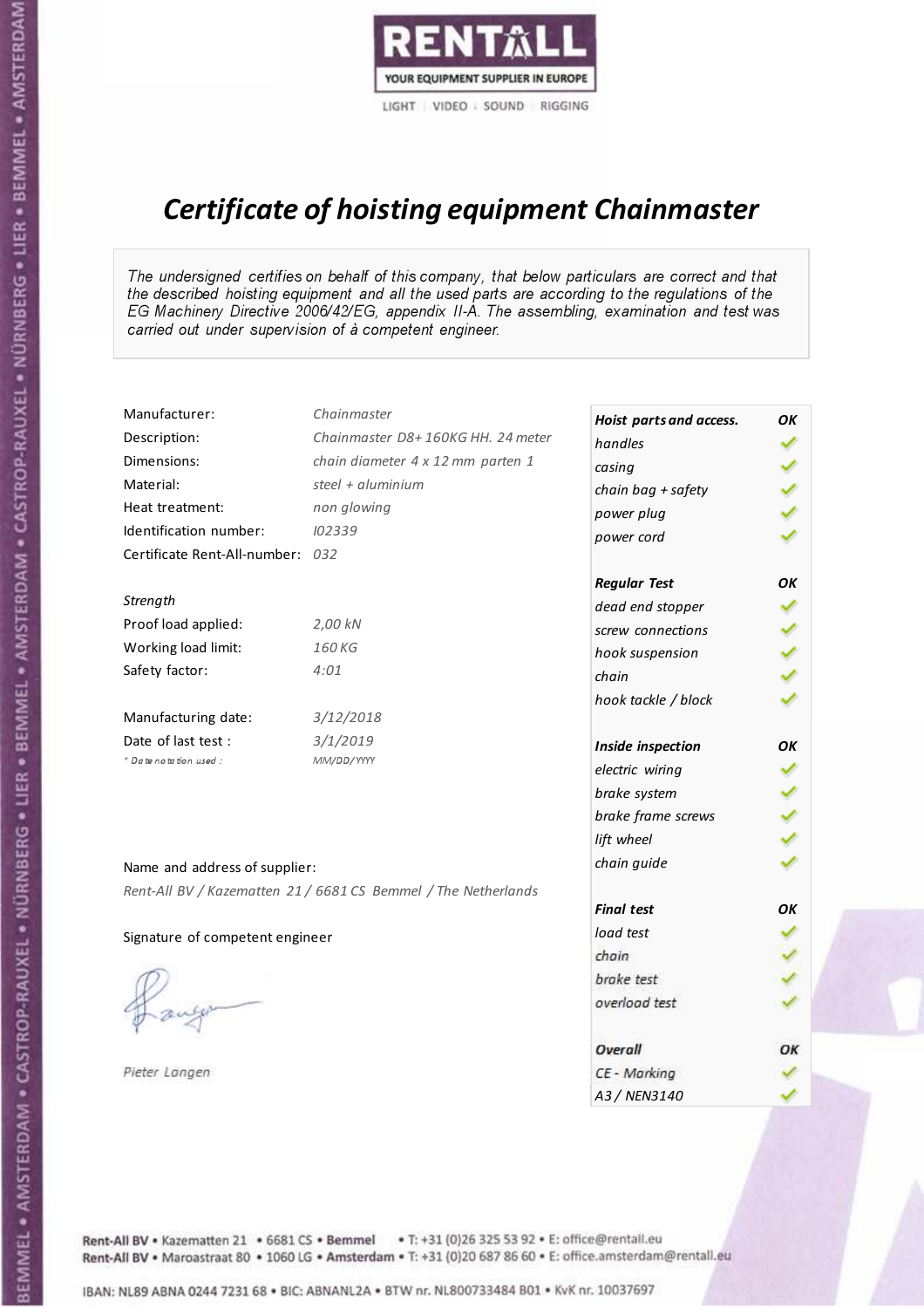

# Certificate of hoisting equipment Chainmaster

The undersigned certifies on behalf of this company, that below particulars are correct and that the described hoisting equipment and all the used parts are according to the regulations of the EG Machinery Directive 2006/42/EG, appendix II-A. The assembling, examination and test was carried out under supervision of à competent engineer.

| Manufacturer:                    | Chainmaster                                                    | Hoist parts and access. | OK  |
|----------------------------------|----------------------------------------------------------------|-------------------------|-----|
| Description:                     | Chainmaster D8+160KG HH. 24 meter                              | handles                 |     |
| Dimensions:                      | chain diameter 4 x 12 mm parten 1                              | casing                  |     |
| Material:                        | steel + aluminium                                              | chain bag + safety      |     |
| Heat treatment:                  | non glowing                                                    | power plug              |     |
| Identification number:           | 102340                                                         | power cord              |     |
| Certificate Rent-All-number: 033 |                                                                |                         |     |
|                                  |                                                                | <b>Regular Test</b>     | OK  |
| Strength                         |                                                                | dead end stopper        |     |
| Proof load applied:              | 2,00 kN                                                        | screw connections       |     |
| Working load limit:              | 160 KG                                                         | hook suspension         |     |
| Safety factor:                   | 4:01                                                           | chain                   | くくく |
|                                  |                                                                | hook tackle / block     |     |
| Manufacturing date:              | 3/12/2018                                                      |                         |     |
| Date of last test :              | 3/17/2020                                                      | Inside inspection       | ΟK  |
| * Date notation used :           | MM/DD/YYYY                                                     | electric wiring         |     |
|                                  |                                                                | brake system            |     |
|                                  |                                                                | brake frame screws      |     |
|                                  |                                                                | lift wheel              |     |
| Name and address of supplier:    |                                                                | chain guide             |     |
|                                  | Rent-All BV / Kazematten 21 / 6681 CS Bemmel / The Netherlands |                         |     |
|                                  |                                                                | <b>Final test</b>       | ΟK  |
| Signature of competent engineer  |                                                                | load test               |     |
|                                  |                                                                | chain                   |     |
|                                  |                                                                | brake test              |     |
|                                  |                                                                | overload test           |     |
|                                  |                                                                | Overall                 | OK  |
| Pieter Langen                    |                                                                | CE - Marking            |     |
|                                  |                                                                | A3 / NEN3140            |     |

Rent-All BV . Kazematten 21 . 6681 CS . Bemmel . T: +31 (0)26 325 53 92 . E: office@rentall.eu Rent-All BV · Maroastraat 80 · 1060 LG · Amsterdam · T: +31 (0)20 687 86 60 · E: office.amsterdam@rentall.eu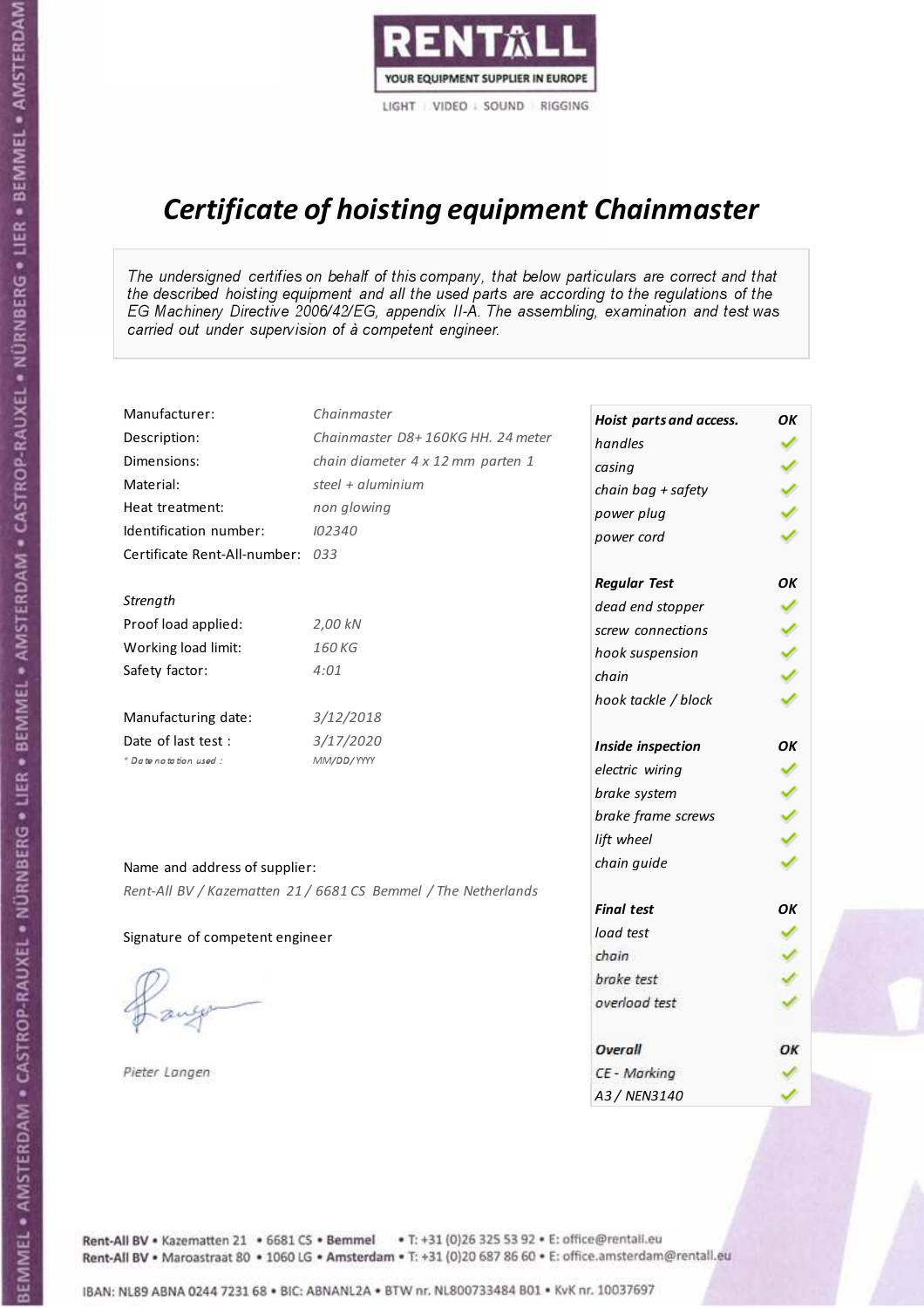

# Certificate of hoisting equipment Chainmaster

The undersigned certifies on behalf of this company, that below particulars are correct and that the described hoisting equipment and all the used parts are according to the regulations of the EG Machinery Directive 2006/42/EG, appendix II-A. The assembling, examination and test was carried out under supervision of à competent engineer.

| Manufacturer:                    | Chainmaster                                                    | Hoist parts and access. | OK  |
|----------------------------------|----------------------------------------------------------------|-------------------------|-----|
| Description:                     | Chainmaster D8+160KG HH. 24 meter                              | handles                 |     |
| Dimensions:                      | chain diameter 4 x 12 mm parten 1                              | casing                  |     |
| Material:                        | steel + aluminium                                              | chain bag + safety      |     |
| Heat treatment:                  | non glowing                                                    | power plug              |     |
| Identification number:           | 102341                                                         | power cord              |     |
| Certificate Rent-All-number: 034 |                                                                |                         |     |
|                                  |                                                                | <b>Regular Test</b>     | OK  |
| Strength                         |                                                                | dead end stopper        |     |
| Proof load applied:              | 2,00 kN                                                        | screw connections       |     |
| Working load limit:              | 160 KG                                                         | hook suspension         |     |
| Safety factor:                   | 4:01                                                           | chain                   | くくく |
|                                  |                                                                | hook tackle / block     |     |
| Manufacturing date:              | 3/12/2018                                                      |                         |     |
| Date of last test :              | 3/1/2019                                                       | Inside inspection       | ΟK  |
| * Date notation used :           | MM/DD/YYYY                                                     | electric wiring         |     |
|                                  |                                                                | brake system            |     |
|                                  |                                                                | brake frame screws      |     |
|                                  |                                                                | lift wheel              |     |
| Name and address of supplier:    |                                                                | chain guide             |     |
|                                  | Rent-All BV / Kazematten 21 / 6681 CS Bemmel / The Netherlands |                         |     |
|                                  |                                                                | <b>Final test</b>       | ΟK  |
| Signature of competent engineer  |                                                                | load test               |     |
|                                  |                                                                | chain                   |     |
|                                  |                                                                | brake test              |     |
|                                  |                                                                | overload test           |     |
|                                  |                                                                | Overall                 | OK  |
| Pieter Langen                    |                                                                | CE - Marking            |     |
|                                  |                                                                | A3 / NEN3140            |     |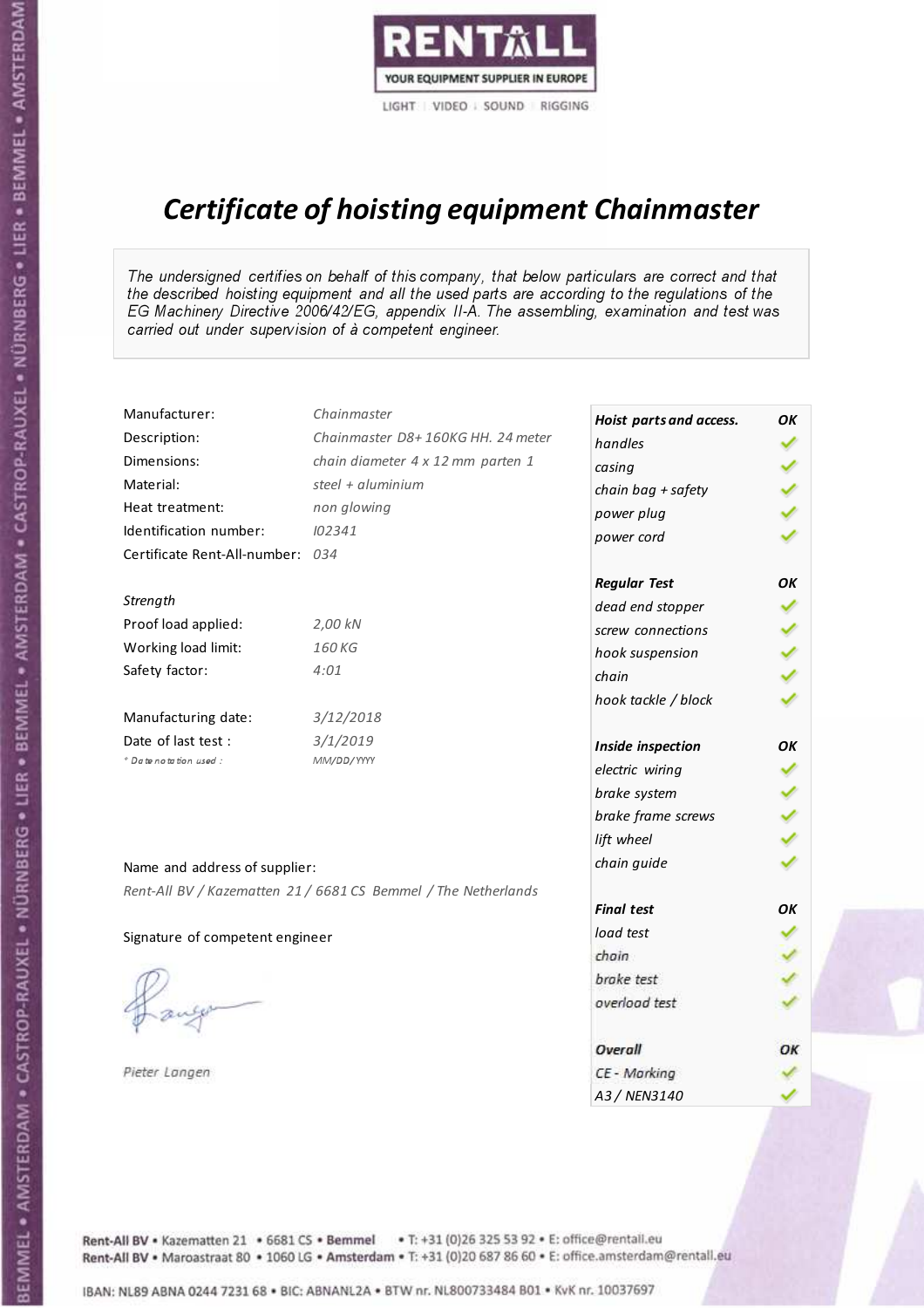

# Certificate of hoisting equipment Chainmaster

The undersigned certifies on behalf of this company, that below particulars are correct and that the described hoisting equipment and all the used parts are according to the regulations of the EG Machinery Directive 2006/42/EG, appendix II-A. The assembling, examination and test was carried out under supervision of à competent engineer.

| Manufacturer:                    | Chainmaster                                                    | Hoist parts and access. | OК  |
|----------------------------------|----------------------------------------------------------------|-------------------------|-----|
| Description:                     | Chainmaster D8+160KG HH. 24 meter                              | handles                 |     |
| Dimensions:                      | chain diameter 4 x 12 mm parten 1                              | casing                  |     |
| Material:                        | steel + $aluminim$                                             | chain bag + safety      |     |
| Heat treatment:                  | non glowing                                                    | power plug              |     |
| Identification number:           | 102342                                                         | power cord              |     |
| Certificate Rent-All-number: 035 |                                                                |                         |     |
|                                  |                                                                | <b>Regular Test</b>     | ΟK  |
| Strength                         |                                                                | dead end stopper        | ✔   |
| Proof load applied:              | 2,00 kN                                                        | screw connections       |     |
| Working load limit:              | 160 KG                                                         | hook suspension         |     |
| Safety factor:                   | 4:01                                                           | chain                   | くくく |
|                                  |                                                                | hook tackle / block     |     |
| Manufacturing date:              | 3/12/2018                                                      |                         |     |
| Date of last test :              | 2/15/2019                                                      | Inside inspection       | ΟK  |
| + Date notation used:            | MM/DD/YYYY                                                     | electric wiring         |     |
|                                  |                                                                | brake system            |     |
|                                  |                                                                | brake frame screws      |     |
|                                  |                                                                | lift wheel              |     |
| Name and address of supplier:    |                                                                | chain guide             |     |
|                                  | Rent-All BV / Kazematten 21 / 6681 CS Bemmel / The Netherlands |                         |     |
|                                  |                                                                | <b>Final test</b>       | OK  |
| Signature of competent engineer  |                                                                | load test               |     |
|                                  |                                                                | chain                   |     |
|                                  |                                                                | brake test              |     |
|                                  |                                                                | overload test           |     |
|                                  |                                                                | Overall                 | OK  |
| Pieter Langen                    |                                                                | CE - Marking            |     |
|                                  |                                                                | A3 / NEN3140            |     |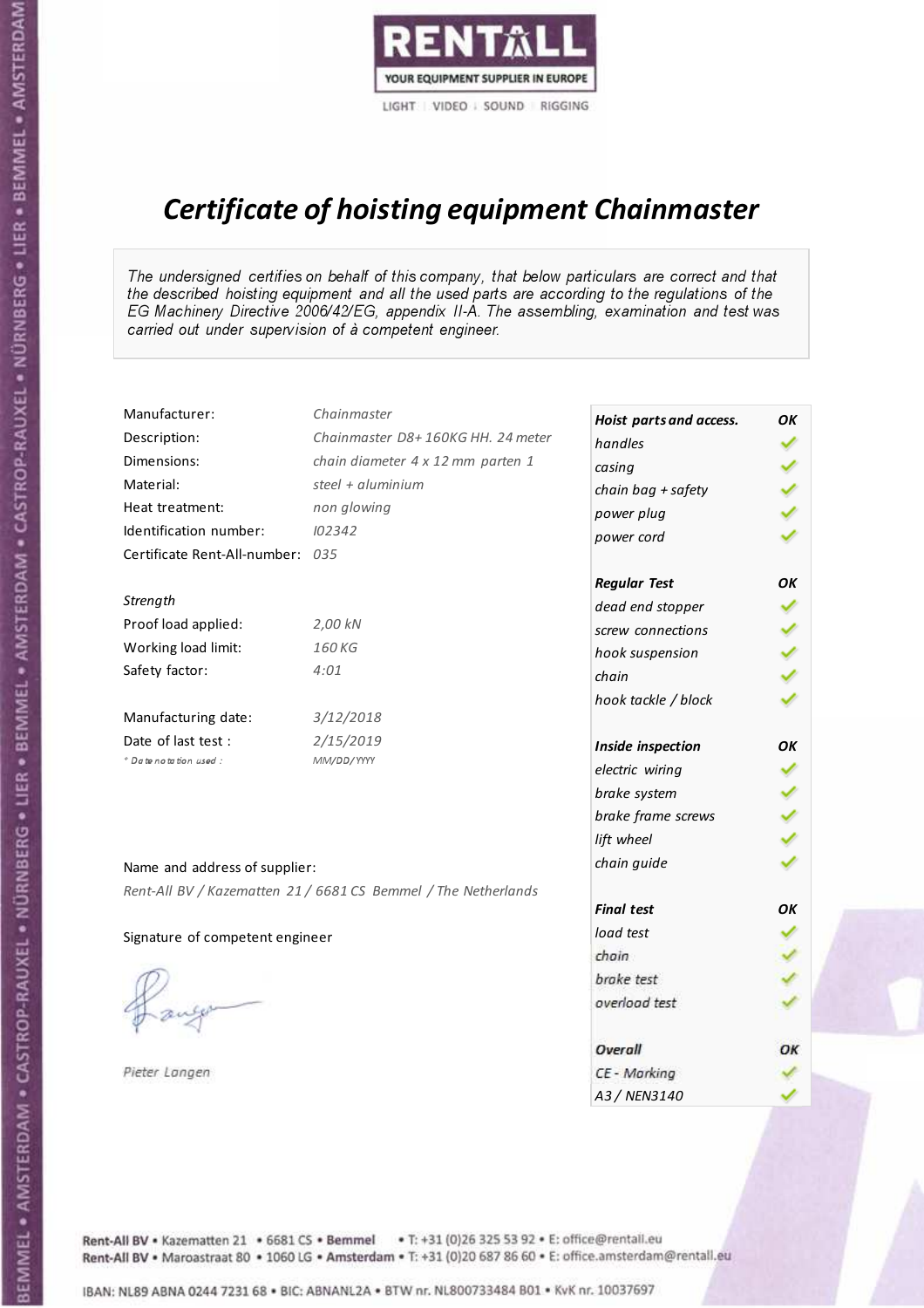

# Certificate of hoisting equipment Chainmaster

The undersigned certifies on behalf of this company, that below particulars are correct and that the described hoisting equipment and all the used parts are according to the regulations of the EG Machinery Directive 2006/42/EG, appendix II-A. The assembling, examination and test was carried out under supervision of à competent engineer.

| Manufacturer:                    | Chainmaster                                                    | Hoist parts and access. | OК  |
|----------------------------------|----------------------------------------------------------------|-------------------------|-----|
| Description:                     | Chainmaster D8+160KG HH. 24 meter                              | handles                 |     |
| Dimensions:                      | chain diameter 4 x 12 mm parten 1                              | casing                  |     |
| Material:                        | steel + aluminium                                              | chain bag + safety      | くりょ |
| Heat treatment:                  | non glowing                                                    | power plug              |     |
| Identification number:           | 102343                                                         | power cord              |     |
| Certificate Rent-All-number: 036 |                                                                |                         |     |
|                                  |                                                                | <b>Regular Test</b>     | OK  |
| Strength                         |                                                                | dead end stopper        | ✔   |
| Proof load applied:              | 2,00 kN                                                        | screw connections       |     |
| Working load limit:              | 160 KG                                                         | hook suspension         |     |
| Safety factor:                   | 4:01                                                           | chain                   | くくく |
|                                  |                                                                | hook tackle / block     |     |
| Manufacturing date:              | 3/12/2018                                                      |                         |     |
| Date of last test :              | 2/12/2020                                                      | Inside inspection       | OK  |
| * Date notation used :           | MM/DD/YYYY                                                     | electric wiring         |     |
|                                  |                                                                | brake system            |     |
|                                  |                                                                | brake frame screws      |     |
|                                  |                                                                | lift wheel              | くくく |
| Name and address of supplier:    |                                                                | chain guide             |     |
|                                  | Rent-All BV / Kazematten 21 / 6681 CS Bemmel / The Netherlands |                         |     |
|                                  |                                                                | <b>Final test</b>       | OK  |
| Signature of competent engineer  |                                                                | load test               |     |
|                                  |                                                                | chain                   |     |
|                                  |                                                                | brake test              |     |
|                                  |                                                                | overload test           |     |
|                                  |                                                                | Overall                 | ОК  |
| Pieter Langen                    |                                                                | CE - Marking            |     |
|                                  |                                                                | A3 / NEN3140            |     |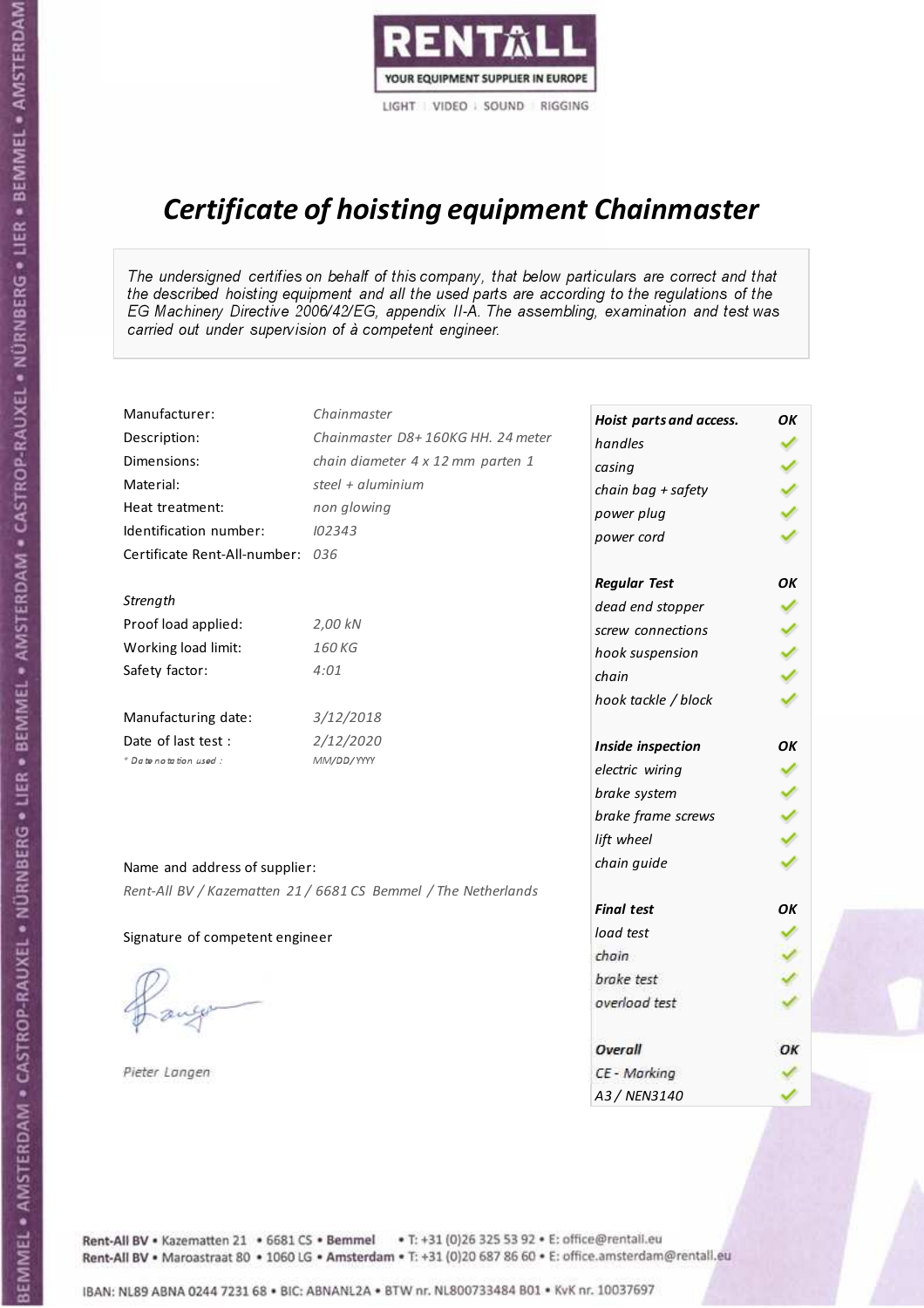

# Certificate of hoisting equipment Chainmaster

The undersigned certifies on behalf of this company, that below particulars are correct and that the described hoisting equipment and all the used parts are according to the regulations of the EG Machinery Directive 2006/42/EG, appendix II-A. The assembling, examination and test was carried out under supervision of à competent engineer.

| Manufacturer:                    | Chainmaster                                                    | Hoist parts and access. | OK  |
|----------------------------------|----------------------------------------------------------------|-------------------------|-----|
| Description:                     | Chainmaster D8+160KG HH. 24 meter                              | handles                 |     |
| Dimensions:                      | chain diameter 4 x 12 mm parten 1                              | casing                  |     |
| Material:                        | steel + aluminium                                              | chain bag + safety      |     |
| Heat treatment:                  | non glowing                                                    | power plug              |     |
| Identification number:           | 102344                                                         | power cord              |     |
| Certificate Rent-All-number: 037 |                                                                |                         |     |
|                                  |                                                                | <b>Regular Test</b>     | OK  |
| Strength                         |                                                                | dead end stopper        | ✔   |
| Proof load applied:              | 2,00 kN                                                        | screw connections       |     |
| Working load limit:              | 160 KG                                                         | hook suspension         |     |
| Safety factor:                   | 4:01                                                           | chain                   | くくく |
|                                  |                                                                | hook tackle / block     |     |
| Manufacturing date:              | 3/12/2018                                                      |                         |     |
| Date of last test :              | 11/29/2019                                                     | Inside inspection       | ОΚ  |
| + Date notation used :           | MM/DD/YYYY                                                     | electric wiring         |     |
|                                  |                                                                | brake system            |     |
|                                  |                                                                | brake frame screws      | くくく |
|                                  |                                                                | lift wheel              |     |
| Name and address of supplier:    |                                                                | chain guide             |     |
|                                  | Rent-All BV / Kazematten 21 / 6681 CS Bemmel / The Netherlands |                         |     |
|                                  |                                                                | <b>Final test</b>       | OK  |
| Signature of competent engineer  |                                                                | load test               |     |
|                                  |                                                                | chain                   |     |
|                                  |                                                                | brake test              |     |
|                                  |                                                                | overload test           |     |
|                                  |                                                                | Overall                 | OK  |
| Pieter Langen                    |                                                                | CE - Marking            |     |
|                                  |                                                                | A3 / NEN3140            |     |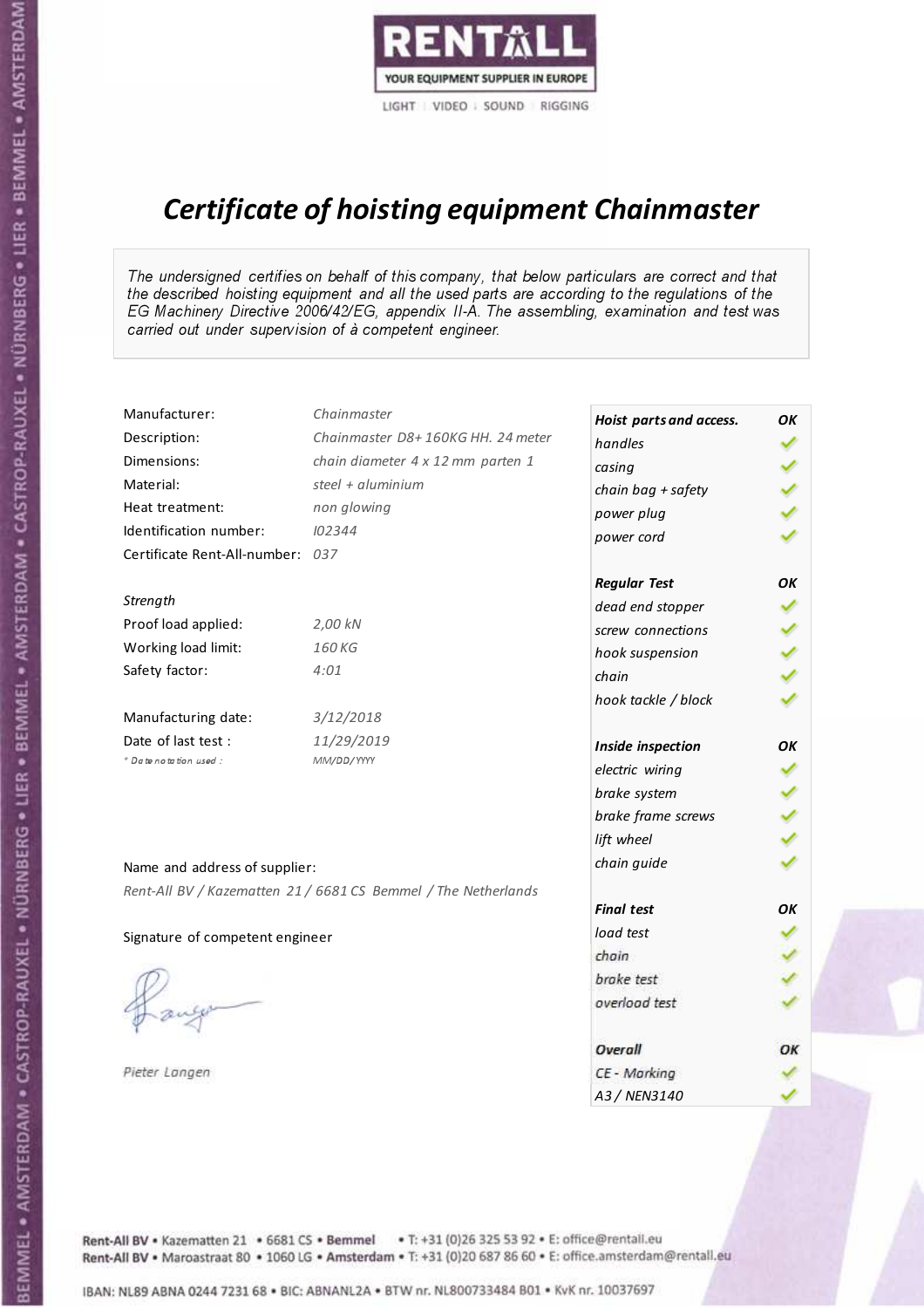

# Certificate of hoisting equipment Chainmaster

The undersigned certifies on behalf of this company, that below particulars are correct and that the described hoisting equipment and all the used parts are according to the regulations of the EG Machinery Directive 2006/42/EG, appendix II-A. The assembling, examination and test was carried out under supervision of à competent engineer.

| Manufacturer:                    | Chainmaster                                                    | Hoist parts and access. | OK  |
|----------------------------------|----------------------------------------------------------------|-------------------------|-----|
| Description:                     | Chainmaster D8+160KG HH. 24 meter                              | handles                 |     |
| Dimensions:                      | chain diameter 4 x 12 mm parten 1                              | casing                  |     |
| Material:                        | steel $+$ aluminium                                            | chain bag + safety      |     |
| Heat treatment:                  | non glowing                                                    | power plug              |     |
| Identification number:           | 102345                                                         | power cord              |     |
| Certificate Rent-All-number: 038 |                                                                |                         |     |
|                                  |                                                                | <b>Regular Test</b>     | OK  |
| Strength                         |                                                                | dead end stopper        | ✔   |
| Proof load applied:              | 2,00 kN                                                        | screw connections       |     |
| Working load limit:              | 160KG                                                          | hook suspension         |     |
| Safety factor:                   | 4:01                                                           | chain                   | くくく |
|                                  |                                                                | hook tackle / block     |     |
| Manufacturing date:              | 3/12/2018                                                      |                         |     |
| Date of last test :              | 11/14/2019                                                     | Inside inspection       | ΟK  |
| * Date notation used :           | MM/DD/YYYY                                                     | electric wiring         |     |
|                                  |                                                                | brake system            |     |
|                                  |                                                                | brake frame screws      |     |
|                                  |                                                                | lift wheel              |     |
| Name and address of supplier:    |                                                                | chain guide             |     |
|                                  | Rent-All BV / Kazematten 21 / 6681 CS Bemmel / The Netherlands |                         |     |
|                                  |                                                                | <b>Final test</b>       | OK  |
| Signature of competent engineer  |                                                                | load test               |     |
|                                  |                                                                | chain                   |     |
|                                  |                                                                | brake test              |     |
|                                  |                                                                | overload test           |     |
|                                  |                                                                | Overall                 | ОК  |
| Pieter Langen                    |                                                                | CE - Marking            |     |
|                                  |                                                                | A3 / NEN3140            |     |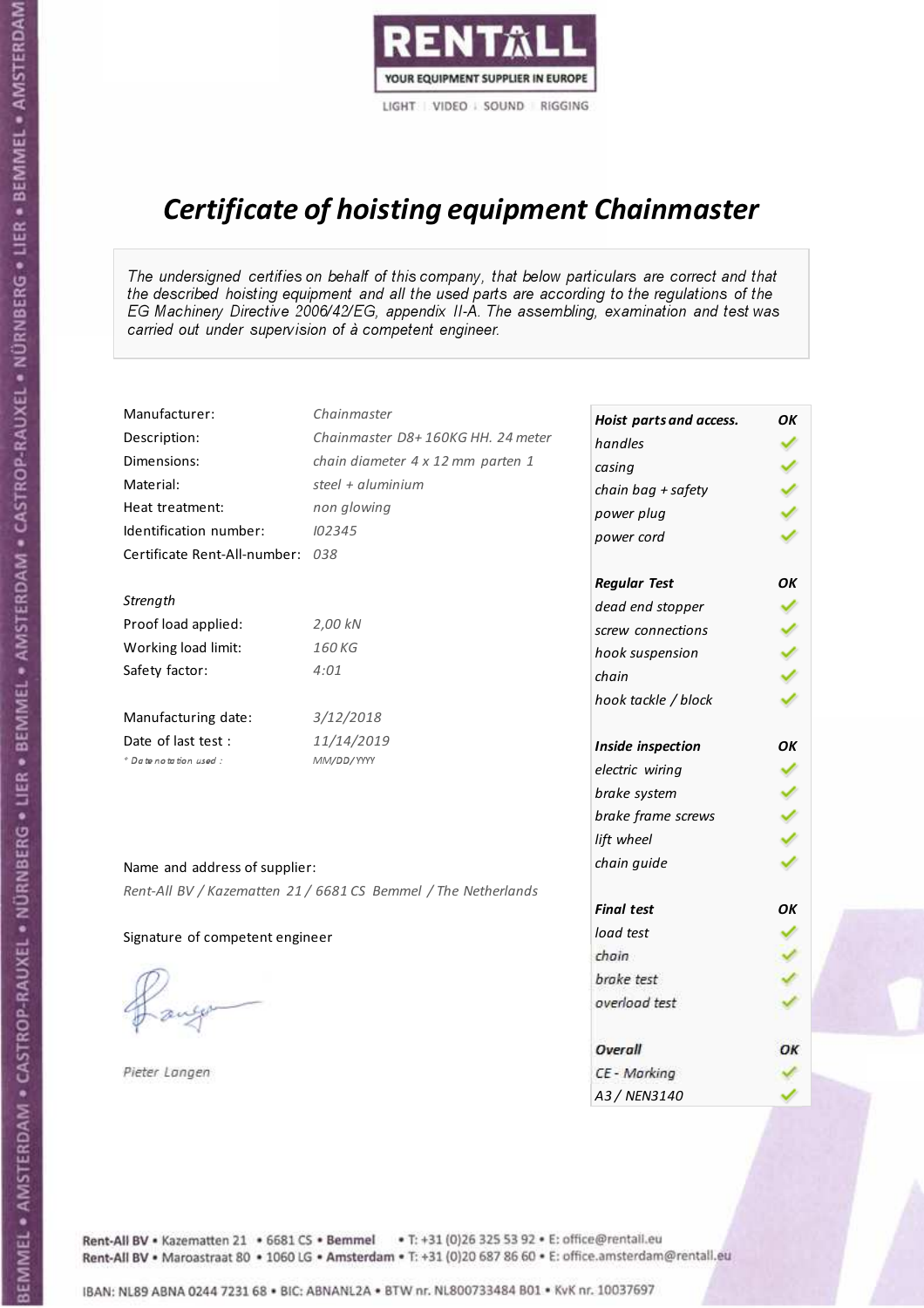

# Certificate of hoisting equipment Chainmaster

The undersigned certifies on behalf of this company, that below particulars are correct and that the described hoisting equipment and all the used parts are according to the regulations of the EG Machinery Directive 2006/42/EG, appendix II-A. The assembling, examination and test was carried out under supervision of à competent engineer.

| Manufacturer:                    | Chainmaster                                                    | Hoist parts and access. | OK  |
|----------------------------------|----------------------------------------------------------------|-------------------------|-----|
| Description:                     | Chainmaster D8+160KG HH. 24 meter                              | handles                 |     |
| Dimensions:                      | chain diameter 4 x 12 mm parten 1                              | casing                  |     |
| Material:                        | steel + aluminium                                              | chain bag + safety      |     |
| Heat treatment:                  | non glowing                                                    | power plug              |     |
| Identification number:           | 102346                                                         | power cord              |     |
| Certificate Rent-All-number: 039 |                                                                |                         |     |
|                                  |                                                                | <b>Regular Test</b>     | OK  |
| Strength                         |                                                                | dead end stopper        | ✔   |
| Proof load applied:              | 2,00 kN                                                        | screw connections       |     |
| Working load limit:              | 160 KG                                                         | hook suspension         |     |
| Safety factor:                   | 4:01                                                           | chain                   | くくく |
|                                  |                                                                | hook tackle / block     |     |
| Manufacturing date:              | 3/12/2018                                                      |                         |     |
| Date of last test :              | 3/1/2019                                                       | Inside inspection       | ОΚ  |
| + Date notation used:            | MM/DD/YYYY                                                     | electric wiring         |     |
|                                  |                                                                | brake system            | ✔   |
|                                  |                                                                | brake frame screws      |     |
|                                  |                                                                | lift wheel              |     |
| Name and address of supplier:    |                                                                | chain guide             |     |
|                                  | Rent-All BV / Kazematten 21 / 6681 CS Bemmel / The Netherlands |                         |     |
|                                  |                                                                | <b>Final test</b>       | OK  |
| Signature of competent engineer  |                                                                | load test               |     |
|                                  |                                                                | chain                   |     |
|                                  |                                                                | brake test              |     |
|                                  |                                                                | overload test           |     |
|                                  |                                                                | Overall                 | OK  |
| Pieter Langen                    |                                                                | CE - Marking            |     |
|                                  |                                                                | A3 / NEN3140            |     |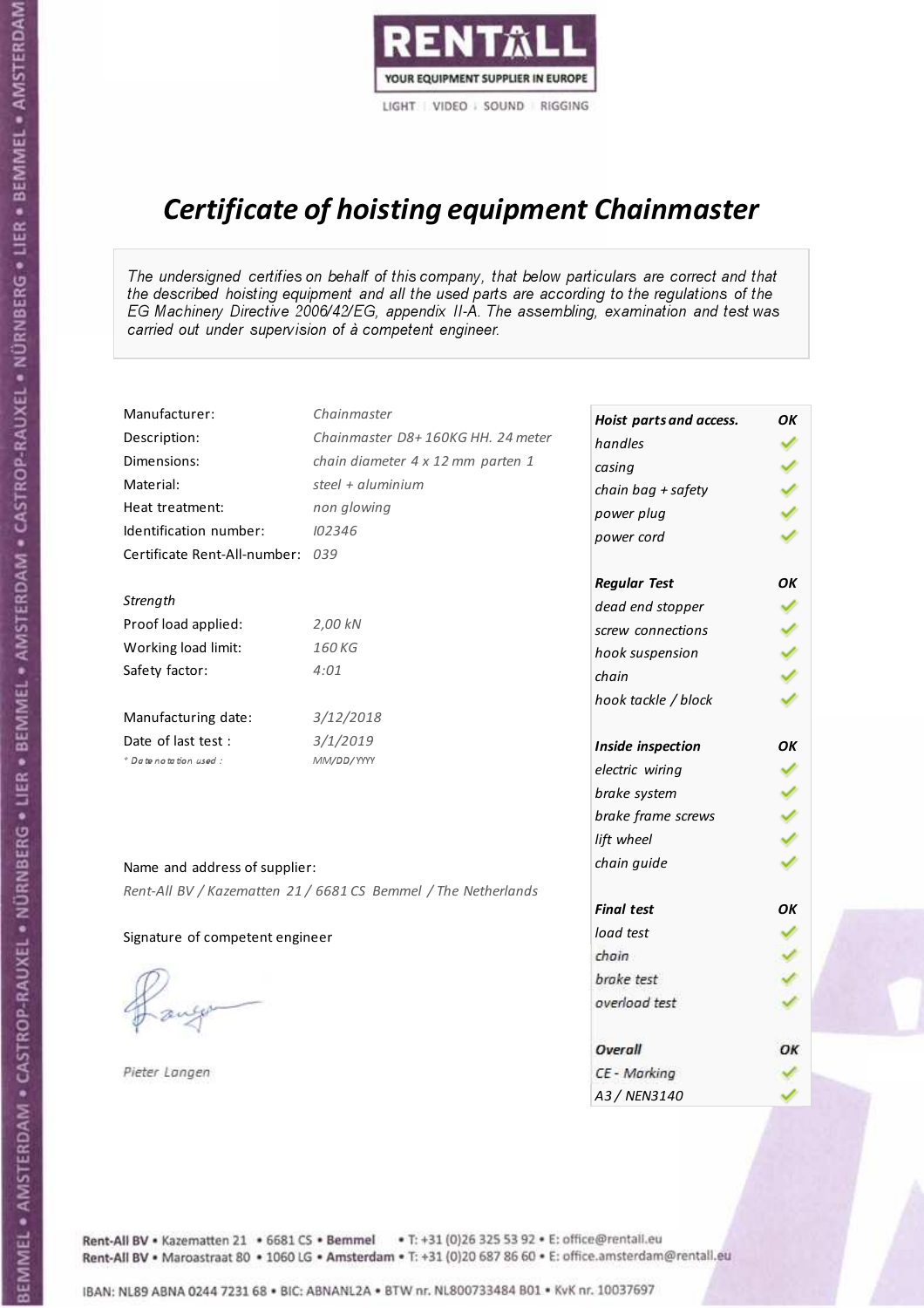

# Certificate of hoisting equipment Chainmaster

The undersigned certifies on behalf of this company, that below particulars are correct and that the described hoisting equipment and all the used parts are according to the regulations of the EG Machinery Directive 2006/42/EG, appendix II-A. The assembling, examination and test was carried out under supervision of à competent engineer.

| Manufacturer:                    | Chainmaster                                                    | Hoist parts and access. | OК  |
|----------------------------------|----------------------------------------------------------------|-------------------------|-----|
| Description:                     | Chainmaster D8+160KG HH. 24 meter                              | handles                 |     |
| Dimensions:                      | chain diameter 4 x 12 mm parten 1                              | casing                  |     |
| Material:                        | steel + aluminium                                              | chain bag + safety      | くりょ |
| Heat treatment:                  | non glowing                                                    | power plug              |     |
| Identification number:           | 102347                                                         | power cord              |     |
| Certificate Rent-All-number: 040 |                                                                |                         |     |
|                                  |                                                                | <b>Regular Test</b>     | OK  |
| Strength                         |                                                                | dead end stopper        | ✔   |
| Proof load applied:              | 2,00 kN                                                        | screw connections       |     |
| Working load limit:              | 160 KG                                                         | hook suspension         |     |
| Safety factor:                   | 4:01                                                           | chain                   | くくく |
|                                  |                                                                | hook tackle / block     |     |
| Manufacturing date:              | 3/12/2018                                                      |                         |     |
| Date of last test :              | 2/15/2019                                                      | Inside inspection       | OK  |
| * Date notation used :           | MM/DD/YYYY                                                     | electric wiring         |     |
|                                  |                                                                | brake system            |     |
|                                  |                                                                | brake frame screws      | くくく |
|                                  |                                                                | lift wheel              |     |
| Name and address of supplier:    |                                                                | chain guide             |     |
|                                  | Rent-All BV / Kazematten 21 / 6681 CS Bemmel / The Netherlands |                         |     |
|                                  |                                                                | <b>Final test</b>       | OK  |
| Signature of competent engineer  |                                                                | load test               |     |
|                                  |                                                                | chain                   |     |
|                                  |                                                                | brake test              |     |
|                                  |                                                                | overload test           |     |
|                                  |                                                                | Overall                 | ОК  |
| Pieter Langen                    |                                                                | CE - Marking            |     |
|                                  |                                                                | A3 / NEN3140            |     |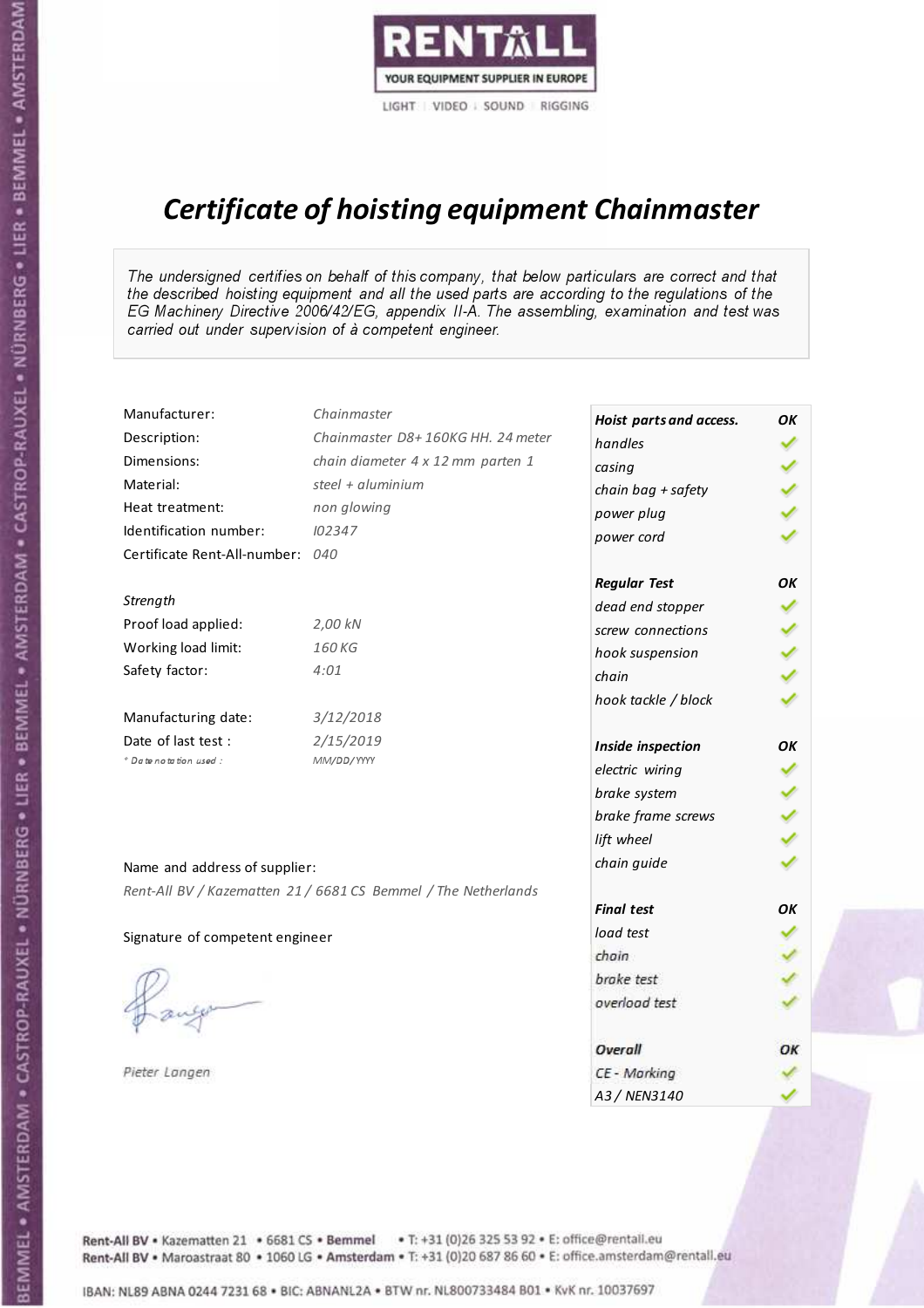

# Certificate of hoisting equipment Chainmaster

The undersigned certifies on behalf of this company, that below particulars are correct and that the described hoisting equipment and all the used parts are according to the regulations of the EG Machinery Directive 2006/42/EG, appendix II-A. The assembling, examination and test was carried out under supervision of à competent engineer.

| Manufacturer:                    | Chainmaster                                                    | Hoist parts and access. | OК  |
|----------------------------------|----------------------------------------------------------------|-------------------------|-----|
| Description:                     | Chainmaster D8+160KG HH. 24 meter                              | handles                 |     |
| Dimensions:                      | chain diameter 4 x 12 mm parten 1                              | casing                  |     |
| Material:                        | steel + $aluminium$                                            | chain bag + safety      |     |
| Heat treatment:                  | non glowing                                                    | power plug              |     |
| Identification number:           | 102348                                                         | power cord              |     |
| Certificate Rent-All-number: 041 |                                                                |                         |     |
|                                  |                                                                | <b>Regular Test</b>     | OK  |
| Strength                         |                                                                | dead end stopper        |     |
| Proof load applied:              | 2,00 kN                                                        | screw connections       |     |
| Working load limit:              | 160 KG                                                         | hook suspension         |     |
| Safety factor:                   | 4:01                                                           | chain                   | くくく |
|                                  |                                                                | hook tackle / block     |     |
| Manufacturing date:              | 3/12/2018                                                      |                         |     |
| Date of last test :              | 3/1/2019                                                       | Inside inspection       | OK  |
| + Date notation used:            | MM/DD/YYYY                                                     | electric wiring         |     |
|                                  |                                                                | brake system            |     |
|                                  |                                                                | brake frame screws      |     |
|                                  |                                                                | lift wheel              |     |
|                                  |                                                                | chain guide             |     |
| Name and address of supplier:    |                                                                |                         |     |
|                                  | Rent-All BV / Kazematten 21 / 6681 CS Bemmel / The Netherlands | <b>Final test</b>       | OK  |
| Signature of competent engineer  |                                                                | load test               |     |
|                                  |                                                                | chain                   |     |
|                                  |                                                                | brake test              |     |
|                                  |                                                                | overload test           |     |
|                                  |                                                                |                         |     |
|                                  |                                                                | Overall                 | ОК  |
| Pieter Langen                    |                                                                | CE - Marking            |     |
|                                  |                                                                | A3 / NEN3140            |     |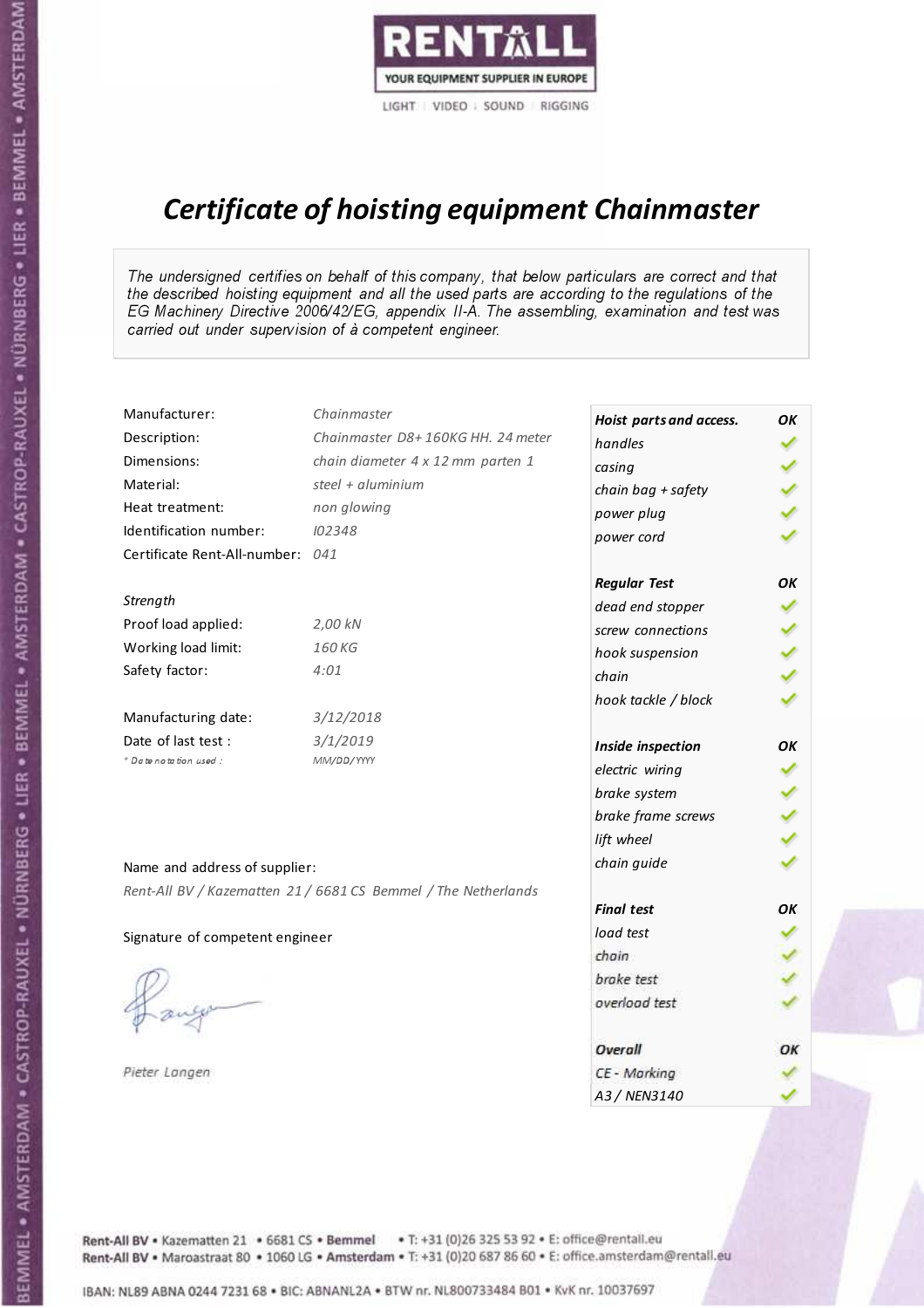

# Certificate of hoisting equipment Chainmaster

The undersigned certifies on behalf of this company, that below particulars are correct and that the described hoisting equipment and all the used parts are according to the regulations of the EG Machinery Directive 2006/42/EG, appendix II-A. The assembling, examination and test was carried out under supervision of à competent engineer.

| Manufacturer:                    | Chainmaster                                                    | Hoist parts and access. | OK  |
|----------------------------------|----------------------------------------------------------------|-------------------------|-----|
| Description:                     | Chainmaster D8+160KG HH. 24 meter                              | handles                 |     |
| Dimensions:                      | chain diameter 4 x 12 mm parten 1                              | casing                  |     |
| Material:                        | steel + aluminium                                              | chain bag + safety      |     |
| Heat treatment:                  | non glowing                                                    | power plug              |     |
| Identification number:           | 102349                                                         | power cord              |     |
| Certificate Rent-All-number: 042 |                                                                |                         |     |
|                                  |                                                                | <b>Regular Test</b>     | OK  |
| Strength                         |                                                                | dead end stopper        |     |
| Proof load applied:              | 2,00 kN                                                        | screw connections       |     |
| Working load limit:              | 160 KG                                                         | hook suspension         |     |
| Safety factor:                   | 4:01                                                           | chain                   | くくく |
|                                  |                                                                | hook tackle / block     |     |
| Manufacturing date:              | 3/12/2018                                                      |                         |     |
| Date of last test :              | 3/19/2020                                                      | Inside inspection       | OΚ  |
| * Date notation used :           | MM/DD/YYYY                                                     | electric wiring         |     |
|                                  |                                                                | brake system            |     |
|                                  |                                                                | brake frame screws      |     |
|                                  |                                                                | lift wheel              |     |
| Name and address of supplier:    |                                                                | chain guide             |     |
|                                  | Rent-All BV / Kazematten 21 / 6681 CS Bemmel / The Netherlands |                         |     |
|                                  |                                                                | <b>Final test</b>       | OΚ  |
| Signature of competent engineer  |                                                                | load test               |     |
|                                  |                                                                | chain                   |     |
|                                  |                                                                | brake test              |     |
|                                  |                                                                | overload test           |     |
|                                  |                                                                | Overall                 | ОК  |
| Pieter Langen                    |                                                                | CE - Marking            |     |
|                                  |                                                                | A3 / NEN3140            |     |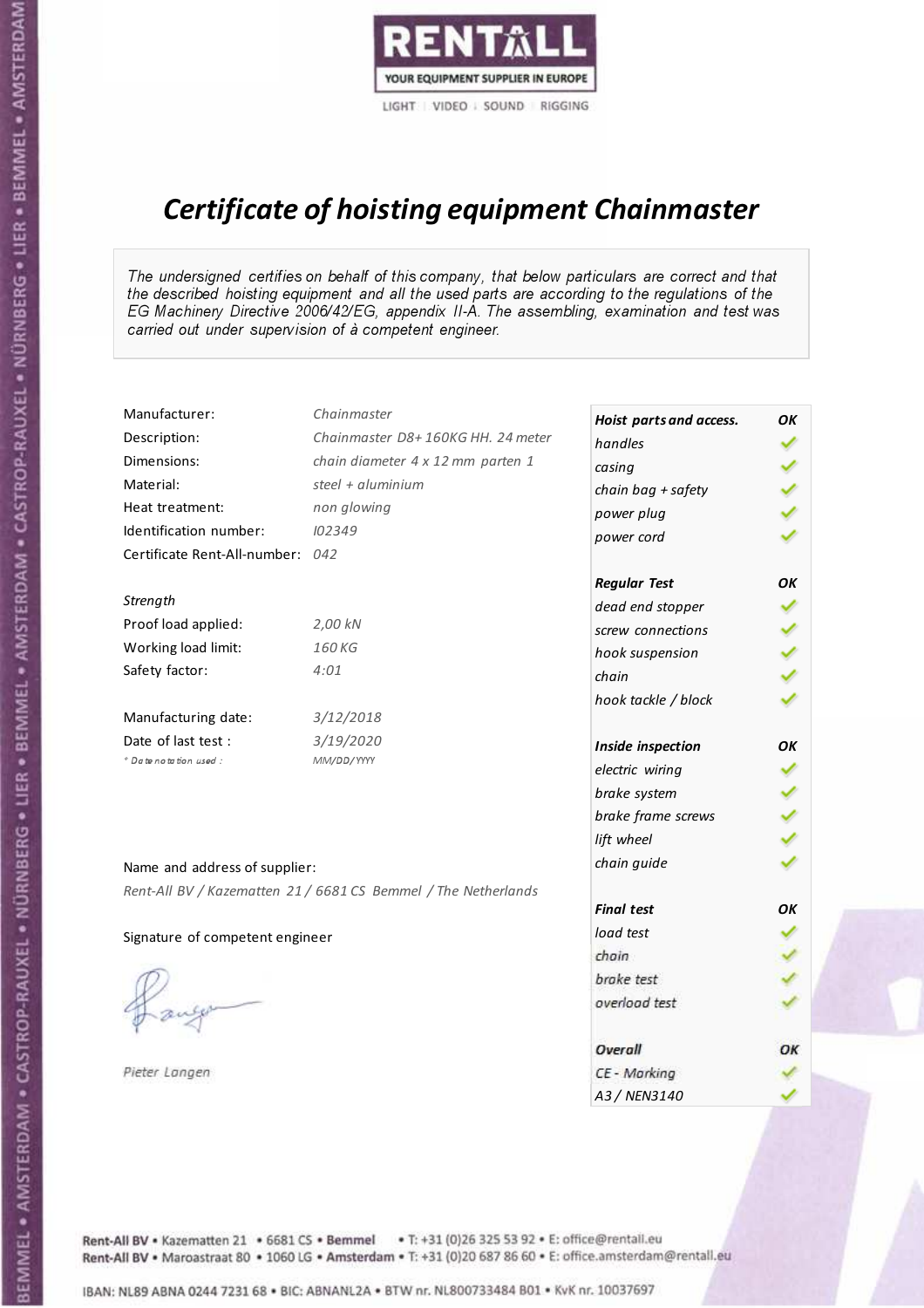

# Certificate of hoisting equipment Chainmaster

The undersigned certifies on behalf of this company, that below particulars are correct and that the described hoisting equipment and all the used parts are according to the regulations of the EG Machinery Directive 2006/42/EG, appendix II-A. The assembling, examination and test was carried out under supervision of à competent engineer.

| Manufacturer:                   | Chainmaster                                                    | Hoist parts and access. | OK  |
|---------------------------------|----------------------------------------------------------------|-------------------------|-----|
| Description:                    | Chainmaster D8+160KG HH. 24 meter                              | handles                 |     |
| Dimensions:                     | chain diameter 4 x 12 mm parten 1                              | casing                  |     |
| Material:                       | steel + aluminium                                              | chain bag + safety      |     |
| Heat treatment:                 | non glowing                                                    | power plug              |     |
| Identification number:          | 102350                                                         | power cord              |     |
| Certificate Rent-All-number:    | 043                                                            |                         |     |
|                                 |                                                                | <b>Regular Test</b>     | OK  |
| Strength                        |                                                                | dead end stopper        |     |
| Proof load applied:             | 2,00 kN                                                        | screw connections       |     |
| Working load limit:             | 160 KG                                                         | hook suspension         |     |
| Safety factor:                  | 4:01                                                           | chain                   | くくく |
|                                 |                                                                | hook tackle / block     |     |
| Manufacturing date:             | 3/12/2018                                                      |                         |     |
| Date of last test :             | 12/24/2019                                                     | Inside inspection       | OΚ  |
| * Date notation used :          | MM/DD/YYYY                                                     | electric wiring         |     |
|                                 |                                                                | brake system            |     |
|                                 |                                                                | brake frame screws      |     |
|                                 |                                                                | lift wheel              |     |
| Name and address of supplier:   |                                                                | chain guide             |     |
|                                 | Rent-All BV / Kazematten 21 / 6681 CS Bemmel / The Netherlands |                         |     |
|                                 |                                                                | <b>Final test</b>       | OΚ  |
| Signature of competent engineer |                                                                | load test               |     |
|                                 |                                                                | chain                   |     |
|                                 |                                                                | brake test              |     |
|                                 |                                                                | overload test           |     |
|                                 |                                                                | Overall                 | OK  |
| Pieter Langen                   |                                                                | CE - Marking            |     |
|                                 |                                                                | A3 / NEN3140            |     |

Rent-All BV . Kazematten 21 . 6681 CS . Bemmel . T: +31 (0)26 325 53 92 . E: office@rentall.eu Rent-All BV · Maroastraat 80 · 1060 LG · Amsterdam · T: +31 (0)20 687 86 60 · E: office.amsterdam@rentall.eu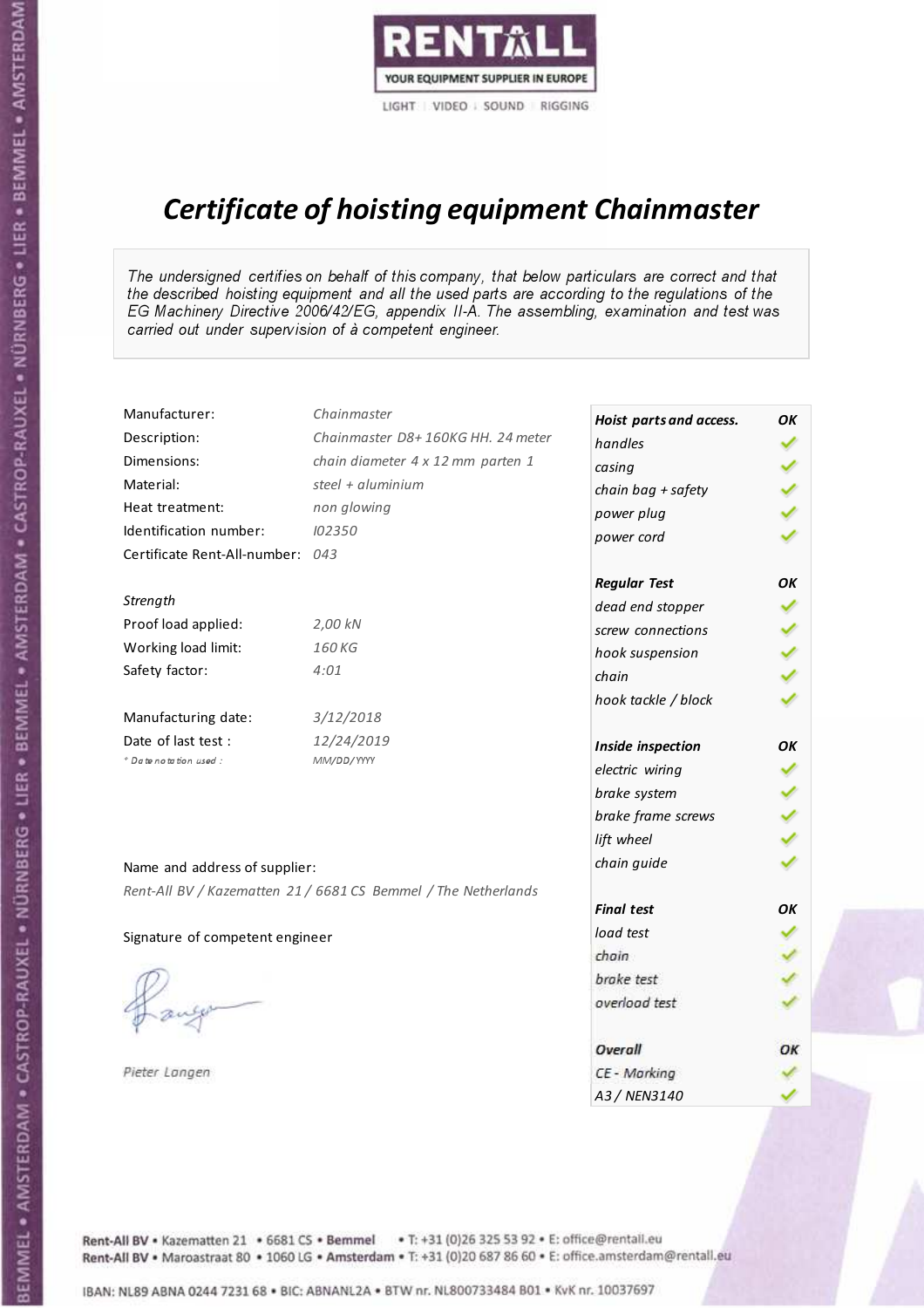

# Certificate of hoisting equipment Chainmaster

The undersigned certifies on behalf of this company, that below particulars are correct and that the described hoisting equipment and all the used parts are according to the regulations of the EG Machinery Directive 2006/42/EG, appendix II-A. The assembling, examination and test was carried out under supervision of à competent engineer.

| Manufacturer:                   | Chainmaster                                                    | Hoist parts and access. | OK  |
|---------------------------------|----------------------------------------------------------------|-------------------------|-----|
| Description:                    | Chainmaster D8+160KG HH. 24 meter                              | handles                 |     |
| Dimensions:                     | chain diameter 4 x 12 mm parten 1                              | casing                  |     |
| Material:                       | steel + aluminium                                              | chain bag + safety      |     |
| Heat treatment:                 | non glowing                                                    | power plug              |     |
| Identification number:          | 102351                                                         | power cord              |     |
| Certificate Rent-All-number:    | 044                                                            |                         |     |
|                                 |                                                                | <b>Regular Test</b>     | OK  |
| Strength                        |                                                                | dead end stopper        |     |
| Proof load applied:             | 2,00 kN                                                        | screw connections       |     |
| Working load limit:             | 160 KG                                                         | hook suspension         |     |
| Safety factor:                  | 4:01                                                           | chain                   | くくく |
|                                 |                                                                | hook tackle / block     |     |
| Manufacturing date:             | 3/12/2018                                                      |                         |     |
| Date of last test :             | 3/17/2020                                                      | Inside inspection       | OΚ  |
| * Date notation used :          | MM/DD/YYYY                                                     | electric wiring         |     |
|                                 |                                                                | brake system            |     |
|                                 |                                                                | brake frame screws      |     |
|                                 |                                                                | lift wheel              |     |
| Name and address of supplier:   |                                                                | chain guide             |     |
|                                 | Rent-All BV / Kazematten 21 / 6681 CS Bemmel / The Netherlands |                         |     |
|                                 |                                                                | <b>Final test</b>       | OΚ  |
| Signature of competent engineer |                                                                | load test               |     |
|                                 |                                                                | chain                   |     |
|                                 |                                                                | brake test              |     |
|                                 |                                                                | overload test           |     |
|                                 |                                                                | Overall                 | OK  |
| Pieter Langen                   |                                                                | CE - Marking            |     |
|                                 |                                                                | A3 / NEN3140            |     |

BEMMEL • AMSTERDAM • CASTROP-RAUXEL • NÜRNBERG • LIER • BEMMEL • AMSTERDAM • CASTROP-RAUXEL • NÜRNBERG • LIER • BEMMEL • AMSTERDAM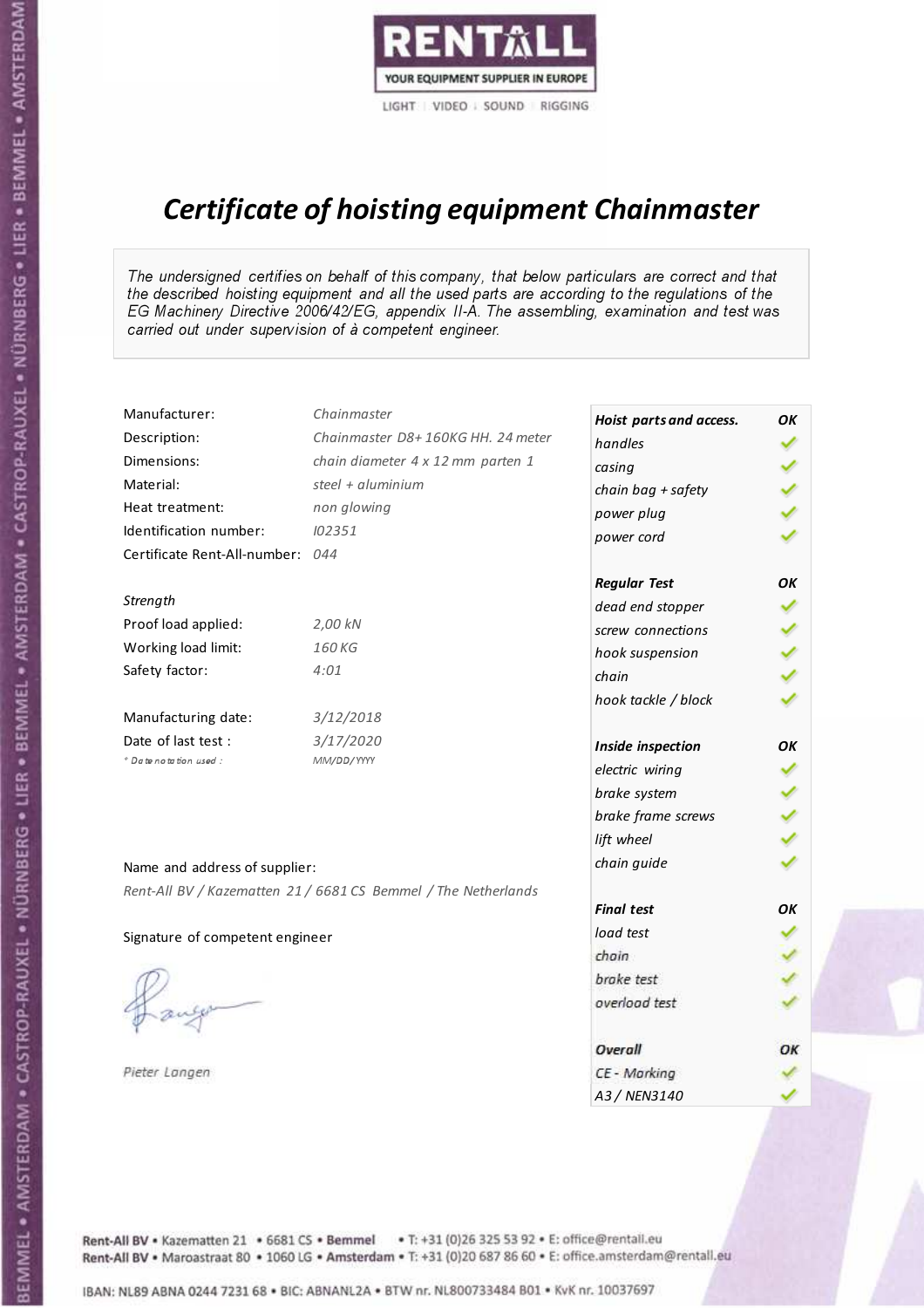

# Certificate of hoisting equipment Chainmaster

The undersigned certifies on behalf of this company, that below particulars are correct and that the described hoisting equipment and all the used parts are according to the regulations of the EG Machinery Directive 2006/42/EG, appendix II-A. The assembling, examination and test was carried out under supervision of à competent engineer.

| Manufacturer:                    | Chainmaster                                                    | Hoist parts and access. | OK  |
|----------------------------------|----------------------------------------------------------------|-------------------------|-----|
| Description:                     | Chainmaster D8+160KG HH. 24 meter                              | handles                 |     |
| Dimensions:                      | chain diameter 4 x 12 mm parten 1                              | casing                  |     |
| Material:                        | steel + $aluminim$                                             | chain bag + safety      |     |
| Heat treatment:                  | non glowing                                                    | power plug              |     |
| Identification number:           | 102352                                                         | power cord              |     |
| Certificate Rent-All-number: 045 |                                                                |                         |     |
|                                  |                                                                | <b>Regular Test</b>     | OΚ  |
| Strength                         |                                                                | dead end stopper        |     |
| Proof load applied:              | 2,00 kN                                                        | screw connections       |     |
| Working load limit:              | 160 KG                                                         | hook suspension         |     |
| Safety factor:                   | 4:01                                                           | chain                   | くくく |
|                                  |                                                                | hook tackle / block     |     |
| Manufacturing date:              | 3/12/2018                                                      |                         |     |
| Date of last test :              | 1/22/2020                                                      | Inside inspection       | ОΚ  |
| + Date notation used :           | MM/DD/YYYY                                                     | electric wiring         |     |
|                                  |                                                                | brake system            |     |
|                                  |                                                                | brake frame screws      |     |
|                                  |                                                                | lift wheel              |     |
| Name and address of supplier:    |                                                                | chain guide             |     |
|                                  | Rent-All BV / Kazematten 21 / 6681 CS Bemmel / The Netherlands |                         |     |
|                                  |                                                                | <b>Final test</b>       | OK  |
| Signature of competent engineer  |                                                                | load test               |     |
|                                  |                                                                | chain                   |     |
|                                  |                                                                | brake test              |     |
|                                  |                                                                | overload test           |     |
|                                  |                                                                | Overall                 | OK  |
| Pieter Langen                    |                                                                | CE - Marking            |     |
|                                  |                                                                | A3 / NEN3140            |     |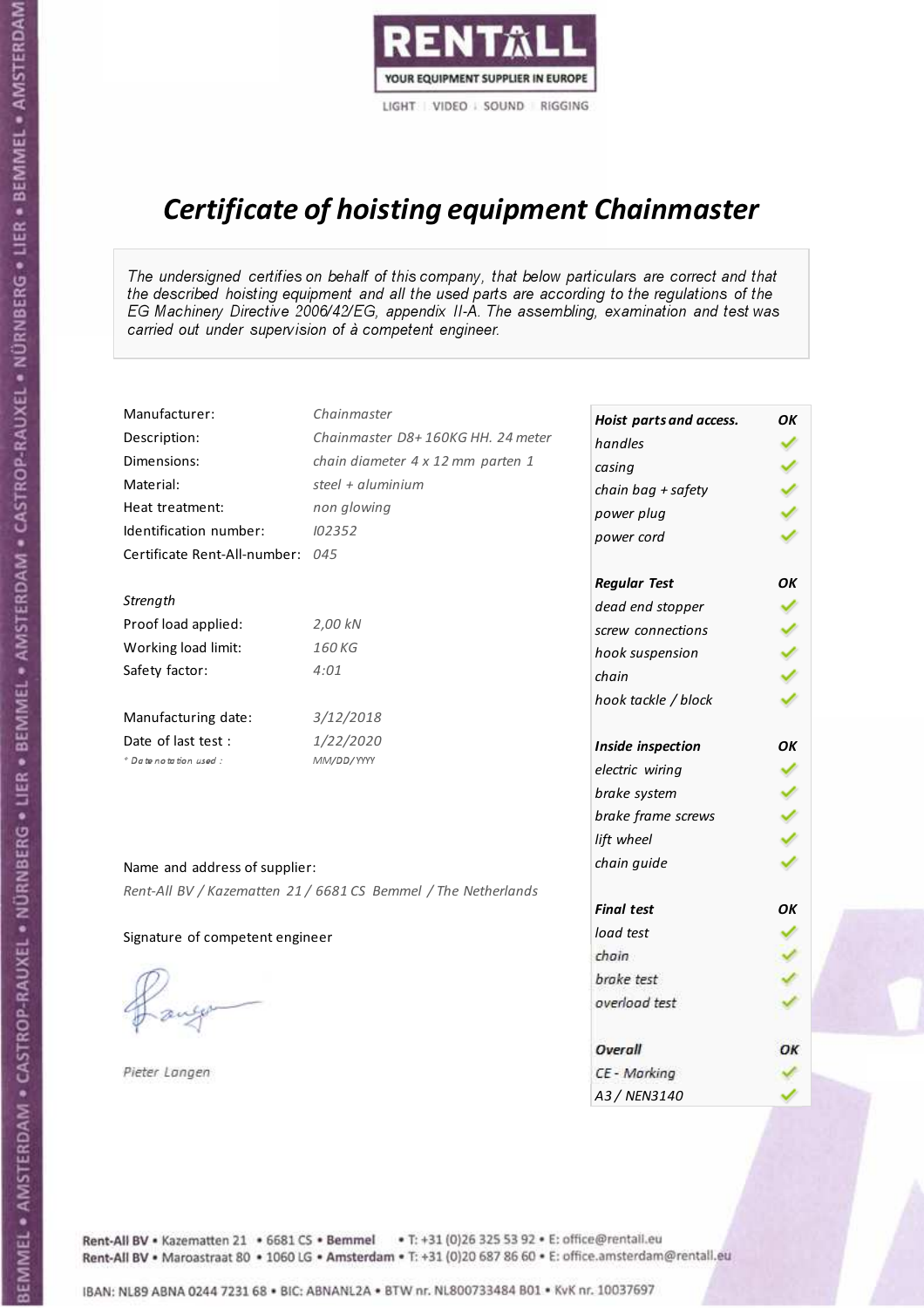

# Certificate of hoisting equipment Chainmaster

The undersigned certifies on behalf of this company, that below particulars are correct and that the described hoisting equipment and all the used parts are according to the regulations of the EG Machinery Directive 2006/42/EG, appendix II-A. The assembling, examination and test was carried out under supervision of à competent engineer.

| Manufacturer:                   | Chainmaster                                                    | Hoist parts and access. | OK  |
|---------------------------------|----------------------------------------------------------------|-------------------------|-----|
| Description:                    | Chainmaster D8+160KG HH. 24 meter                              | handles                 |     |
| Dimensions:                     | chain diameter 4 x 12 mm parten 1                              | casing                  |     |
| Material:                       | steel + aluminium                                              | chain bag + safety      |     |
| Heat treatment:                 | non glowing                                                    | power plug              |     |
| Identification number:          | 102353                                                         | power cord              |     |
| Certificate Rent-All-number:    | 046                                                            |                         |     |
|                                 |                                                                | <b>Regular Test</b>     | OK  |
| Strength                        |                                                                | dead end stopper        |     |
| Proof load applied:             | 2,00 kN                                                        | screw connections       |     |
| Working load limit:             | 160 KG                                                         | hook suspension         |     |
| Safety factor:                  | 4:01                                                           | chain                   | くくく |
|                                 |                                                                | hook tackle / block     |     |
| Manufacturing date:             | 3/12/2018                                                      |                         |     |
| Date of last test :             | 1/22/2020                                                      | Inside inspection       | OΚ  |
| * Date notation used :          | MM/DD/YYYY                                                     | electric wiring         |     |
|                                 |                                                                | brake system            |     |
|                                 |                                                                | brake frame screws      |     |
|                                 |                                                                | lift wheel              |     |
| Name and address of supplier:   |                                                                | chain guide             |     |
|                                 | Rent-All BV / Kazematten 21 / 6681 CS Bemmel / The Netherlands |                         |     |
|                                 |                                                                | <b>Final test</b>       | OΚ  |
| Signature of competent engineer |                                                                | load test               |     |
|                                 |                                                                | chain                   |     |
|                                 |                                                                | brake test              |     |
|                                 |                                                                | overload test           |     |
|                                 |                                                                | Overall                 | OK  |
| Pieter Langen                   |                                                                | CE - Marking            |     |
|                                 |                                                                | A3 / NEN3140            |     |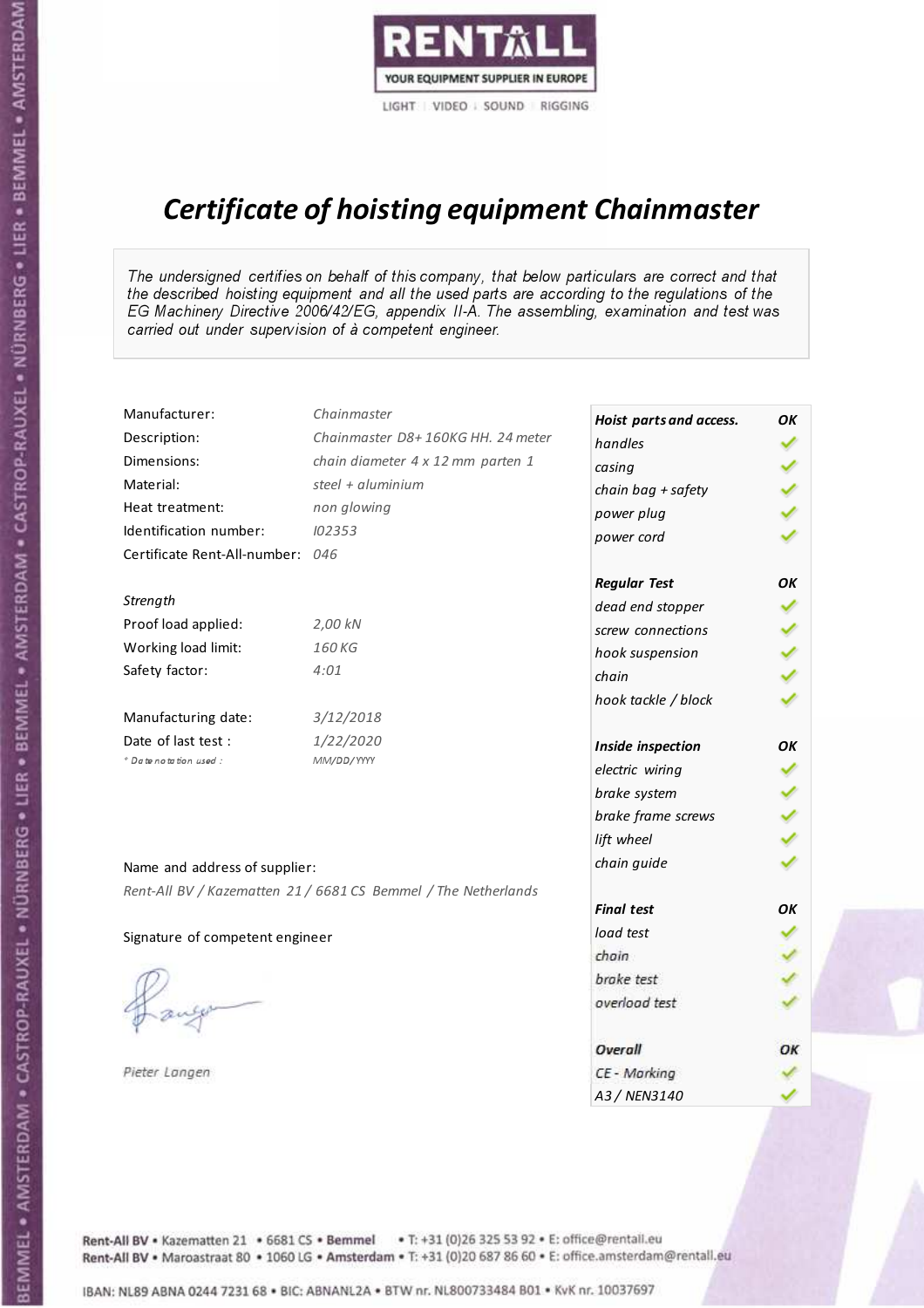

# Certificate of hoisting equipment Chainmaster

The undersigned certifies on behalf of this company, that below particulars are correct and that the described hoisting equipment and all the used parts are according to the regulations of the EG Machinery Directive 2006/42/EG, appendix II-A. The assembling, examination and test was carried out under supervision of à competent engineer.

| Manufacturer:                    | Chainmaster                                                    | Hoist parts and access. | OК  |
|----------------------------------|----------------------------------------------------------------|-------------------------|-----|
| Description:                     | Chainmaster D8+160KG HH. 24 meter                              | handles                 |     |
| Dimensions:                      | chain diameter 4 x 12 mm parten 1                              | casing                  |     |
| Material:                        | steel + $aluminim$                                             | chain bag + safety      |     |
| Heat treatment:                  | non glowing                                                    | power plug              |     |
| Identification number:           | 102354                                                         | power cord              |     |
| Certificate Rent-All-number: 047 |                                                                |                         |     |
|                                  |                                                                | <b>Regular Test</b>     | OK  |
| Strength                         |                                                                | dead end stopper        |     |
| Proof load applied:              | 2,00 kN                                                        | screw connections       |     |
| Working load limit:              | 160 KG                                                         | hook suspension         |     |
| Safety factor:                   | 4:01                                                           | chain                   | くくく |
|                                  |                                                                | hook tackle / block     |     |
| Manufacturing date:              | 3/12/2018                                                      |                         |     |
| Date of last test :              | 3/1/2019                                                       | Inside inspection       | OK  |
| + Date notation used :           | MM/DD/YYYY                                                     | electric wiring         |     |
|                                  |                                                                | brake system            |     |
|                                  |                                                                | brake frame screws      |     |
|                                  |                                                                | lift wheel              |     |
| Name and address of supplier:    |                                                                | chain guide             |     |
|                                  | Rent-All BV / Kazematten 21 / 6681 CS Bemmel / The Netherlands |                         |     |
|                                  |                                                                | <b>Final test</b>       | OK  |
| Signature of competent engineer  |                                                                | load test               |     |
|                                  |                                                                | chain                   |     |
|                                  |                                                                | brake test              |     |
|                                  |                                                                | overload test           |     |
|                                  |                                                                |                         |     |
|                                  |                                                                | Overall                 | ОК  |
| Pieter Langen                    |                                                                | CE - Marking            |     |
|                                  |                                                                | A3 / NEN3140            |     |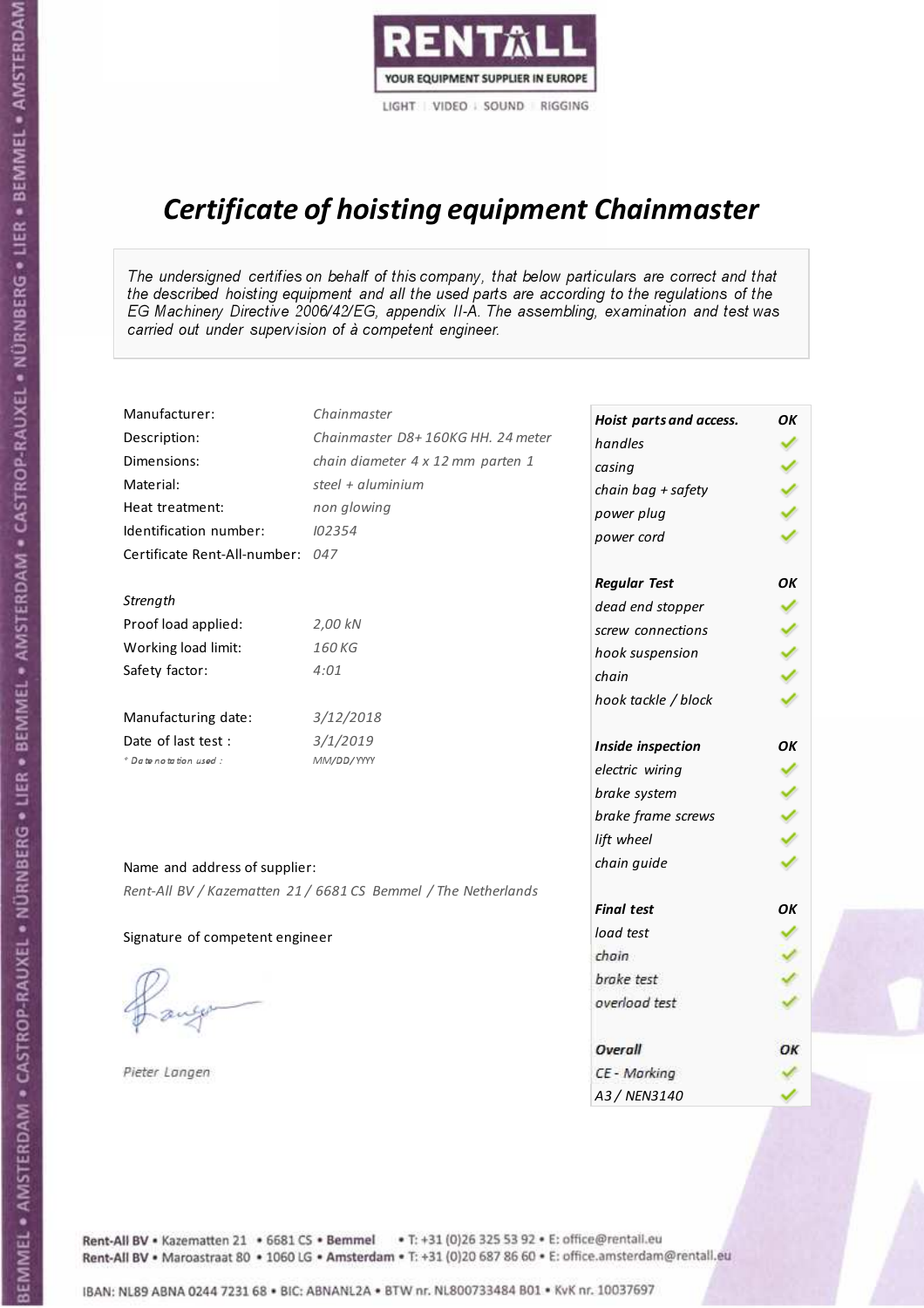

# Certificate of hoisting equipment Chainmaster

The undersigned certifies on behalf of this company, that below particulars are correct and that the described hoisting equipment and all the used parts are according to the regulations of the EG Machinery Directive 2006/42/EG, appendix II-A. The assembling, examination and test was carried out under supervision of à competent engineer.

| Manufacturer:                   | Chainmaster                                                    | Hoist parts and access. | OK  |
|---------------------------------|----------------------------------------------------------------|-------------------------|-----|
| Description:                    | Chainmaster D8+160KG HH. 24 meter                              | handles                 |     |
| Dimensions:                     | chain diameter 4 x 12 mm parten 1                              | casing                  |     |
| Material:                       | steel + $aluminim$                                             | chain bag + safety      |     |
| Heat treatment:                 | non glowing                                                    | power plug              |     |
| Identification number:          | 102355                                                         | power cord              |     |
| Certificate Rent-All-number:    | 048                                                            |                         |     |
|                                 |                                                                | <b>Regular Test</b>     | OΚ  |
| Strength                        |                                                                | dead end stopper        |     |
| Proof load applied:             | 2,00 kN                                                        | screw connections       |     |
| Working load limit:             | 160 KG                                                         | hook suspension         |     |
| Safety factor:                  | 4:01                                                           | chain                   | くくく |
|                                 |                                                                | hook tackle / block     |     |
| Manufacturing date:             | 3/12/2018                                                      |                         |     |
| Date of last test :             | 1/22/2020                                                      | Inside inspection       | ОΚ  |
| + Date notation used :          | MM/DD/YYYY                                                     | electric wiring         |     |
|                                 |                                                                | brake system            |     |
|                                 |                                                                | brake frame screws      |     |
|                                 |                                                                | lift wheel              |     |
| Name and address of supplier:   |                                                                | chain guide             |     |
|                                 | Rent-All BV / Kazematten 21 / 6681 CS Bemmel / The Netherlands |                         |     |
|                                 |                                                                | <b>Final test</b>       | OK  |
| Signature of competent engineer |                                                                | load test               |     |
|                                 |                                                                | chain                   |     |
|                                 |                                                                | brake test              |     |
|                                 |                                                                | overload test           |     |
|                                 |                                                                | Overall                 | OK  |
| Pieter Langen                   |                                                                | CE - Marking            |     |
|                                 |                                                                | A3 / NEN3140            |     |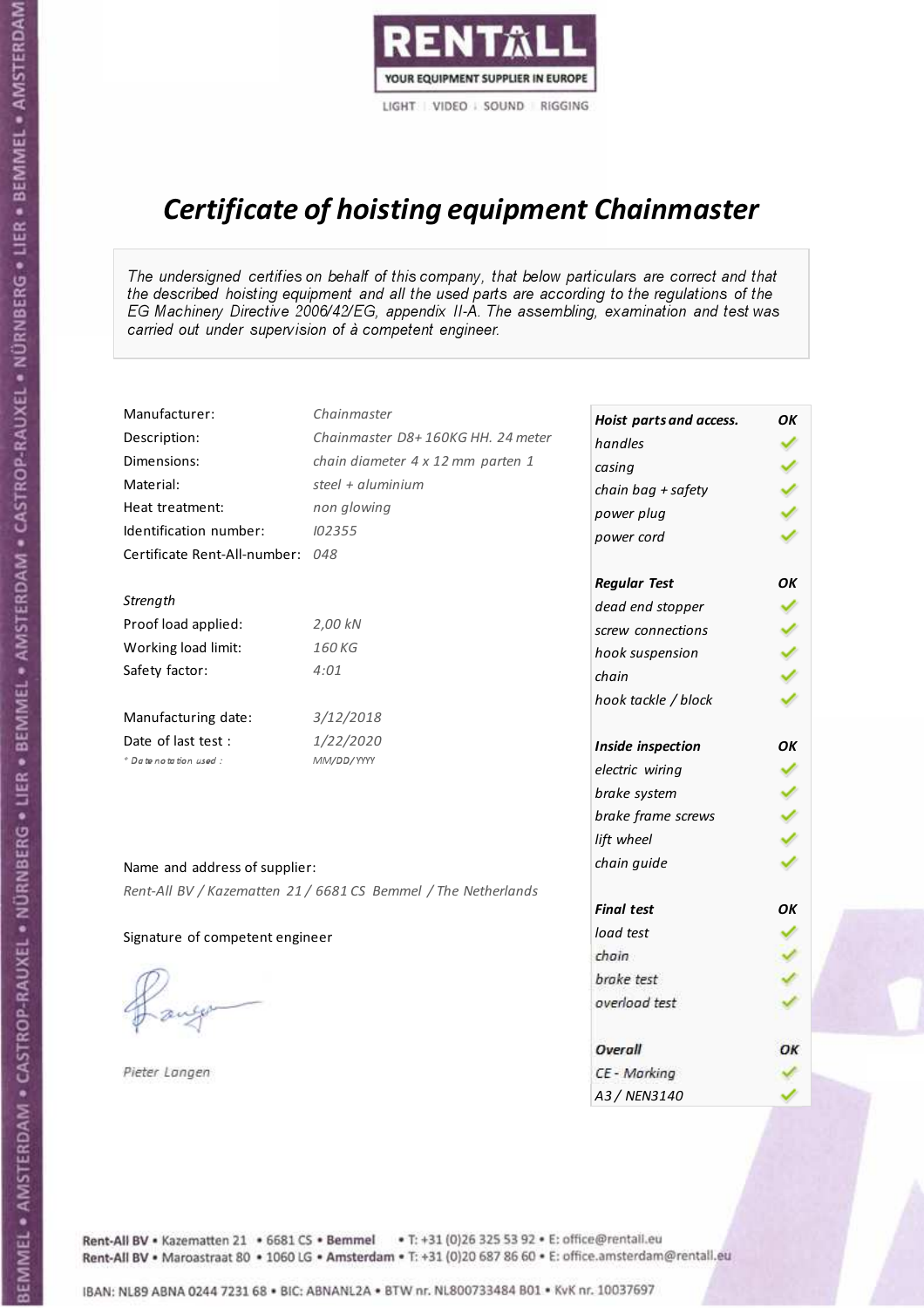

# Certificate of hoisting equipment Chainmaster

The undersigned certifies on behalf of this company, that below particulars are correct and that the described hoisting equipment and all the used parts are according to the regulations of the EG Machinery Directive 2006/42/EG, appendix II-A. The assembling, examination and test was carried out under supervision of à competent engineer.

| Manufacturer:                   | Chainmaster                                                    | Hoist parts and access. | OK |
|---------------------------------|----------------------------------------------------------------|-------------------------|----|
| Description:                    | Chainmaster D8+160KG HH. 24 meter                              | handles                 |    |
| Dimensions:                     | chain diameter 4 x 12 mm parten 1                              | casing                  |    |
| Material:                       | steel + aluminium                                              | chain bag + safety      |    |
| Heat treatment:                 | non glowing                                                    | power plug              |    |
| Identification number:          | 102356                                                         | power cord              |    |
| Certificate Rent-All-number:    | 049                                                            |                         |    |
|                                 |                                                                | <b>Regular Test</b>     | OΚ |
| Strength                        |                                                                | dead end stopper        | ✔  |
| Proof load applied:             | 2,00 kN                                                        | screw connections       | ✔  |
| Working load limit:             | 160 KG                                                         | hook suspension         |    |
| Safety factor:                  | 4:01                                                           | chain                   | りょ |
|                                 |                                                                | hook tackle / block     |    |
| Manufacturing date:             | 3/12/2018                                                      |                         |    |
| Date of last test :             | 11/20/2019                                                     | Inside inspection       | OΚ |
| * Date notation used :          | MM/DD/YYYY                                                     | electric wiring         |    |
|                                 |                                                                | brake system            |    |
|                                 |                                                                | brake frame screws      |    |
|                                 |                                                                | lift wheel              |    |
| Name and address of supplier:   |                                                                | chain guide             |    |
|                                 | Rent-All BV / Kazematten 21 / 6681 CS Bemmel / The Netherlands |                         |    |
|                                 |                                                                | <b>Final test</b>       | OK |
| Signature of competent engineer |                                                                | load test               |    |
|                                 |                                                                | chain                   |    |
|                                 |                                                                | brake test              |    |
|                                 |                                                                | overload test           |    |
|                                 |                                                                | Overall                 | ОК |
| Pieter Langen                   |                                                                | CE - Marking            |    |
|                                 |                                                                | A3 / NEN3140            |    |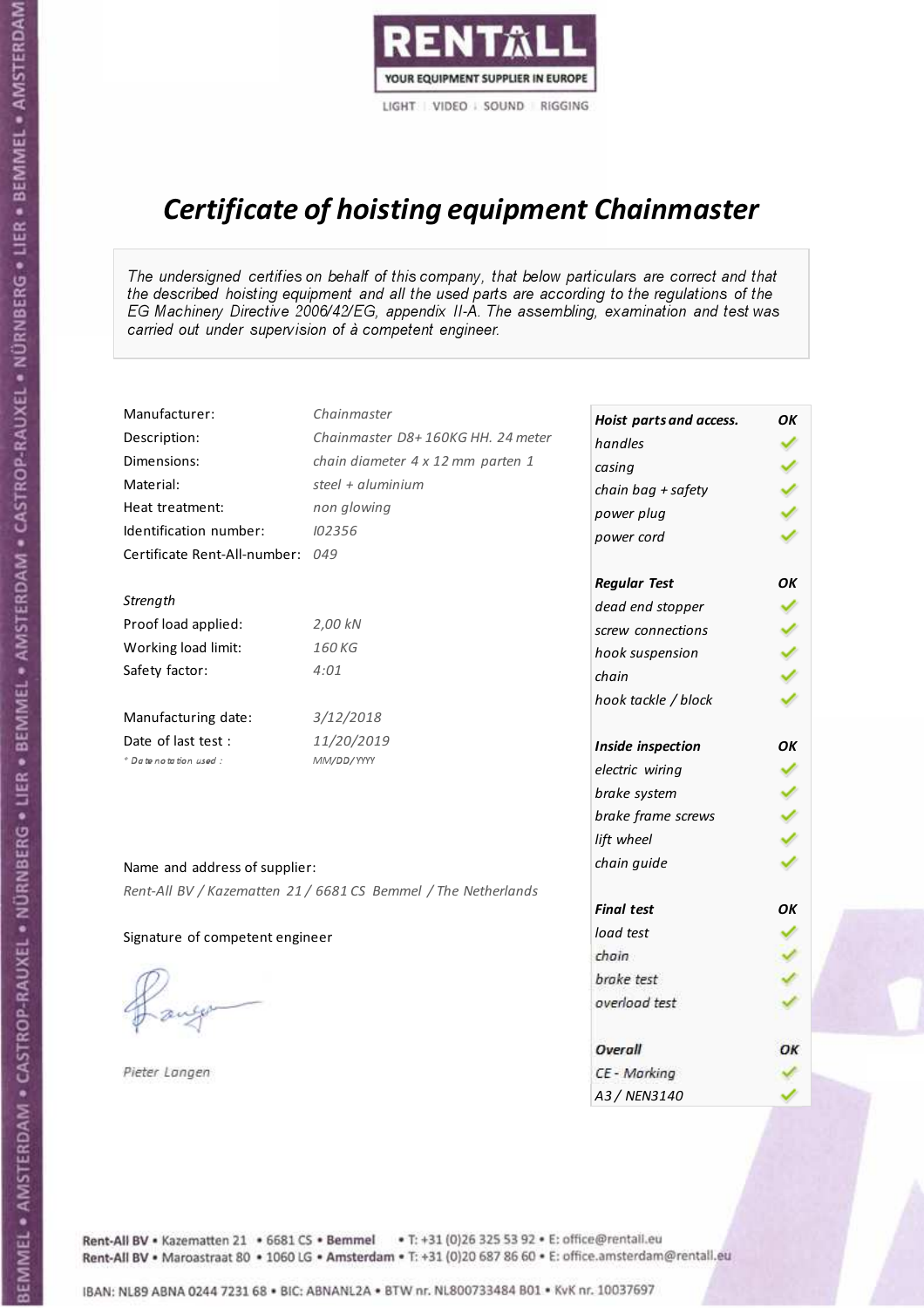

# Certificate of hoisting equipment Chainmaster

The undersigned certifies on behalf of this company, that below particulars are correct and that the described hoisting equipment and all the used parts are according to the regulations of the EG Machinery Directive 2006/42/EG, appendix II-A. The assembling, examination and test was carried out under supervision of à competent engineer.

| Manufacturer:                    | Chainmaster                                                    | Hoist parts and access. | OK  |
|----------------------------------|----------------------------------------------------------------|-------------------------|-----|
| Description:                     | Chainmaster D8+160KG HH. 24 meter                              | handles                 |     |
| Dimensions:                      | chain diameter 4 x 12 mm parten 1                              | casing                  |     |
| Material:                        | steel + aluminium                                              | chain bag + safety      |     |
| Heat treatment:                  | non glowing                                                    | power plug              |     |
| Identification number:           | 102357                                                         | power cord              |     |
| Certificate Rent-All-number: 050 |                                                                |                         |     |
|                                  |                                                                | <b>Regular Test</b>     | OΚ  |
| Strength                         |                                                                | dead end stopper        | ✔   |
| Proof load applied:              | 2,00 kN                                                        | screw connections       |     |
| Working load limit:              | 160KG                                                          | hook suspension         |     |
| Safety factor:                   | 4:01                                                           | chain                   | くくく |
|                                  |                                                                | hook tackle / block     |     |
| Manufacturing date:              | 3/12/2018                                                      |                         |     |
| Date of last test :              | 3/1/2019                                                       | Inside inspection       | ОΚ  |
| * Date notation used :           | MM/DD/YYYY                                                     | electric wiring         |     |
|                                  |                                                                | brake system            |     |
|                                  |                                                                | brake frame screws      |     |
|                                  |                                                                | lift wheel              |     |
| Name and address of supplier:    |                                                                | chain guide             |     |
|                                  | Rent-All BV / Kazematten 21 / 6681 CS Bemmel / The Netherlands |                         |     |
|                                  |                                                                | <b>Final test</b>       | OK  |
| Signature of competent engineer  |                                                                | load test               |     |
|                                  |                                                                | chain                   |     |
|                                  |                                                                | brake test              |     |
|                                  |                                                                | overload test           |     |
|                                  |                                                                | Overall                 | ОК  |
| Pieter Langen                    |                                                                | CE - Marking            |     |
|                                  |                                                                | A3 / NEN3140            |     |

BEMMEL • AMSTERDAM • CASTROP-RAUXEL • NÜRNBERG • LIER • BEMMEL • AMSTERDAM • CASTROP-RAUXEL • NÜRNBERG • LIER • BEMMEL • AMSTERDAM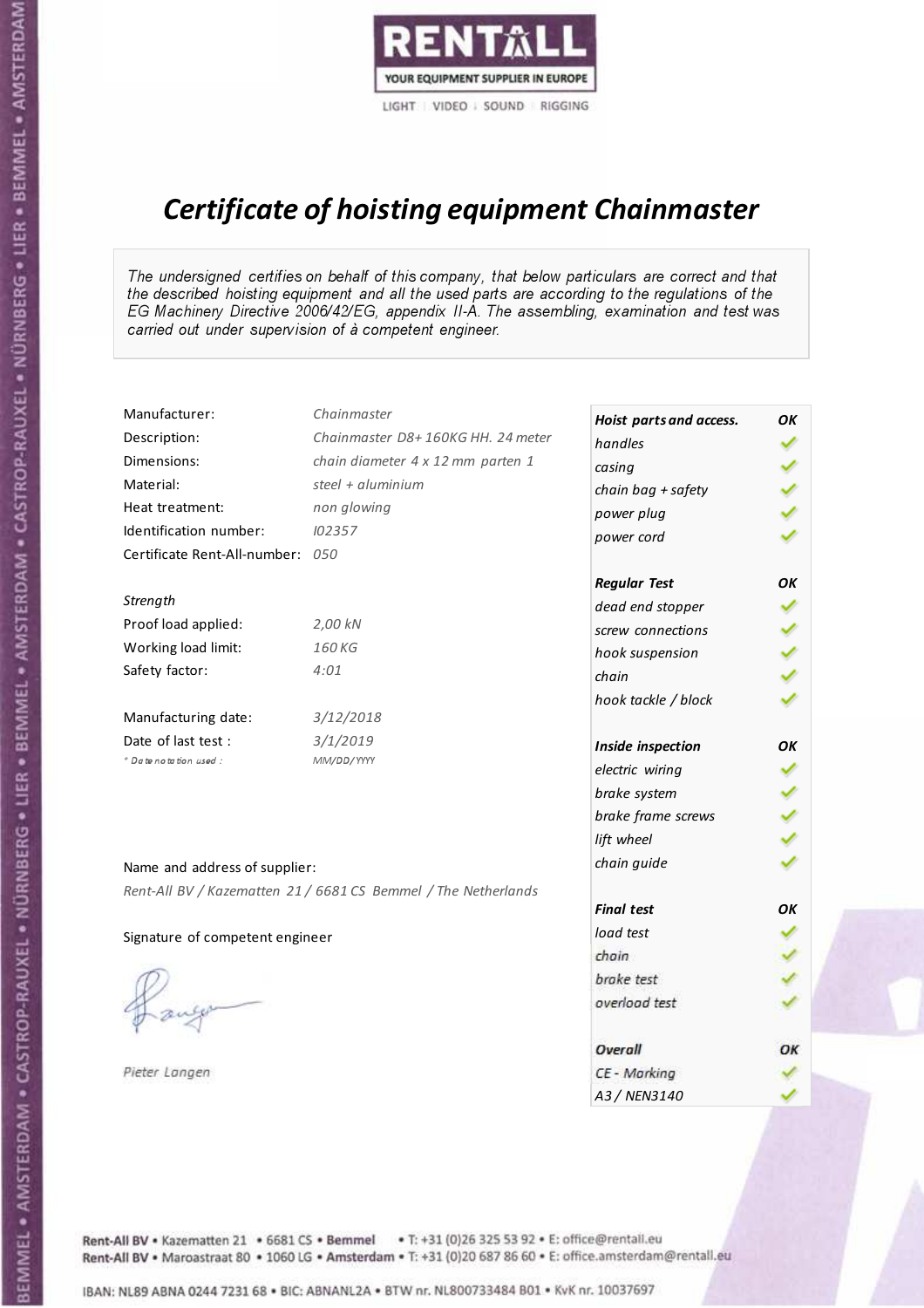

# Certificate of hoisting equipment Chainmaster

The undersigned certifies on behalf of this company, that below particulars are correct and that the described hoisting equipment and all the used parts are according to the regulations of the EG Machinery Directive 2006/42/EG, appendix II-A. The assembling, examination and test was carried out under supervision of à competent engineer.

| Manufacturer:                    | Chainmaster                                                    | Hoist parts and access. | OK  |
|----------------------------------|----------------------------------------------------------------|-------------------------|-----|
| Description:                     | Chainmaster D8+160KG HH. 24 meter                              | handles                 |     |
| Dimensions:                      | chain diameter 4 x 12 mm parten 1                              | casing                  |     |
| Material:                        | steel $+$ aluminium                                            | chain bag + safety      |     |
| Heat treatment:                  | non glowing                                                    | power plug              |     |
| Identification number:           | 111218                                                         | power cord              |     |
| Certificate Rent-All-number: 051 |                                                                |                         |     |
|                                  |                                                                | <b>Regular Test</b>     | OK  |
| Strength                         |                                                                | dead end stopper        | ✔   |
| Proof load applied:              | 2,00 kN                                                        | screw connections       |     |
| Working load limit:              | 160KG                                                          | hook suspension         |     |
| Safety factor:                   | 4:01                                                           | chain                   | くくく |
|                                  |                                                                | hook tackle / block     |     |
| Manufacturing date:              | 10/24/2018                                                     |                         |     |
| Date of last test :              | 1/15/2020                                                      | Inside inspection       | OK  |
| * Date notation used :           | MM/DD/YYYY                                                     | electric wiring         |     |
|                                  |                                                                | brake system            |     |
|                                  |                                                                | brake frame screws      | くくく |
|                                  |                                                                | lift wheel              |     |
| Name and address of supplier:    |                                                                | chain guide             |     |
|                                  | Rent-All BV / Kazematten 21 / 6681 CS Bemmel / The Netherlands |                         |     |
|                                  |                                                                | <b>Final test</b>       | OK  |
| Signature of competent engineer  |                                                                | load test               |     |
|                                  |                                                                | chain                   |     |
|                                  |                                                                | brake test              |     |
|                                  |                                                                | overload test           |     |
|                                  |                                                                | Overall                 | OK  |
| Pieter Langen                    |                                                                | CE - Marking            |     |
|                                  |                                                                | A3 / NEN3140            |     |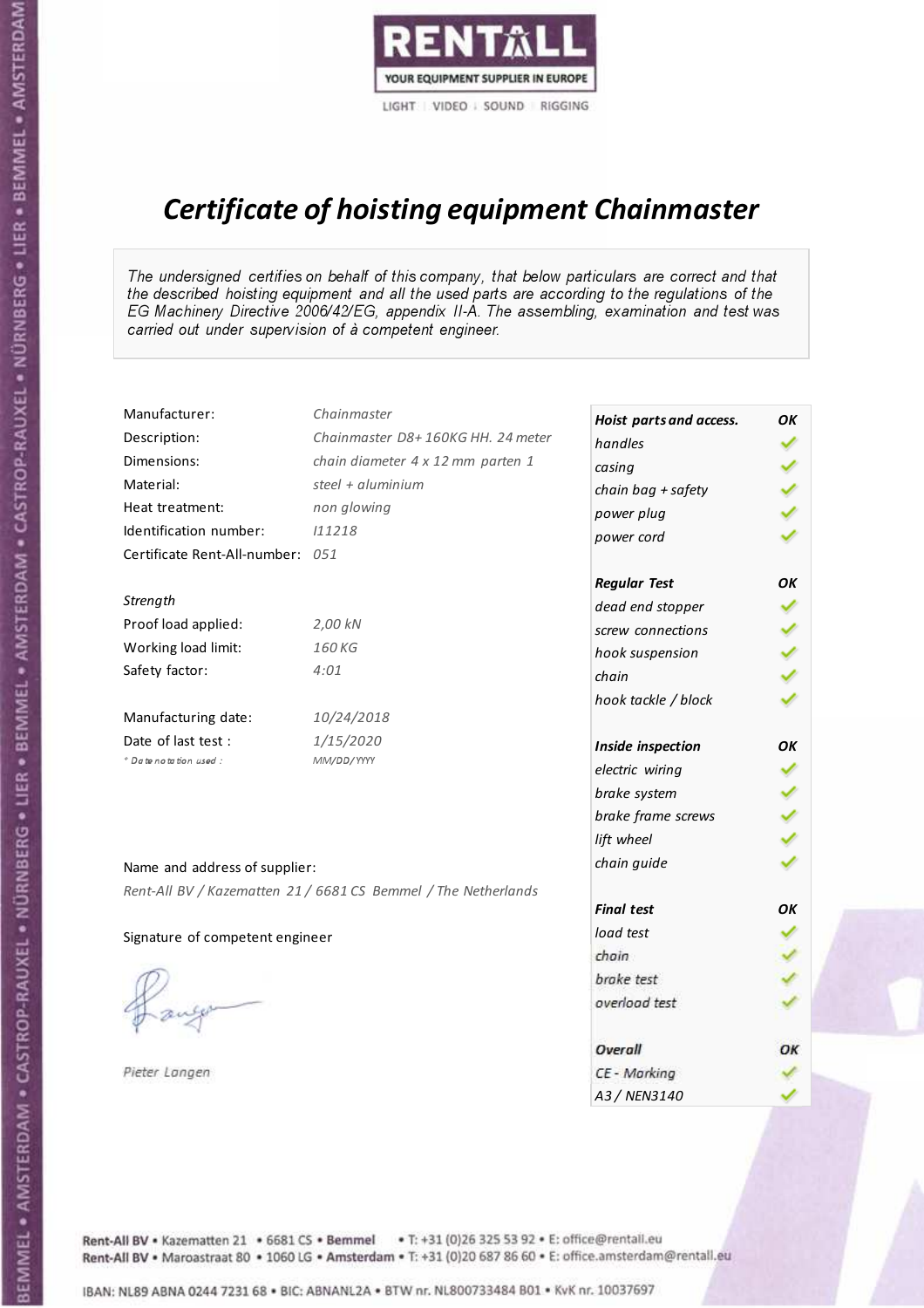

# Certificate of hoisting equipment Chainmaster

The undersigned certifies on behalf of this company, that below particulars are correct and that the described hoisting equipment and all the used parts are according to the regulations of the EG Machinery Directive 2006/42/EG, appendix II-A. The assembling, examination and test was carried out under supervision of à competent engineer.

| Manufacturer:                    | Chainmaster                                                    | Hoist parts and access. | OK  |
|----------------------------------|----------------------------------------------------------------|-------------------------|-----|
| Description:                     | Chainmaster D8+160KG HH. 24 meter                              | handles                 |     |
| Dimensions:                      | chain diameter 4 x 12 mm parten 1                              | casing                  |     |
| Material:                        | steel + $aluminim$                                             | chain bag + safety      |     |
| Heat treatment:                  | non glowing                                                    | power plug              |     |
| Identification number:           | 111219                                                         | power cord              |     |
| Certificate Rent-All-number: 052 |                                                                |                         |     |
|                                  |                                                                | <b>Regular Test</b>     | ΟK  |
| Strength                         |                                                                | dead end stopper        | ✔   |
| Proof load applied:              | 2,00 kN                                                        | screw connections       |     |
| Working load limit:              | 160KG                                                          | hook suspension         |     |
| Safety factor:                   | 4:01                                                           | chain                   | くくく |
|                                  |                                                                | hook tackle / block     |     |
| Manufacturing date:              | 10/24/2018                                                     |                         |     |
| Date of last test :              | 11/29/2019                                                     | Inside inspection       | ОΚ  |
| + Date notation used:            | MM/DD/YYYY                                                     | electric wiring         |     |
|                                  |                                                                | brake system            | ✔   |
|                                  |                                                                | brake frame screws      |     |
|                                  |                                                                | lift wheel              | りょ  |
| Name and address of supplier:    |                                                                | chain guide             |     |
|                                  | Rent-All BV / Kazematten 21 / 6681 CS Bemmel / The Netherlands |                         |     |
|                                  |                                                                | <b>Final test</b>       | ΟK  |
| Signature of competent engineer  |                                                                | load test               |     |
|                                  |                                                                | chain                   |     |
|                                  |                                                                | brake test              |     |
|                                  |                                                                | overload test           |     |
|                                  |                                                                | <b>Overall</b>          | OK  |
| Pieter Langen                    |                                                                | CE - Marking            |     |
|                                  |                                                                | A3 / NEN3140            |     |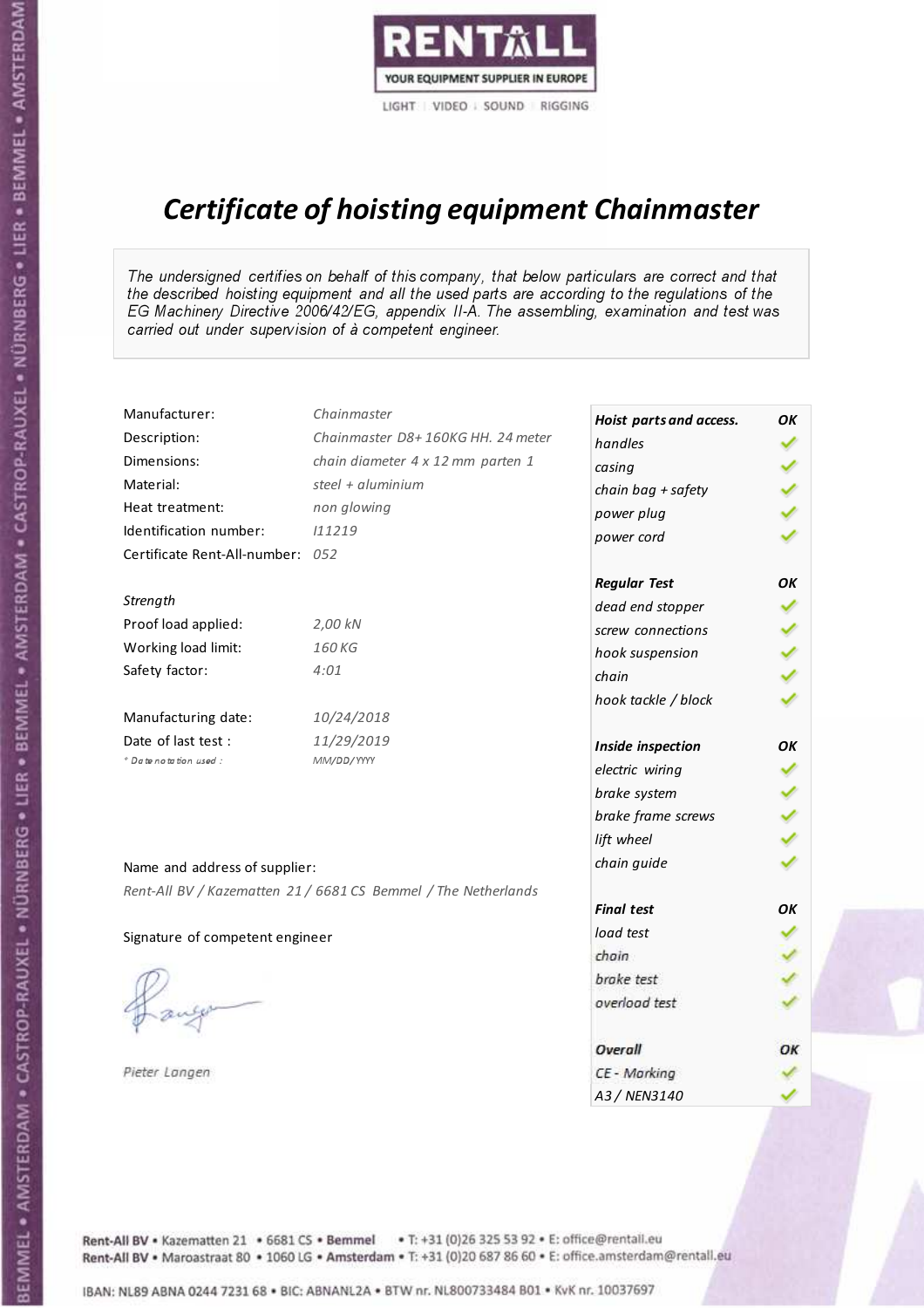

# Certificate of hoisting equipment Chainmaster

The undersigned certifies on behalf of this company, that below particulars are correct and that the described hoisting equipment and all the used parts are according to the regulations of the EG Machinery Directive 2006/42/EG, appendix II-A. The assembling, examination and test was carried out under supervision of à competent engineer.

| Manufacturer:                    | Chainmaster                                                    | Hoist parts and access. | OK  |
|----------------------------------|----------------------------------------------------------------|-------------------------|-----|
| Description:                     | Chainmaster D8+160KG HH. 24 meter                              | handles                 |     |
| Dimensions:                      | chain diameter 4 x 12 mm parten 1                              | casing                  |     |
| Material:                        | steel + aluminium                                              | chain bag + safety      |     |
| Heat treatment:                  | non glowing                                                    | power plug              |     |
| Identification number:           | 111220                                                         | power cord              |     |
| Certificate Rent-All-number: 053 |                                                                |                         |     |
|                                  |                                                                | <b>Regular Test</b>     | OK  |
| Strength                         |                                                                | dead end stopper        | ✔   |
| Proof load applied:              | 2,00 kN                                                        | screw connections       |     |
| Working load limit:              | 160 KG                                                         | hook suspension         |     |
| Safety factor:                   | 4:01                                                           | chain                   | くくく |
|                                  |                                                                | hook tackle / block     |     |
| Manufacturing date:              | 10/24/2018                                                     |                         |     |
| Date of last test :              | 7/16/2019                                                      | Inside inspection       | ОΚ  |
| + Date notation used :           | MM/DD/YYYY                                                     | electric wiring         |     |
|                                  |                                                                | brake system            |     |
|                                  |                                                                | brake frame screws      | くくく |
|                                  |                                                                | lift wheel              |     |
| Name and address of supplier:    |                                                                | chain guide             |     |
|                                  | Rent-All BV / Kazematten 21 / 6681 CS Bemmel / The Netherlands |                         |     |
|                                  |                                                                | <b>Final test</b>       | OK  |
| Signature of competent engineer  |                                                                | load test               |     |
|                                  |                                                                | chain                   |     |
|                                  |                                                                | brake test              |     |
|                                  |                                                                | overload test           |     |
|                                  |                                                                | Overall                 | OK  |
| Pieter Langen                    |                                                                | CE - Marking            |     |
|                                  |                                                                | A3 / NEN3140            |     |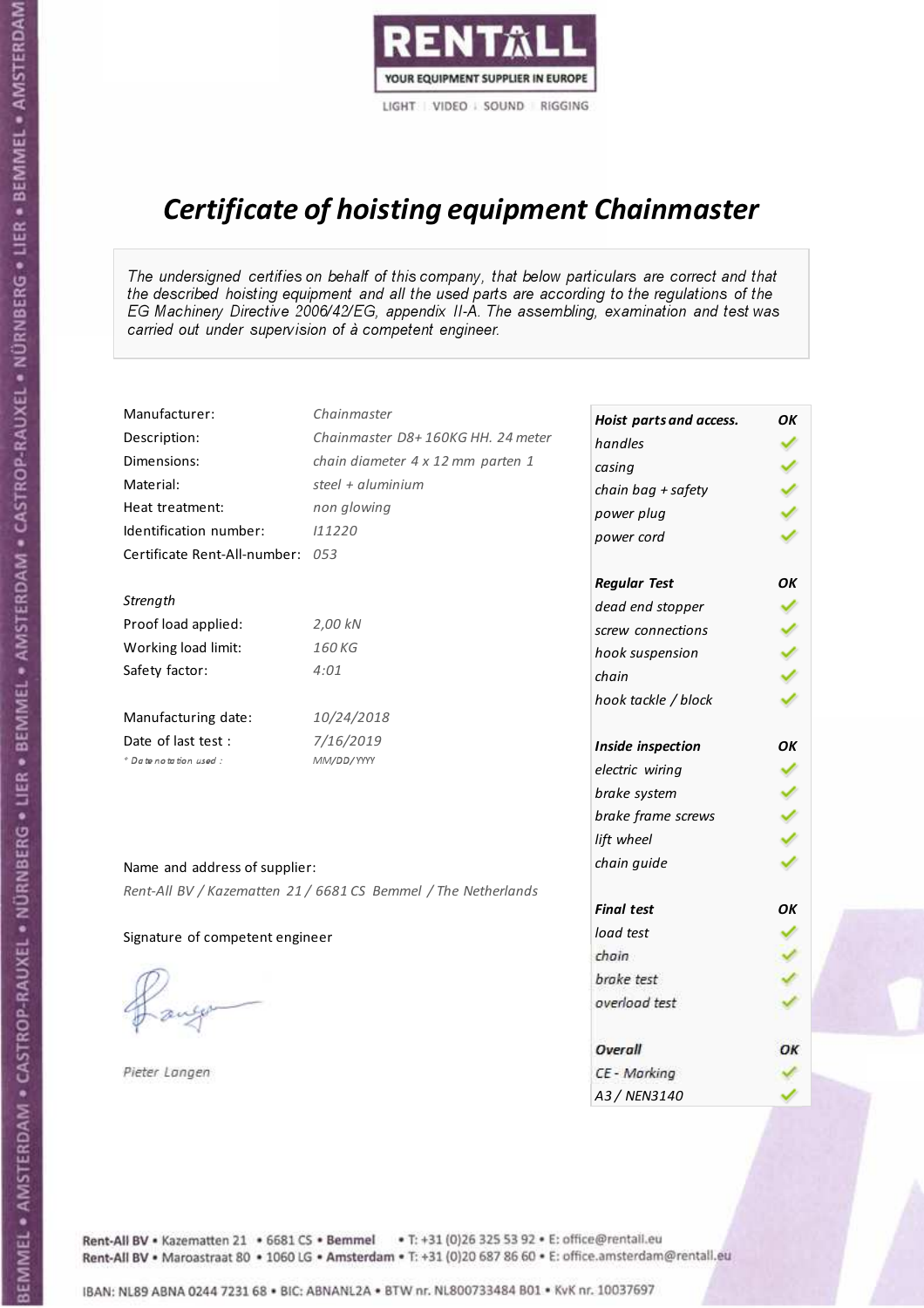

# Certificate of hoisting equipment Chainmaster

The undersigned certifies on behalf of this company, that below particulars are correct and that the described hoisting equipment and all the used parts are according to the regulations of the EG Machinery Directive 2006/42/EG, appendix II-A. The assembling, examination and test was carried out under supervision of à competent engineer.

| Manufacturer:                    | Chainmaster                                                    | Hoist parts and access. | OK |
|----------------------------------|----------------------------------------------------------------|-------------------------|----|
| Description:                     | Chainmaster D8+160KG HH. 24 meter                              | handles                 |    |
| Dimensions:                      | chain diameter 4 x 12 mm parten 1                              | casing                  |    |
| Material:                        | steel + aluminium                                              | chain bag + safety      |    |
| Heat treatment:                  | non glowing                                                    | power plug              |    |
| Identification number:           | 111221                                                         | power cord              |    |
| Certificate Rent-All-number: 054 |                                                                |                         |    |
|                                  |                                                                | <b>Regular Test</b>     | OΚ |
| Strength                         |                                                                | dead end stopper        | ✔  |
| Proof load applied:              | 2,00 kN                                                        | screw connections       | ✔  |
| Working load limit:              | 160KG                                                          | hook suspension         |    |
| Safety factor:                   | 4:01                                                           | chain                   | くり |
|                                  |                                                                | hook tackle / block     |    |
| Manufacturing date:              | 10/24/2018                                                     |                         |    |
| Date of last test :              | 1/15/2020                                                      | Inside inspection       | ОΚ |
| + Date notation used:            | MM/DD/YYYY                                                     | electric wiring         |    |
|                                  |                                                                | brake system            |    |
|                                  |                                                                | brake frame screws      |    |
|                                  |                                                                | lift wheel              |    |
| Name and address of supplier:    |                                                                | chain guide             |    |
|                                  | Rent-All BV / Kazematten 21 / 6681 CS Bemmel / The Netherlands |                         |    |
|                                  |                                                                | <b>Final test</b>       | ΟK |
| Signature of competent engineer  |                                                                | load test               |    |
|                                  |                                                                | chain                   |    |
|                                  |                                                                | brake test              |    |
|                                  |                                                                | overload test           |    |
|                                  |                                                                |                         |    |
|                                  |                                                                | Overall                 | OK |
| Pieter Langen                    |                                                                | CE - Marking            |    |
|                                  |                                                                | A3 / NEN3140            |    |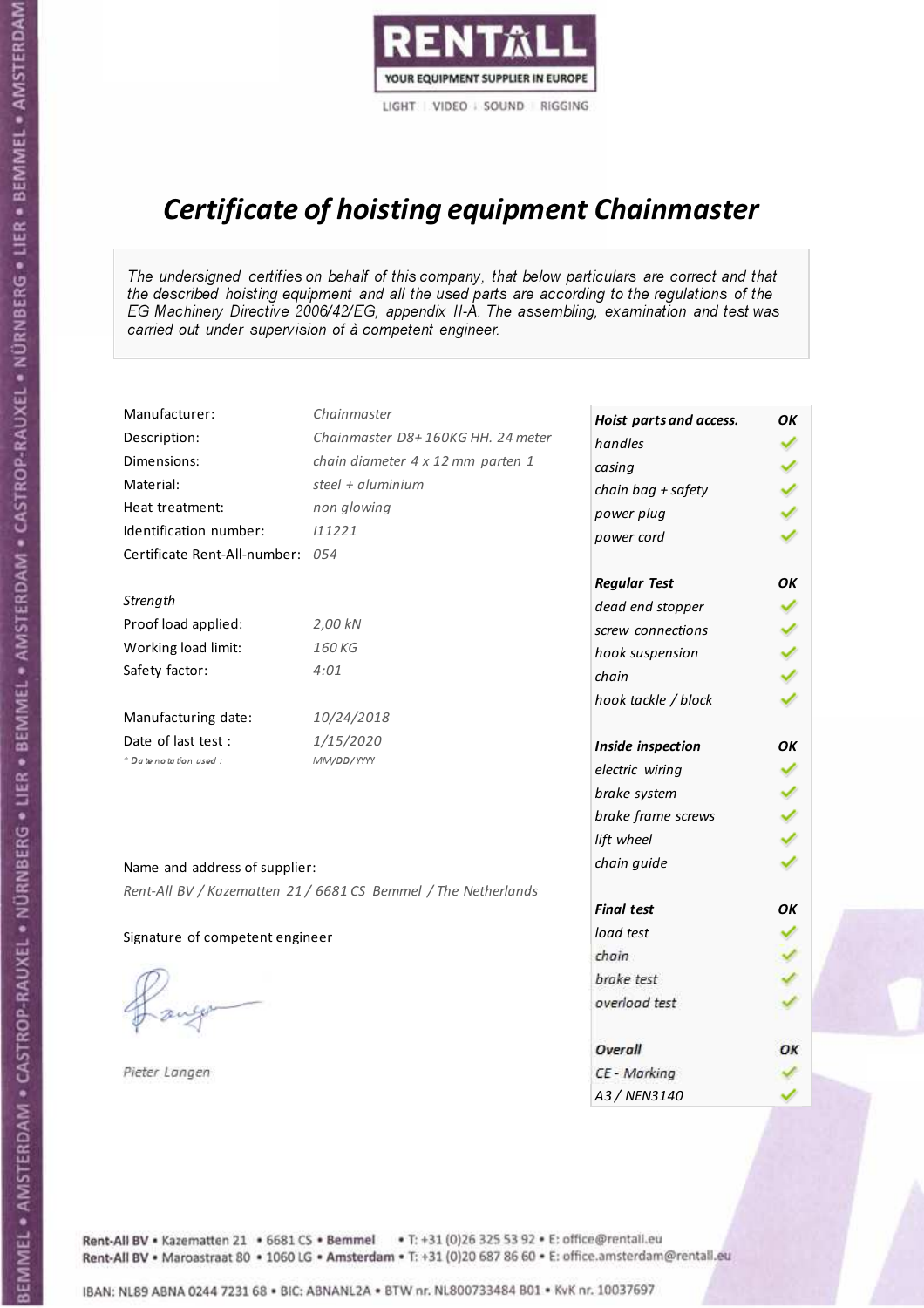

# Certificate of hoisting equipment Chainmaster

The undersigned certifies on behalf of this company, that below particulars are correct and that the described hoisting equipment and all the used parts are according to the regulations of the EG Machinery Directive 2006/42/EG, appendix II-A. The assembling, examination and test was carried out under supervision of à competent engineer.

| Manufacturer:                    | Chainmaster                                                    | Hoist parts and access. | OK  |
|----------------------------------|----------------------------------------------------------------|-------------------------|-----|
| Description:                     | Chainmaster D8+160KG HH. 24 meter                              | handles                 |     |
| Dimensions:                      | chain diameter 4 x 12 mm parten 1                              | casing                  |     |
| Material:                        | steel + $aluminim$                                             | chain bag + safety      |     |
| Heat treatment:                  | non glowing                                                    | power plug              |     |
| Identification number:           | 111222                                                         | power cord              |     |
| Certificate Rent-All-number: 055 |                                                                |                         |     |
|                                  |                                                                | <b>Regular Test</b>     | OK  |
| Strength                         |                                                                | dead end stopper        | ✔   |
| Proof load applied:              | 2,00 kN                                                        | screw connections       |     |
| Working load limit:              | 160 KG                                                         | hook suspension         |     |
| Safety factor:                   | 4:01                                                           | chain                   | くくく |
|                                  |                                                                | hook tackle / block     |     |
| Manufacturing date:              | 10/24/2018                                                     |                         |     |
| Date of last test :              | 10/24/2018                                                     | Inside inspection       | OK  |
| * Date notation used :           | MM/DD/YYYY                                                     | electric wiring         |     |
|                                  |                                                                | brake system            |     |
|                                  |                                                                | brake frame screws      | くりょ |
|                                  |                                                                | lift wheel              |     |
| Name and address of supplier:    |                                                                | chain guide             |     |
|                                  | Rent-All BV / Kazematten 21 / 6681 CS Bemmel / The Netherlands |                         |     |
|                                  |                                                                | <b>Final test</b>       | OK  |
| Signature of competent engineer  |                                                                | load test               |     |
|                                  |                                                                | chain                   |     |
|                                  |                                                                | brake test              |     |
|                                  |                                                                | overload test           |     |
|                                  |                                                                | Overall                 | OK  |
| Pieter Langen                    |                                                                | CE - Marking            |     |
|                                  |                                                                | A3 / NEN3140            |     |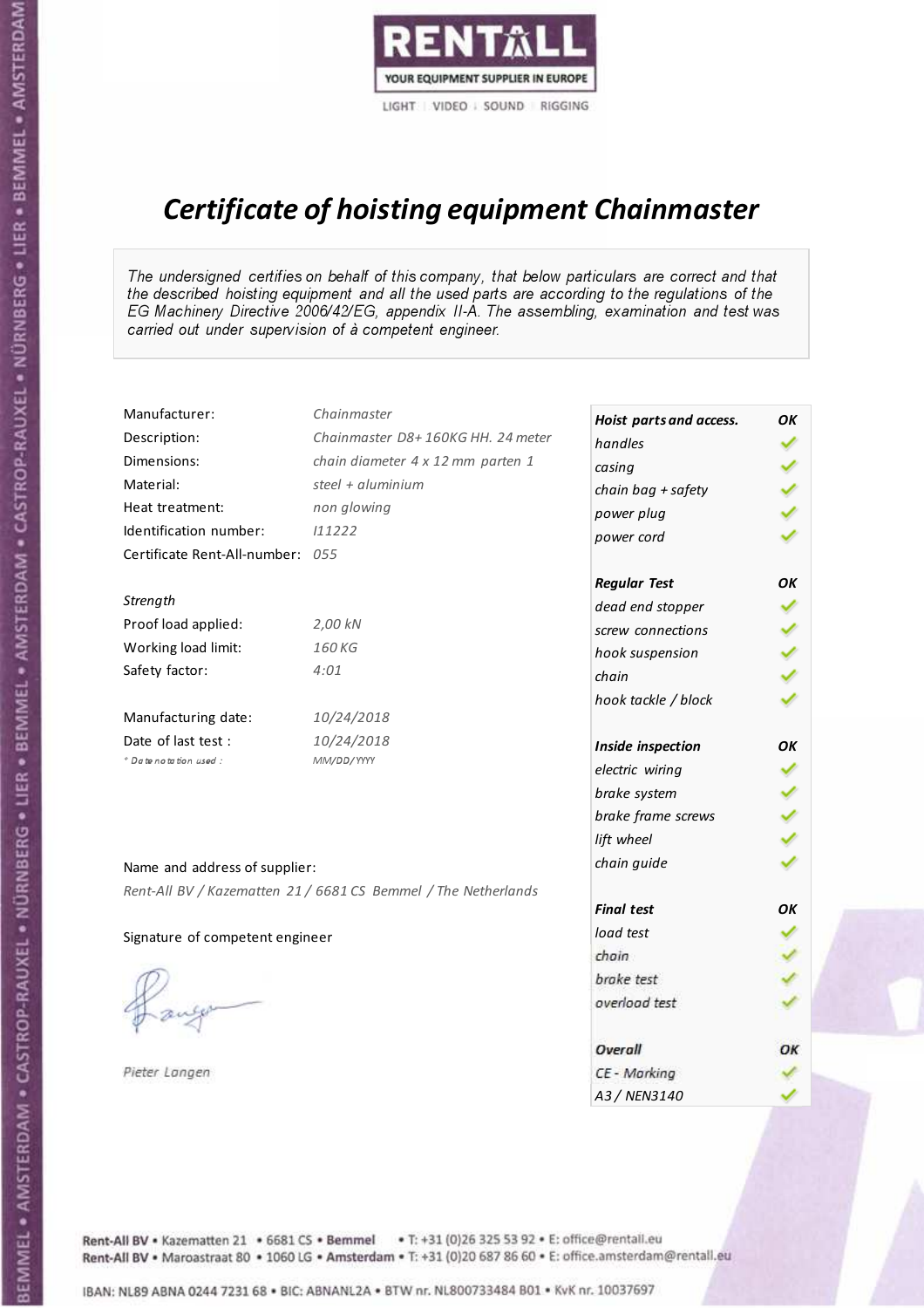

# Certificate of hoisting equipment Chainmaster

The undersigned certifies on behalf of this company, that below particulars are correct and that the described hoisting equipment and all the used parts are according to the regulations of the EG Machinery Directive 2006/42/EG, appendix II-A. The assembling, examination and test was carried out under supervision of à competent engineer.

| Manufacturer:                    | Chainmaster                                                    | Hoist parts and access. | OK  |
|----------------------------------|----------------------------------------------------------------|-------------------------|-----|
| Description:                     | Chainmaster D8+160KG HH. 24 meter                              | handles                 |     |
| Dimensions:                      | chain diameter 4 x 12 mm parten 1                              | casing                  |     |
| Material:                        | steel + $aluminim$                                             | chain bag + safety      |     |
| Heat treatment:                  | non glowing                                                    | power plug              |     |
| Identification number:           | 111223                                                         | power cord              |     |
| Certificate Rent-All-number: 056 |                                                                |                         |     |
|                                  |                                                                | <b>Regular Test</b>     | ΟK  |
| Strength                         |                                                                | dead end stopper        | ✔   |
| Proof load applied:              | 2,00 kN                                                        | screw connections       |     |
| Working load limit:              | 160 KG                                                         | hook suspension         | くくく |
| Safety factor:                   | 4:01                                                           | chain                   |     |
|                                  |                                                                | hook tackle / block     |     |
| Manufacturing date:              | 10/24/2018                                                     |                         |     |
| Date of last test :              | 11/29/2019                                                     | Inside inspection       | ОΚ  |
| + Date notation used:            | MM/DD/YYYY                                                     | electric wiring         |     |
|                                  |                                                                | brake system            |     |
|                                  |                                                                | brake frame screws      |     |
|                                  |                                                                | lift wheel              |     |
|                                  |                                                                | chain guide             |     |
| Name and address of supplier:    |                                                                |                         |     |
|                                  | Rent-All BV / Kazematten 21 / 6681 CS Bemmel / The Netherlands | <b>Final test</b>       | OK  |
|                                  |                                                                | load test               |     |
| Signature of competent engineer  |                                                                | chain                   |     |
|                                  |                                                                | brake test              |     |
|                                  |                                                                | overload test           |     |
|                                  |                                                                |                         |     |
|                                  |                                                                | Overall                 | OK  |
| Pieter Langen                    |                                                                | CE - Marking            |     |
|                                  |                                                                | A3 / NEN3140            |     |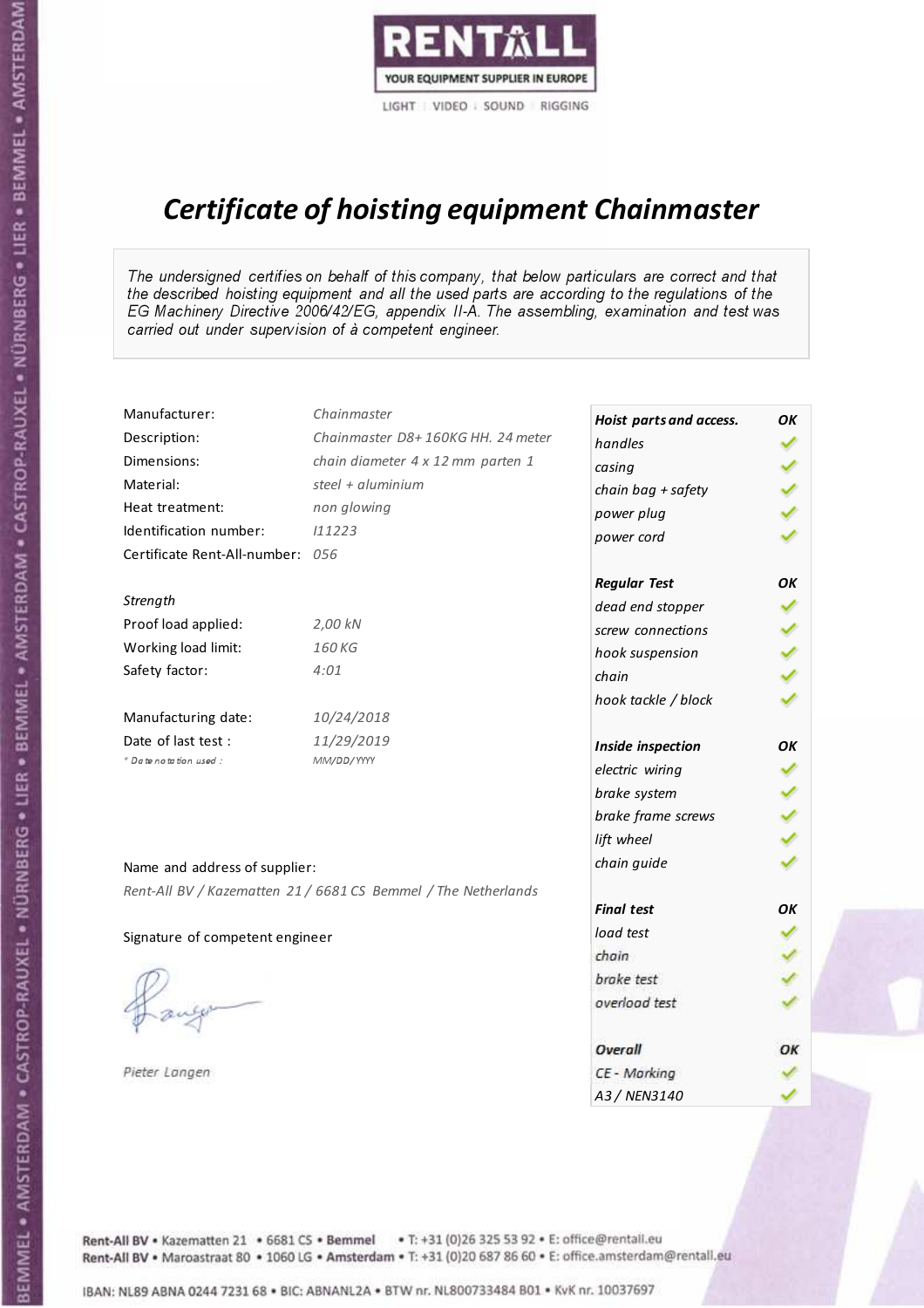

# Certificate of hoisting equipment Chainmaster

The undersigned certifies on behalf of this company, that below particulars are correct and that the described hoisting equipment and all the used parts are according to the regulations of the EG Machinery Directive 2006/42/EG, appendix II-A. The assembling, examination and test was carried out under supervision of à competent engineer.

| Manufacturer:                    | Chainmaster                                                    | Hoist parts and access. | OK  |
|----------------------------------|----------------------------------------------------------------|-------------------------|-----|
| Description:                     | Chainmaster D8+160KG HH. 24 meter                              | handles                 |     |
| Dimensions:                      | chain diameter 4 x 12 mm parten 1                              | casing                  |     |
| Material:                        | steel + aluminium                                              | chain bag + safety      |     |
| Heat treatment:                  | non glowing                                                    | power plug              |     |
| Identification number:           | 111224                                                         | power cord              |     |
| Certificate Rent-All-number: 057 |                                                                |                         |     |
|                                  |                                                                | <b>Regular Test</b>     | OΚ  |
| Strength                         |                                                                | dead end stopper        | ✔   |
| Proof load applied:              | 2,00 kN                                                        | screw connections       | ✔   |
| Working load limit:              | 160KG                                                          | hook suspension         |     |
| Safety factor:                   | 4:01                                                           | chain                   | りょ  |
|                                  |                                                                | hook tackle / block     |     |
| Manufacturing date:              | 10/24/2018                                                     |                         |     |
| Date of last test :              | 2/12/2020                                                      | Inside inspection       | OK  |
| * Date notation used :           | MM/DD/YYYY                                                     | electric wiring         |     |
|                                  |                                                                | brake system            |     |
|                                  |                                                                | brake frame screws      | くりょ |
|                                  |                                                                | lift wheel              |     |
| Name and address of supplier:    |                                                                | chain guide             |     |
|                                  | Rent-All BV / Kazematten 21 / 6681 CS Bemmel / The Netherlands |                         |     |
|                                  |                                                                | <b>Final test</b>       | OK  |
| Signature of competent engineer  |                                                                | load test               |     |
|                                  |                                                                | chain                   |     |
|                                  |                                                                | brake test              |     |
|                                  |                                                                | overload test           |     |
|                                  |                                                                | Overall                 | OK  |
| Pieter Langen                    |                                                                | CE - Marking            |     |
|                                  |                                                                | A3 / NEN3140            |     |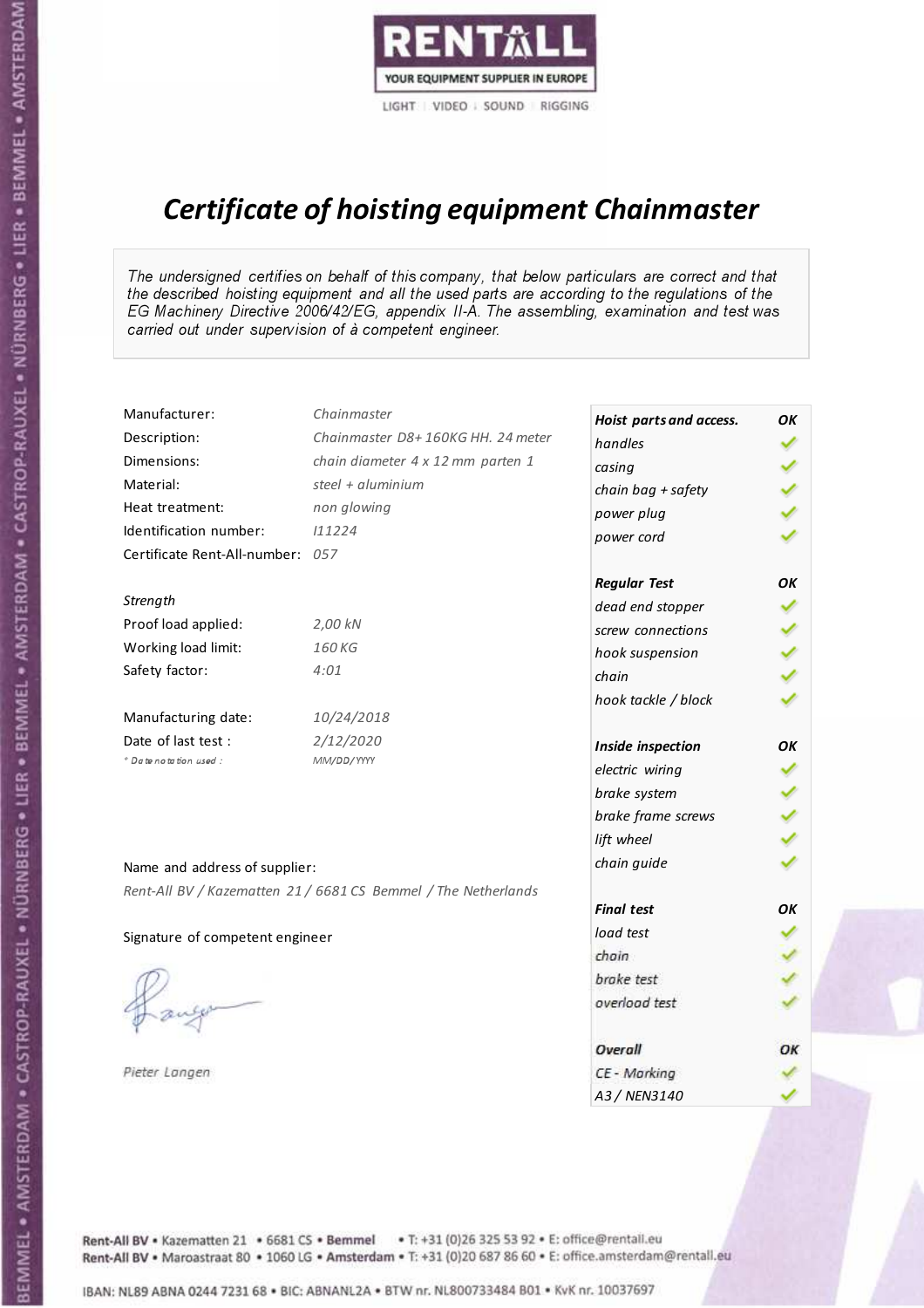

# Certificate of hoisting equipment Chainmaster

The undersigned certifies on behalf of this company, that below particulars are correct and that the described hoisting equipment and all the used parts are according to the regulations of the EG Machinery Directive 2006/42/EG, appendix II-A. The assembling, examination and test was carried out under supervision of à competent engineer.

| Manufacturer:                    | Chainmaster                                                    | Hoist parts and access. | OK  |
|----------------------------------|----------------------------------------------------------------|-------------------------|-----|
| Description:                     | Chainmaster D8+160KG HH. 24 meter                              | handles                 |     |
| Dimensions:                      | chain diameter 4 x 12 mm parten 1                              | casing                  |     |
| Material:                        | steel + $aluminim$                                             | chain bag + safety      |     |
| Heat treatment:                  | non glowing                                                    | power plug              |     |
| Identification number:           | 111225                                                         | power cord              |     |
| Certificate Rent-All-number: 058 |                                                                |                         |     |
|                                  |                                                                | <b>Regular Test</b>     | OK  |
| Strength                         |                                                                | dead end stopper        | ✔   |
| Proof load applied:              | 2,00 kN                                                        | screw connections       |     |
| Working load limit:              | 160 KG                                                         | hook suspension         |     |
| Safety factor:                   | 4:01                                                           | chain                   | くくく |
|                                  |                                                                | hook tackle / block     |     |
| Manufacturing date:              | 10/24/2018                                                     |                         |     |
| Date of last test :              | 1/20/2020                                                      | Inside inspection       | OK  |
| * Date notation used :           | MM/DD/YYYY                                                     | electric wiring         |     |
|                                  |                                                                | brake system            |     |
|                                  |                                                                | brake frame screws      | くくく |
|                                  |                                                                | lift wheel              |     |
| Name and address of supplier:    |                                                                | chain guide             |     |
|                                  | Rent-All BV / Kazematten 21 / 6681 CS Bemmel / The Netherlands |                         |     |
|                                  |                                                                | <b>Final test</b>       | OK  |
| Signature of competent engineer  |                                                                | load test               |     |
|                                  |                                                                | chain                   |     |
|                                  |                                                                | brake test              |     |
|                                  |                                                                | overload test           |     |
|                                  |                                                                | <b>Overall</b>          | OK  |
| Pieter Langen                    |                                                                | CE - Marking            |     |
|                                  |                                                                | A3 / NEN3140            |     |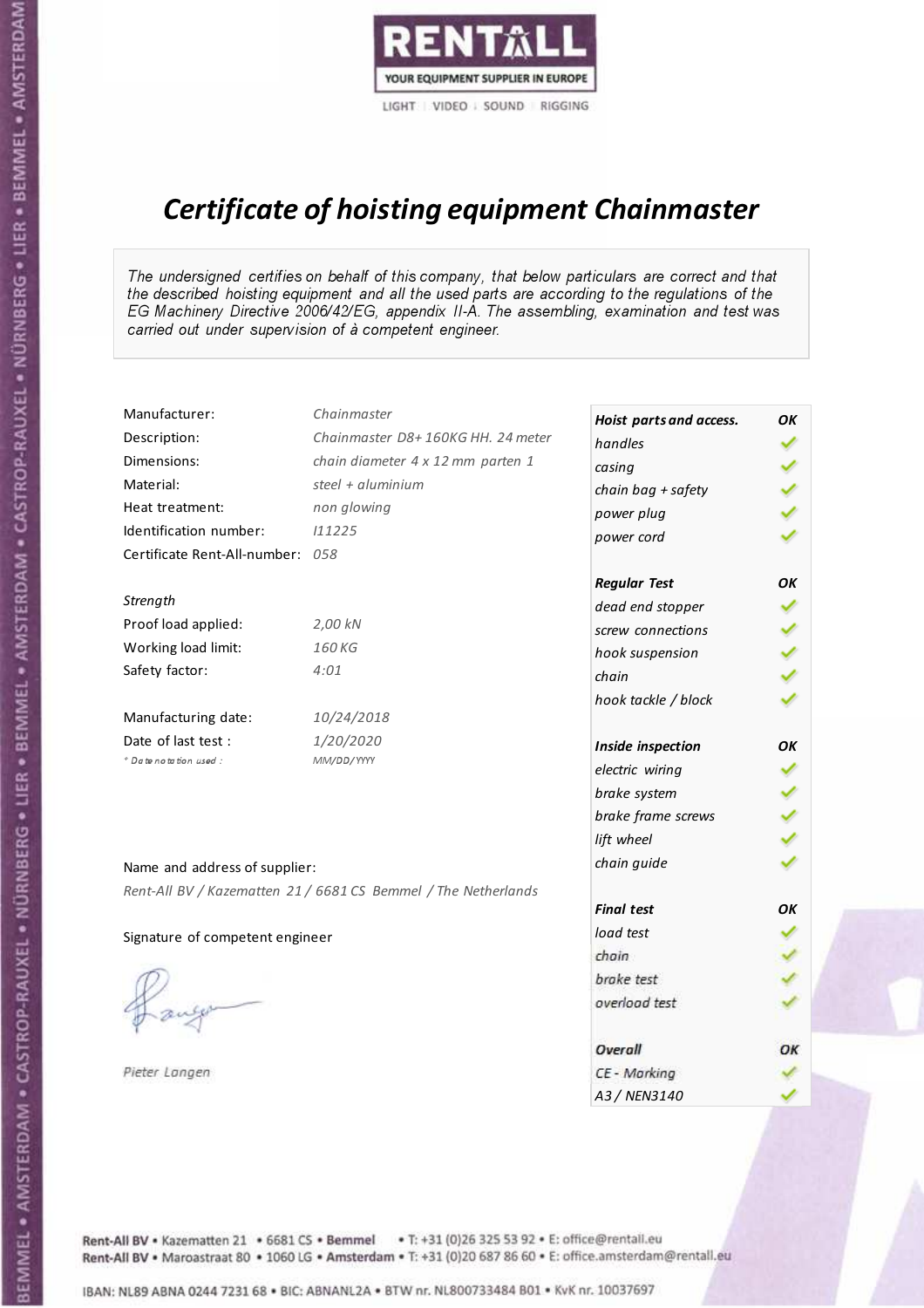

# Certificate of hoisting equipment Chainmaster

The undersigned certifies on behalf of this company, that below particulars are correct and that the described hoisting equipment and all the used parts are according to the regulations of the EG Machinery Directive 2006/42/EG, appendix II-A. The assembling, examination and test was carried out under supervision of à competent engineer.

| Manufacturer:                    | Chainmaster                                                    | Hoist parts and access. | OK                   |
|----------------------------------|----------------------------------------------------------------|-------------------------|----------------------|
| Description:                     | Chainmaster D8+160KG HH. 24 meter                              | handles                 |                      |
| Dimensions:                      | chain diameter 4 x 12 mm parten 1                              | casing                  |                      |
| Material:                        | steel + aluminium                                              | chain bag + safety      |                      |
| Heat treatment:                  | non glowing                                                    | power plug              |                      |
| Identification number:           | 111226                                                         | power cord              |                      |
| Certificate Rent-All-number: 059 |                                                                |                         |                      |
|                                  |                                                                | <b>Regular Test</b>     | OK                   |
| Strength                         |                                                                | dead end stopper        | ✔                    |
| Proof load applied:              | 2,00 kN                                                        | screw connections       | $\blacktriangledown$ |
| Working load limit:              | 160 KG                                                         | hook suspension         |                      |
| Safety factor:                   | 4:01                                                           | chain                   | くり                   |
|                                  |                                                                | hook tackle / block     |                      |
| Manufacturing date:              | 10/24/2018                                                     |                         |                      |
| Date of last test :              | 11/29/2019                                                     | Inside inspection       | ΟK                   |
| * Date notation used :           | MM/DD/YYYY                                                     | electric wiring         |                      |
|                                  |                                                                | brake system            |                      |
|                                  |                                                                | brake frame screws      |                      |
|                                  |                                                                | lift wheel              |                      |
| Name and address of supplier:    |                                                                | chain guide             |                      |
|                                  | Rent-All BV / Kazematten 21 / 6681 CS Bemmel / The Netherlands |                         |                      |
|                                  |                                                                | <b>Final test</b>       | OK                   |
| Signature of competent engineer  |                                                                | load test               |                      |
|                                  |                                                                | chain                   |                      |
|                                  |                                                                | brake test              |                      |
|                                  |                                                                | overload test           |                      |
|                                  |                                                                | Overall                 | ОК                   |
| Pieter Langen                    |                                                                | CE - Marking            |                      |
|                                  |                                                                | A3 / NEN3140            |                      |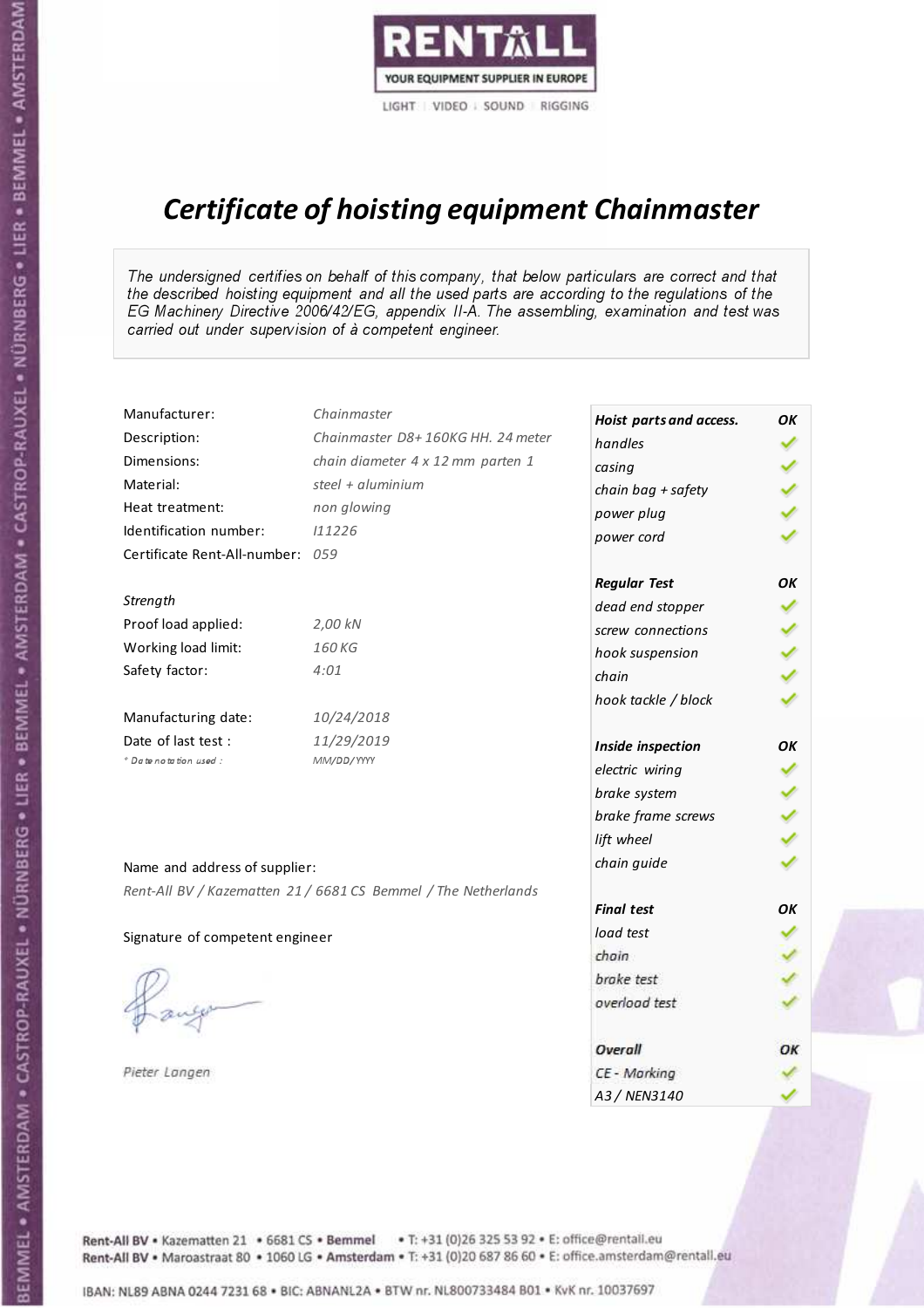

# Certificate of hoisting equipment Chainmaster

The undersigned certifies on behalf of this company, that below particulars are correct and that the described hoisting equipment and all the used parts are according to the regulations of the EG Machinery Directive 2006/42/EG, appendix II-A. The assembling, examination and test was carried out under supervision of à competent engineer.

| Manufacturer:                    | Chainmaster                                                    | Hoist parts and access. | OK |
|----------------------------------|----------------------------------------------------------------|-------------------------|----|
| Description:                     | Chainmaster D8+160KG HH. 24 meter                              | handles                 |    |
| Dimensions:                      | chain diameter 4 x 12 mm parten 1                              | casing                  |    |
| Material:                        | steel + aluminium                                              | chain bag + safety      |    |
| Heat treatment:                  | non glowing                                                    | power plug              |    |
| Identification number:           | 111227                                                         | power cord              |    |
| Certificate Rent-All-number: 060 |                                                                |                         |    |
|                                  |                                                                | <b>Regular Test</b>     | ΟK |
| Strength                         |                                                                | dead end stopper        | ✔  |
| Proof load applied:              | 2,00 kN                                                        | screw connections       |    |
| Working load limit:              | 160KG                                                          | hook suspension         |    |
| Safety factor:                   | 4:01                                                           | chain                   | くり |
|                                  |                                                                | hook tackle / block     |    |
| Manufacturing date:              | 10/24/2018                                                     |                         |    |
| Date of last test :              | 1/22/2020                                                      | Inside inspection       | ОΚ |
| + Date notation used:            | MM/DD/YYYY                                                     | electric wiring         |    |
|                                  |                                                                | brake system            |    |
|                                  |                                                                | brake frame screws      |    |
|                                  |                                                                | lift wheel              |    |
| Name and address of supplier:    |                                                                | chain guide             |    |
|                                  | Rent-All BV / Kazematten 21 / 6681 CS Bemmel / The Netherlands |                         |    |
|                                  |                                                                | <b>Final test</b>       | ΟK |
| Signature of competent engineer  |                                                                | load test               |    |
|                                  |                                                                | chain                   |    |
|                                  |                                                                | brake test              |    |
|                                  |                                                                | overload test           |    |
|                                  |                                                                | Overall                 | OK |
| Pieter Langen                    |                                                                | CE - Marking            |    |
|                                  |                                                                | A3 / NEN3140            |    |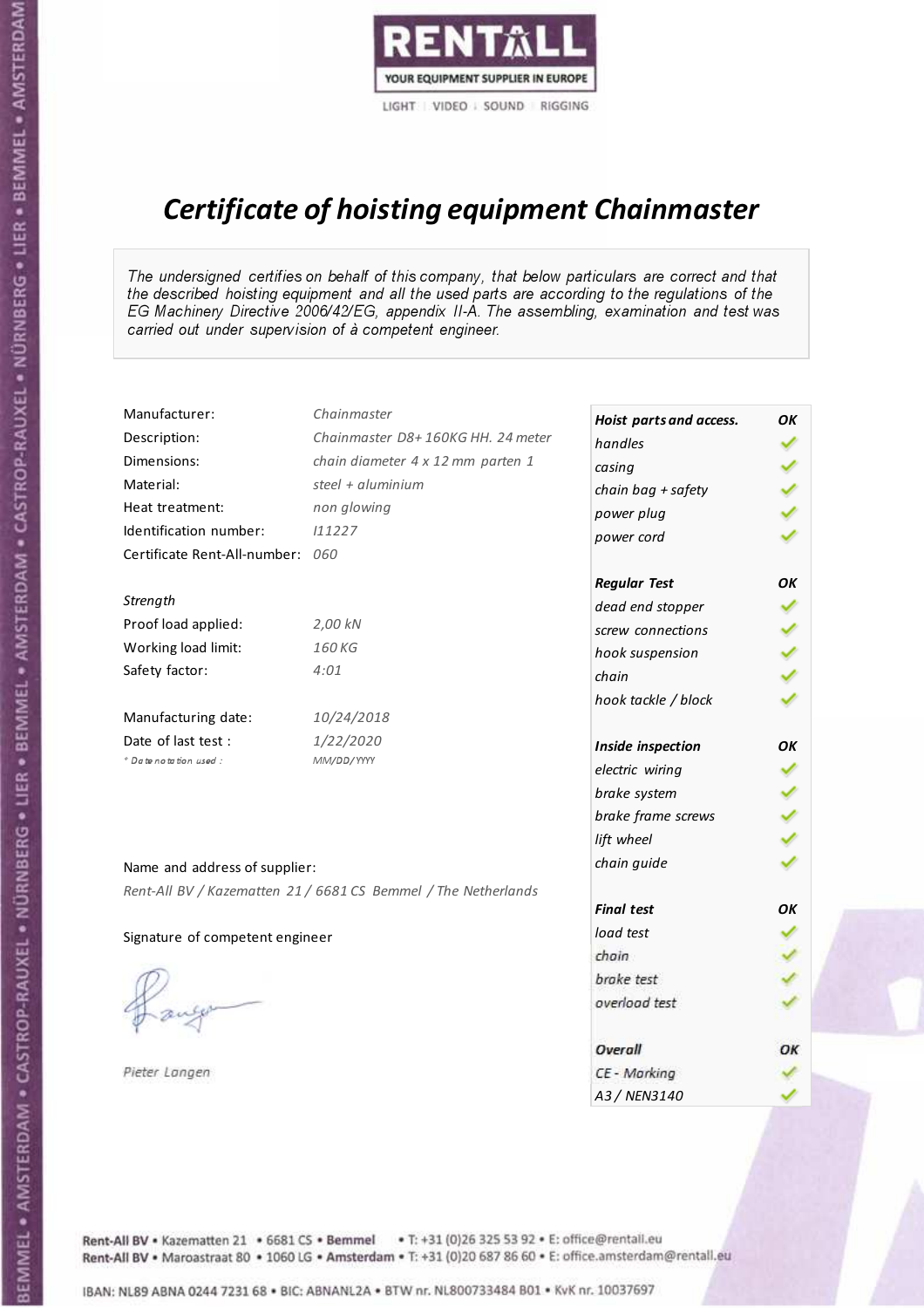

# Certificate of hoisting equipment Chainmaster

The undersigned certifies on behalf of this company, that below particulars are correct and that the described hoisting equipment and all the used parts are according to the regulations of the EG Machinery Directive 2006/42/EG, appendix II-A. The assembling, examination and test was carried out under supervision of à competent engineer.

| Manufacturer:                    | Chainmaster                                                    | Hoist parts and access. | OK  |
|----------------------------------|----------------------------------------------------------------|-------------------------|-----|
| Description:                     | Chainmaster D8+160KG HH. 24 meter                              | handles                 |     |
| Dimensions:                      | chain diameter 4 x 12 mm parten 1                              | casing                  |     |
| Material:                        | steel + aluminium                                              | chain bag + safety      |     |
| Heat treatment:                  | non glowing                                                    | power plug              |     |
| Identification number:           | 111228                                                         | power cord              |     |
| Certificate Rent-All-number: 061 |                                                                |                         |     |
|                                  |                                                                | <b>Regular Test</b>     | OK  |
| Strength                         |                                                                | dead end stopper        | ✔   |
| Proof load applied:              | 2,00 kN                                                        | screw connections       |     |
| Working load limit:              | 160KG                                                          | hook suspension         |     |
| Safety factor:                   | 4:01                                                           | chain                   | くくく |
|                                  |                                                                | hook tackle / block     |     |
| Manufacturing date:              | 10/24/2018                                                     |                         |     |
| Date of last test :              | 11/20/2019                                                     | Inside inspection       | OK  |
| * Date notation used :           | MM/DD/YYYY                                                     | electric wiring         |     |
|                                  |                                                                | brake system            |     |
|                                  |                                                                | brake frame screws      | くりょ |
|                                  |                                                                | lift wheel              |     |
| Name and address of supplier:    |                                                                | chain guide             |     |
|                                  | Rent-All BV / Kazematten 21 / 6681 CS Bemmel / The Netherlands |                         |     |
|                                  |                                                                | <b>Final test</b>       | OK  |
| Signature of competent engineer  |                                                                | load test               |     |
|                                  |                                                                | chain                   |     |
|                                  |                                                                | brake test              |     |
|                                  |                                                                | overload test           |     |
|                                  |                                                                | Overall                 | OK  |
| Pieter Langen                    |                                                                | CE - Marking            |     |
|                                  |                                                                | A3 / NEN3140            |     |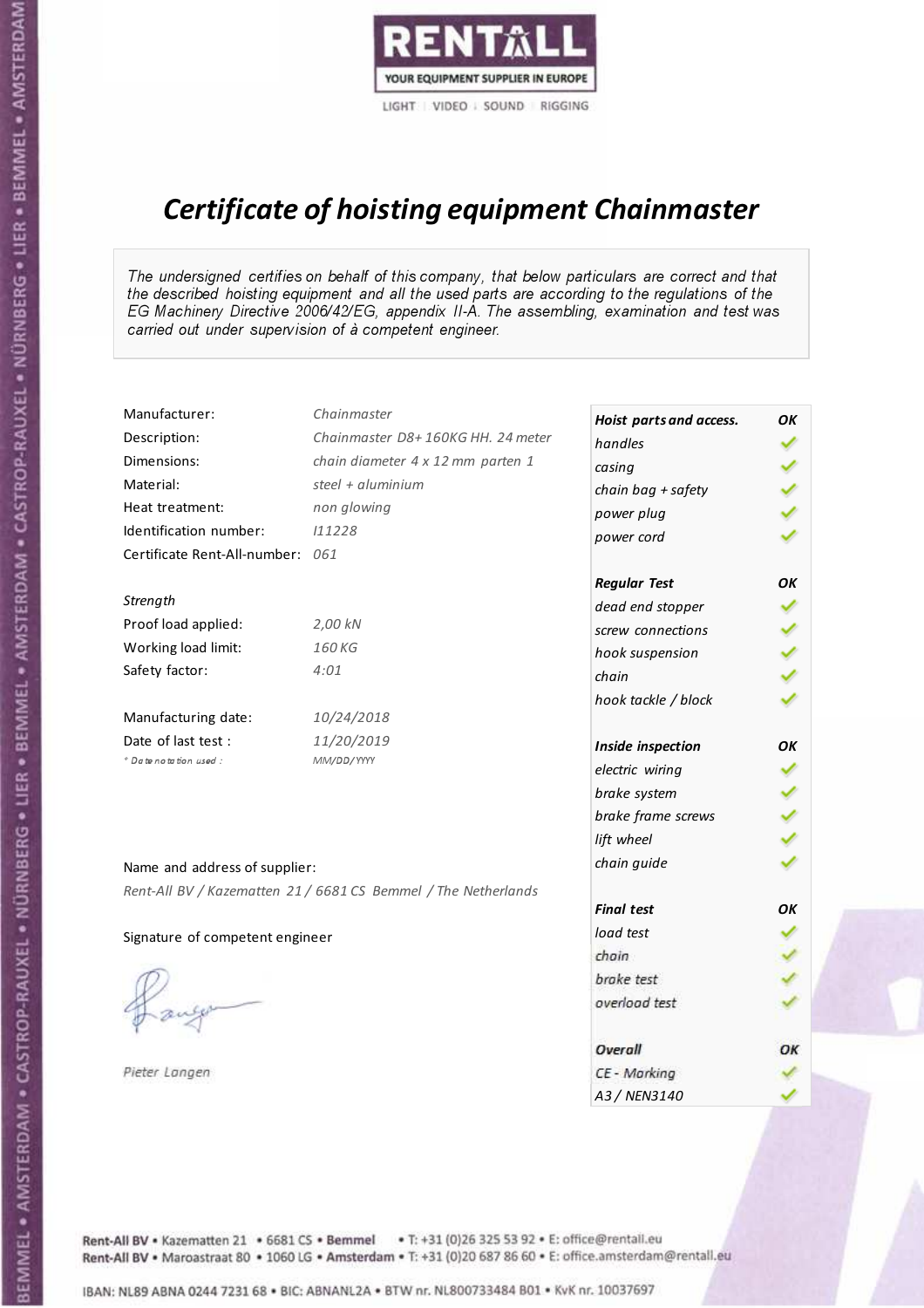

# Certificate of hoisting equipment Chainmaster

The undersigned certifies on behalf of this company, that below particulars are correct and that the described hoisting equipment and all the used parts are according to the regulations of the EG Machinery Directive 2006/42/EG, appendix II-A. The assembling, examination and test was carried out under supervision of à competent engineer.

| Manufacturer:                    | Chainmaster                                                    | Hoist parts and access. | OK |
|----------------------------------|----------------------------------------------------------------|-------------------------|----|
| Description:                     | Chainmaster D8+160KG HH. 24 meter                              | handles                 |    |
| Dimensions:                      | chain diameter 4 x 12 mm parten 1                              | casing                  |    |
| Material:                        | steel + aluminium                                              | chain bag + safety      |    |
| Heat treatment:                  | non glowing                                                    | power plug              |    |
| Identification number:           | 111229                                                         | power cord              |    |
| Certificate Rent-All-number: 062 |                                                                |                         |    |
|                                  |                                                                | <b>Regular Test</b>     | OK |
| Strength                         |                                                                | dead end stopper        | ✓  |
| Proof load applied:              | 2,00 kN                                                        | screw connections       |    |
| Working load limit:              | 160 KG                                                         | hook suspension         |    |
| Safety factor:                   | 4:01                                                           | chain                   | りょ |
|                                  |                                                                | hook tackle / block     |    |
| Manufacturing date:              | 10/24/2018                                                     |                         |    |
| Date of last test :              | 11/29/2019                                                     | Inside inspection       | OK |
| * Date notation used :           | MM/DD/YYYY                                                     | electric wiring         |    |
|                                  |                                                                | brake system            |    |
|                                  |                                                                | brake frame screws      |    |
|                                  |                                                                | lift wheel              |    |
| Name and address of supplier:    |                                                                | chain guide             |    |
|                                  | Rent-All BV / Kazematten 21 / 6681 CS Bemmel / The Netherlands |                         |    |
|                                  |                                                                | <b>Final test</b>       | OК |
| Signature of competent engineer  |                                                                | load test               |    |
|                                  |                                                                | chain                   |    |
|                                  |                                                                | brake test              |    |
|                                  |                                                                | overload test           |    |
|                                  |                                                                | Overall                 | ОК |
| Pieter Langen                    |                                                                | CE - Marking            |    |
|                                  |                                                                | A3 / NEN3140            |    |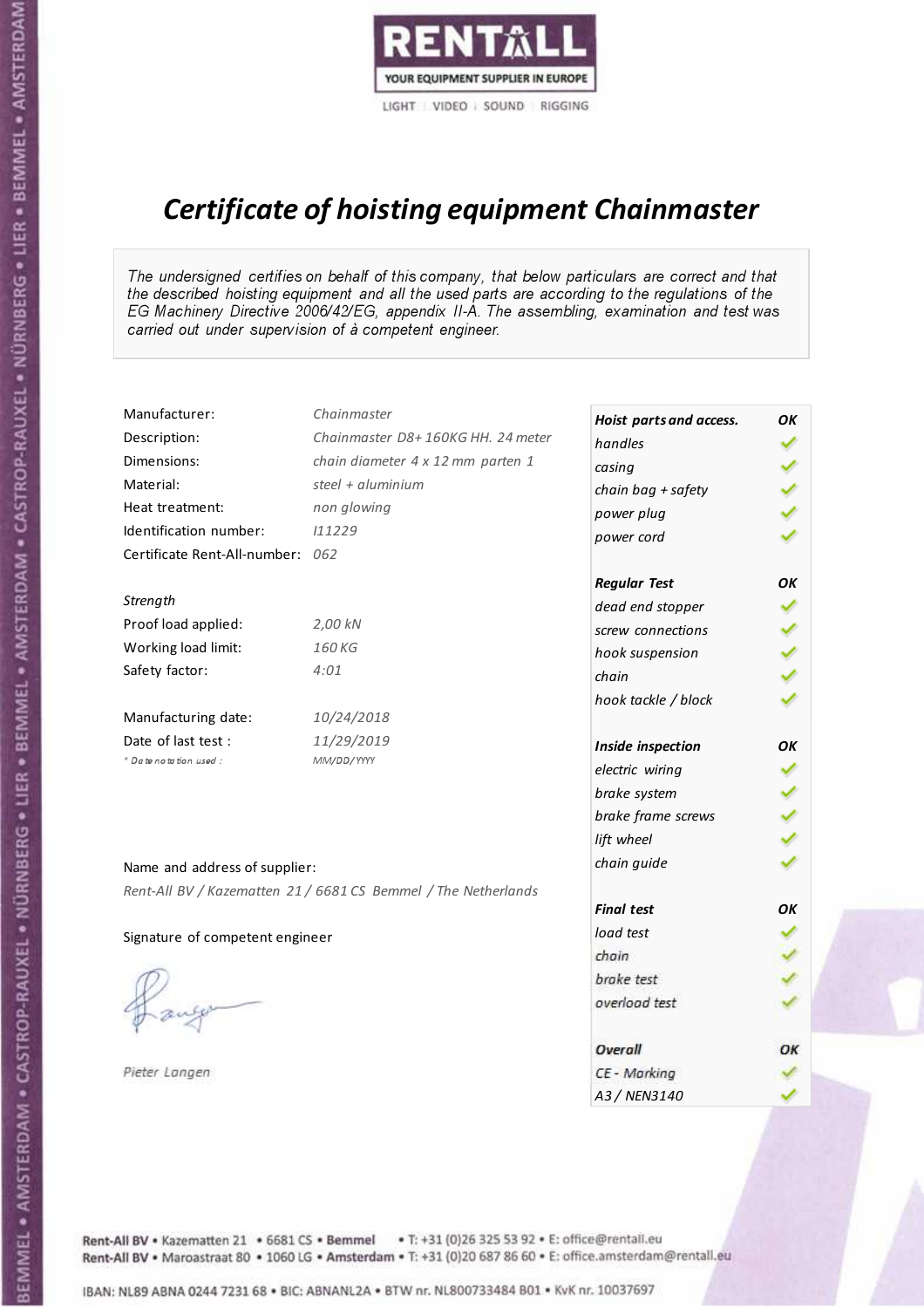

# Certificate of hoisting equipment Chainmaster

The undersigned certifies on behalf of this company, that below particulars are correct and that the described hoisting equipment and all the used parts are according to the regulations of the EG Machinery Directive 2006/42/EG, appendix II-A. The assembling, examination and test was carried out under supervision of à competent engineer.

| Manufacturer:                    | Chainmaster                                                    | Hoist parts and access. | OK  |
|----------------------------------|----------------------------------------------------------------|-------------------------|-----|
| Description:                     | Chainmaster D8+160KG HH. 24 meter                              | handles                 |     |
| Dimensions:                      | chain diameter 4 x 12 mm parten 1                              | casing                  |     |
| Material:                        | steel + aluminium                                              | chain bag + safety      |     |
| Heat treatment:                  | non glowing                                                    | power plug              |     |
| Identification number:           | 111230                                                         | power cord              |     |
| Certificate Rent-All-number: 063 |                                                                |                         |     |
|                                  |                                                                | <b>Regular Test</b>     | OK  |
| Strength                         |                                                                | dead end stopper        | ✔   |
| Proof load applied:              | 2,00 kN                                                        | screw connections       |     |
| Working load limit:              | 160 KG                                                         | hook suspension         |     |
| Safety factor:                   | 4:01                                                           | chain                   | くくく |
|                                  |                                                                | hook tackle / block     |     |
| Manufacturing date:              | 10/24/2018                                                     |                         |     |
| Date of last test :              | 2/12/2020                                                      | Inside inspection       | ОΚ  |
| + Date notation used :           | MM/DD/YYYY                                                     | electric wiring         |     |
|                                  |                                                                | brake system            |     |
|                                  |                                                                | brake frame screws      | くくく |
|                                  |                                                                | lift wheel              |     |
| Name and address of supplier:    |                                                                | chain guide             |     |
|                                  | Rent-All BV / Kazematten 21 / 6681 CS Bemmel / The Netherlands |                         |     |
|                                  |                                                                | <b>Final test</b>       | OK  |
| Signature of competent engineer  |                                                                | load test               |     |
|                                  |                                                                | chain                   |     |
|                                  |                                                                | brake test              |     |
|                                  |                                                                | overload test           |     |
|                                  |                                                                | Overall                 | OK  |
| Pieter Langen                    |                                                                | CE - Marking            |     |
|                                  |                                                                | A3 / NEN3140            |     |

BEMMEL • AMSTERDAM • CASTROP-RAUXEL • NÜRNBERG • LIER • BEMMEL • AMSTERDAM • CASTROP-RAUXEL • NÜRNBERG • LIER • BEMMEL • AMSTERDAM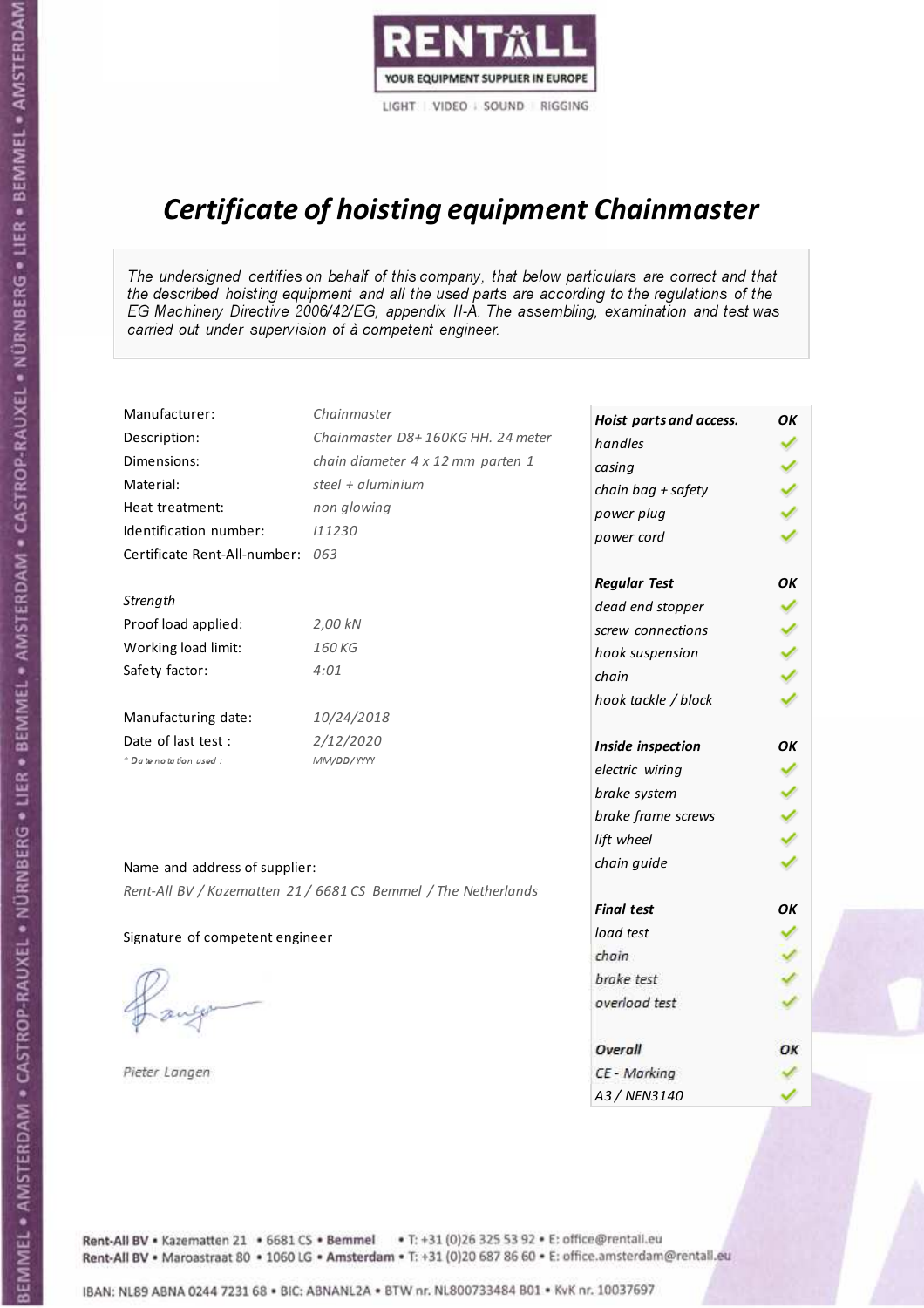

# Certificate of hoisting equipment Chainmaster

The undersigned certifies on behalf of this company, that below particulars are correct and that the described hoisting equipment and all the used parts are according to the regulations of the EG Machinery Directive 2006/42/EG, appendix II-A. The assembling, examination and test was carried out under supervision of à competent engineer.

| Manufacturer:                    | Chainmaster                                                    | Hoist parts and access. | OK  |
|----------------------------------|----------------------------------------------------------------|-------------------------|-----|
| Description:                     | Chainmaster D8+160KG HH. 24 meter                              | handles                 |     |
| Dimensions:                      | chain diameter 4 x 12 mm parten 1                              | casing                  |     |
| Material:                        | steel + aluminium                                              | chain bag + safety      |     |
| Heat treatment:                  | non glowing                                                    | power plug              |     |
| Identification number:           | 111231                                                         | power cord              |     |
| Certificate Rent-All-number: 064 |                                                                |                         |     |
|                                  |                                                                | <b>Regular Test</b>     | OK  |
| Strength                         |                                                                | dead end stopper        | ✔   |
| Proof load applied:              | 2,00 kN                                                        | screw connections       |     |
| Working load limit:              | 160KG                                                          | hook suspension         |     |
| Safety factor:                   | 4:01                                                           | chain                   | くくく |
|                                  |                                                                | hook tackle / block     |     |
| Manufacturing date:              | 10/24/2018                                                     |                         |     |
| Date of last test :              | 11/29/2019                                                     | Inside inspection       | OK  |
| * Date notation used :           | MM/DD/YYYY                                                     | electric wiring         |     |
|                                  |                                                                | brake system            |     |
|                                  |                                                                | brake frame screws      | くくく |
|                                  |                                                                | lift wheel              |     |
| Name and address of supplier:    |                                                                | chain guide             |     |
|                                  | Rent-All BV / Kazematten 21 / 6681 CS Bemmel / The Netherlands |                         |     |
|                                  |                                                                | <b>Final test</b>       | OK  |
| Signature of competent engineer  |                                                                | load test               |     |
|                                  |                                                                | chain                   |     |
|                                  |                                                                | brake test              |     |
|                                  |                                                                | overload test           |     |
|                                  |                                                                | Overall                 | OK  |
| Pieter Langen                    |                                                                | CE - Marking            |     |
|                                  |                                                                | A3 / NEN3140            |     |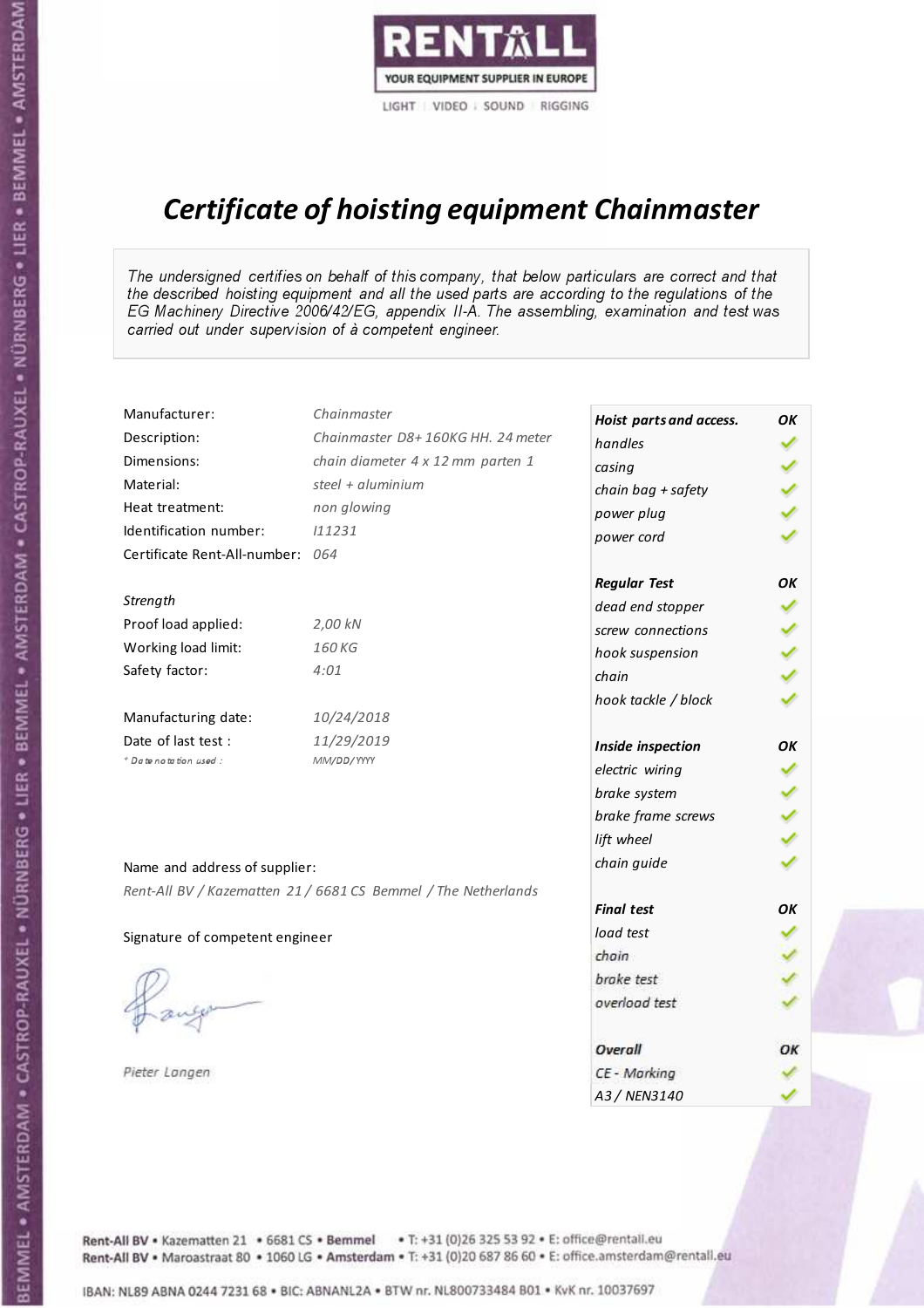

# Certificate of hoisting equipment Chainmaster

The undersigned certifies on behalf of this company, that below particulars are correct and that the described hoisting equipment and all the used parts are according to the regulations of the EG Machinery Directive 2006/42/EG, appendix II-A. The assembling, examination and test was carried out under supervision of à competent engineer.

| Manufacturer:                    | Chainmaster                                                    | Hoist parts and access. | OK |
|----------------------------------|----------------------------------------------------------------|-------------------------|----|
| Description:                     | Chainmaster D8+160KG HH. 24 meter                              | handles                 |    |
| Dimensions:                      | chain diameter 4 x 12 mm parten 1                              | casing                  |    |
| Material:                        | steel + aluminium                                              | chain bag + safety      |    |
| Heat treatment:                  | non glowing                                                    | power plug              |    |
| Identification number:           | 111232                                                         | power cord              |    |
| Certificate Rent-All-number: 065 |                                                                |                         |    |
|                                  |                                                                | <b>Regular Test</b>     | OK |
| Strength                         |                                                                | dead end stopper        | ✔  |
| Proof load applied:              | 2,00 kN                                                        | screw connections       |    |
| Working load limit:              | 160KG                                                          | hook suspension         |    |
| Safety factor:                   | 4:01                                                           | chain                   | りょ |
|                                  |                                                                | hook tackle / block     |    |
| Manufacturing date:              | 10/24/2018                                                     |                         |    |
| Date of last test :              | 3/17/2020                                                      | Inside inspection       | OK |
| + Date notation used :           | MM/DD/YYYY                                                     | electric wiring         |    |
|                                  |                                                                | brake system            |    |
|                                  |                                                                | brake frame screws      |    |
|                                  |                                                                | lift wheel              |    |
| Name and address of supplier:    |                                                                | chain guide             |    |
|                                  | Rent-All BV / Kazematten 21 / 6681 CS Bemmel / The Netherlands |                         |    |
|                                  |                                                                | <b>Final test</b>       | OK |
| Signature of competent engineer  |                                                                | load test               |    |
|                                  |                                                                | chain                   |    |
|                                  |                                                                | brake test              |    |
|                                  |                                                                | overload test           |    |
|                                  |                                                                | Overall                 | OK |
| Pieter Langen                    |                                                                | CE - Marking            |    |
|                                  |                                                                | A3 / NEN3140            |    |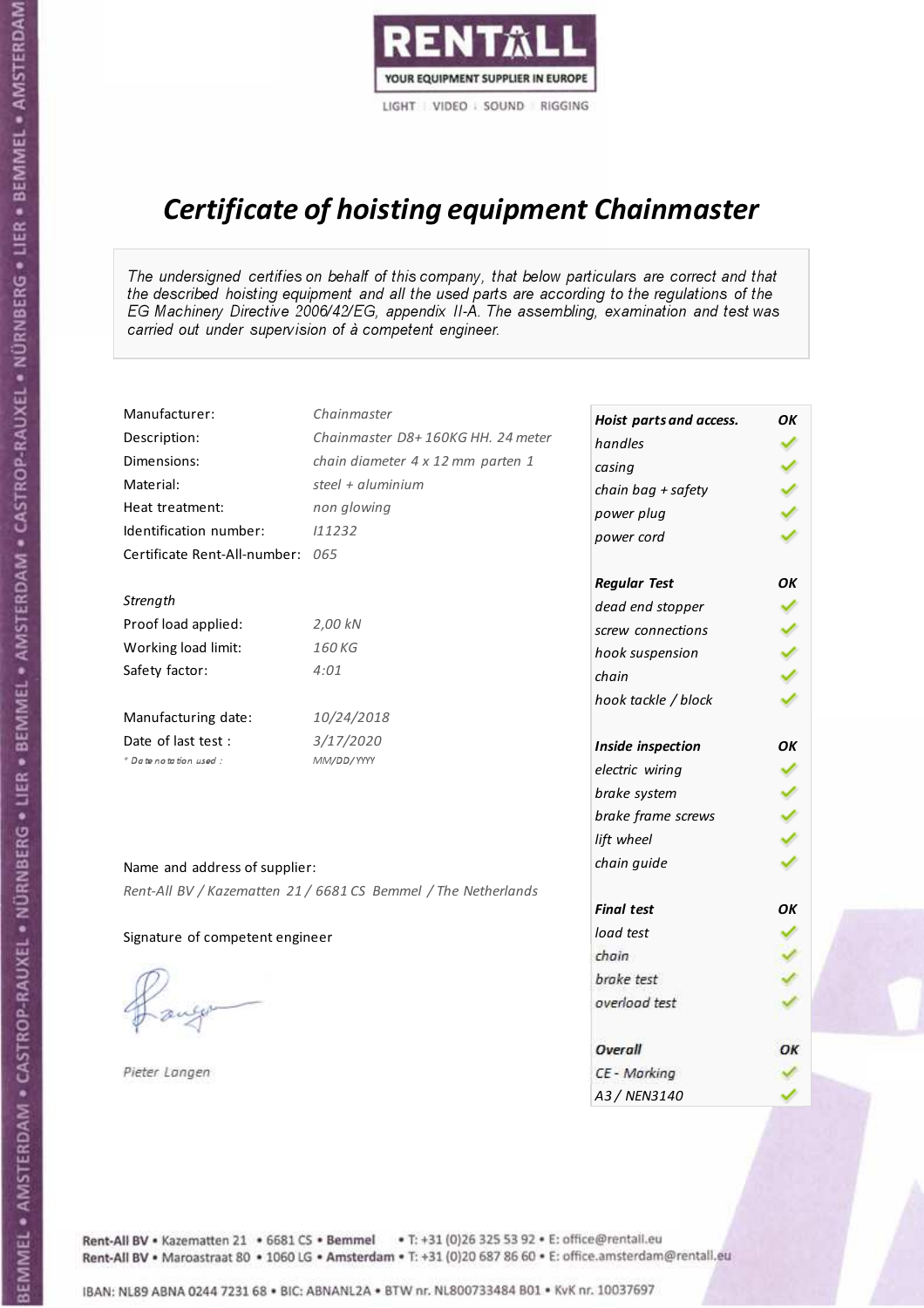

# Certificate of hoisting equipment Chainmaster

The undersigned certifies on behalf of this company, that below particulars are correct and that the described hoisting equipment and all the used parts are according to the regulations of the EG Machinery Directive 2006/42/EG, appendix II-A. The assembling, examination and test was carried out under supervision of à competent engineer.

| Manufacturer:                    | Chainmaster                                                    | Hoist parts and access. | OK  |
|----------------------------------|----------------------------------------------------------------|-------------------------|-----|
| Description:                     | Chainmaster D8+160KG HH. 24 meter                              | handles                 |     |
| Dimensions:                      | chain diameter 4 x 12 mm parten 1                              | casing                  |     |
| Material:                        | steel + aluminium                                              | chain bag + safety      |     |
| Heat treatment:                  | non glowing                                                    | power plug              |     |
| Identification number:           | 111233                                                         | power cord              |     |
| Certificate Rent-All-number: 066 |                                                                |                         |     |
|                                  |                                                                | <b>Regular Test</b>     | OK  |
| Strength                         |                                                                | dead end stopper        | ✔   |
| Proof load applied:              | 2,00 kN                                                        | screw connections       |     |
| Working load limit:              | 160KG                                                          | hook suspension         |     |
| Safety factor:                   | 4:01                                                           | chain                   | くくく |
|                                  |                                                                | hook tackle / block     |     |
| Manufacturing date:              | 10/24/2018                                                     |                         |     |
| Date of last test :              | 11/29/2019                                                     | Inside inspection       | OK  |
| * Date notation used :           | MM/DD/YYYY                                                     | electric wiring         |     |
|                                  |                                                                | brake system            |     |
|                                  |                                                                | brake frame screws      | くりょ |
|                                  |                                                                | lift wheel              |     |
| Name and address of supplier:    |                                                                | chain guide             |     |
|                                  | Rent-All BV / Kazematten 21 / 6681 CS Bemmel / The Netherlands |                         |     |
|                                  |                                                                | <b>Final test</b>       | OK  |
| Signature of competent engineer  |                                                                | load test               |     |
|                                  |                                                                | chain                   |     |
|                                  |                                                                | brake test              |     |
|                                  |                                                                | overload test           |     |
|                                  |                                                                | Overall                 | OK  |
| Pieter Langen                    |                                                                | CE - Marking            |     |
|                                  |                                                                | A3 / NEN3140            |     |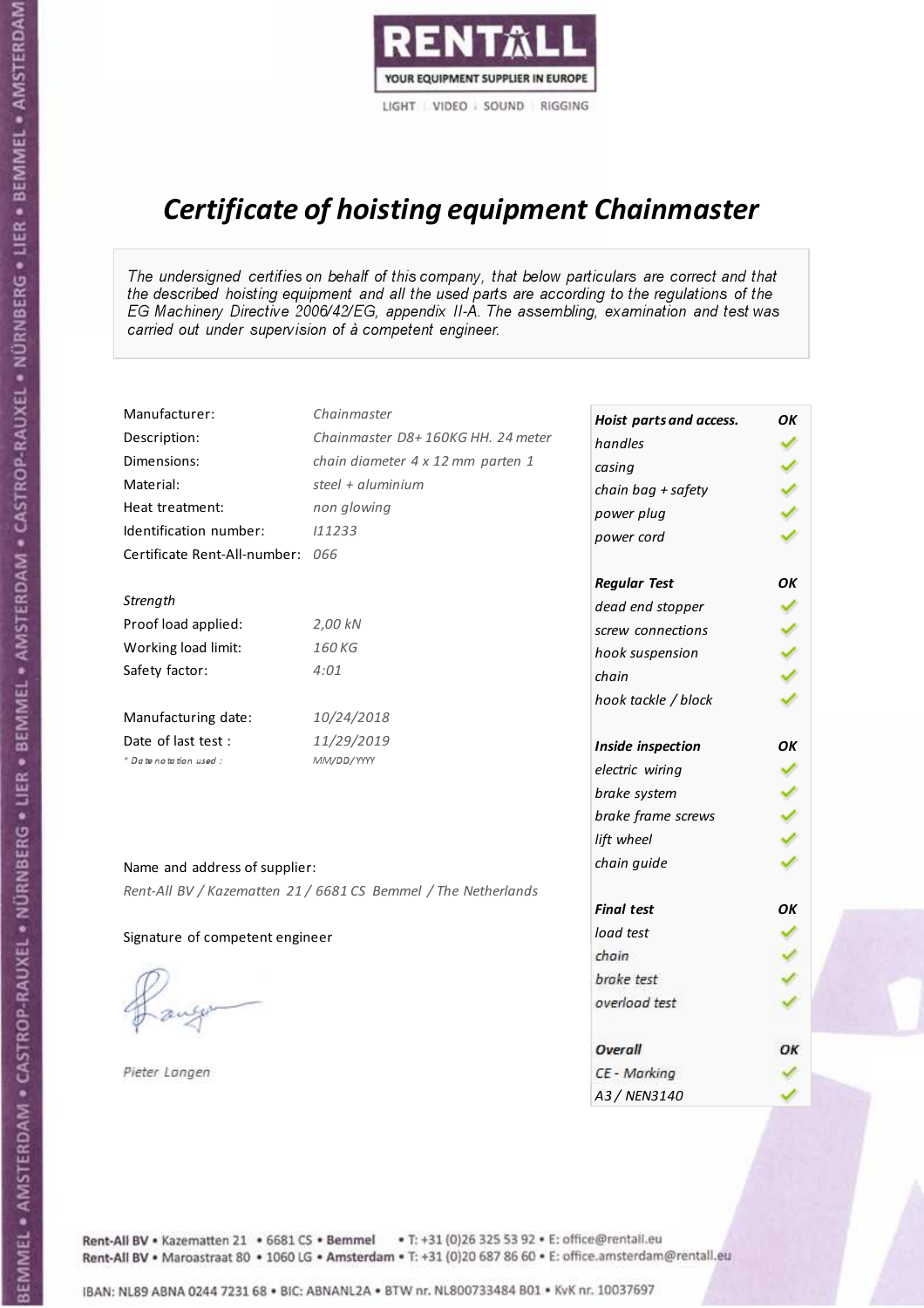

# Certificate of hoisting equipment Chainmaster

The undersigned certifies on behalf of this company, that below particulars are correct and that the described hoisting equipment and all the used parts are according to the regulations of the EG Machinery Directive 2006/42/EG, appendix II-A. The assembling, examination and test was carried out under supervision of à competent engineer.

| Manufacturer:                    | Chainmaster                                                    | Hoist parts and access. | OK  |
|----------------------------------|----------------------------------------------------------------|-------------------------|-----|
| Description:                     | Chainmaster D8+160KG HH. 24 meter                              | handles                 |     |
| Dimensions:                      | chain diameter 4 x 12 mm parten 1                              | casing                  |     |
| Material:                        | steel + aluminium                                              | chain bag + safety      |     |
| Heat treatment:                  | non glowing                                                    | power plug              |     |
| Identification number:           | 111234                                                         | power cord              |     |
| Certificate Rent-All-number: 067 |                                                                |                         |     |
|                                  |                                                                | <b>Regular Test</b>     | OK  |
| Strength                         |                                                                | dead end stopper        | ✔   |
| Proof load applied:              | 2,00 kN                                                        | screw connections       |     |
| Working load limit:              | 160KG                                                          | hook suspension         | くりょ |
| Safety factor:                   | 4:01                                                           | chain                   |     |
|                                  |                                                                | hook tackle / block     |     |
| Manufacturing date:              | 10/24/2018                                                     |                         |     |
| Date of last test :              | 3/17/2020                                                      | Inside inspection       | OK  |
| + Date notation used :           | MM/DD/YYYY                                                     | electric wiring         |     |
|                                  |                                                                | brake system            |     |
|                                  |                                                                | brake frame screws      |     |
|                                  |                                                                | lift wheel              |     |
| Name and address of supplier:    |                                                                | chain guide             |     |
|                                  | Rent-All BV / Kazematten 21 / 6681 CS Bemmel / The Netherlands |                         |     |
|                                  |                                                                | <b>Final test</b>       | OK  |
| Signature of competent engineer  |                                                                | load test               |     |
|                                  |                                                                | chain                   |     |
|                                  |                                                                | brake test              |     |
|                                  |                                                                | overload test           |     |
|                                  |                                                                | Overall                 | OK  |
| Pieter Langen                    |                                                                | CE - Marking            |     |
|                                  |                                                                | A3 / NEN3140            |     |

BEMMEL • AMSTERDAM • CASTROP-RAUXEL • NÜRNBERG • LIER • BEMMEL • AMSTERDAM • CASTROP-RAUXEL • NÜRNBERG • LIER • BEMMEL • AMSTERDAM

Rent-All BV . Kazematten 21 . 6681 CS . Bemmel . T: +31 (0)26 325 53 92 . E: office@rentall.eu Rent-All BV · Maroastraat 80 · 1060 LG · Amsterdam · T: +31 (0)20 687 86 60 · E: office.amsterdam@rentall.eu

IBAN: NL89 ABNA 0244 7231 68 . BIC: ABNANL2A . BTW nr. NL800733484 B01 . KyK nr. 10037697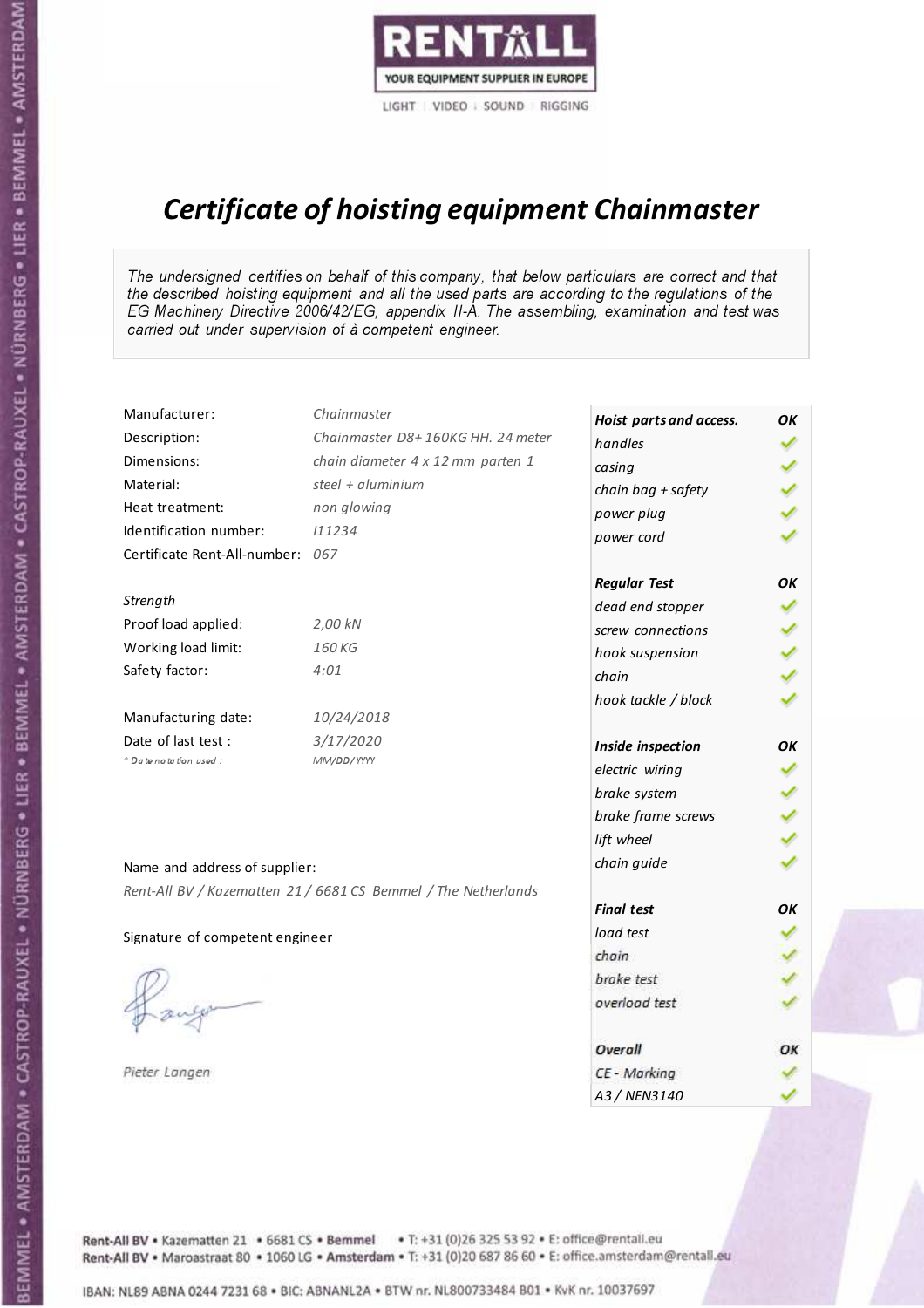

# Certificate of hoisting equipment Chainmaster

The undersigned certifies on behalf of this company, that below particulars are correct and that the described hoisting equipment and all the used parts are according to the regulations of the EG Machinery Directive 2006/42/EG, appendix II-A. The assembling, examination and test was carried out under supervision of à competent engineer.

| Manufacturer:                   | Chainmaster                                                    | Hoist parts and access. | OK |
|---------------------------------|----------------------------------------------------------------|-------------------------|----|
| Description:                    | Chainmaster D8+160KG HH. 24 meter                              | handles                 |    |
| Dimensions:                     | chain diameter 4 x 12 mm parten 1                              | casing                  |    |
| Material:                       | steel + aluminium                                              | chain bag + safety      |    |
| Heat treatment:                 | non glowing                                                    | power plug              |    |
| Identification number:          | 111235                                                         | power cord              |    |
| Certificate Rent-All-number:    | 068                                                            |                         |    |
|                                 |                                                                | <b>Regular Test</b>     | ΟK |
| Strength                        |                                                                | dead end stopper        | ✔  |
| Proof load applied:             | 2,00 kN                                                        | screw connections       |    |
| Working load limit:             | 160 KG                                                         | hook suspension         |    |
| Safety factor:                  | 4:01                                                           | chain                   | くり |
|                                 |                                                                | hook tackle / block     |    |
| Manufacturing date:             | 10/24/2018                                                     |                         |    |
| Date of last test :             | 11/29/2019                                                     | Inside inspection       | OK |
| * Date notation used :          | MM/DD/YYYY                                                     | electric wiring         |    |
|                                 |                                                                | brake system            |    |
|                                 |                                                                | brake frame screws      |    |
|                                 |                                                                | lift wheel              |    |
| Name and address of supplier:   |                                                                | chain guide             |    |
|                                 | Rent-All BV / Kazematten 21 / 6681 CS Bemmel / The Netherlands |                         |    |
|                                 |                                                                | <b>Final test</b>       | OK |
| Signature of competent engineer |                                                                | load test               |    |
|                                 |                                                                | chain                   |    |
|                                 |                                                                | brake test              |    |
|                                 |                                                                | overload test           |    |
|                                 |                                                                | Overall                 | OK |
| Pieter Langen                   |                                                                | CE - Marking            |    |
|                                 |                                                                | A3 / NEN3140            |    |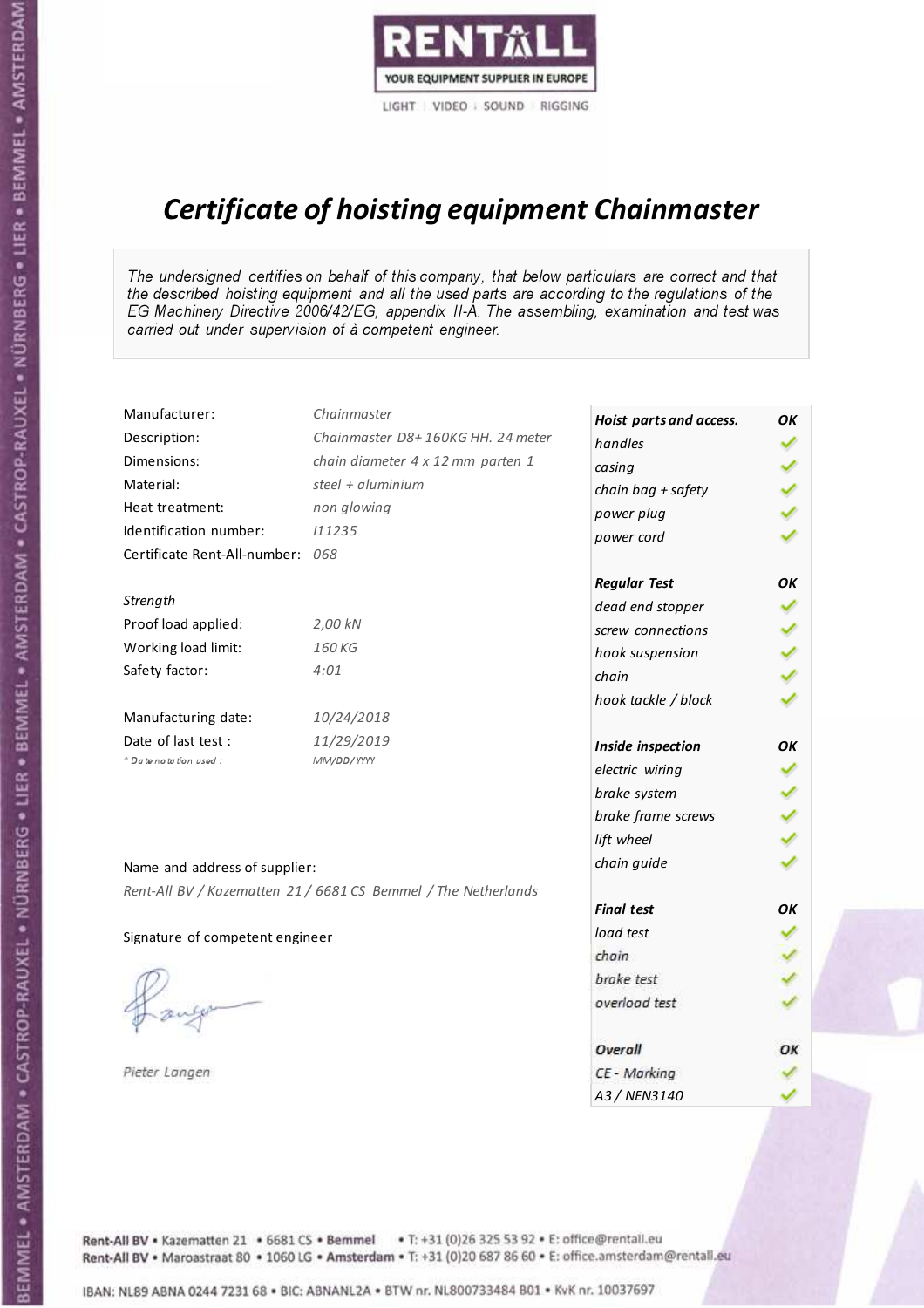

# Certificate of hoisting equipment Chainmaster

The undersigned certifies on behalf of this company, that below particulars are correct and that the described hoisting equipment and all the used parts are according to the regulations of the EG Machinery Directive 2006/42/EG, appendix II-A. The assembling, examination and test was carried out under supervision of à competent engineer.

| Manufacturer:                    | Chainmaster                                                    | Hoist parts and access. | ΟK |
|----------------------------------|----------------------------------------------------------------|-------------------------|----|
| Description:                     | Chainmaster D8+160KG HH. 24 meter                              | handles                 |    |
| Dimensions:                      | chain diameter 4 x 12 mm parten 1                              | casing                  |    |
| Material:                        | steel + aluminium                                              | chain bag + safety      |    |
| Heat treatment:                  | non glowing                                                    | power plug              |    |
| Identification number:           | 111236                                                         | power cord              |    |
| Certificate Rent-All-number: 069 |                                                                |                         |    |
|                                  |                                                                | <b>Regular Test</b>     | OK |
| Strength                         |                                                                | dead end stopper        | ✓  |
| Proof load applied:              | 2,00 kN                                                        | screw connections       |    |
| Working load limit:              | 160 KG                                                         | hook suspension         |    |
| Safety factor:                   | 4:01                                                           | chain                   |    |
|                                  |                                                                | hook tackle / block     |    |
| Manufacturing date:              | 10/24/2018                                                     |                         |    |
| Date of last test :              | 11/29/2019                                                     | Inside inspection       | ОΚ |
| + Date notation used:            | MM/DD/YYYY                                                     | electric wiring         |    |
|                                  |                                                                | brake system            |    |
|                                  |                                                                | brake frame screws      |    |
|                                  |                                                                | lift wheel              |    |
|                                  |                                                                | chain guide             |    |
| Name and address of supplier:    |                                                                |                         |    |
|                                  | Rent-All BV / Kazematten 21 / 6681 CS Bemmel / The Netherlands | <b>Final test</b>       | OK |
|                                  |                                                                | load test               |    |
| Signature of competent engineer  |                                                                | chain                   |    |
|                                  |                                                                | brake test              |    |
|                                  |                                                                | overload test           |    |
|                                  |                                                                |                         |    |
|                                  |                                                                | Overall                 | ОК |
| Pieter Langen                    |                                                                | CE - Marking            |    |
|                                  |                                                                | A3 / NEN3140            |    |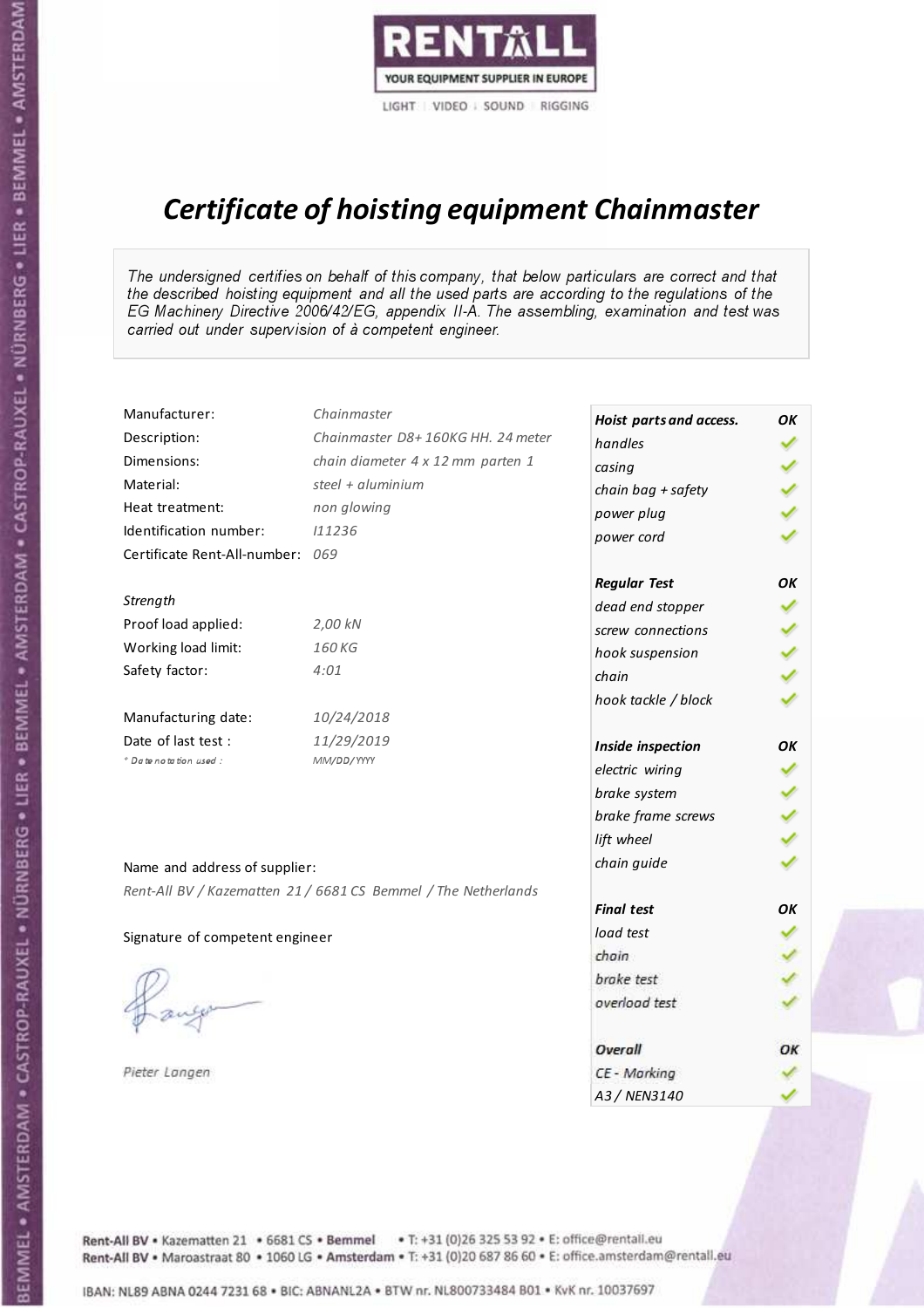

# Certificate of hoisting equipment Chainmaster

The undersigned certifies on behalf of this company, that below particulars are correct and that the described hoisting equipment and all the used parts are according to the regulations of the EG Machinery Directive 2006/42/EG, appendix II-A. The assembling, examination and test was carried out under supervision of à competent engineer.

| Manufacturer:                    | Chainmaster                                                    | Hoist parts and access. | OK  |
|----------------------------------|----------------------------------------------------------------|-------------------------|-----|
| Description:                     | Chainmaster D8+160KG HH. 24 meter                              | handles                 |     |
| Dimensions:                      | chain diameter 4 x 12 mm parten 1                              | casing                  |     |
| Material:                        | steel + aluminium                                              | chain bag + safety      |     |
| Heat treatment:                  | non glowing                                                    | power plug              |     |
| Identification number:           | 111237                                                         | power cord              |     |
| Certificate Rent-All-number: 070 |                                                                |                         |     |
|                                  |                                                                | <b>Regular Test</b>     | OK  |
| Strength                         |                                                                | dead end stopper        | ✔   |
| Proof load applied:              | 2,00 kN                                                        | screw connections       |     |
| Working load limit:              | 160KG                                                          | hook suspension         |     |
| Safety factor:                   | 4:01                                                           | chain                   | くくく |
|                                  |                                                                | hook tackle / block     |     |
| Manufacturing date:              | 10/24/2018                                                     |                         |     |
| Date of last test :              | 11/29/2019                                                     | Inside inspection       | OK  |
| * Date notation used :           | MM/DD/YYYY                                                     | electric wiring         |     |
|                                  |                                                                | brake system            |     |
|                                  |                                                                | brake frame screws      | くくく |
|                                  |                                                                | lift wheel              |     |
| Name and address of supplier:    |                                                                | chain guide             |     |
|                                  | Rent-All BV / Kazematten 21 / 6681 CS Bemmel / The Netherlands |                         |     |
|                                  |                                                                | <b>Final test</b>       | OK  |
| Signature of competent engineer  |                                                                | load test               |     |
|                                  |                                                                | chain                   |     |
|                                  |                                                                | brake test              |     |
|                                  |                                                                | overload test           |     |
|                                  |                                                                | Overall                 | OK  |
| Pieter Langen                    |                                                                | CE - Marking            |     |
|                                  |                                                                | A3 / NEN3140            |     |

BEMMEL • AMSTERDAM • CASTROP-RAUXEL • NÜRNBERG • LIER • BEMMEL • AMSTERDAM • CASTROP-RAUXEL • NÜRNBERG • LIER • BEMMEL • AMSTERDAM

Rent-All BV . Kazematten 21 . 6681 CS . Bemmel . T: +31 (0)26 325 53 92 . E: office@rentall.eu Rent-All BV · Maroastraat 80 · 1060 LG · Amsterdam · T: +31 (0)20 687 86 60 · E: office.amsterdam@rentall.eu

IBAN: NL89 ABNA 0244 7231 68 . BIC: ABNANL2A . BTW nr. NL800733484 B01 . KyK nr. 10037697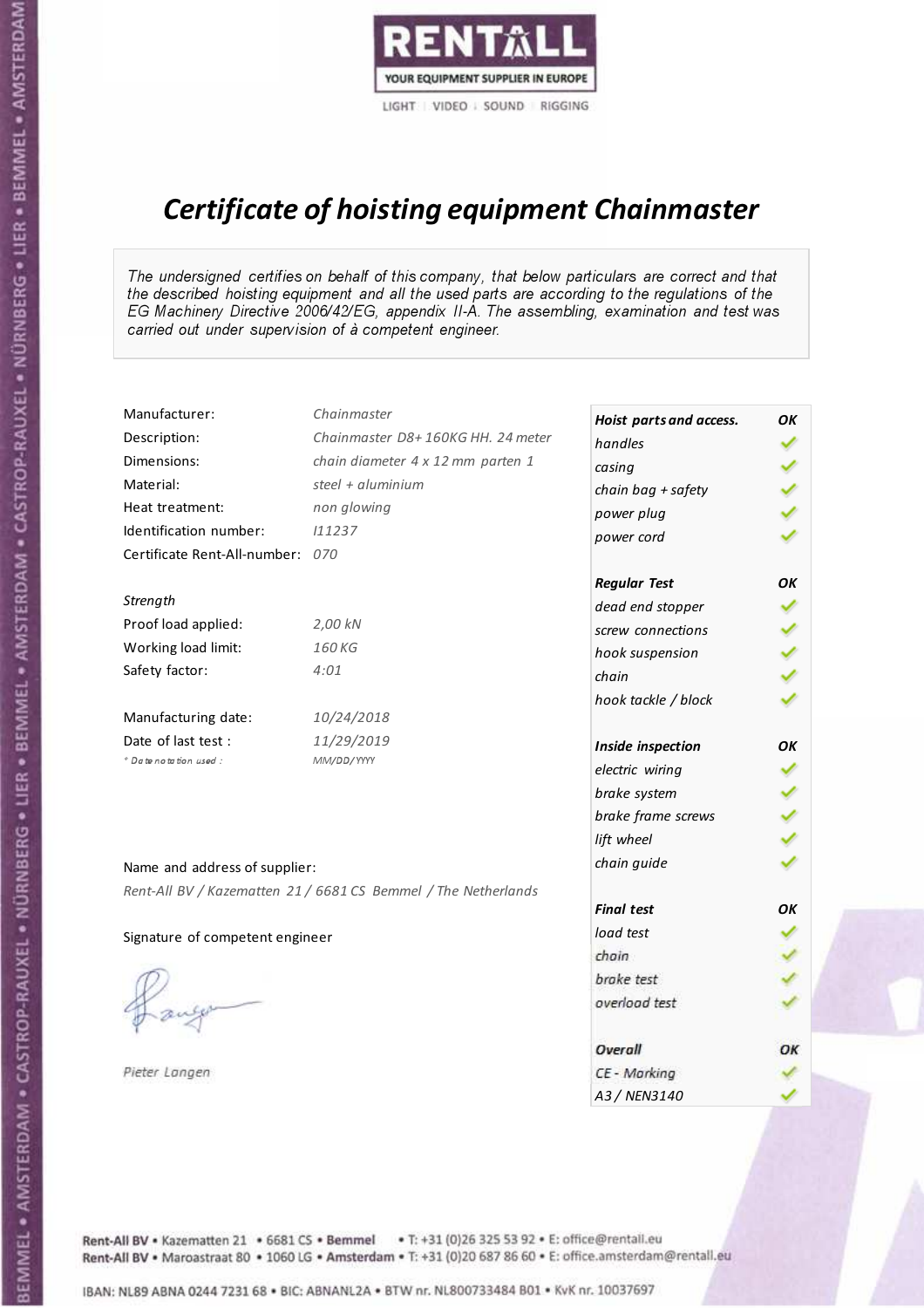

# Certificate of hoisting equipment Chainmaster

The undersigned certifies on behalf of this company, that below particulars are correct and that the described hoisting equipment and all the used parts are according to the regulations of the EG Machinery Directive 2006/42/EG, appendix II-A. The assembling, examination and test was carried out under supervision of à competent engineer.

| Manufacturer:                    | Chainmaster                                                    | Hoist parts and access. | OK |
|----------------------------------|----------------------------------------------------------------|-------------------------|----|
| Description:                     | Chainmaster D8+160KG HH. 24 meter                              | handles                 |    |
| Dimensions:                      | chain diameter 4 x 12 mm parten 1                              | casing                  |    |
| Material:                        | steel + aluminium                                              | chain bag + safety      |    |
| Heat treatment:                  | non glowing                                                    | power plug              |    |
| Identification number:           | 111238                                                         | power cord              |    |
| Certificate Rent-All-number: 071 |                                                                |                         |    |
|                                  |                                                                | <b>Regular Test</b>     | OK |
| Strength                         |                                                                | dead end stopper        | ✓  |
| Proof load applied:              | 2,00 kN                                                        | screw connections       |    |
| Working load limit:              | 160 KG                                                         | hook suspension         |    |
| Safety factor:                   | 4:01                                                           | chain                   | りょ |
|                                  |                                                                | hook tackle / block     |    |
| Manufacturing date:              | 10/24/2018                                                     |                         |    |
| Date of last test :              | 11/29/2019                                                     | Inside inspection       | OK |
| * Date notation used :           | MM/DD/YYYY                                                     | electric wiring         |    |
|                                  |                                                                | brake system            |    |
|                                  |                                                                | brake frame screws      |    |
|                                  |                                                                | lift wheel              |    |
| Name and address of supplier:    |                                                                | chain guide             |    |
|                                  | Rent-All BV / Kazematten 21 / 6681 CS Bemmel / The Netherlands |                         |    |
|                                  |                                                                | <b>Final test</b>       | OК |
| Signature of competent engineer  |                                                                | load test               |    |
|                                  |                                                                | chain                   |    |
|                                  |                                                                | brake test              |    |
|                                  |                                                                | overload test           |    |
|                                  |                                                                | Overall                 | ОК |
| Pieter Langen                    |                                                                | CE - Marking            |    |
|                                  |                                                                | A3 / NEN3140            |    |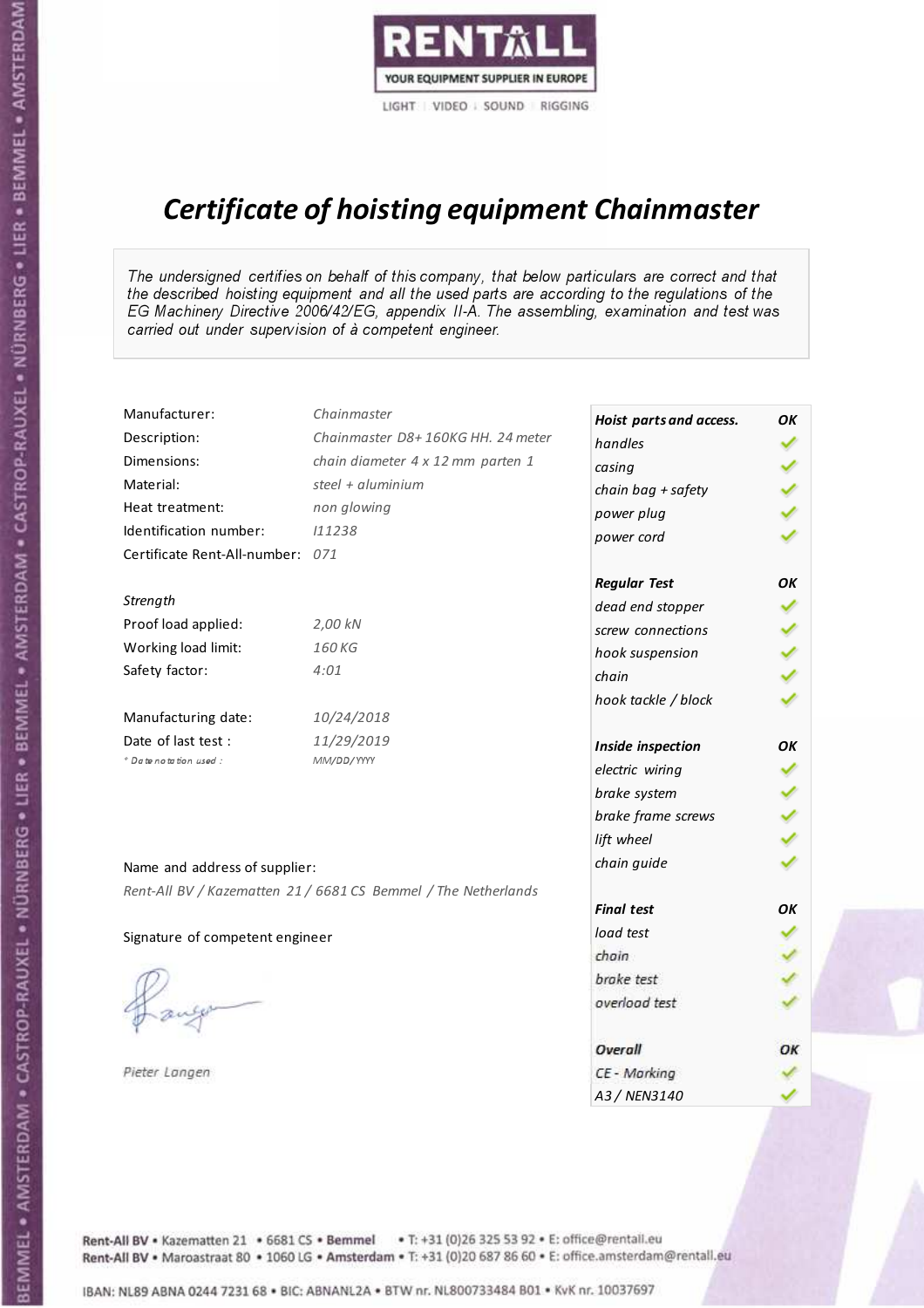

# Certificate of hoisting equipment Chainmaster

The undersigned certifies on behalf of this company, that below particulars are correct and that the described hoisting equipment and all the used parts are according to the regulations of the EG Machinery Directive 2006/42/EG, appendix II-A. The assembling, examination and test was carried out under supervision of à competent engineer.

| Manufacturer:                    | Chainmaster                                                    | Hoist parts and access. | OK  |
|----------------------------------|----------------------------------------------------------------|-------------------------|-----|
| Description:                     | Chainmaster D8+160KG HH. 24 meter                              | handles                 |     |
| Dimensions:                      | chain diameter 4 x 12 mm parten 1                              | casing                  |     |
| Material:                        | steel + aluminium                                              | chain bag + safety      |     |
| Heat treatment:                  | non glowing                                                    | power plug              |     |
| Identification number:           | 111239                                                         | power cord              |     |
| Certificate Rent-All-number: 072 |                                                                |                         |     |
|                                  |                                                                | <b>Regular Test</b>     | OK  |
| Strength                         |                                                                | dead end stopper        | ✔   |
| Proof load applied:              | 2,00 kN                                                        | screw connections       |     |
| Working load limit:              | 160 KG                                                         | hook suspension         |     |
| Safety factor:                   | 4:01                                                           | chain                   | くくく |
|                                  |                                                                | hook tackle / block     |     |
| Manufacturing date:              | 10/24/2018                                                     |                         |     |
| Date of last test :              | 11/29/2019                                                     | Inside inspection       | OK  |
| * Date notation used :           | MM/DD/YYYY                                                     | electric wiring         |     |
|                                  |                                                                | brake system            |     |
|                                  |                                                                | brake frame screws      | くくく |
|                                  |                                                                | lift wheel              |     |
| Name and address of supplier:    |                                                                | chain guide             |     |
|                                  | Rent-All BV / Kazematten 21 / 6681 CS Bemmel / The Netherlands |                         |     |
|                                  |                                                                | <b>Final test</b>       | OK  |
| Signature of competent engineer  |                                                                | load test               |     |
|                                  |                                                                | chain                   |     |
|                                  |                                                                | brake test              |     |
|                                  |                                                                | overload test           |     |
|                                  |                                                                | Overall                 | ОК  |
| Pieter Langen                    |                                                                | CE - Marking            |     |
|                                  |                                                                | A3 / NEN3140            |     |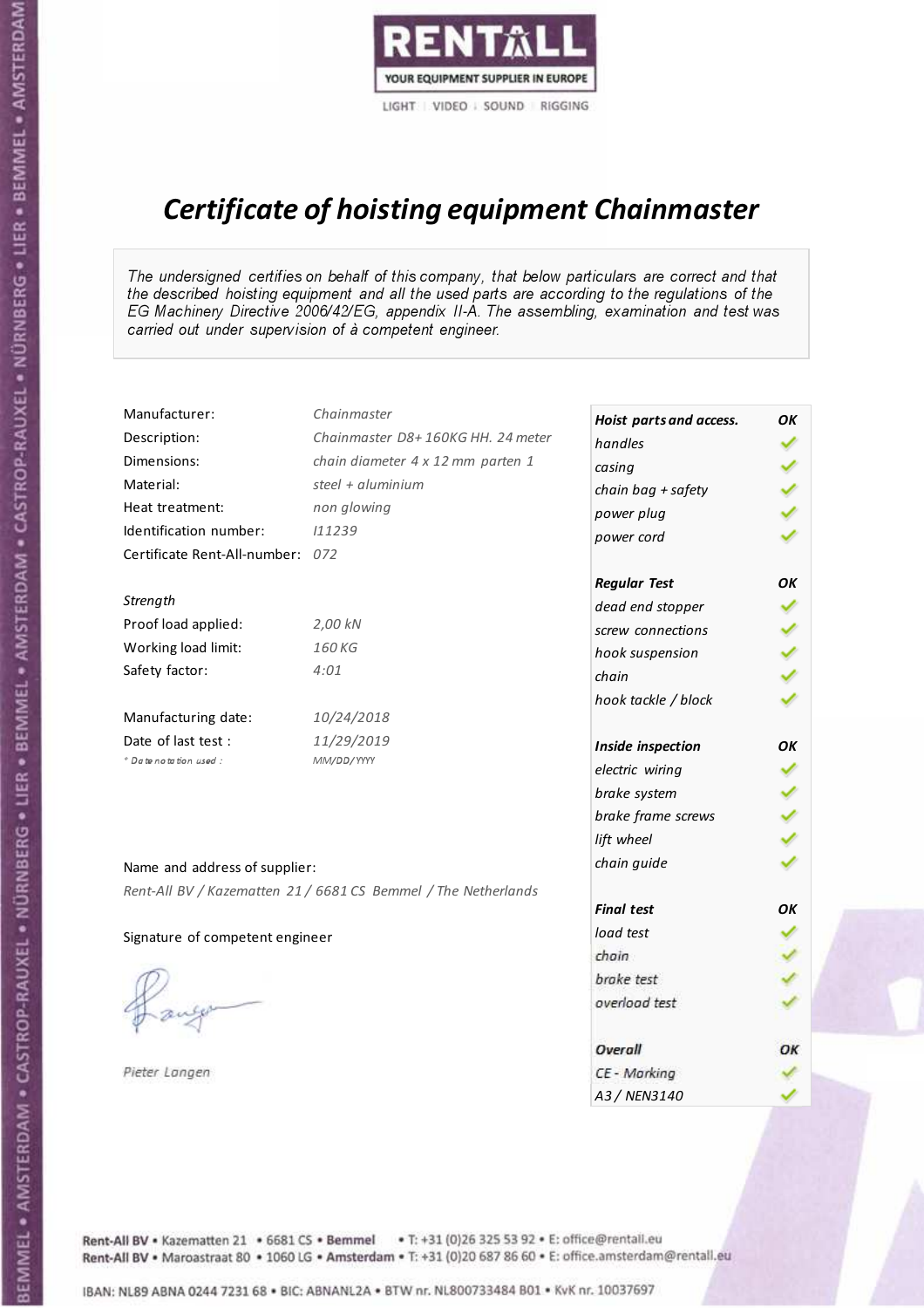

# Certificate of hoisting equipment Chainmaster

The undersigned certifies on behalf of this company, that below particulars are correct and that the described hoisting equipment and all the used parts are according to the regulations of the EG Machinery Directive 2006/42/EG, appendix II-A. The assembling, examination and test was carried out under supervision of à competent engineer.

| Manufacturer:                    | Chainmaster                                                    | Hoist parts and access. | OK  |
|----------------------------------|----------------------------------------------------------------|-------------------------|-----|
| Description:                     | Chainmaster D8+160KG HH. 24 meter                              | handles                 |     |
| Dimensions:                      | chain diameter 4 x 12 mm parten 1                              | casing                  |     |
| Material:                        | steel + aluminium                                              | chain bag + safety      |     |
| Heat treatment:                  | non glowing                                                    | power plug              |     |
| Identification number:           | 111240                                                         | power cord              |     |
| Certificate Rent-All-number: 073 |                                                                |                         |     |
|                                  |                                                                | <b>Regular Test</b>     | OK  |
| Strength                         |                                                                | dead end stopper        | ✔   |
| Proof load applied:              | 2,00 kN                                                        | screw connections       |     |
| Working load limit:              | 160KG                                                          | hook suspension         |     |
| Safety factor:                   | 4:01                                                           | chain                   | くくく |
|                                  |                                                                | hook tackle / block     |     |
| Manufacturing date:              | 10/24/2018                                                     |                         |     |
| Date of last test :              | 11/29/2019                                                     | Inside inspection       | ОΚ  |
| * Date notation used :           | MM/DD/YYYY                                                     | electric wiring         |     |
|                                  |                                                                | brake system            |     |
|                                  |                                                                | brake frame screws      | くくく |
|                                  |                                                                | lift wheel              |     |
| Name and address of supplier:    |                                                                | chain guide             |     |
|                                  | Rent-All BV / Kazematten 21 / 6681 CS Bemmel / The Netherlands |                         |     |
|                                  |                                                                | <b>Final test</b>       | OK  |
| Signature of competent engineer  |                                                                | load test               |     |
|                                  |                                                                | chain                   |     |
|                                  |                                                                | brake test              |     |
|                                  |                                                                | overload test           |     |
|                                  |                                                                | Overall                 | ОК  |
| Pieter Langen                    |                                                                | CE - Marking            |     |
|                                  |                                                                | A3 / NEN3140            |     |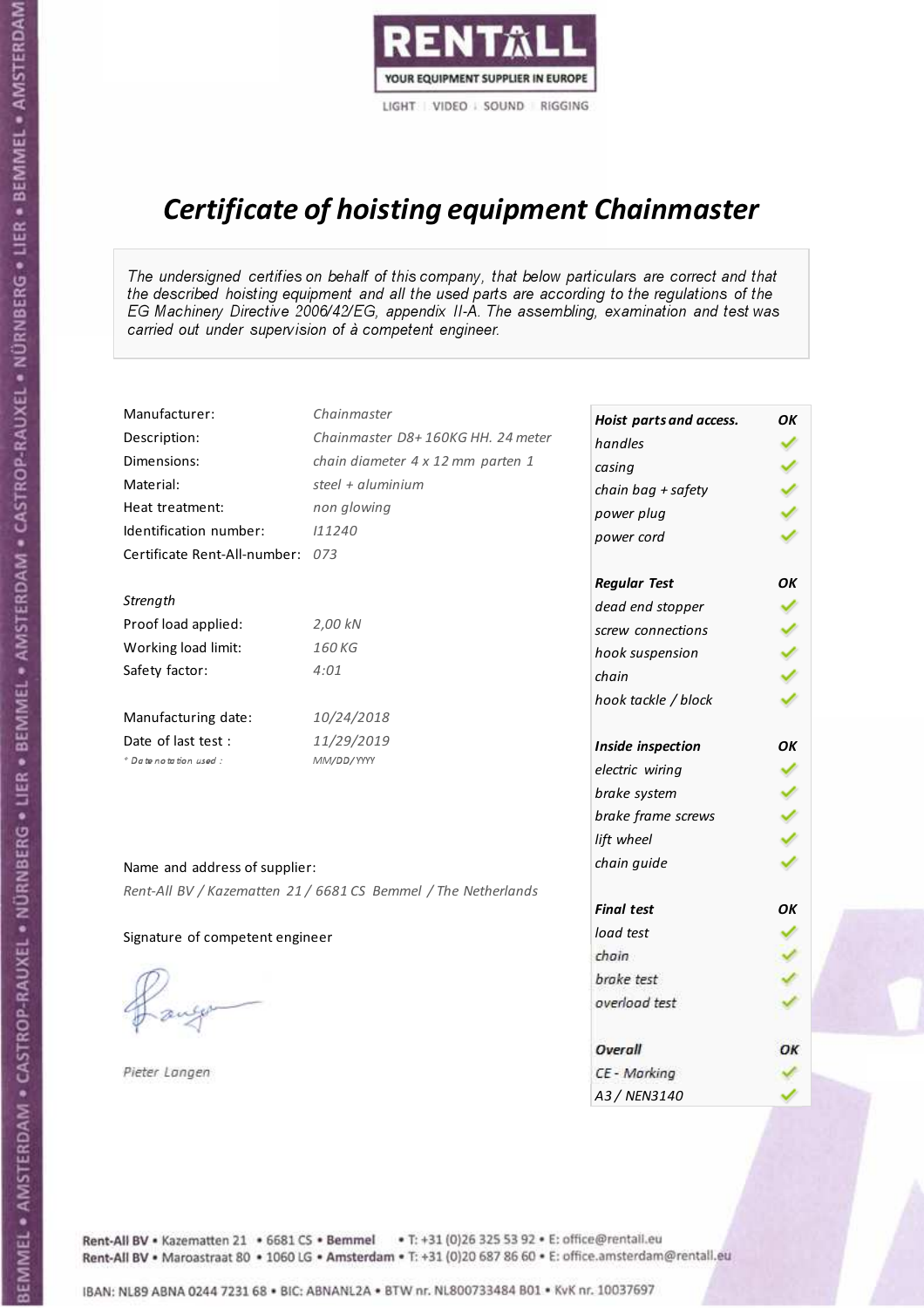

# Certificate of hoisting equipment Chainmaster

The undersigned certifies on behalf of this company, that below particulars are correct and that the described hoisting equipment and all the used parts are according to the regulations of the EG Machinery Directive 2006/42/EG, appendix II-A. The assembling, examination and test was carried out under supervision of à competent engineer.

| Manufacturer:                    | Chainmaster                                                    | Hoist parts and access. | OK   |
|----------------------------------|----------------------------------------------------------------|-------------------------|------|
| Description:                     | Chainmaster D8+160KG HH. 24 meter                              | handles                 |      |
| Dimensions:                      | chain diameter 4 x 12 mm parten 1                              | casing                  |      |
| Material:                        | steel + aluminium                                              | chain bag + safety      | ソソソン |
| Heat treatment:                  | non glowing                                                    | power plug              |      |
| Identification number:           | 111241                                                         | power cord              |      |
| Certificate Rent-All-number: 074 |                                                                |                         |      |
|                                  |                                                                | <b>Regular Test</b>     | OK   |
| Strength                         |                                                                | dead end stopper        | ✔    |
| Proof load applied:              | 2,00 kN                                                        | screw connections       |      |
| Working load limit:              | 160 KG                                                         | hook suspension         |      |
| Safety factor:                   | 4:01                                                           | chain                   | くくく  |
|                                  |                                                                | hook tackle / block     |      |
| Manufacturing date:              | 10/24/2018                                                     |                         |      |
| Date of last test :              | 2/12/2020                                                      | Inside inspection       | ΟK   |
| + Date notation used :           | MM/DD/YYYY                                                     | electric wiring         |      |
|                                  |                                                                | brake system            |      |
|                                  |                                                                | brake frame screws      | くりょ  |
|                                  |                                                                | lift wheel              |      |
| Name and address of supplier:    |                                                                | chain guide             |      |
|                                  | Rent-All BV / Kazematten 21 / 6681 CS Bemmel / The Netherlands |                         |      |
|                                  |                                                                | <b>Final test</b>       | OK   |
| Signature of competent engineer  |                                                                | load test               |      |
|                                  |                                                                | chain                   |      |
|                                  |                                                                | brake test              |      |
|                                  |                                                                | overload test           |      |
|                                  |                                                                | Overall                 | OK   |
| Pieter Langen                    |                                                                | CE - Marking            |      |
|                                  |                                                                | A3 / NEN3140            |      |

Rent-All BV . Kazematten 21 . 6681 CS . Bemmel . T: +31 (0)26 325 53 92 . E: office@rentall.eu Rent-All BV · Maroastraat 80 · 1060 LG · Amsterdam · T: +31 (0)20 687 86 60 · E: office.amsterdam@rentall.eu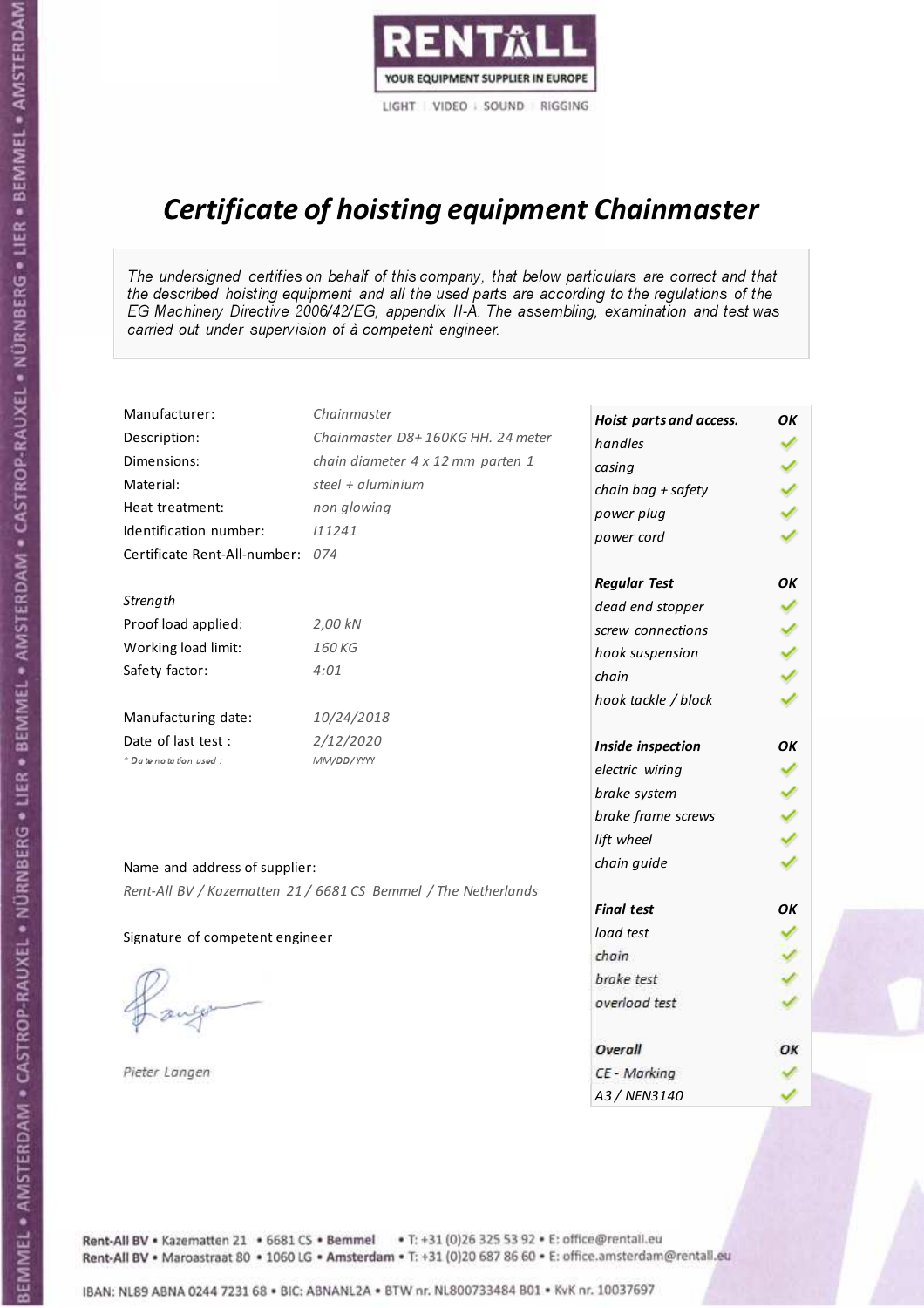

# Certificate of hoisting equipment Chainmaster

The undersigned certifies on behalf of this company, that below particulars are correct and that the described hoisting equipment and all the used parts are according to the regulations of the EG Machinery Directive 2006/42/EG, appendix II-A. The assembling, examination and test was carried out under supervision of à competent engineer.

| Manufacturer:                    | Chainmaster                                                    | Hoist parts and access. | OK |
|----------------------------------|----------------------------------------------------------------|-------------------------|----|
| Description:                     | Chainmaster D8+160KG HH. 24 meter                              | handles                 |    |
| Dimensions:                      | chain diameter 4 x 12 mm parten 1                              | casing                  |    |
| Material:                        | steel + aluminium                                              | chain bag + safety      |    |
| Heat treatment:                  | non glowing                                                    | power plug              |    |
| Identification number:           | 111242                                                         | power cord              |    |
| Certificate Rent-All-number: 075 |                                                                |                         |    |
|                                  |                                                                | <b>Regular Test</b>     | ΟK |
| Strength                         |                                                                | dead end stopper        | ✔  |
| Proof load applied:              | 2,00 kN                                                        | screw connections       | ✔  |
| Working load limit:              | 160 KG                                                         | hook suspension         |    |
| Safety factor:                   | 4:01                                                           | chain                   | りょ |
|                                  |                                                                | hook tackle / block     |    |
| Manufacturing date:              | 10/24/2018                                                     |                         |    |
| Date of last test :              | 1/22/2020                                                      | Inside inspection       | ΟK |
| * Date notation used :           | MM/DD/YYYY                                                     | electric wiring         |    |
|                                  |                                                                | brake system            |    |
|                                  |                                                                | brake frame screws      |    |
|                                  |                                                                | lift wheel              |    |
| Name and address of supplier:    |                                                                | chain guide             |    |
|                                  | Rent-All BV / Kazematten 21 / 6681 CS Bemmel / The Netherlands |                         |    |
|                                  |                                                                | <b>Final test</b>       | OK |
| Signature of competent engineer  |                                                                | load test               |    |
|                                  |                                                                | chain                   |    |
|                                  |                                                                | brake test              |    |
|                                  |                                                                | overload test           |    |
|                                  |                                                                | Overall                 | ОК |
| Pieter Langen                    |                                                                | CE - Marking            |    |
|                                  |                                                                | A3 / NEN3140            |    |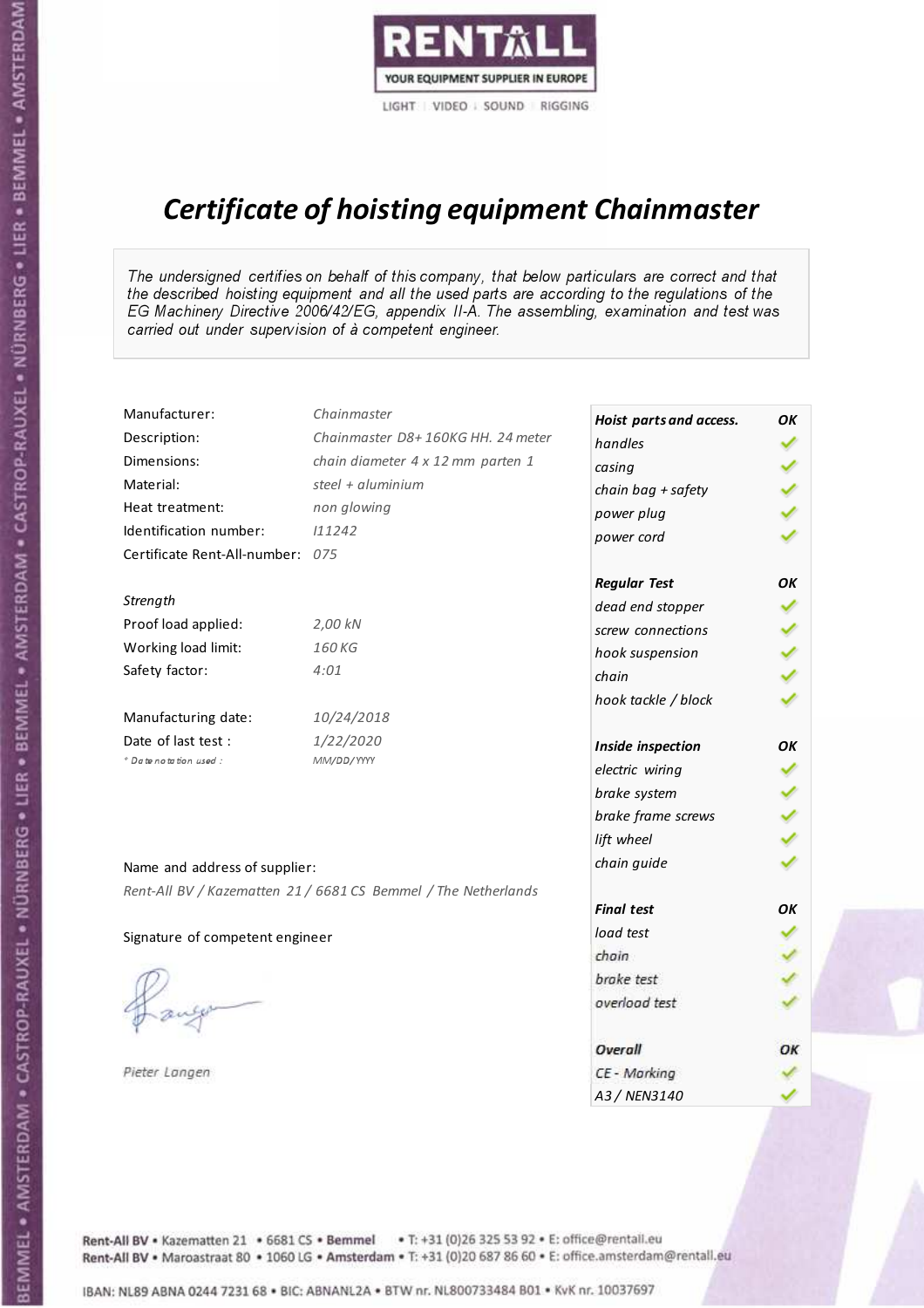

# Certificate of hoisting equipment Chainmaster

The undersigned certifies on behalf of this company, that below particulars are correct and that the described hoisting equipment and all the used parts are according to the regulations of the EG Machinery Directive 2006/42/EG, appendix II-A. The assembling, examination and test was carried out under supervision of à competent engineer.

| Manufacturer:                    | Chainmaster                                                    | Hoist parts and access. | OK |
|----------------------------------|----------------------------------------------------------------|-------------------------|----|
| Description:                     | Chainmaster D8+160KG HH. 24 meter                              | handles                 |    |
| Dimensions:                      | chain diameter 4 x 12 mm parten 1                              | casing                  |    |
| Material:                        | steel + aluminium                                              | chain bag + safety      |    |
| Heat treatment:                  | non glowing                                                    | power plug              |    |
| Identification number:           | 111243                                                         | power cord              |    |
| Certificate Rent-All-number: 076 |                                                                |                         |    |
|                                  |                                                                | <b>Regular Test</b>     | ΟK |
| Strength                         |                                                                | dead end stopper        | ✔  |
| Proof load applied:              | 2,00 kN                                                        | screw connections       | ✔  |
| Working load limit:              | 160 KG                                                         | hook suspension         |    |
| Safety factor:                   | 4:01                                                           | chain                   | りょ |
|                                  |                                                                | hook tackle / block     |    |
| Manufacturing date:              | 10/24/2018                                                     |                         |    |
| Date of last test :              | 1/22/2020                                                      | Inside inspection       | ΟK |
| * Date notation used :           | MM/DD/YYYY                                                     | electric wiring         |    |
|                                  |                                                                | brake system            |    |
|                                  |                                                                | brake frame screws      |    |
|                                  |                                                                | lift wheel              |    |
| Name and address of supplier:    |                                                                | chain guide             |    |
|                                  | Rent-All BV / Kazematten 21 / 6681 CS Bemmel / The Netherlands |                         |    |
|                                  |                                                                | <b>Final test</b>       | OK |
| Signature of competent engineer  |                                                                | load test               |    |
|                                  |                                                                | chain                   |    |
|                                  |                                                                | brake test              |    |
|                                  |                                                                | overload test           |    |
|                                  |                                                                | Overall                 | ОК |
| Pieter Langen                    |                                                                | CE - Marking            |    |
|                                  |                                                                | A3 / NEN3140            |    |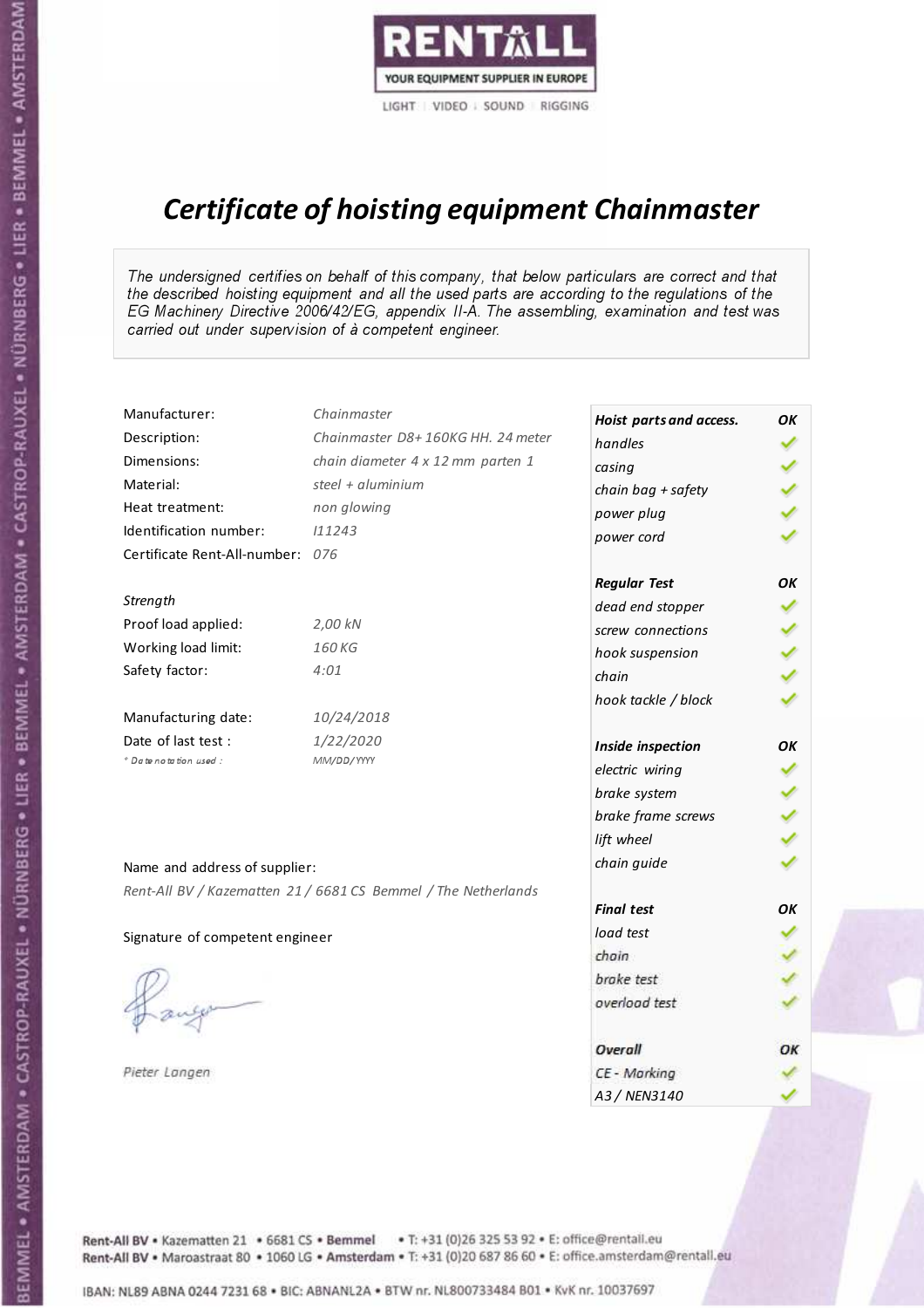

# Certificate of hoisting equipment Chainmaster

The undersigned certifies on behalf of this company, that below particulars are correct and that the described hoisting equipment and all the used parts are according to the regulations of the EG Machinery Directive 2006/42/EG, appendix II-A. The assembling, examination and test was carried out under supervision of à competent engineer.

| Manufacturer:                    | Chainmaster                                                    | Hoist parts and access. | OK  |
|----------------------------------|----------------------------------------------------------------|-------------------------|-----|
| Description:                     | Chainmaster D8+160KG HH. 24 meter                              | handles                 |     |
| Dimensions:                      | chain diameter 4 x 12 mm parten 1                              | casing                  |     |
| Material:                        | steel + $aluminim$                                             | chain bag + safety      |     |
| Heat treatment:                  | non glowing                                                    | power plug              |     |
| Identification number:           | 111244                                                         | power cord              |     |
| Certificate Rent-All-number: 077 |                                                                |                         |     |
|                                  |                                                                | <b>Regular Test</b>     | ΟK  |
| Strength                         |                                                                | dead end stopper        | ✔   |
| Proof load applied:              | 2,00 kN                                                        | screw connections       |     |
| Working load limit:              | 160KG                                                          | hook suspension         | くくく |
| Safety factor:                   | 4:01                                                           | chain                   |     |
|                                  |                                                                | hook tackle / block     |     |
| Manufacturing date:              | 10/24/2018                                                     |                         |     |
| Date of last test :              | 11/29/2019                                                     | Inside inspection       | ОΚ  |
| + Date notation used:            | MM/DD/YYYY                                                     | electric wiring         |     |
|                                  |                                                                | brake system            | ✔   |
|                                  |                                                                | brake frame screws      |     |
|                                  |                                                                | lift wheel              | りょ  |
| Name and address of supplier:    |                                                                | chain guide             |     |
|                                  | Rent-All BV / Kazematten 21 / 6681 CS Bemmel / The Netherlands |                         |     |
|                                  |                                                                | <b>Final test</b>       | ΟK  |
| Signature of competent engineer  |                                                                | load test               |     |
|                                  |                                                                | chain                   |     |
|                                  |                                                                | brake test              |     |
|                                  |                                                                | overload test           |     |
|                                  |                                                                | Overall                 | OK  |
| Pieter Langen                    |                                                                | CE - Marking            |     |
|                                  |                                                                | A3 / NEN3140            |     |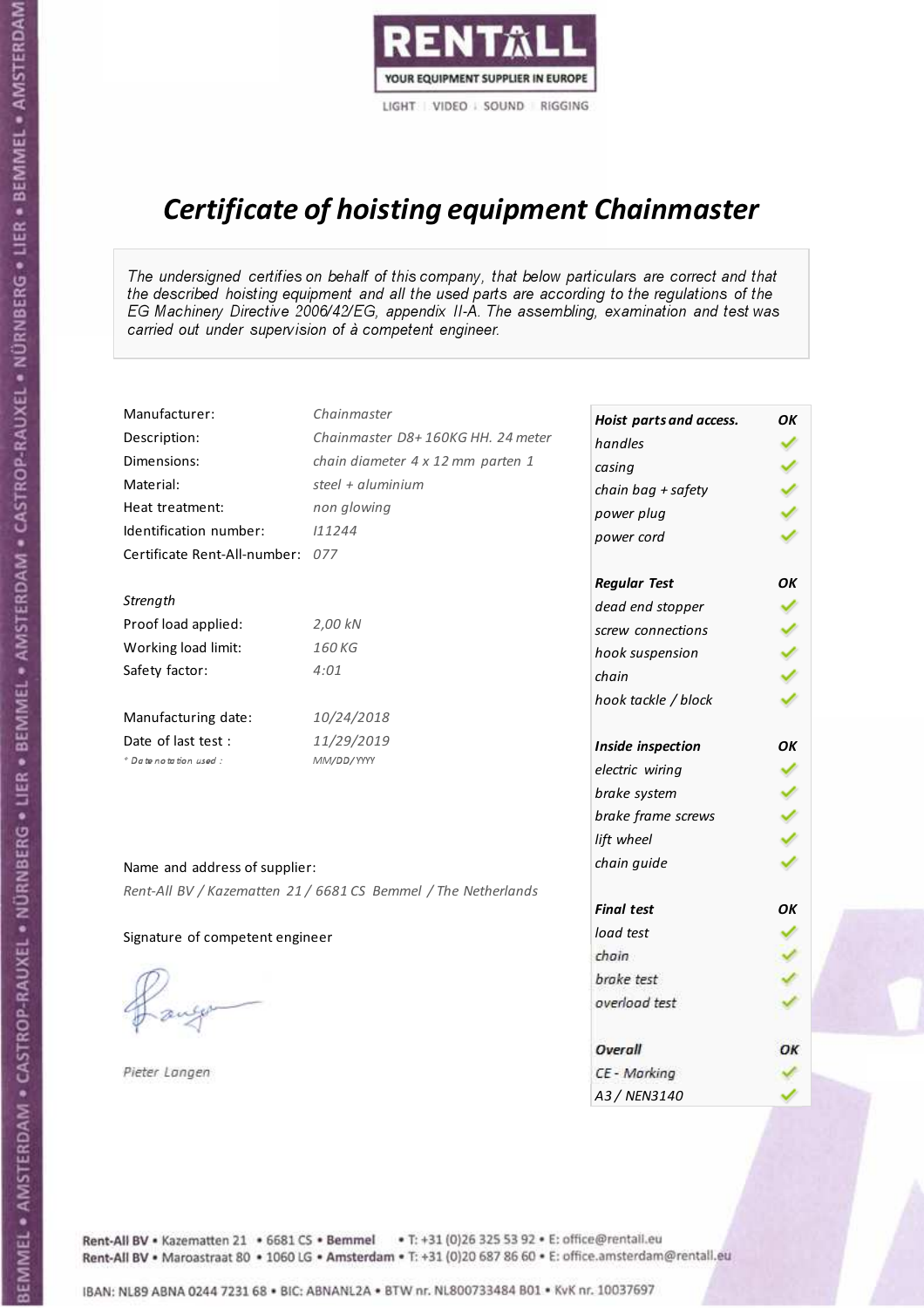

# Certificate of hoisting equipment Chainmaster

The undersigned certifies on behalf of this company, that below particulars are correct and that the described hoisting equipment and all the used parts are according to the regulations of the EG Machinery Directive 2006/42/EG, appendix II-A. The assembling, examination and test was carried out under supervision of à competent engineer.

| Manufacturer:                    | Chainmaster                                                    | Hoist parts and access. | OK |
|----------------------------------|----------------------------------------------------------------|-------------------------|----|
| Description:                     | Chainmaster D8+160KG HH. 24 meter                              | handles                 |    |
| Dimensions:                      | chain diameter 4 x 12 mm parten 1                              | casing                  |    |
| Material:                        | steel + $aluminium$                                            | chain bag + safety      |    |
| Heat treatment:                  | non glowing                                                    | power plug              |    |
| Identification number:           | 111245                                                         | power cord              |    |
| Certificate Rent-All-number: 078 |                                                                |                         |    |
|                                  |                                                                | <b>Regular Test</b>     | ΟK |
| Strength                         |                                                                | dead end stopper        | ✔  |
| Proof load applied:              | 2,00 kN                                                        | screw connections       |    |
| Working load limit:              | 160 KG                                                         | hook suspension         |    |
| Safety factor:                   | 4:01                                                           | chain                   | くり |
|                                  |                                                                | hook tackle / block     |    |
| Manufacturing date:              | 10/24/2018                                                     |                         |    |
| Date of last test :              | 10/24/2018                                                     | Inside inspection       | ΟK |
| * Date notation used :           | MM/DD/YYYY                                                     | electric wiring         |    |
|                                  |                                                                | brake system            |    |
|                                  |                                                                | brake frame screws      |    |
|                                  |                                                                | lift wheel              |    |
| Name and address of supplier:    |                                                                | chain guide             |    |
|                                  | Rent-All BV / Kazematten 21 / 6681 CS Bemmel / The Netherlands |                         |    |
|                                  |                                                                | <b>Final test</b>       | ΟK |
| Signature of competent engineer  |                                                                | load test               |    |
|                                  |                                                                | chain                   |    |
|                                  |                                                                | brake test              |    |
|                                  |                                                                | overload test           |    |
|                                  |                                                                | Overall                 | ОК |
| Pieter Langen                    |                                                                | CE - Marking            |    |
|                                  |                                                                | A3 / NEN3140            |    |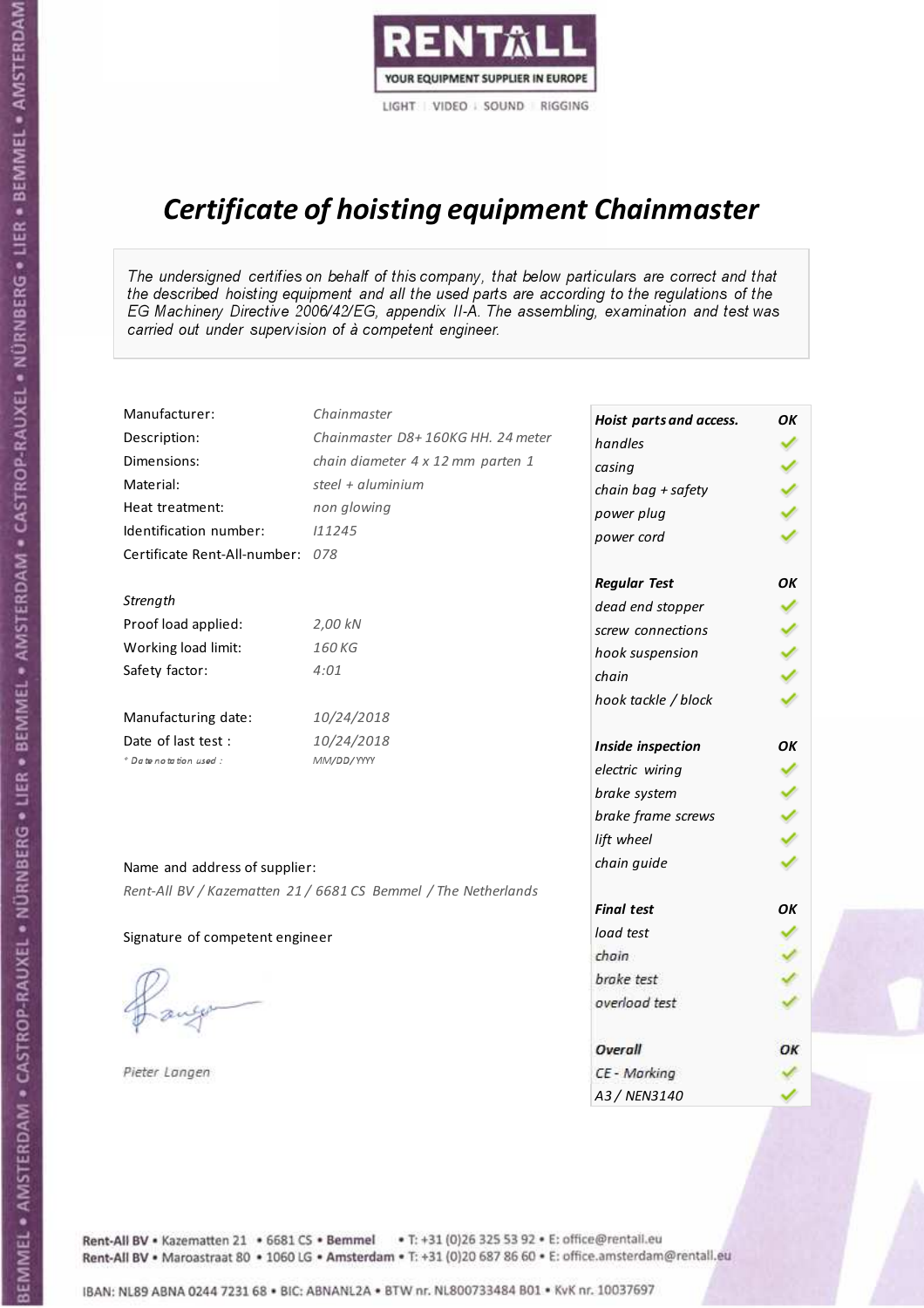

# Certificate of hoisting equipment Chainmaster

The undersigned certifies on behalf of this company, that below particulars are correct and that the described hoisting equipment and all the used parts are according to the regulations of the EG Machinery Directive 2006/42/EG, appendix II-A. The assembling, examination and test was carried out under supervision of à competent engineer.

| Manufacturer:                    | Chainmaster                                                    | Hoist parts and access. | OK  |
|----------------------------------|----------------------------------------------------------------|-------------------------|-----|
| Description:                     | Chainmaster D8+160KG HH. 24 meter                              | handles                 |     |
| Dimensions:                      | chain diameter 4 x 12 mm parten 1                              | casing                  |     |
| Material:                        | steel + aluminium                                              | chain bag + safety      |     |
| Heat treatment:                  | non glowing                                                    | power plug              |     |
| Identification number:           | 111246                                                         | power cord              |     |
| Certificate Rent-All-number: 079 |                                                                |                         |     |
|                                  |                                                                | <b>Regular Test</b>     | OK  |
| Strength                         |                                                                | dead end stopper        | ✔   |
| Proof load applied:              | 2,00 kN                                                        | screw connections       |     |
| Working load limit:              | 160KG                                                          | hook suspension         |     |
| Safety factor:                   | 4:01                                                           | chain                   | くくく |
|                                  |                                                                | hook tackle / block     |     |
| Manufacturing date:              | 10/24/2018                                                     |                         |     |
| Date of last test :              | 1/15/2020                                                      | Inside inspection       | OK  |
| * Date notation used :           | MM/DD/YYYY                                                     | electric wiring         |     |
|                                  |                                                                | brake system            |     |
|                                  |                                                                | brake frame screws      | くくく |
|                                  |                                                                | lift wheel              |     |
| Name and address of supplier:    |                                                                | chain guide             |     |
|                                  | Rent-All BV / Kazematten 21 / 6681 CS Bemmel / The Netherlands |                         |     |
|                                  |                                                                | <b>Final test</b>       | OK  |
| Signature of competent engineer  |                                                                | load test               |     |
|                                  |                                                                | chain                   |     |
|                                  |                                                                | brake test              |     |
|                                  |                                                                | overload test           |     |
|                                  |                                                                | Overall                 | ОК  |
| Pieter Langen                    |                                                                | CE - Marking            |     |
|                                  |                                                                | A3 / NEN3140            |     |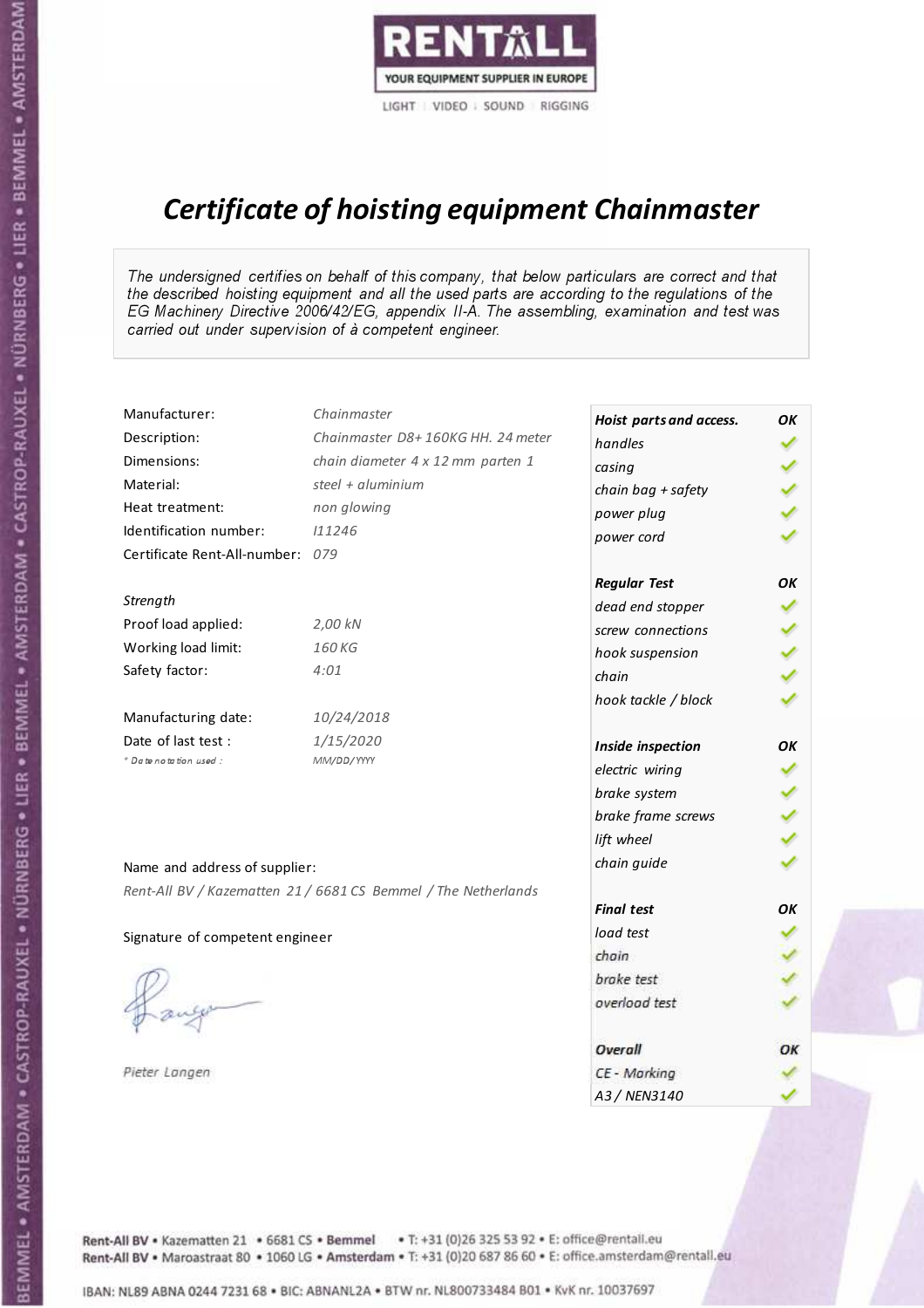

# Certificate of hoisting equipment Chainmaster

The undersigned certifies on behalf of this company, that below particulars are correct and that the described hoisting equipment and all the used parts are according to the regulations of the EG Machinery Directive 2006/42/EG, appendix II-A. The assembling, examination and test was carried out under supervision of à competent engineer.

| Manufacturer:                    | Chainmaster                                                    | Hoist parts and access. | OК  |
|----------------------------------|----------------------------------------------------------------|-------------------------|-----|
| Description:                     | Chainmaster D8+160KG HH. 24 meter                              | handles                 | ✓   |
| Dimensions:                      | chain diameter 4 x 12 mm parten 1                              | casing                  |     |
| Material:                        | steel + aluminium                                              | chain bag + safety      |     |
| Heat treatment:                  | non glowing                                                    | power plug              |     |
| Identification number:           | 111247                                                         | power cord              |     |
| Certificate Rent-All-number: 080 |                                                                |                         |     |
|                                  |                                                                | <b>Regular Test</b>     | OK  |
| Strength                         |                                                                | dead end stopper        |     |
| Proof load applied:              | 2,00 kN                                                        | screw connections       |     |
| Working load limit:              | 160 KG                                                         | hook suspension         |     |
| Safety factor:                   | 4:01                                                           | chain                   | くくく |
|                                  |                                                                | hook tackle / block     |     |
| Manufacturing date:              | 10/24/2018                                                     |                         |     |
| Date of last test :              | 11/29/2019                                                     | Inside inspection       | OK  |
| * Date notation used :           | MM/DD/YYYY                                                     | electric wiring         |     |
|                                  |                                                                | brake system            |     |
|                                  |                                                                | brake frame screws      |     |
|                                  |                                                                | lift wheel              |     |
| Name and address of supplier:    |                                                                | chain guide             |     |
|                                  | Rent-All BV / Kazematten 21 / 6681 CS Bemmel / The Netherlands |                         |     |
|                                  |                                                                | <b>Final test</b>       | OK  |
| Signature of competent engineer  |                                                                | load test               |     |
|                                  |                                                                | chain                   |     |
|                                  |                                                                | brake test              |     |
|                                  |                                                                | overload test           |     |
|                                  |                                                                | <b>Overall</b>          | ОК  |
| Pieter Langen                    |                                                                | CE - Marking            |     |
|                                  |                                                                | A3 / NEN3140            |     |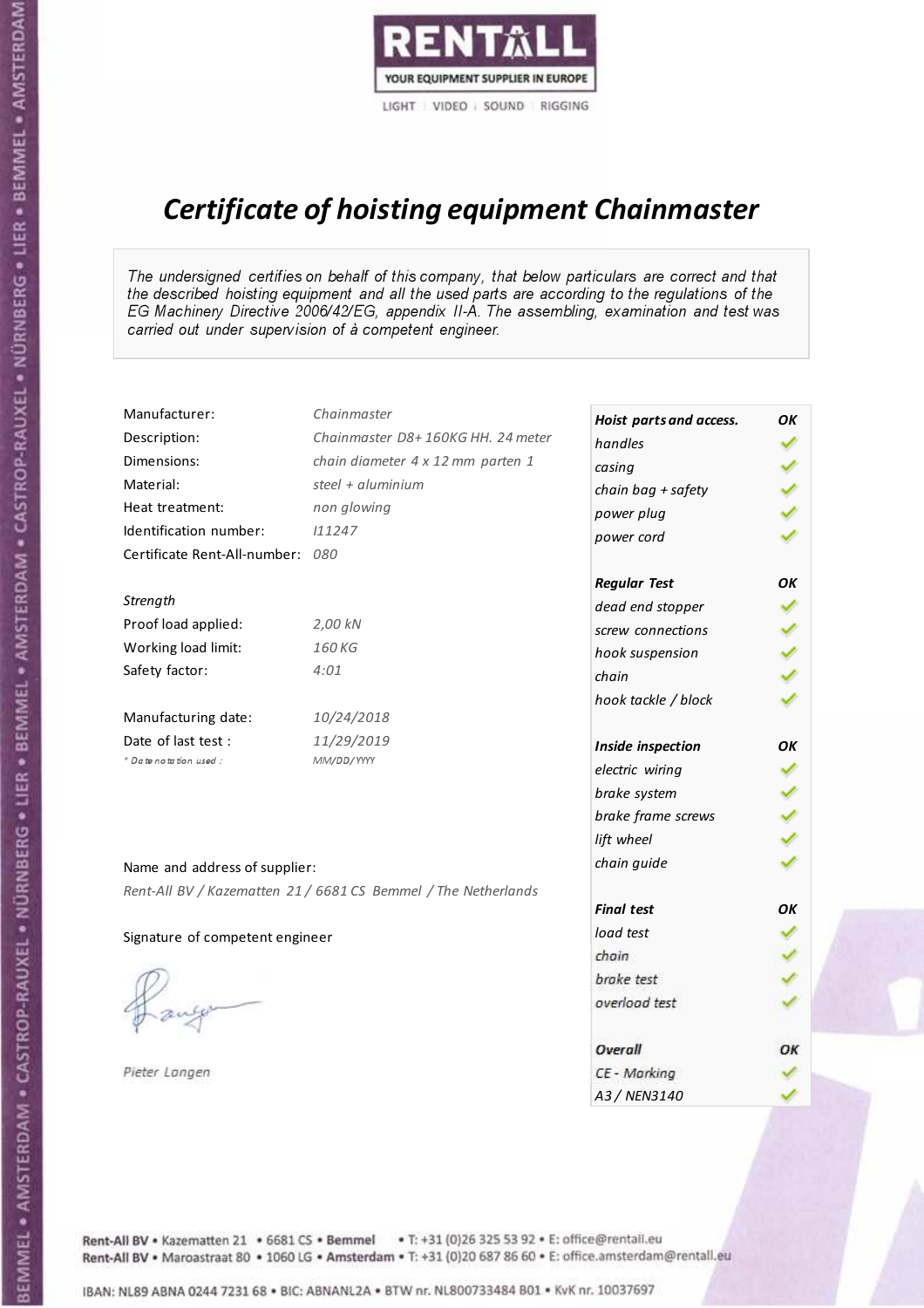

# Certificate of hoisting equipment Chainmaster

The undersigned certifies on behalf of this company, that below particulars are correct and that the described hoisting equipment and all the used parts are according to the regulations of the EG Machinery Directive 2006/42/EG, appendix II-A. The assembling, examination and test was carried out under supervision of à competent engineer.

| Manufacturer:                    | Chainmaster                                                    | Hoist parts and access. | OК  |
|----------------------------------|----------------------------------------------------------------|-------------------------|-----|
| Description:                     | Chainmaster D8+160KG HH. 24 meter                              | handles                 | ✓   |
| Dimensions:                      | chain diameter 4 x 12 mm parten 1                              | casing                  |     |
| Material:                        | steel + aluminium                                              | chain bag + safety      |     |
| Heat treatment:                  | non glowing                                                    | power plug              |     |
| Identification number:           | 111248                                                         | power cord              |     |
| Certificate Rent-All-number: 081 |                                                                |                         |     |
|                                  |                                                                | <b>Regular Test</b>     | OK  |
| Strength                         |                                                                | dead end stopper        |     |
| Proof load applied:              | 2,00 kN                                                        | screw connections       |     |
| Working load limit:              | 160 KG                                                         | hook suspension         |     |
| Safety factor:                   | 4:01                                                           | chain                   | くくく |
|                                  |                                                                | hook tackle / block     |     |
| Manufacturing date:              | 10/24/2018                                                     |                         |     |
| Date of last test :              | 11/29/2019                                                     | Inside inspection       | OK  |
| * Date notation used :           | MM/DD/YYYY                                                     | electric wiring         |     |
|                                  |                                                                | brake system            |     |
|                                  |                                                                | brake frame screws      |     |
|                                  |                                                                | lift wheel              |     |
| Name and address of supplier:    |                                                                | chain guide             |     |
|                                  | Rent-All BV / Kazematten 21 / 6681 CS Bemmel / The Netherlands |                         |     |
|                                  |                                                                | <b>Final test</b>       | OK  |
| Signature of competent engineer  |                                                                | load test               |     |
|                                  |                                                                | chain                   |     |
|                                  |                                                                | brake test              |     |
|                                  |                                                                | overload test           |     |
|                                  |                                                                | <b>Overall</b>          | ОК  |
| Pieter Langen                    |                                                                | CE - Marking            |     |
|                                  |                                                                | A3 / NEN3140            |     |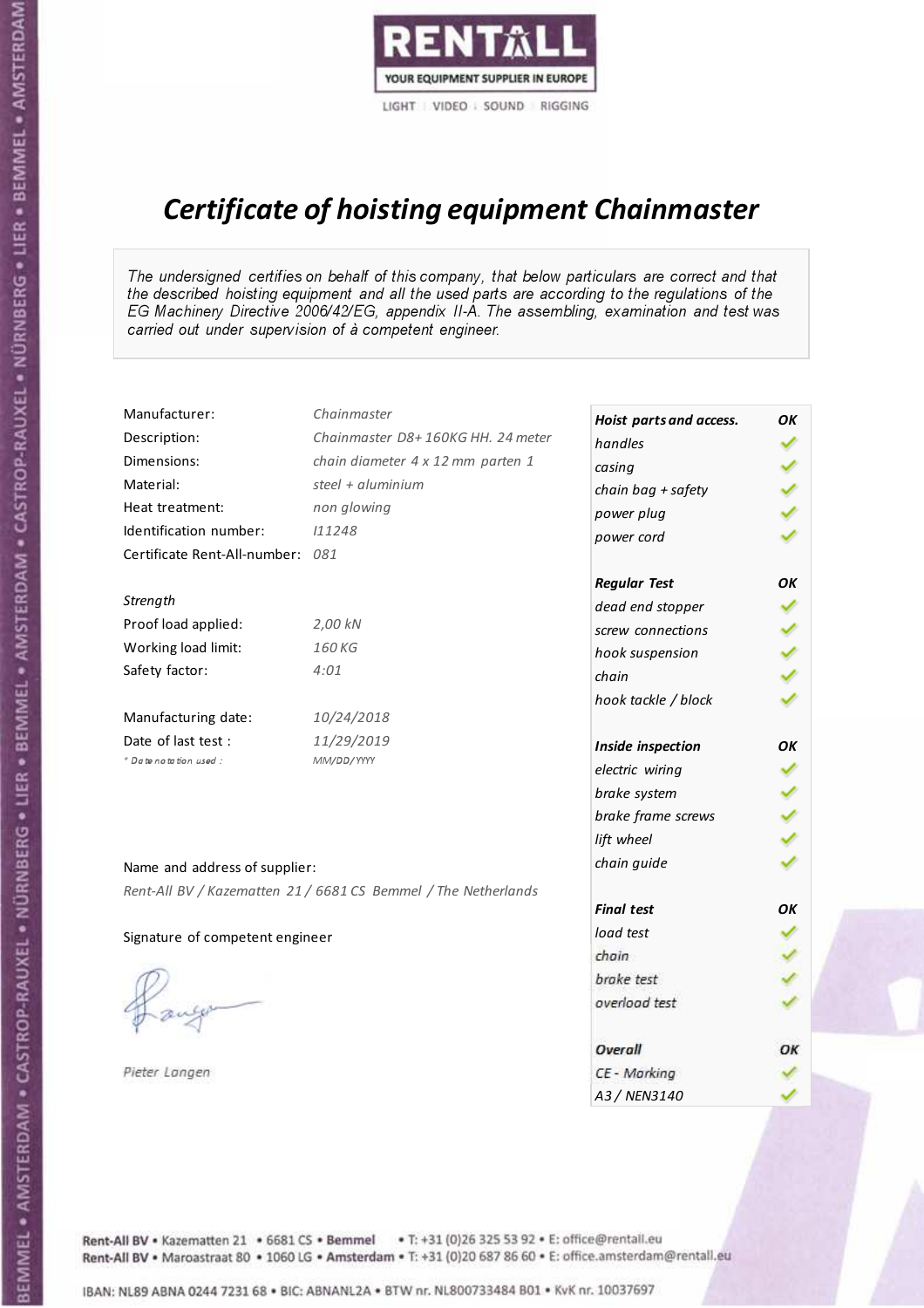

# Certificate of hoisting equipment Chainmaster

The undersigned certifies on behalf of this company, that below particulars are correct and that the described hoisting equipment and all the used parts are according to the regulations of the EG Machinery Directive 2006/42/EG, appendix II-A. The assembling, examination and test was carried out under supervision of à competent engineer.

| Manufacturer:                    | Chainmaster                                                    | Hoist parts and access. | OK           |
|----------------------------------|----------------------------------------------------------------|-------------------------|--------------|
| Description:                     | Chainmaster D8+160KG HH. 24 meter                              | handles                 |              |
| Dimensions:                      | chain diameter 4 x 12 mm parten 1                              | casing                  |              |
| Material:                        | steel + aluminium                                              | chain bag + safety      |              |
| Heat treatment:                  | non glowing                                                    | power plug              |              |
| Identification number:           | 111249                                                         | power cord              |              |
| Certificate Rent-All-number: 082 |                                                                |                         |              |
|                                  |                                                                | <b>Regular Test</b>     | ΟK           |
| Strength                         |                                                                | dead end stopper        | ✔            |
| Proof load applied:              | 2,00 kN                                                        | screw connections       |              |
| Working load limit:              | 160 KG                                                         | hook suspension         |              |
| Safety factor:                   | 4:01                                                           | chain                   | くくく          |
|                                  |                                                                | hook tackle / block     |              |
| Manufacturing date:              | 10/24/2018                                                     |                         |              |
| Date of last test :              | 11/20/2019                                                     | Inside inspection       | OK           |
| * Date notation used :           | MM/DD/YYYY                                                     | electric wiring         |              |
|                                  |                                                                | brake system            |              |
|                                  |                                                                | brake frame screws      |              |
|                                  |                                                                | lift wheel              | $\checkmark$ |
| Name and address of supplier:    |                                                                | chain guide             |              |
|                                  | Rent-All BV / Kazematten 21 / 6681 CS Bemmel / The Netherlands |                         |              |
|                                  |                                                                | <b>Final test</b>       | OK           |
| Signature of competent engineer  |                                                                | load test               |              |
|                                  |                                                                | chain                   |              |
|                                  |                                                                | brake test              |              |
|                                  |                                                                | overload test           |              |
|                                  |                                                                | <b>Overall</b>          | OK           |
| Pieter Langen                    |                                                                | CE - Marking            |              |
|                                  |                                                                | A3 / NEN3140            |              |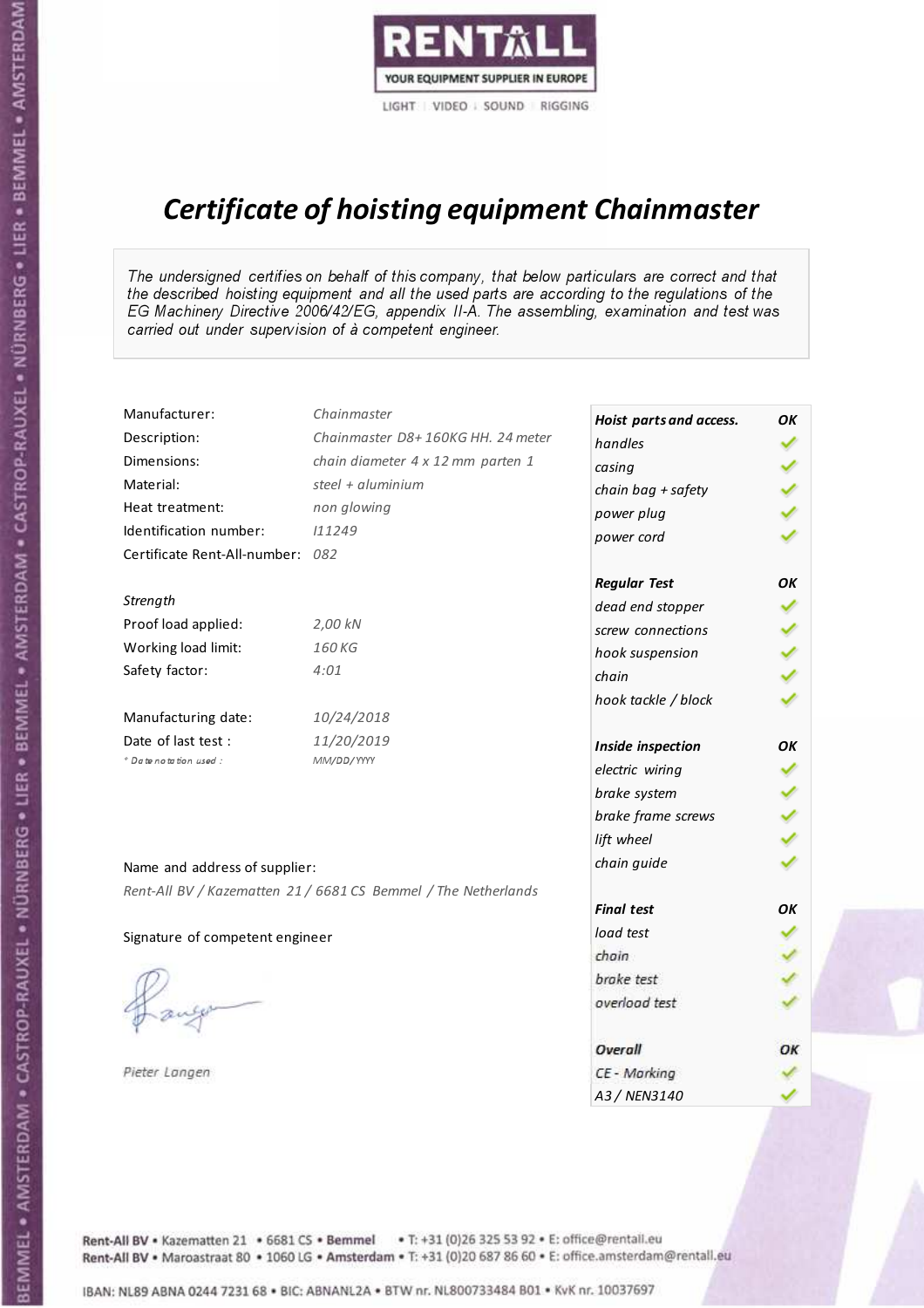

# Certificate of hoisting equipment Chainmaster

The undersigned certifies on behalf of this company, that below particulars are correct and that the described hoisting equipment and all the used parts are according to the regulations of the EG Machinery Directive 2006/42/EG, appendix II-A. The assembling, examination and test was carried out under supervision of à competent engineer.

| Manufacturer:                    | Chainmaster                                                    | Hoist parts and access. | OK |
|----------------------------------|----------------------------------------------------------------|-------------------------|----|
| Description:                     | Chainmaster D8+160KG HH. 24 meter                              | handles                 |    |
| Dimensions:                      | chain diameter 4 x 12 mm parten 1                              | casing                  |    |
| Material:                        | steel + aluminium                                              | chain bag + safety      |    |
| Heat treatment:                  | non glowing                                                    | power plug              |    |
| Identification number:           | 111250                                                         | power cord              |    |
| Certificate Rent-All-number: 083 |                                                                |                         |    |
|                                  |                                                                | <b>Regular Test</b>     | OK |
| Strength                         |                                                                | dead end stopper        | ✓  |
| Proof load applied:              | 2,00 kN                                                        | screw connections       |    |
| Working load limit:              | 160 KG                                                         | hook suspension         |    |
| Safety factor:                   | 4:01                                                           | chain                   | りょ |
|                                  |                                                                | hook tackle / block     |    |
| Manufacturing date:              | 10/24/2018                                                     |                         |    |
| Date of last test :              | 12/24/2019                                                     | Inside inspection       | OK |
| * Date notation used :           | MM/DD/YYYY                                                     | electric wiring         |    |
|                                  |                                                                | brake system            |    |
|                                  |                                                                | brake frame screws      |    |
|                                  |                                                                | lift wheel              |    |
| Name and address of supplier:    |                                                                | chain guide             |    |
|                                  | Rent-All BV / Kazematten 21 / 6681 CS Bemmel / The Netherlands |                         |    |
|                                  |                                                                | <b>Final test</b>       | OК |
| Signature of competent engineer  |                                                                | load test               |    |
|                                  |                                                                | chain                   |    |
|                                  |                                                                | brake test              |    |
|                                  |                                                                | overload test           |    |
|                                  |                                                                | Overall                 | ОК |
| Pieter Langen                    |                                                                | CE - Marking            |    |
|                                  |                                                                | A3 / NEN3140            |    |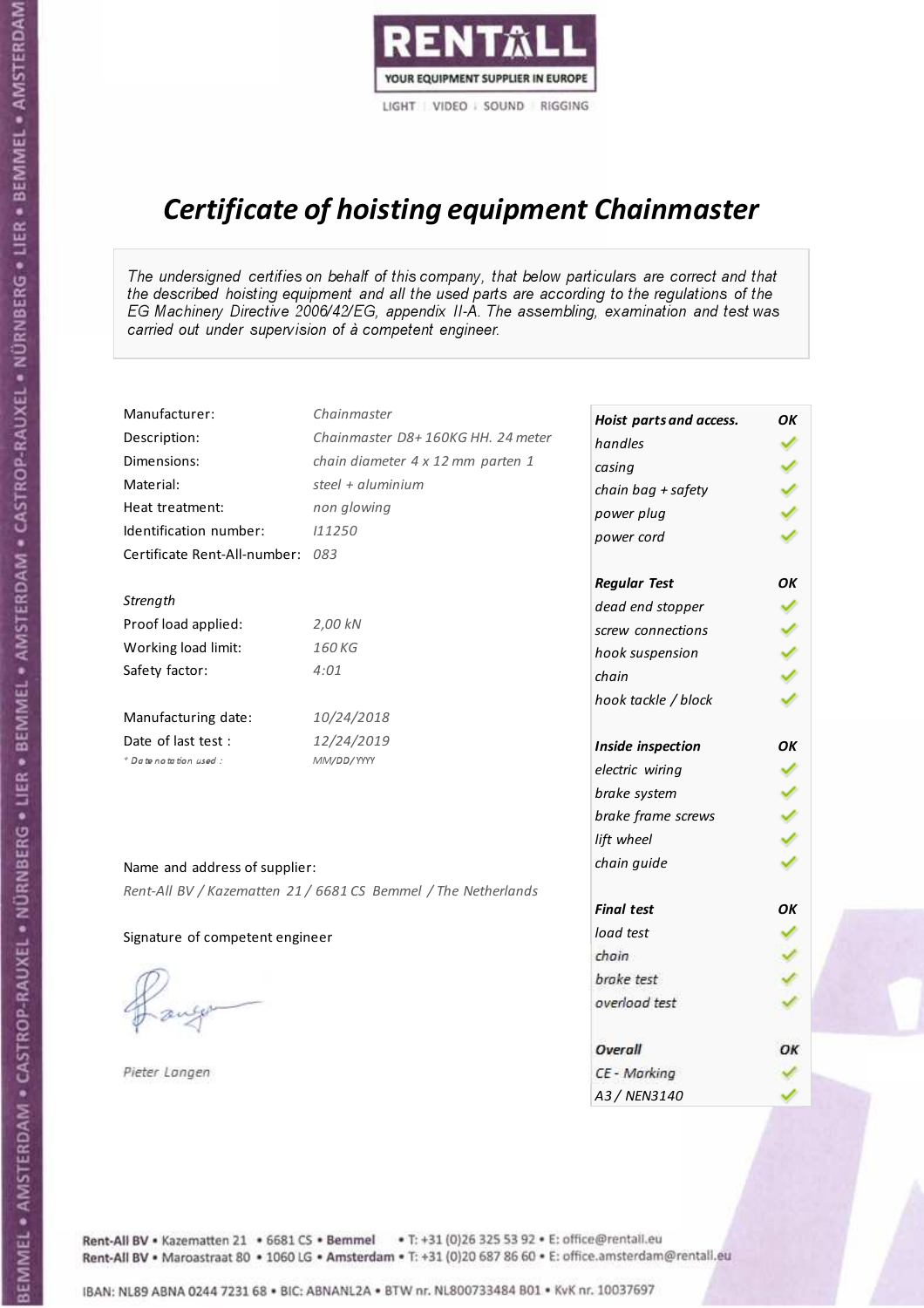

# Certificate of hoisting equipment Chainmaster

The undersigned certifies on behalf of this company, that below particulars are correct and that the described hoisting equipment and all the used parts are according to the regulations of the EG Machinery Directive 2006/42/EG, appendix II-A. The assembling, examination and test was carried out under supervision of à competent engineer.

| Manufacturer:                    | Chainmaster                                                    | Hoist parts and access. | OK  |
|----------------------------------|----------------------------------------------------------------|-------------------------|-----|
| Description:                     | Chainmaster D8+160KG HH. 24 meter                              | handles                 |     |
| Dimensions:                      | chain diameter 4 x 12 mm parten 1                              | casing                  |     |
| Material:                        | steel + aluminium                                              | chain bag + safety      |     |
| Heat treatment:                  | non glowing                                                    | power plug              |     |
| Identification number:           | 111251                                                         | power cord              |     |
| Certificate Rent-All-number: 084 |                                                                |                         |     |
|                                  |                                                                | <b>Regular Test</b>     | OK  |
| Strength                         |                                                                | dead end stopper        | ✔   |
| Proof load applied:              | 2,00 kN                                                        | screw connections       | ✔   |
| Working load limit:              | 160KG                                                          | hook suspension         |     |
| Safety factor:                   | 4:01                                                           | chain                   | くり  |
|                                  |                                                                | hook tackle / block     |     |
| Manufacturing date:              | 10/24/2018                                                     |                         |     |
| Date of last test :              | 2/12/2020                                                      | Inside inspection       | OK  |
| * Date notation used :           | MM/DD/YYYY                                                     | electric wiring         |     |
|                                  |                                                                | brake system            |     |
|                                  |                                                                | brake frame screws      | くりょ |
|                                  |                                                                | lift wheel              |     |
| Name and address of supplier:    |                                                                | chain guide             |     |
|                                  | Rent-All BV / Kazematten 21 / 6681 CS Bemmel / The Netherlands |                         |     |
|                                  |                                                                | <b>Final test</b>       | ΟK  |
| Signature of competent engineer  |                                                                | load test               |     |
|                                  |                                                                | chain                   |     |
|                                  |                                                                | brake test              |     |
|                                  |                                                                | overload test           |     |
|                                  |                                                                | Overall                 | ОК  |
| Pieter Langen                    |                                                                | CE - Marking            |     |
|                                  |                                                                | A3 / NEN3140            |     |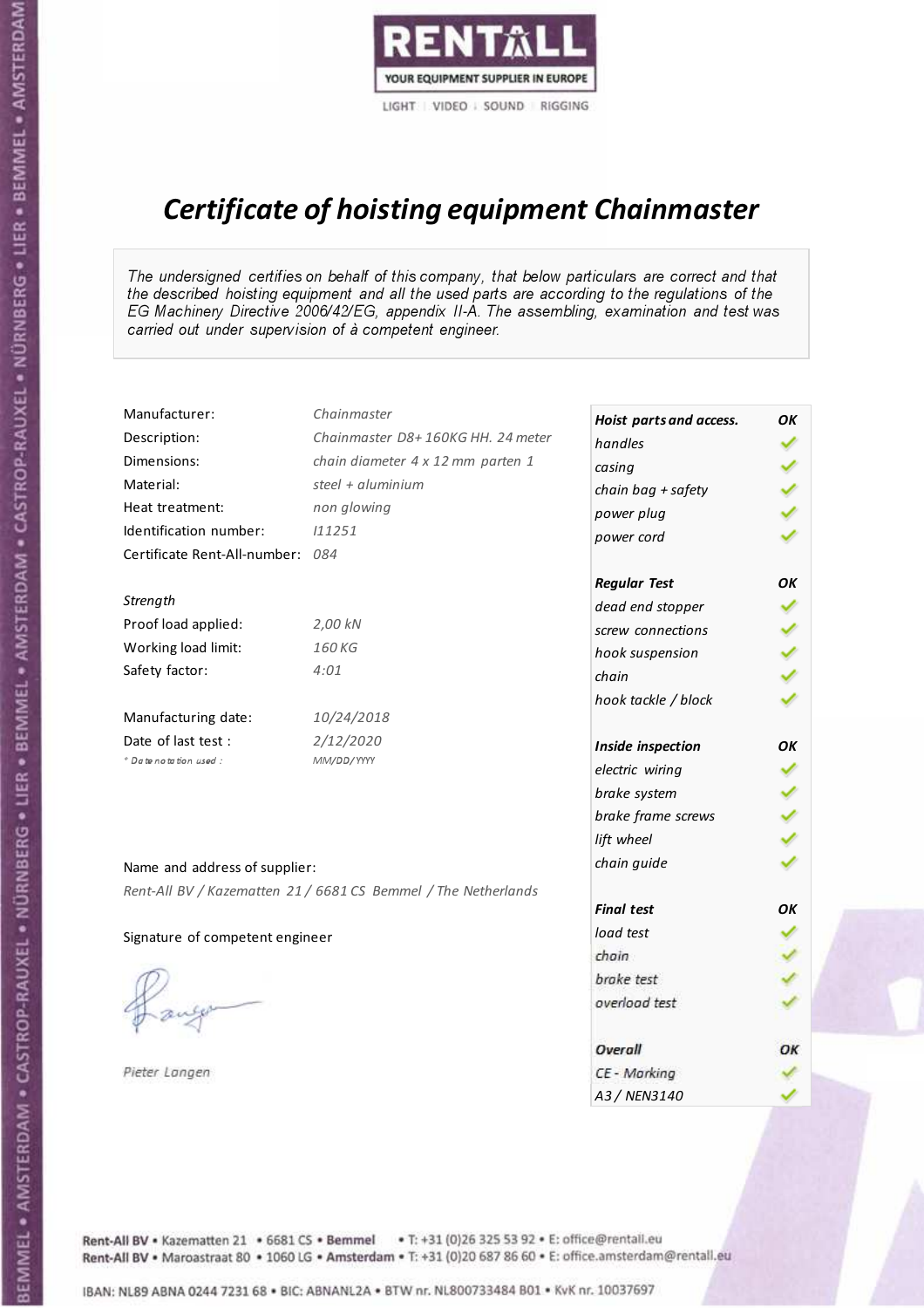

# Certificate of hoisting equipment Chainmaster

The undersigned certifies on behalf of this company, that below particulars are correct and that the described hoisting equipment and all the used parts are according to the regulations of the EG Machinery Directive 2006/42/EG, appendix II-A. The assembling, examination and test was carried out under supervision of à competent engineer.

| Manufacturer:                    | Chainmaster                                                    | Hoist parts and access. | OK  |
|----------------------------------|----------------------------------------------------------------|-------------------------|-----|
| Description:                     | Chainmaster D8+160KG HH. 24 meter                              | handles                 |     |
| Dimensions:                      | chain diameter 4 x 12 mm parten 1                              | casing                  |     |
| Material:                        | steel + $aluminim$                                             | chain bag + safety      |     |
| Heat treatment:                  | non glowing                                                    | power plug              |     |
| Identification number:           | 111252                                                         | power cord              |     |
| Certificate Rent-All-number: 085 |                                                                |                         |     |
|                                  |                                                                | <b>Regular Test</b>     | ΟK  |
| Strength                         |                                                                | dead end stopper        | ✔   |
| Proof load applied:              | 2,00 kN                                                        | screw connections       |     |
| Working load limit:              | 160KG                                                          | hook suspension         |     |
| Safety factor:                   | 4:01                                                           | chain                   | くくく |
|                                  |                                                                | hook tackle / block     |     |
| Manufacturing date:              | 10/24/2018                                                     |                         |     |
| Date of last test :              | 11/29/2019                                                     | Inside inspection       | ОΚ  |
| + Date notation used:            | MM/DD/YYYY                                                     | electric wiring         |     |
|                                  |                                                                | brake system            | ✔   |
|                                  |                                                                | brake frame screws      |     |
|                                  |                                                                | lift wheel              | りょ  |
| Name and address of supplier:    |                                                                | chain guide             |     |
|                                  | Rent-All BV / Kazematten 21 / 6681 CS Bemmel / The Netherlands |                         |     |
|                                  |                                                                | <b>Final test</b>       | ΟK  |
| Signature of competent engineer  |                                                                | load test               |     |
|                                  |                                                                | chain                   |     |
|                                  |                                                                | brake test              |     |
|                                  |                                                                | overload test           |     |
|                                  |                                                                | Overall                 | OK  |
| Pieter Langen                    |                                                                | CE - Marking            |     |
|                                  |                                                                | A3 / NEN3140            |     |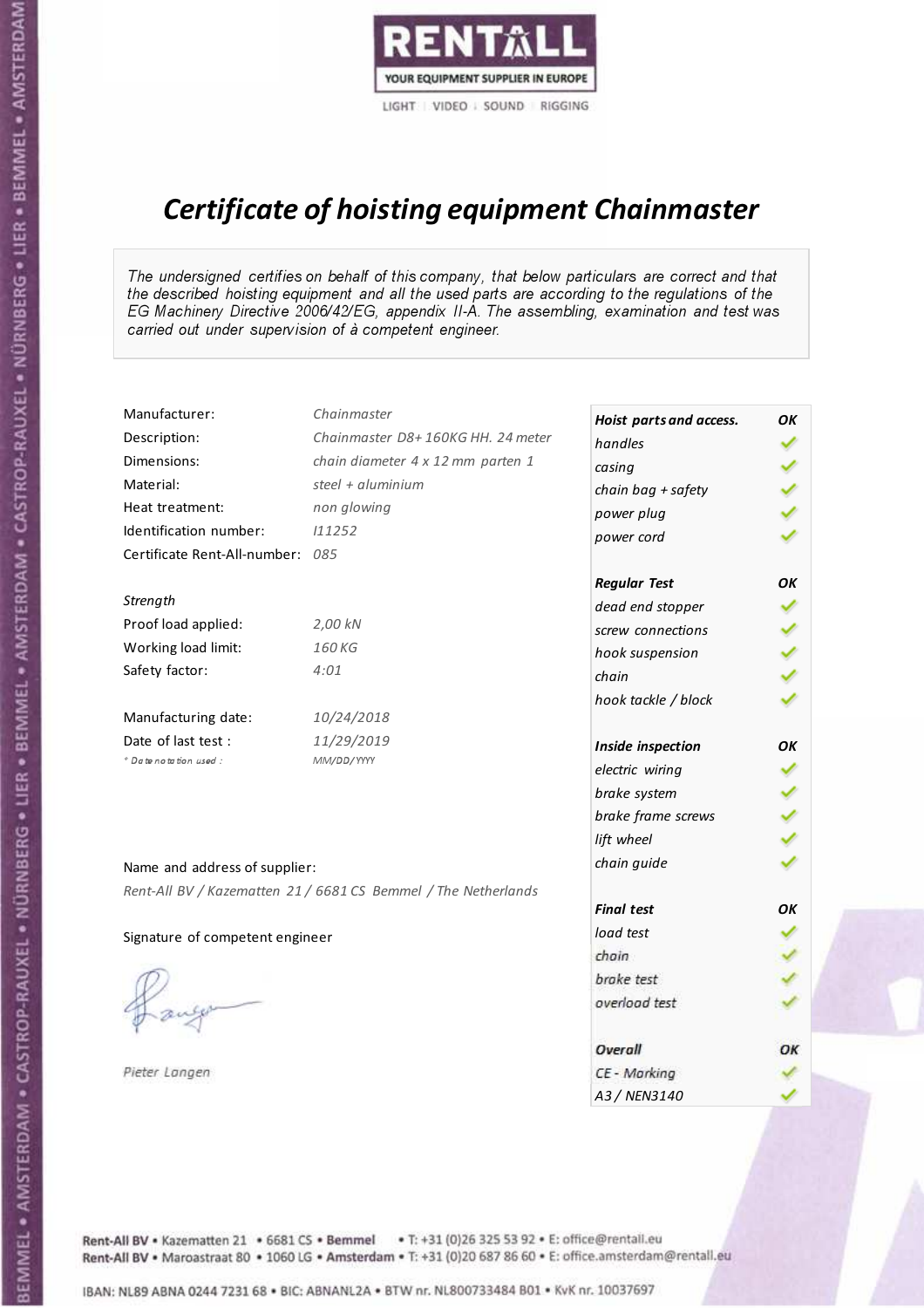

# Certificate of hoisting equipment Chainmaster

The undersigned certifies on behalf of this company, that below particulars are correct and that the described hoisting equipment and all the used parts are according to the regulations of the EG Machinery Directive 2006/42/EG, appendix II-A. The assembling, examination and test was carried out under supervision of à competent engineer.

| Manufacturer:                    | Chainmaster                                                    | Hoist parts and access. | OK |
|----------------------------------|----------------------------------------------------------------|-------------------------|----|
| Description:                     | Chainmaster D8+160KG HH. 24 meter                              | handles                 |    |
| Dimensions:                      | chain diameter 4 x 12 mm parten 1                              | casing                  |    |
| Material:                        | steel + aluminium                                              | chain bag + safety      |    |
| Heat treatment:                  | non glowing                                                    | power plug              |    |
| Identification number:           | 111253                                                         | power cord              |    |
| Certificate Rent-All-number: 086 |                                                                |                         |    |
|                                  |                                                                | <b>Regular Test</b>     | ΟK |
| Strength                         |                                                                | dead end stopper        | ✔  |
| Proof load applied:              | 2,00 kN                                                        | screw connections       |    |
| Working load limit:              | 160 KG                                                         | hook suspension         |    |
| Safety factor:                   | 4:01                                                           | chain                   | くり |
|                                  |                                                                | hook tackle / block     |    |
| Manufacturing date:              | 10/24/2018                                                     |                         |    |
| Date of last test :              | 11/29/2019                                                     | Inside inspection       | OK |
| * Date notation used :           | MM/DD/YYYY                                                     | electric wiring         |    |
|                                  |                                                                | brake system            |    |
|                                  |                                                                | brake frame screws      |    |
|                                  |                                                                | lift wheel              |    |
| Name and address of supplier:    |                                                                | chain guide             |    |
|                                  | Rent-All BV / Kazematten 21 / 6681 CS Bemmel / The Netherlands |                         |    |
|                                  |                                                                | <b>Final test</b>       | OK |
| Signature of competent engineer  |                                                                | load test               |    |
|                                  |                                                                | chain                   |    |
|                                  |                                                                | brake test              |    |
|                                  |                                                                | overload test           |    |
|                                  |                                                                | Overall                 | OK |
| Pieter Langen                    |                                                                | CE - Marking            |    |
|                                  |                                                                | A3 / NEN3140            |    |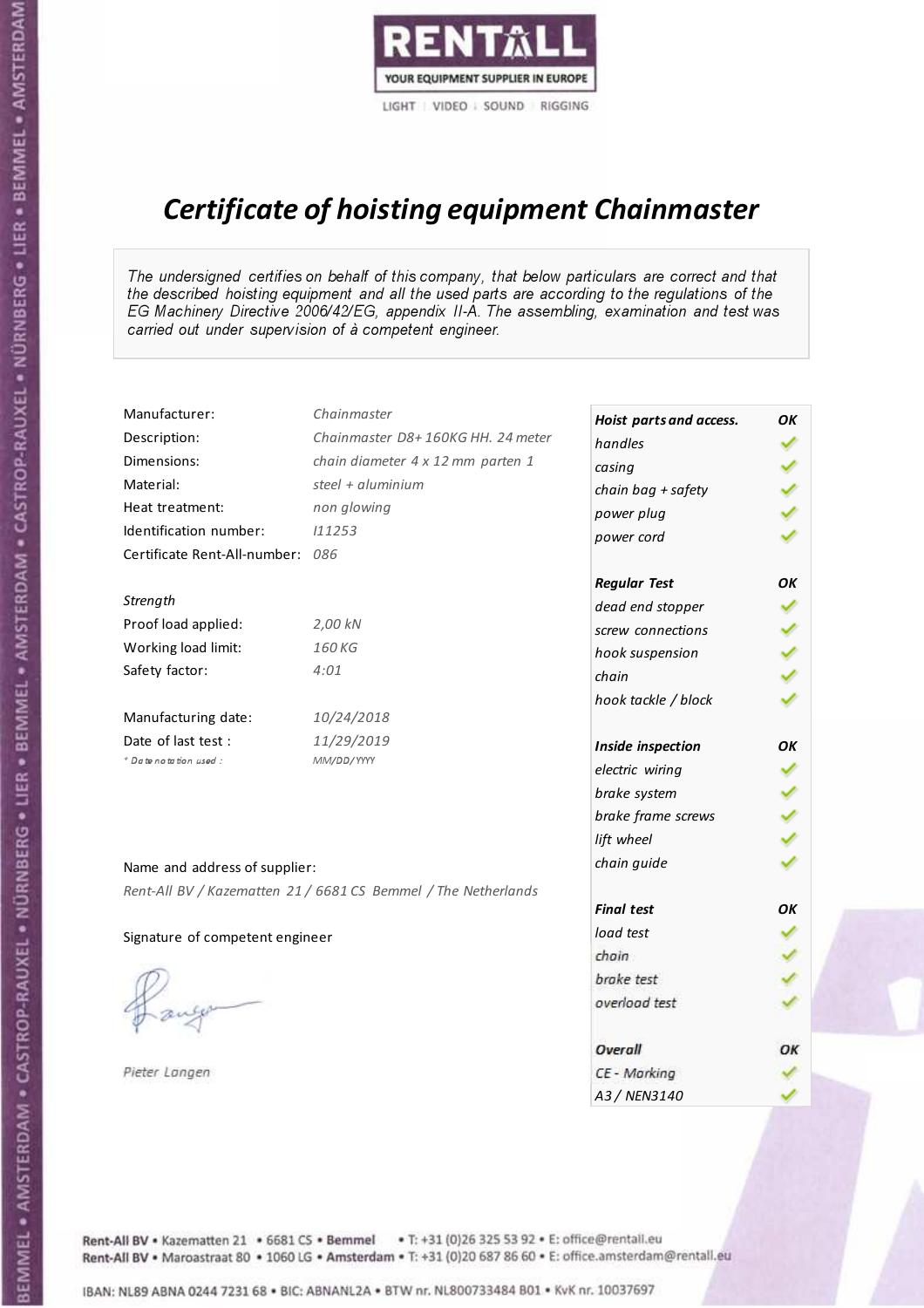

# Certificate of hoisting equipment Chainmaster

The undersigned certifies on behalf of this company, that below particulars are correct and that the described hoisting equipment and all the used parts are according to the regulations of the EG Machinery Directive 2006/42/EG, appendix II-A. The assembling, examination and test was carried out under supervision of à competent engineer.

| Manufacturer:                    | Chainmaster                                                    | Hoist parts and access. | OK  |
|----------------------------------|----------------------------------------------------------------|-------------------------|-----|
| Description:                     | Chainmaster D8+160KG HH. 24 meter                              | handles                 |     |
| Dimensions:                      | chain diameter 4 x 12 mm parten 1                              | casing                  |     |
| Material:                        | steel + aluminium                                              | chain bag + safety      |     |
| Heat treatment:                  | non glowing                                                    | power plug              |     |
| Identification number:           | 110568                                                         | power cord              |     |
| Certificate Rent-All-number: 087 |                                                                |                         |     |
|                                  |                                                                | <b>Regular Test</b>     | OK  |
| Strength                         |                                                                | dead end stopper        |     |
| Proof load applied:              | 2,00 kN                                                        | screw connections       |     |
| Working load limit:              | 160 KG                                                         | hook suspension         |     |
| Safety factor:                   | 4:01                                                           | chain                   | くくく |
|                                  |                                                                | hook tackle / block     |     |
| Manufacturing date:              | 1/10/2019                                                      |                         |     |
| Date of last test :              | 4/16/2019                                                      | Inside inspection       | ΟK  |
| * Date notation used :           | MM/DD/YYYY                                                     | electric wiring         |     |
|                                  |                                                                | brake system            |     |
|                                  |                                                                | brake frame screws      |     |
|                                  |                                                                | lift wheel              |     |
| Name and address of supplier:    |                                                                | chain guide             |     |
|                                  | Rent-All BV / Kazematten 21 / 6681 CS Bemmel / The Netherlands |                         |     |
|                                  |                                                                | <b>Final test</b>       | ΟK  |
| Signature of competent engineer  |                                                                | load test               |     |
|                                  |                                                                | chain                   |     |
|                                  |                                                                | brake test              |     |
|                                  |                                                                | overload test           |     |
|                                  |                                                                | Overall                 | ОК  |
| Pieter Langen                    |                                                                | CE - Marking            |     |
|                                  |                                                                | A3 / NEN3140            |     |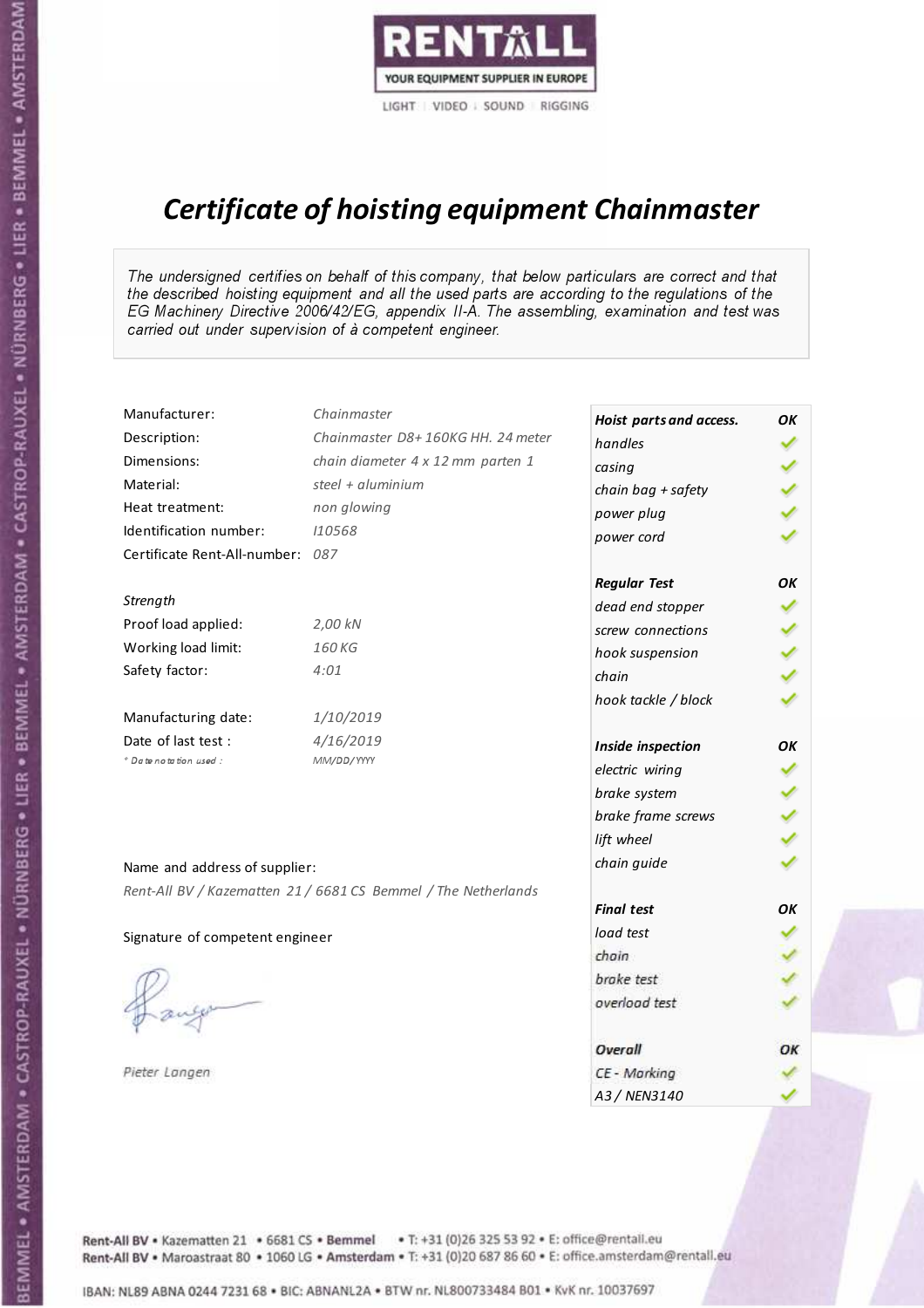

# Certificate of hoisting equipment Chainmaster

The undersigned certifies on behalf of this company, that below particulars are correct and that the described hoisting equipment and all the used parts are according to the regulations of the EG Machinery Directive 2006/42/EG, appendix II-A. The assembling, examination and test was carried out under supervision of à competent engineer.

| Manufacturer:                    | Chainmaster                                                    | Hoist parts and access. | OK |
|----------------------------------|----------------------------------------------------------------|-------------------------|----|
| Description:                     | Chainmaster D8+160KG HH. 24 meter                              | handles                 |    |
| Dimensions:                      | chain diameter 4 x 12 mm parten 1                              | casing                  |    |
| Material:                        | steel + aluminium                                              | chain bag + safety      |    |
| Heat treatment:                  | non glowing                                                    | power plug              |    |
| Identification number:           | 110569                                                         | power cord              |    |
| Certificate Rent-All-number: 088 |                                                                |                         |    |
|                                  |                                                                | <b>Regular Test</b>     | ΟK |
| Strength                         |                                                                | dead end stopper        | ✔  |
| Proof load applied:              | 2,00 kN                                                        | screw connections       | ✔  |
| Working load limit:              | 160 KG                                                         | hook suspension         |    |
| Safety factor:                   | 4:01                                                           | chain                   | りょ |
|                                  |                                                                | hook tackle / block     |    |
| Manufacturing date:              | 1/10/2019                                                      |                         |    |
| Date of last test :              | 11/29/2019                                                     | Inside inspection       | ΟK |
| * Date notation used :           | MM/DD/YYYY                                                     | electric wiring         |    |
|                                  |                                                                | brake system            |    |
|                                  |                                                                | brake frame screws      |    |
|                                  |                                                                | lift wheel              |    |
| Name and address of supplier:    |                                                                | chain guide             |    |
|                                  | Rent-All BV / Kazematten 21 / 6681 CS Bemmel / The Netherlands |                         |    |
|                                  |                                                                | <b>Final test</b>       | OK |
| Signature of competent engineer  |                                                                | load test               |    |
|                                  |                                                                | chain                   |    |
|                                  |                                                                | brake test              |    |
|                                  |                                                                | overload test           |    |
|                                  |                                                                | Overall                 | ОК |
| Pieter Langen                    |                                                                | CE - Marking            |    |
|                                  |                                                                | A3 / NEN3140            |    |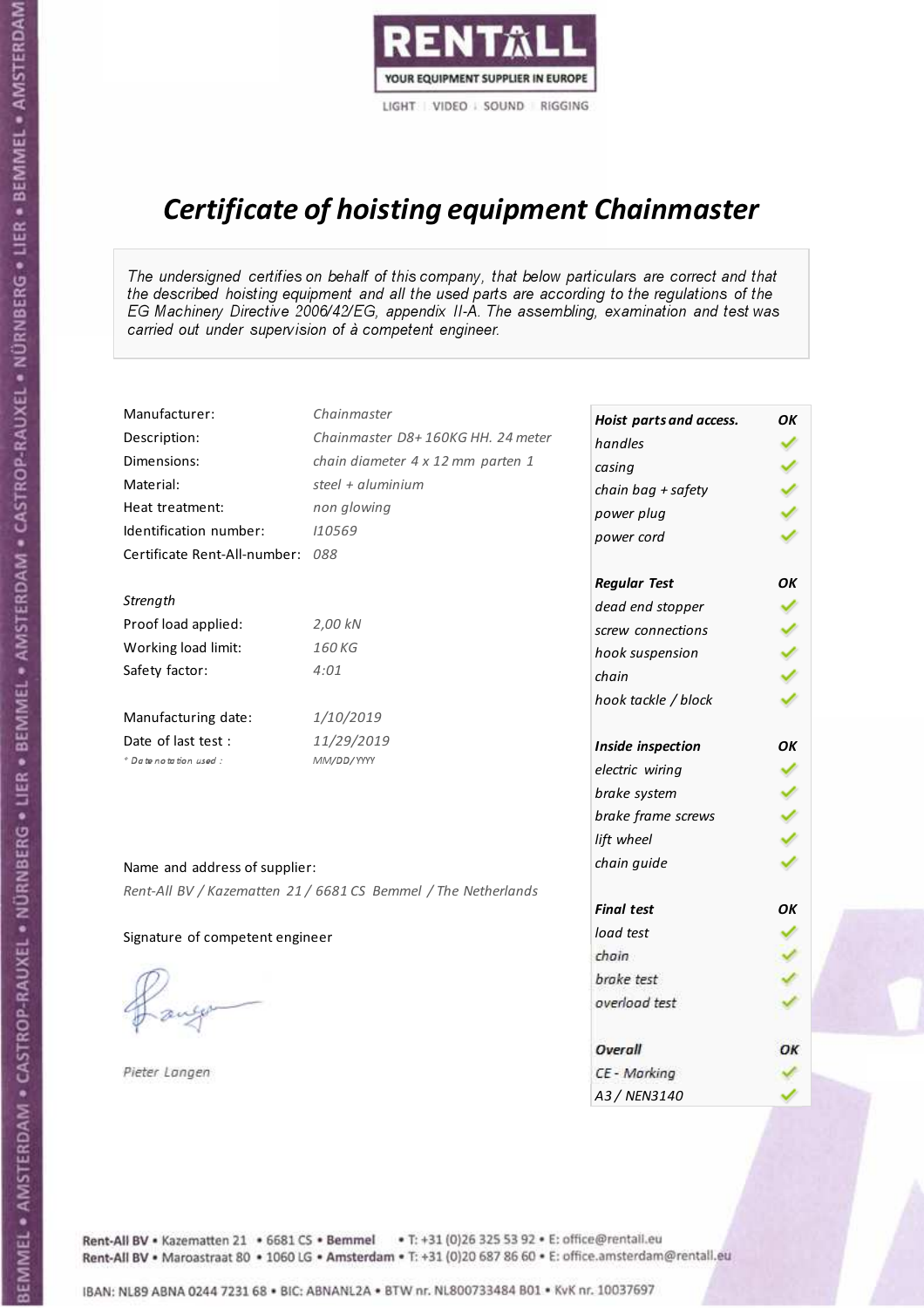

# Certificate of hoisting equipment Chainmaster

The undersigned certifies on behalf of this company, that below particulars are correct and that the described hoisting equipment and all the used parts are according to the regulations of the EG Machinery Directive 2006/42/EG, appendix II-A. The assembling, examination and test was carried out under supervision of à competent engineer.

| Manufacturer:                    | Chainmaster                                                    | Hoist parts and access. | OK  |
|----------------------------------|----------------------------------------------------------------|-------------------------|-----|
| Description:                     | Chainmaster D8+160KG HH. 24 meter                              | handles                 |     |
| Dimensions:                      | chain diameter 4 x 12 mm parten 1                              | casing                  |     |
| Material:                        | steel + $aluminim$                                             | chain bag + safety      |     |
| Heat treatment:                  | non glowing                                                    | power plug              |     |
| Identification number:           | 112304                                                         | power cord              |     |
| Certificate Rent-All-number: 089 |                                                                |                         |     |
|                                  |                                                                | <b>Regular Test</b>     | ΟK  |
| Strength                         |                                                                | dead end stopper        |     |
| Proof load applied:              | 2,00 kN                                                        | screw connections       |     |
| Working load limit:              | 160 KG                                                         | hook suspension         |     |
| Safety factor:                   | 4:01                                                           | chain                   | くくく |
|                                  |                                                                | hook tackle / block     |     |
| Manufacturing date:              | 1/10/2019                                                      |                         |     |
| Date of last test :              | 1/22/2020                                                      | Inside inspection       | ОΚ  |
| + Date notation used :           | MM/DD/YYYY                                                     | electric wiring         |     |
|                                  |                                                                | brake system            |     |
|                                  |                                                                | brake frame screws      |     |
|                                  |                                                                | lift wheel              |     |
| Name and address of supplier:    |                                                                | chain guide             |     |
|                                  | Rent-All BV / Kazematten 21 / 6681 CS Bemmel / The Netherlands |                         |     |
|                                  |                                                                | <b>Final test</b>       | OK  |
| Signature of competent engineer  |                                                                | load test               |     |
|                                  |                                                                | chain                   |     |
|                                  |                                                                | brake test              |     |
|                                  |                                                                | overload test           |     |
|                                  |                                                                | Overall                 | OK  |
| Pieter Langen                    |                                                                | CE - Marking            |     |
|                                  |                                                                | A3 / NEN3140            |     |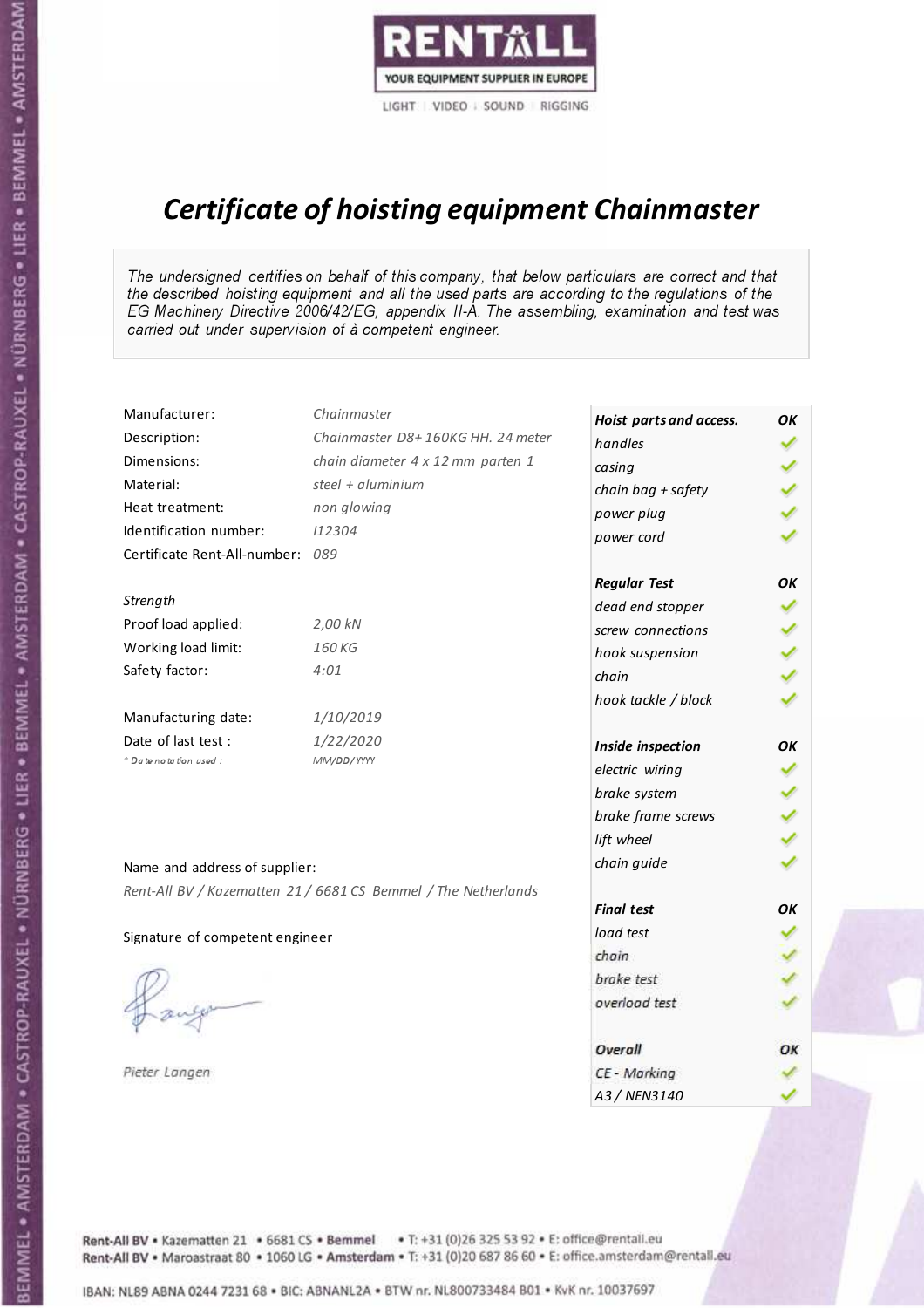

# Certificate of hoisting equipment Chainmaster

The undersigned certifies on behalf of this company, that below particulars are correct and that the described hoisting equipment and all the used parts are according to the regulations of the EG Machinery Directive 2006/42/EG, appendix II-A. The assembling, examination and test was carried out under supervision of à competent engineer.

| Manufacturer:                    | Chainmaster                                                    | Hoist parts and access. | OK |
|----------------------------------|----------------------------------------------------------------|-------------------------|----|
| Description:                     | Chainmaster D8+160KG HH. 24 meter                              | handles                 |    |
| Dimensions:                      | chain diameter 4 x 12 mm parten 1                              | casing                  |    |
| Material:                        | steel + aluminium                                              | chain bag + safety      |    |
| Heat treatment:                  | non glowing                                                    | power plug              |    |
| Identification number:           | 112305                                                         | power cord              |    |
| Certificate Rent-All-number: 090 |                                                                |                         |    |
|                                  |                                                                | <b>Regular Test</b>     | ΟK |
| Strength                         |                                                                | dead end stopper        | ✔  |
| Proof load applied:              | 2,00 kN                                                        | screw connections       | ✔  |
| Working load limit:              | 160 KG                                                         | hook suspension         |    |
| Safety factor:                   | 4:01                                                           | chain                   | りょ |
|                                  |                                                                | hook tackle / block     |    |
| Manufacturing date:              | 1/10/2019                                                      |                         |    |
| Date of last test :              | 1/22/2020                                                      | Inside inspection       | OΚ |
| * Date notation used :           | MM/DD/YYYY                                                     | electric wiring         |    |
|                                  |                                                                | brake system            |    |
|                                  |                                                                | brake frame screws      |    |
|                                  |                                                                | lift wheel              |    |
| Name and address of supplier:    |                                                                | chain guide             |    |
|                                  | Rent-All BV / Kazematten 21 / 6681 CS Bemmel / The Netherlands |                         |    |
|                                  |                                                                | <b>Final test</b>       | OK |
| Signature of competent engineer  |                                                                | load test               |    |
|                                  |                                                                | chain                   |    |
|                                  |                                                                | brake test              |    |
|                                  |                                                                | overload test           |    |
|                                  |                                                                | Overall                 | ОК |
| Pieter Langen                    |                                                                | CE - Marking            |    |
|                                  |                                                                | A3 / NEN3140            |    |

BEMMEL • AMSTERDAM • CASTROP-RAUXEL • NÜRNBERG • LIER • BEMMEL • AMSTERDAM • CASTROP-RAUXEL • NÜRNBERG • LIER • BEMMEL • AMSTERDAM